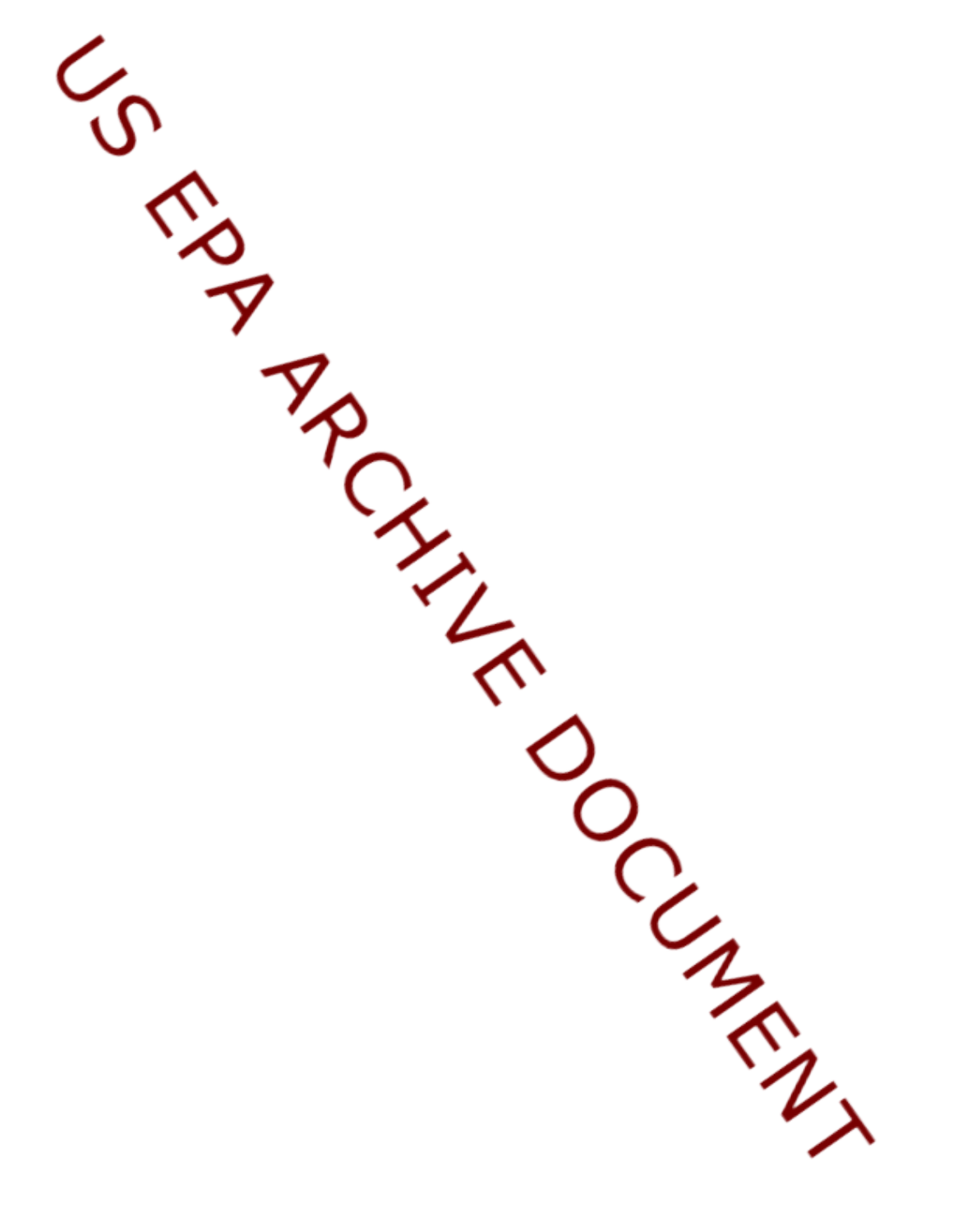

United States Prevention, Pesticides EPA 739-R-08-005 Environmental Protection and Toxic Substances June 2008 Agency (7510P)

Reregistration Eligibility Decision for the Tributyltin Compounds: Bis(tributyltin) oxide, Tributyltin benzoate, and Tributyltin maleate (Case 2620)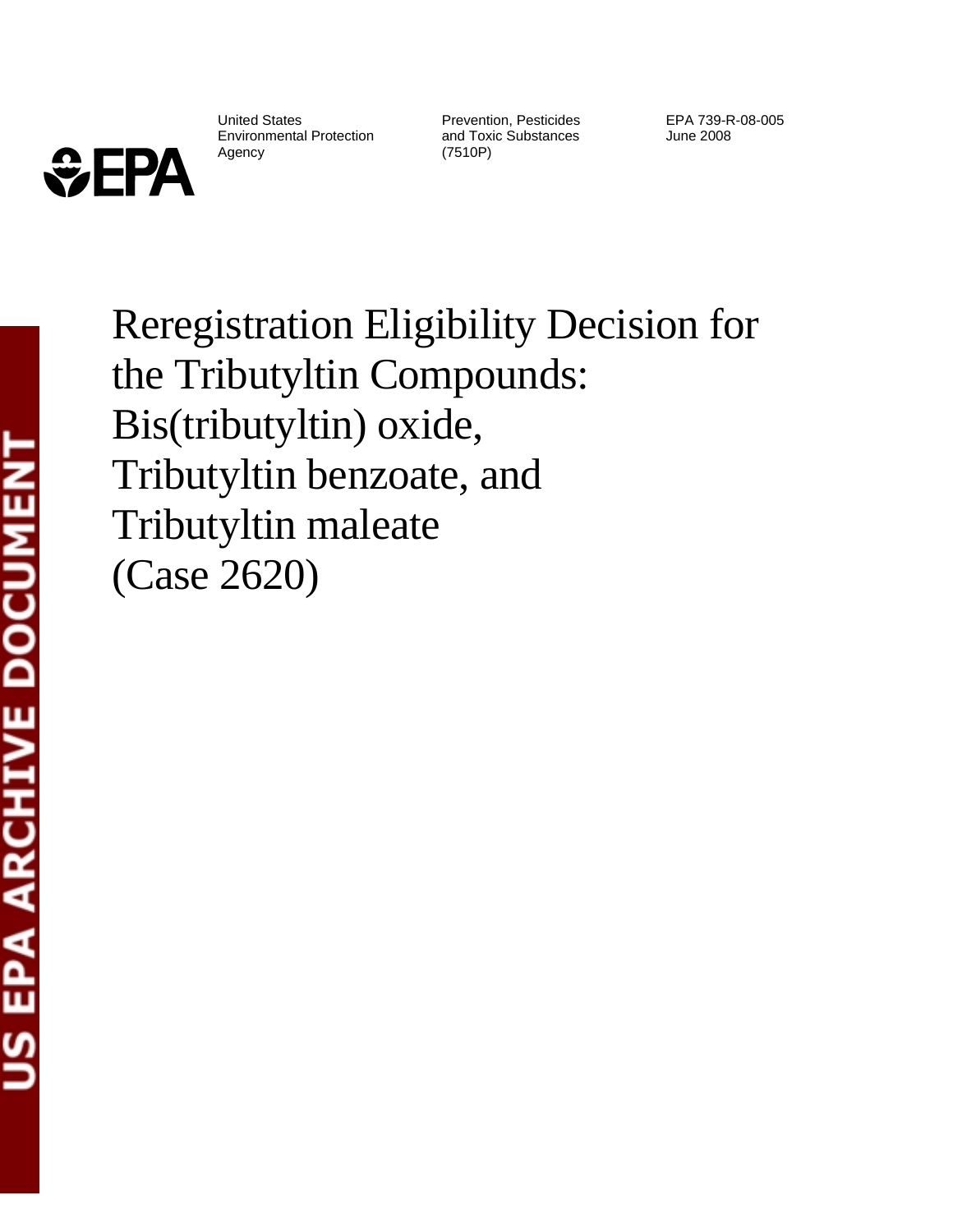#### **UNITED STATES ENVIRONMENTAL PROTECTION AGENCY** WASHINGTON, D.C. 20460

## OFFICE OF PREVENTION, PESTICIDES AND TOXIC SUBSTANCES

#### **CERTIFIED MAIL**

Dear Registrant:

 This is to inform you that the Environmental Protection Agency (hereafter referred to as EPA or the Agency) has completed its review of the available data and public comments received related to the preliminary risk assessments for the antimicrobial tributyltin derivatives, (bis)tributyltin oxide, tributyltin benzoate, and tributyltin maleate (collectively known as "tributyltin" or "TBT"). Based on its review, EPA is now releasing its Reregistration Eligibility Decision (RED) and risk management decision for tributyltin. The enclosed Reregistration Eligibility Decision (RED) document was approved on June 30, 2008.

 A Notice of Availability will be published in the *Federal Register* announcing the release of the RED. The RED and supporting risk assessments for tributyltin are available to the public on the U.S. Federal Government website [www.regulations.gov.](http://www.regulations.gov/) The docket is EPA-HQ-OPP-2008-0171.

The tributyltin RED was developed through EPA's public participation process, described in the Federal Register on September 10, 2004, which provides opportunities for public involvement in the Agency's pesticide tolerance reassessment and reregistration programs. Developed in partnership with USDA and with input from EPA's advisory committees and others, the public participation process encourages robust public involvement starting early and continuing throughout the pesticide risk assessment and risk mitigation decision making process. The Agency tailors the public participation process to the level of refinement of the risk assessments, as well as to the amount of use, risk, public concern, and complexity associated with each pesticide. Using the public participation process, EPA is attaining its strong commitment to both involve the public and meet statutory deadlines. The public participation process for the TBT RED provided for the consideration of public comment on the preliminary risk assessments and ideas for risk mitigation. The Agency has now revised the assessments based on substantive comments submitted during the public comment period, or otherwise addressed such comments in a response to comments document. No comments were submitted on ideas for risk mitigation, but the Agency has provided additional opportunity for discussion with the registrants on risk mitigation measures proposed by the Agency.

Please note that the tributyltin risk assessments and the enclosed RED document concern only this particular pesticide. This RED presents the Agency's conclusions on the dietary, drinking water, occupational, residential and ecological risks posed by exposure to TBT alone. This document also identifies both generic and product-specific data that the Agency intends to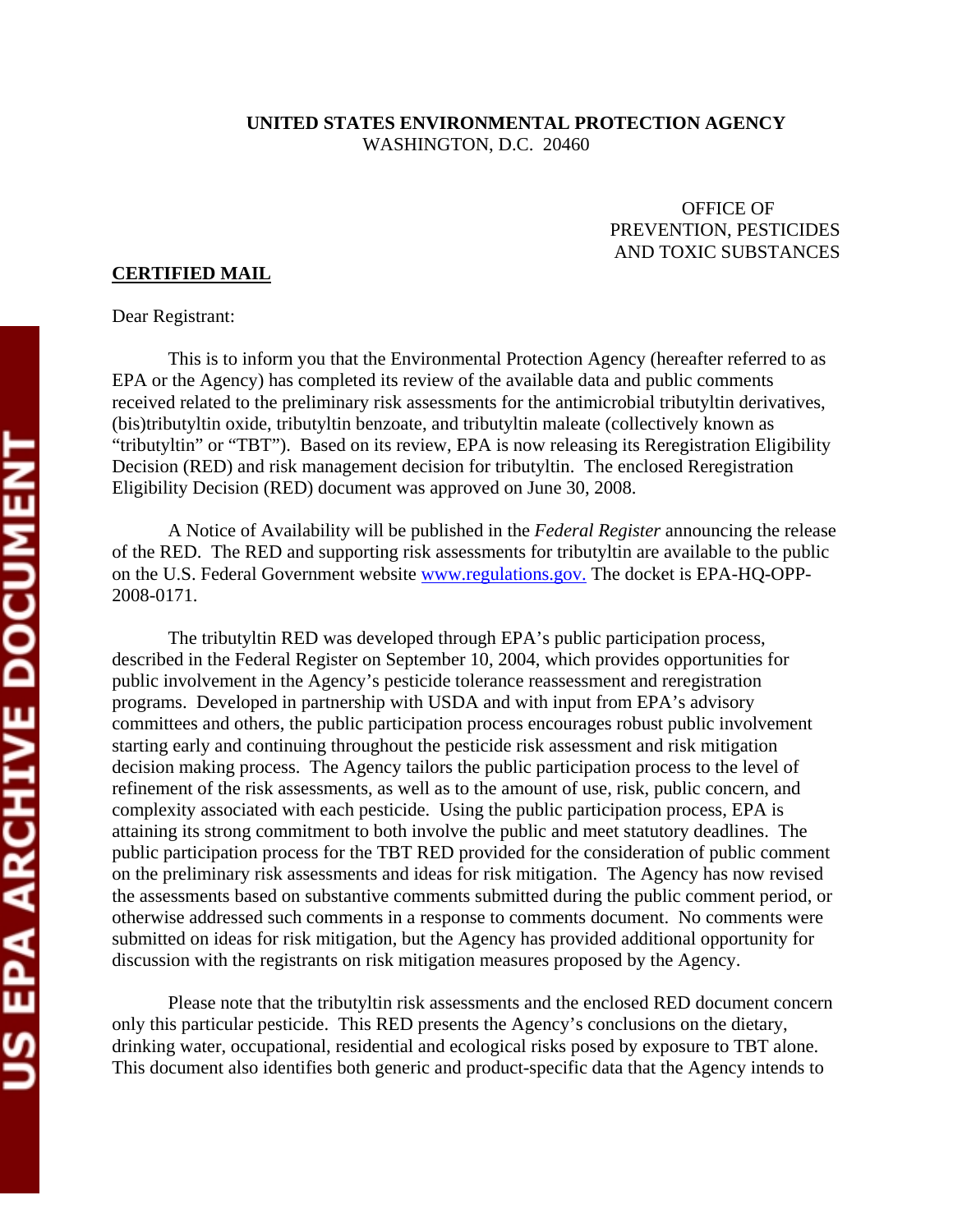require via Data Call-In Notices (DCIs). The DCIs and instructions for responding will be sent to registrants at a later date.

The Agency has determined that most tributyltin uses will be eligible for reregistration provided that all the conditions identified in this document are satisfied. The Agency has determined that some uses of tributyltin are not eligible for reregistration, based on a consideration of the risks and benefits associated with those uses and the adequacy of the database supporting them. Sections IV and V of this RED document explain the eligibility decision for each use, and for those uses that are eligible, describe the necessary labeling amendments and data requirements. Instructions for registrants on submitting the revised labeling will accompany the product-specific DCI associated with this RED.

If you have questions on this document or the label changes relevant to this reregistration decision, please contact the Chemical Review Manager, Jill Bloom, at (703) 308-8019. For questions about product reregistration and/or the Product DCI that will follow this document, please contact Marshall Swindell at (703) 308-6341.

Sincerely. Frank T. Sanders

Director, Antimicrobials Division

Enclosure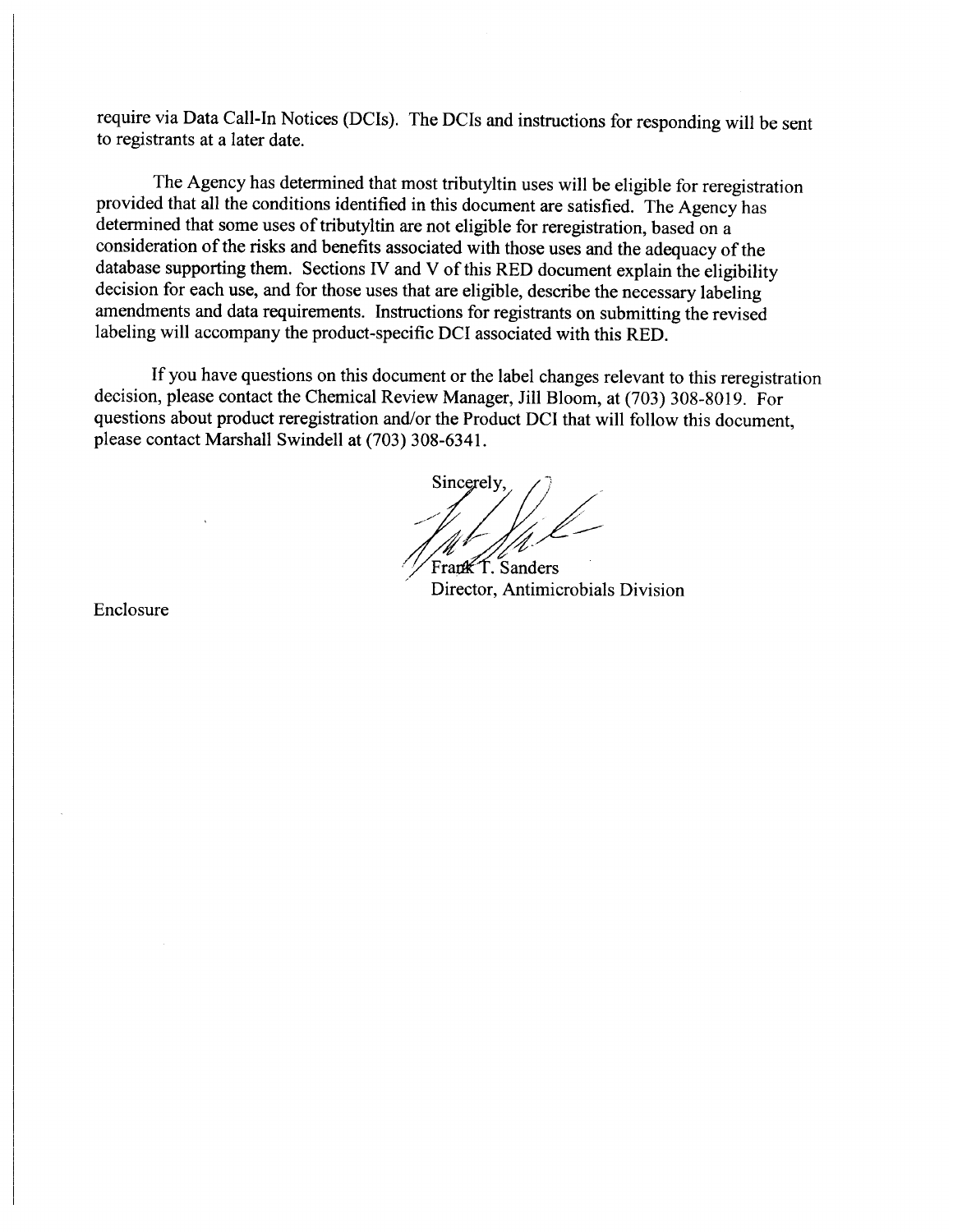## **REREGISTRATION ELIGIBILITY DECISION**

**for the Tributyltin Compounds:** 

## **Bis(tributyltin) oxide, Tributyltin benzoate, and Tributyltin maleate**

List D--CASE 2620

Approved By:

 Frank T. Sanders Director, Antimicrobials Division June 30, 2008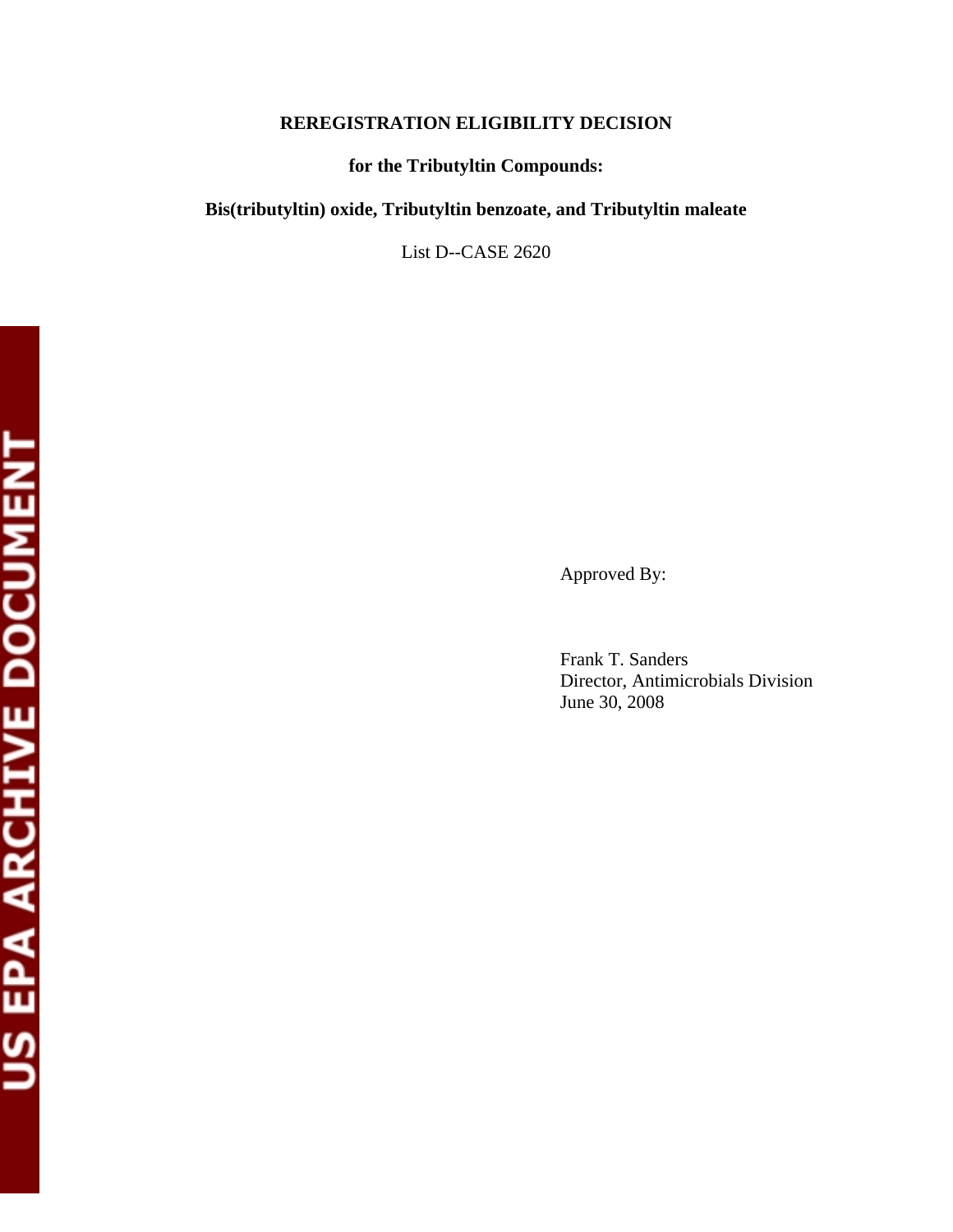# **TABLE OF CONTENTS**

| I.              |               |  |
|-----------------|---------------|--|
| П.              |               |  |
| A.              |               |  |
| <b>B.</b>       |               |  |
| $\mathcal{C}$ . |               |  |
| D.              |               |  |
| 1.              |               |  |
| 2.              |               |  |
| Ш.              |               |  |
| $A_{\cdot}$     |               |  |
|                 | 1.            |  |
|                 | a)            |  |
|                 | b)            |  |
|                 | $\mathbf{c})$ |  |
|                 | d)            |  |
| 2.              |               |  |
| 3.              |               |  |
|                 | a)            |  |
|                 | b)            |  |
| 4.              |               |  |
|                 | a)            |  |
|                 | b)            |  |
|                 | $\mathbf{c})$ |  |
| 5.              |               |  |
| 6.              |               |  |
| 7.              |               |  |
|                 | a)            |  |
|                 | b)            |  |
|                 | $\mathbf{c})$ |  |
| <b>B.</b>       |               |  |
|                 |               |  |
| 1.              |               |  |
|                 | a)            |  |
|                 | b)            |  |
|                 | $\mathbf{c})$ |  |
|                 | d)            |  |
|                 | e)            |  |
|                 | f)            |  |
| 2.              |               |  |
| 3.              |               |  |
| C.              |               |  |
| D.              |               |  |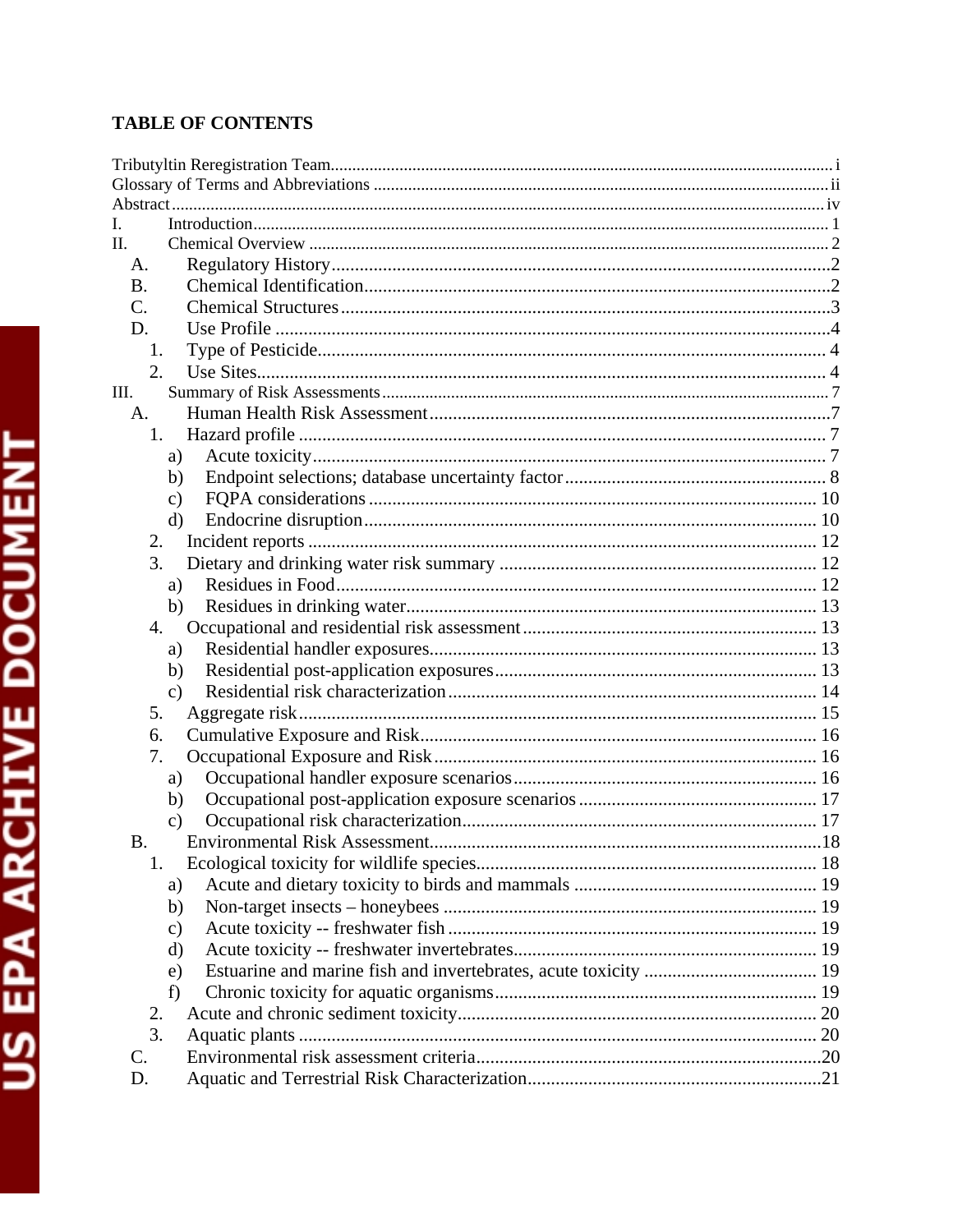| E.                                                                         |  |
|----------------------------------------------------------------------------|--|
| IV.                                                                        |  |
| A.                                                                         |  |
| <b>B.</b>                                                                  |  |
| C.                                                                         |  |
| 1.                                                                         |  |
| a)                                                                         |  |
| b)                                                                         |  |
| $\mathbf{c})$                                                              |  |
|                                                                            |  |
| d)                                                                         |  |
| e)                                                                         |  |
| f)                                                                         |  |
| 2.                                                                         |  |
| a)                                                                         |  |
| b)                                                                         |  |
| $\mathbf{c})$                                                              |  |
| d)                                                                         |  |
| e)                                                                         |  |
| f)                                                                         |  |
| 3.                                                                         |  |
| 4.                                                                         |  |
| 5.                                                                         |  |
| V.                                                                         |  |
| A.                                                                         |  |
| 1.                                                                         |  |
| 2.                                                                         |  |
| <b>B.</b>                                                                  |  |
| 1.                                                                         |  |
| 2.                                                                         |  |
| 3.                                                                         |  |
|                                                                            |  |
|                                                                            |  |
| Appendix B. Generic Data and Studies Used for the Reregistration Decision2 |  |
|                                                                            |  |
|                                                                            |  |
|                                                                            |  |
|                                                                            |  |
|                                                                            |  |
|                                                                            |  |
|                                                                            |  |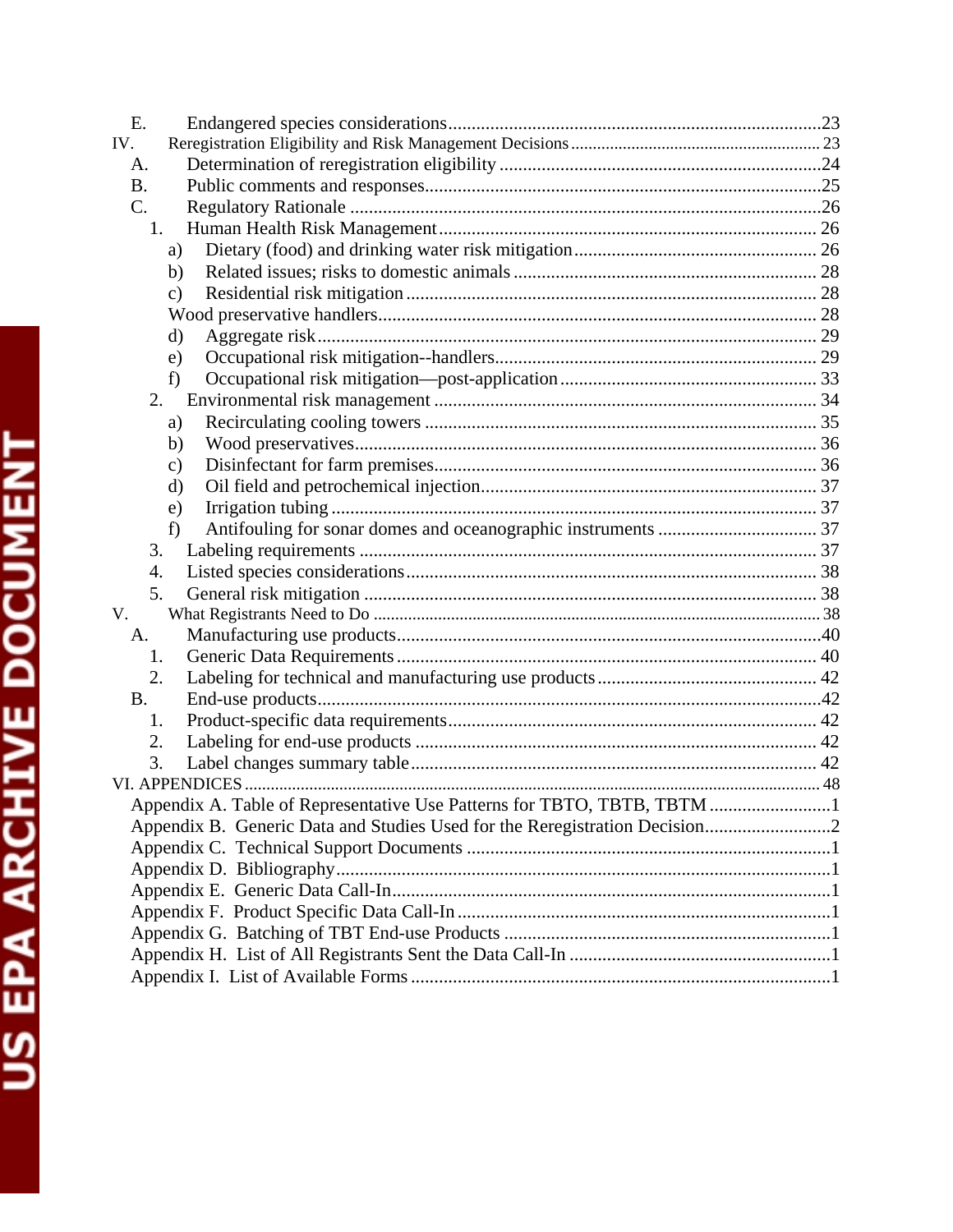## <span id="page-7-0"></span>**Tributyltin Reregistration Team**

Health Effects Risk Assessment Cassi Walls, Ph.D. Talia Lindheimer Timothy Leighton Michelle Centra Jonathon Chen Yung Yang, Ph.D.

Ecological Risk Assessment William Erickson, Ph.D.

Environmental Fate Risk Assessment James Breithaupt Siroos Mostaghimi, Ph.D.

Registration Support Marshall Swindell

Risk Management Jill Bloom Diane Isbell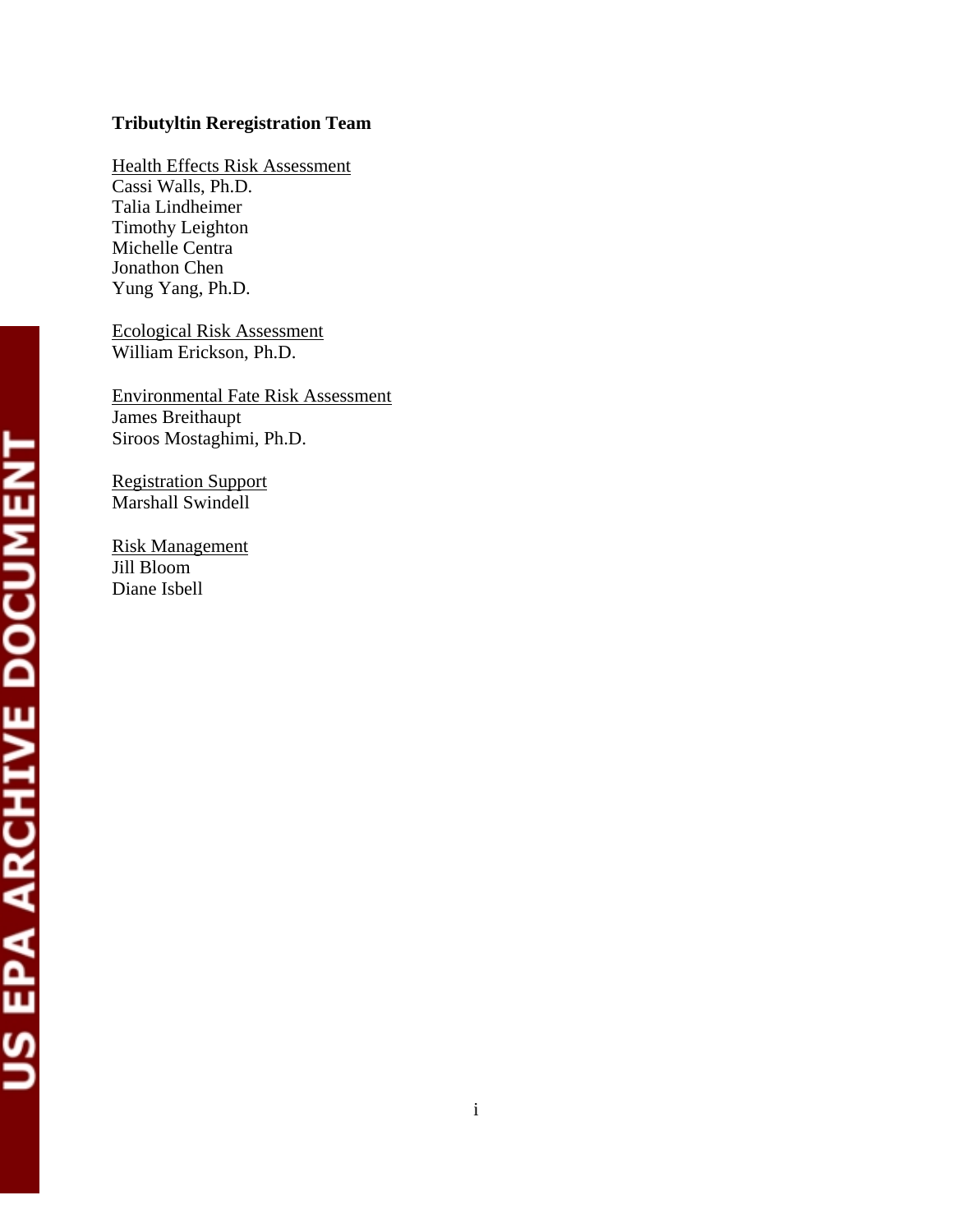# <span id="page-8-0"></span>**Glossary of Terms and Abbreviations**

| a.i., ai      | Active Ingredient                                                                                 |
|---------------|---------------------------------------------------------------------------------------------------|
| aPAD          | <b>Acute Population Adjusted Dose</b>                                                             |
| <b>APHIS</b>  | Animal and Plant Health Inspection Service                                                        |
| <b>ARTF</b>   | <b>Agricultural Re-entry Task Force</b>                                                           |
| <b>BCF</b>    | <b>Bioconcentration Factor</b>                                                                    |
|               |                                                                                                   |
| <b>CDC</b>    | <b>Centers for Disease Control</b>                                                                |
| <b>CDPR</b>   | California Department of Pesticide Regulation                                                     |
| <b>CFR</b>    | Code of Federal Regulations                                                                       |
| ChEI          | Cholinesterase Inhibition                                                                         |
| cPAD          | Chronic Population Adjusted Dose                                                                  |
| <b>CSFII</b>  | USDA Continuing Surveys for Food Intake by Individuals                                            |
| <b>CWS</b>    | <b>Community Water System</b>                                                                     |
| <b>DCI</b>    | Data Call-In                                                                                      |
| <b>DEEM</b>   | Dietary Exposure Evaluation Model                                                                 |
| DL            | Double layer clothing {i.e., coveralls over SL}                                                   |
| <b>DWLOC</b>  | Drinking Water Level of Comparison                                                                |
| EC            | <b>Emulsifiable Concentrate Formulation</b>                                                       |
| <b>EDSP</b>   | <b>Endocrine Disruptor Screening Program</b>                                                      |
| <b>EDSTAC</b> | Endocrine Disruptor Screening and Testing Advisory Committee                                      |
| <b>EEC</b>    | Estimated Environmental Concentration--the estimated pesticide concentration in an environment,   |
|               | such as a terrestrial ecosystem.                                                                  |
| EP            | End-Use Product                                                                                   |
| <b>EPA</b>    | U.S. Environmental Protection Agency                                                              |
| <b>EXAMS</b>  |                                                                                                   |
|               | Tier II Surface Water Computer Model                                                              |
| <b>FDA</b>    | Food and Drug Administration                                                                      |
| <b>FFDCA</b>  | Federal Food, Drug, and Cosmetic Act                                                              |
| <b>FIFRA</b>  | Federal Insecticide, Fungicide, and Rodenticide Act                                               |
| <b>FOB</b>    | <b>Functional Observation Battery</b>                                                             |
| FQPA          | Food Quality Protection Act                                                                       |
| FR            | <b>Federal Register</b>                                                                           |
| GL            | With gloves                                                                                       |
| <b>GPS</b>    | Global Positioning System                                                                         |
| <b>HIARC</b>  | Hazard Identification Assessment Review Committee                                                 |
| <b>IDFS</b>   | Incident Data System                                                                              |
| <b>IGR</b>    | <b>Insect Growth Regulator</b>                                                                    |
| <b>IPM</b>    | <b>Integrated Pest Management</b>                                                                 |
| <b>RED</b>    | Reregistration Eligibility Decision                                                               |
| <b>LADD</b>   | Lifetime Average Daily Dose                                                                       |
| $LC_{50}$     | Median Lethal Concentration. Statistically derived concentration of a substance expected to cause |
|               | death in 50% of test animals, usually expressed as the weight of substance per weight or volume   |
|               | of water, air or feed, e.g., mg/l, mg/kg or ppm.                                                  |
| <b>LCO</b>    | Lawn Care Operator                                                                                |
| $LD_{50}$     | Median Lethal Dose. Statistically derived single dose causing death in 50% of the test animals    |
|               | when administered by the route indicated (oral, dermal, inhalation), expressed as a weight of     |
|               | substance per unit weight of animal, e.g., mg/kg.                                                 |
|               |                                                                                                   |
| LOAEC         | Lowest Observed Adverse Effect Concentration                                                      |
| <b>LOAEL</b>  | Lowest Observed Adverse Effect Level                                                              |
| LOC           | Level of Concern                                                                                  |
| <b>LOEC</b>   | <b>Lowest Observed Effect Concentration</b>                                                       |
| mg/kg/day     | Milligram Per Kilogram Per Day                                                                    |
| <b>MOE</b>    | Margin of Exposure                                                                                |
| MP            | Manufacturing-Use Product                                                                         |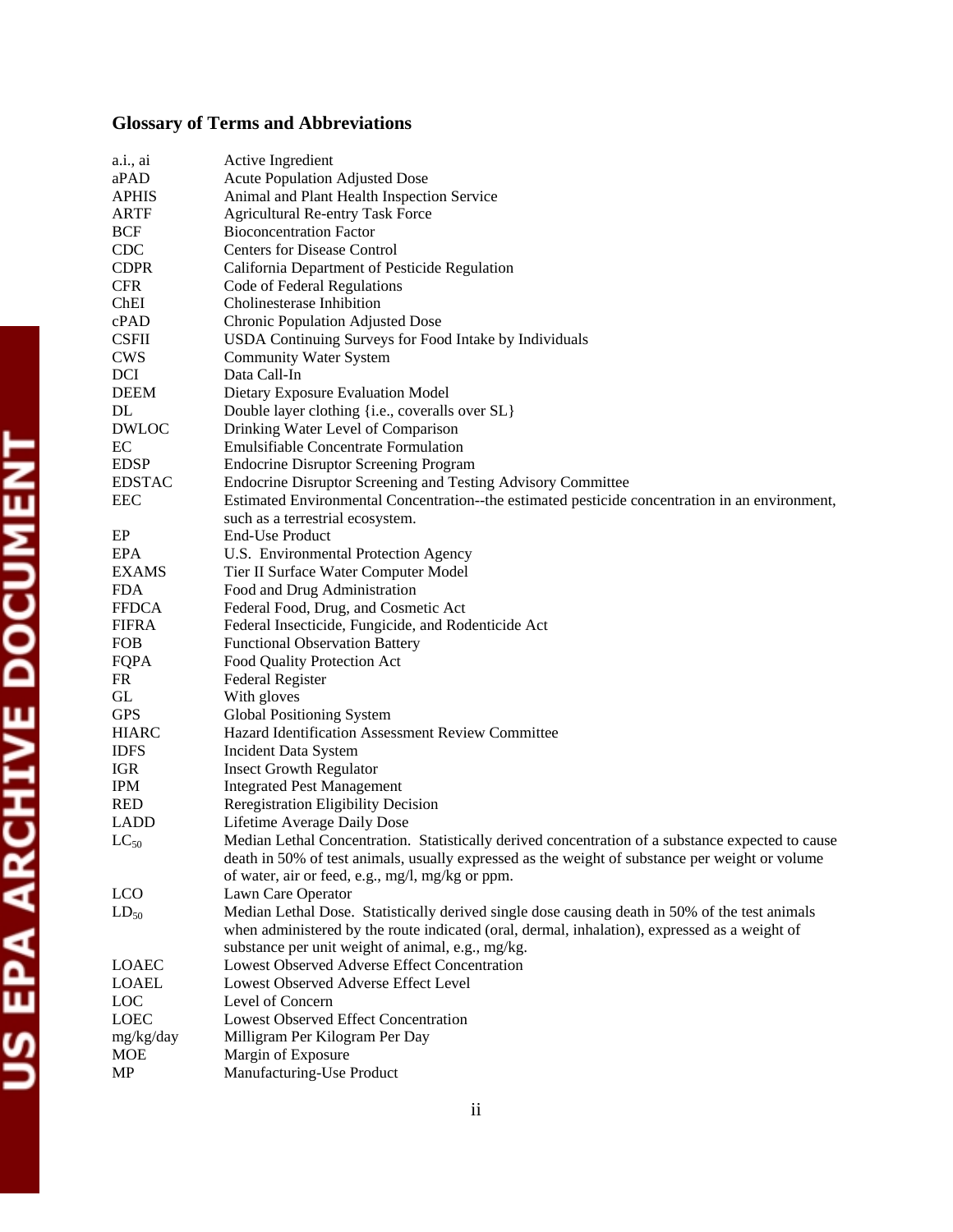|          | MRL             |
|----------|-----------------|
|          | N/A             |
|          | <b>NASS</b>     |
|          | <b>NAWQA</b>    |
|          | NG              |
|          | <b>NMFS</b>     |
|          | <b>NOAEC</b>    |
|          | <b>NOAEL</b>    |
|          |                 |
|          | <b>NPIC</b>     |
|          | <b>NR</b>       |
|          | <b>OP</b>       |
|          | <b>OPP</b>      |
|          | <b>ORETF</b>    |
|          | <b>PAD</b>      |
|          | <b>PCA</b>      |
|          | <b>PDCI</b>     |
|          | <b>PDP</b>      |
|          | <b>PF10</b>     |
|          | PF <sub>5</sub> |
|          | <b>PHED</b>     |
|          | PHI             |
|          |                 |
|          | ppb             |
|          | <b>PPE</b>      |
|          | <b>PRZM</b>     |
|          | <b>RBC</b>      |
|          | <b>RED</b>      |
|          | <b>REI</b>      |
|          | <b>RfD</b>      |
|          | <b>RPA</b>      |
|          | <b>RPM</b>      |
|          | <b>RQ</b>       |
|          | <b>RTU</b>      |
|          | <b>RUP</b>      |
|          | <b>SCI-GRO</b>  |
|          | SF              |
|          |                 |
|          | SL              |
|          | <b>SLN</b>      |
|          | <b>STORET</b>   |
|          | <b>TEP</b>      |
|          | <b>TGAI</b>     |
|          | TRAC            |
|          | <b>TTRS</b>     |
|          | UF              |
|          | <b>USDA</b>     |
| E        | <b>USFWS</b>    |
|          | <b>USGS</b>     |
|          | <b>WPS</b>      |
| 윤        |                 |
|          |                 |
|          |                 |
| <b>ທ</b> |                 |
|          |                 |
|          |                 |

| MRID            | Master Record Identification (number)--EPA's system of recording and tracking studies<br>submitted. |
|-----------------|-----------------------------------------------------------------------------------------------------|
| MRL             | Maximum Residue Level                                                                               |
| N/A             | Not Applicable                                                                                      |
| NASS            | National Agricultural Statistical Service                                                           |
| NAWQA           | <b>USGS National Water Quality Assessment</b>                                                       |
| NG              | No Gloves                                                                                           |
| NMFS            | National Marine Fisheries Service                                                                   |
| NOAEC           | No Observed Adverse Effect Concentration                                                            |
| NOAEL           | No Observed Adverse Effect Level                                                                    |
| NPIC            | National Pesticide Information Center                                                               |
| NR              | No respirator                                                                                       |
| OP              | Organophosphate                                                                                     |
| OPP             | EPA Office of Pesticide Programs                                                                    |
| ORETF           | <b>Outdoor Residential Exposure Task Force</b>                                                      |
| PAD             | Population Adjusted Dose                                                                            |
| PCA             | Percent Crop Area                                                                                   |
| PDCI            | Product Specific Data Call-In                                                                       |
| PDP             | <b>USDA Pesticide Data Program</b>                                                                  |
| PF10            | Protections factor 10 respirator                                                                    |
| PF5             | Protection factor 5 respirator                                                                      |
| PHED            | Pesticide Handler's Exposure Data                                                                   |
| PHI             | Pre-harvest Interval                                                                                |
| ppb             | Parts Per Billion                                                                                   |
| PPE             | Personal Protective Equipment                                                                       |
| PRZM            | Pesticide Root Zone Model                                                                           |
| RBC             | Red Blood Cell                                                                                      |
| RED             | Reregistration Eligibility Decision                                                                 |
| REI             | <b>Restricted Entry Interval</b>                                                                    |
| RfD             | Reference Dose                                                                                      |
| RPA             | <b>Reasonable and Prudent Alternatives</b>                                                          |
| RPM             | Reasonable and Prudent Measures                                                                     |
| RQ              | <b>Risk Quotient</b>                                                                                |
| RTU             | (Ready-to-use)                                                                                      |
| RUP             | <b>Restricted Use Pesticide</b>                                                                     |
| <b>SCI-GROW</b> | Tier I Ground Water Computer Model                                                                  |
| SF              | <b>Safety Factor</b>                                                                                |
| SL              | Single layer clothing                                                                               |
| SLN             | Special Local Need (Registrations under Section 24c of FIFRA)                                       |
| STORET          | Storage and Retrieval                                                                               |
| TEP             | <b>Typical End-Use Product</b>                                                                      |
| TGAI            | <b>Technical Grade Active Ingredient</b>                                                            |
| TRAC            | Tolerance Reassessment Advisory Committee                                                           |
| TTRS            | <b>Transferable Turf Residues</b>                                                                   |
| UF              | <b>Uncertainty Factor</b>                                                                           |
| <b>USDA</b>     | United States Department of Agriculture                                                             |
| USFWS           | United States Fish and Wildlife Service                                                             |
| USGS            | United States Geological Survey                                                                     |
| WPS             | <b>Worker Protection Standard</b>                                                                   |
|                 |                                                                                                     |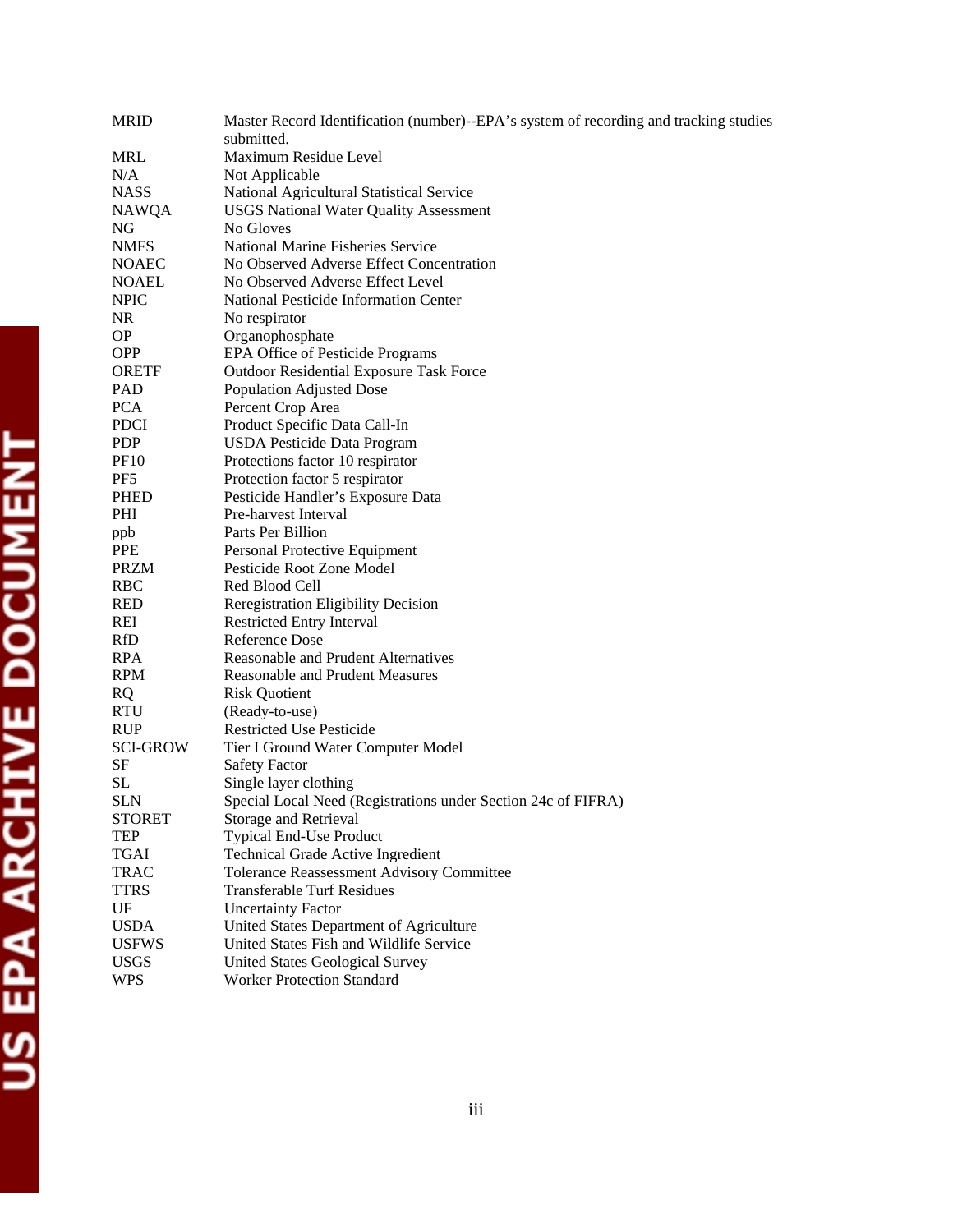#### <span id="page-10-0"></span>**Abstract**

 The Environmental Protection Agency (EPA or the Agency) has completed the human health and environmental risk assessments for bis(tributyltin) oxide, tributyltin benzoate, and tributyltin maleate (collectively, "tributyltin" or "TBT") and is issuing its risk management decision. The risk assessments, which are summarized below, are based on review of registrantsubmitted data supporting the use patterns of currently registered products, citations from the open literature, and additional information received through the public docket. The risk assessments have been revised, as needed, according to information received since they were first made available to the public in April 2008. After considering the risk assessments, available information about alternatives to TBT for specific uses, public comments, and risk mitigation options, the Agency developed its risk management decision for uses of tributyltin. As a result of this review, EPA has determined that some uses of tributyltin are eligible for reregistration, provided that the prescribed risk mitigation measures are adopted and labels are amended accordingly, and required data are submitted. Other uses are not eligible for reregistration, based on a combination of critical data gaps and unacceptable risks. The decision and the associated risk mitigation measures are discussed fully in this document.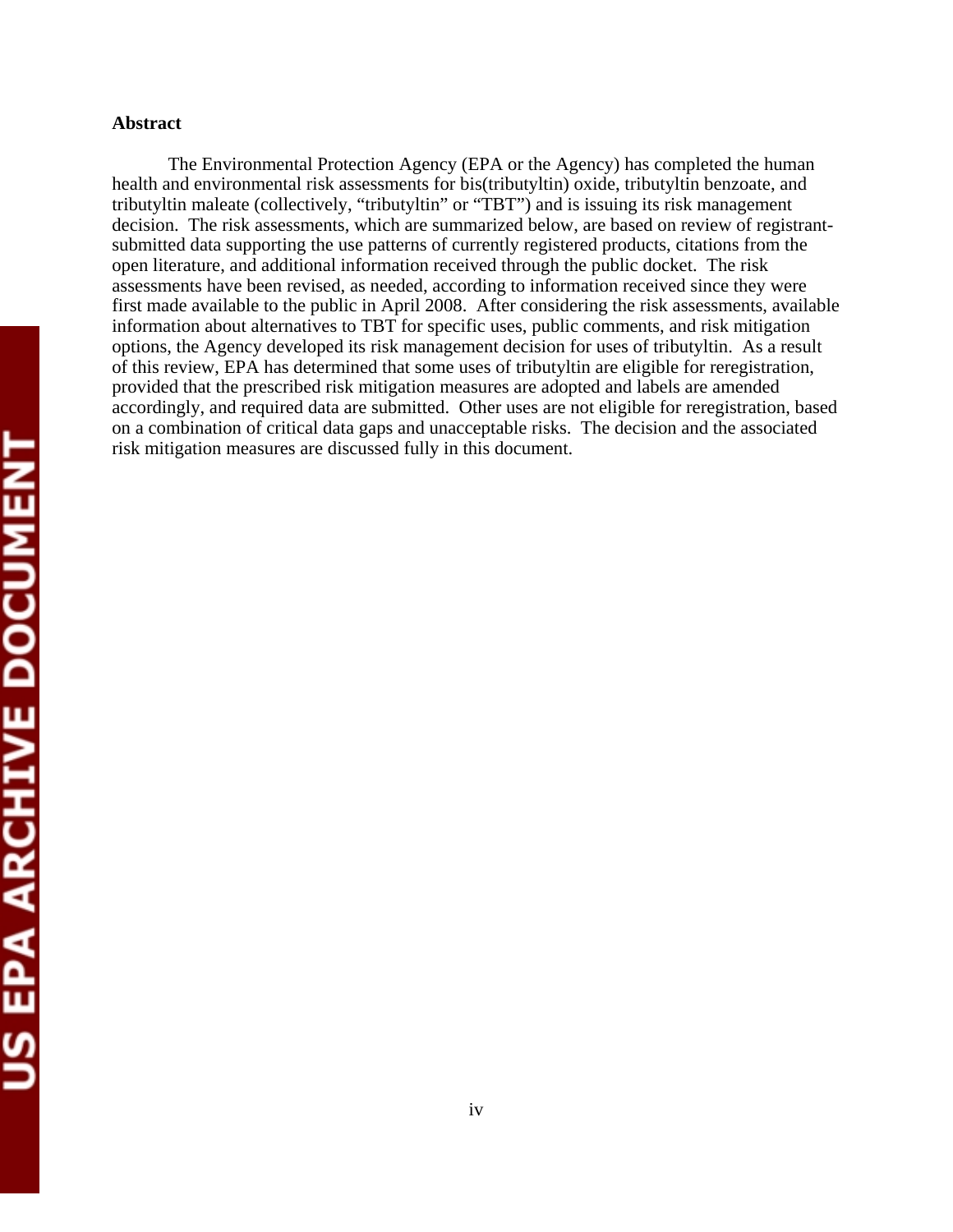#### <span id="page-11-0"></span>**I. Introduction**

 The Federal Insecticide, Fungicide, and Rodenticide Act (FIFRA) was amended in 1988 to accelerate the reregistration of products with active ingredients registered prior to November 1, 1984, and amended again by the Pesticide Registration Improvement Act of 2003 to set time frames for the issuance of Reregistration Eligibility Decisions. The amended Act calls for the development and submission of data to support the reregistration of an active ingredient, as well as a review of all submitted data by the U.S. Environmental Protection Agency (EPA or the Agency). Reregistration involves a thorough review of the scientific database underlying a pesticide's registration. The purpose of the Agency's review is to reassess the potential hazards arising from the currently registered uses of the pesticide; to determine the need for additional data on health and environmental effects; and to determine whether or not the pesticide meets the "no unreasonable adverse effects" criteria of FIFRA.

 This document presents the Agency's revised human health and ecological risk assessments and the Reregistration Eligibility Decision (RED) for tributyltin. The tributyltin case consists of three active ingredients: bis(tributyltin) oxide (PC code 083001), tributyltin benzoate (083106), and tributyltin maleate (083118). There are currently 35 registered products and two pending registrations containing these three active ingredients. There are no pesticide inert uses for any of the three TBT compounds. The first pesticide product containing tributyltin was registered in 1961.

 The tributyltin compounds act as fungicides, disinfectants, microbiocides, and microbiostats. They are used in water cooling towers, wood preservatives, hard surface disinfectants for farm premises; as materials preservatives in textiles, carpet backing, sponges, rope, fiberfill, foam, paper, and building materials (e.g., drywall, joint compound, grout); metal working fluids; and petrochemical injection fluids.

 Some of the labeled uses for the tributyltin-containing chemicals have the potential to result in direct or indirect food exposures or other residential exposures that may impact children. Based on published literature studies on the immunotoxicity of tributyltin oxide and uncertainties surrounding the endpoint, the Agency believes that application of a database uncertainty factor is warranted. A database uncertainty factor of 10X has been applied to the endpoint dose  $(BMD_{10} =$ 0.03 mg/kg/day) selected for the residential exposure scenarios.

This document presents the Agency's decision regarding the reregistration eligibility of the registered uses of tributyltin. It includes summary information derived from the more detailed risk assessments that serve as support documents for the RED. The risk assessments are not provided as attachments to this document, but are available in the Public Docket at [www.regulations.gov](http://www.epa.gov/edocket) (Docket ID #EPA-HQ-OPP-2008-0171). To access these documents on the electronic docket, go to [www.regulations.gov.](http://www.epa.gov/edocket) Select advanced docket search (right side of page). For Docket ID, enter OPP-2008-0171 and then submit (bottom of page). Double-click on the blue underlined Docket number for a listing of all the documents in that docket. Support documents can also be obtained by request from the Office of Pesticide Programs Regulatory Public Docket. The Docket Facility telephone number is (703) 305–5805.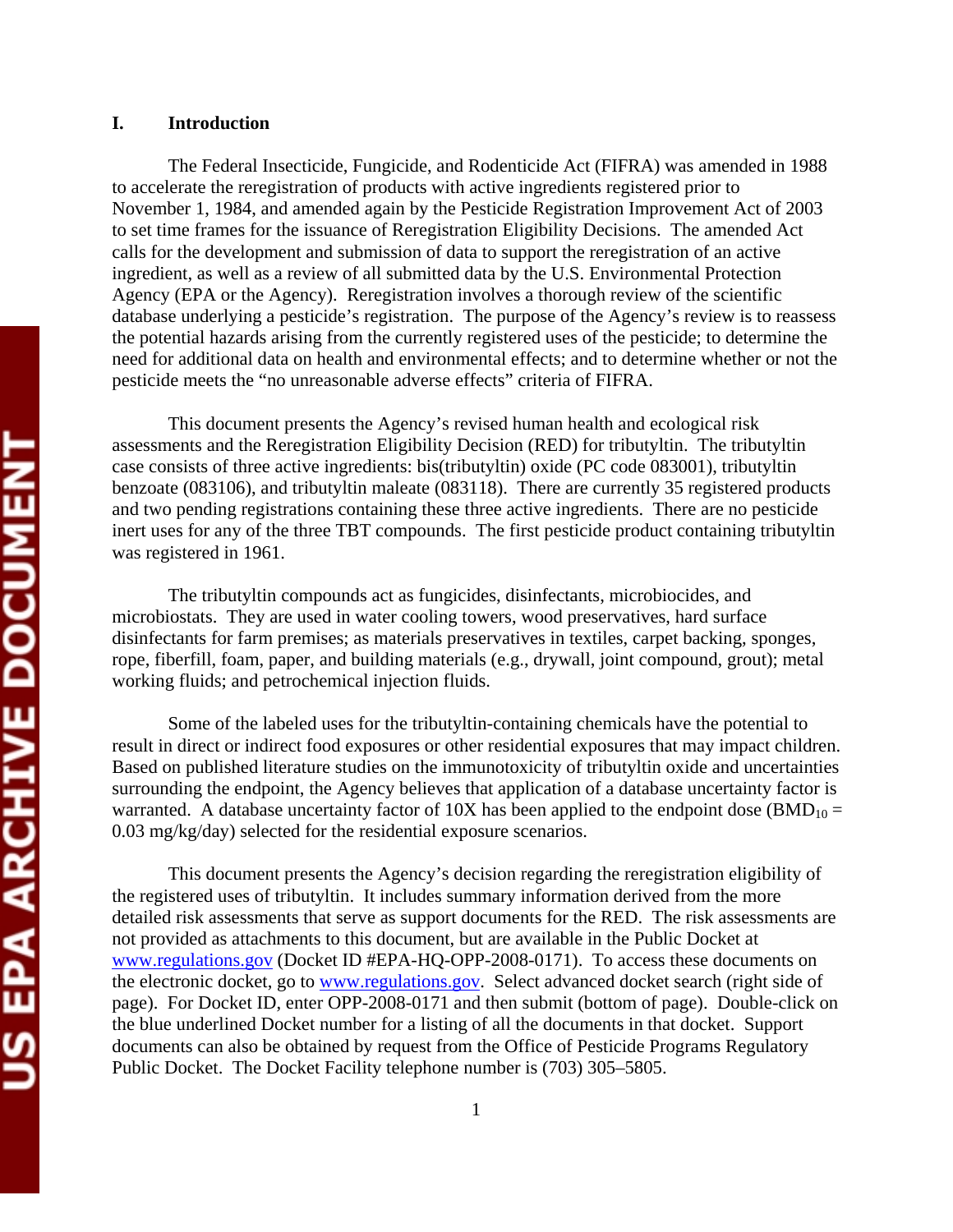<span id="page-12-0"></span>This document consists of six sections. Section I is the Introduction. Section II provides a chemical overview, a profile of the use of the tributyltin compounds, and their regulatory history. Section III gives a summary of the human health and environmental risk assessments for tributyltin. Section IV presents the reregistration eligibility decision and describes the risk management approach for TBT. Section V details the changes needed to product labels to implement the risk mitigation measures outlined in Section IV, and the data required to support the eligible uses of TBT. Finally, the Appendices list all use patterns eligible for reregistration, bibliographic information, related documents and how to access them, and Data Call-In (DCI) information. **II. Chemical Overview** 

# **A. Regulatory History**

The tributyltin case consists of three compounds: bis(tributyltin) oxide (PC code 083001), tributyltin benzoate (083106), and tributyltin maleate (083118). There are no inert uses of TBT in pesticides. Table I show the number of registrations associated with each active ingredient.

| <b>Table 1. INDIRIGE OF ACTIVE AND I CHUILLY INCRES LATER IN THE TABLE</b> |                                   |                         |         |  |  |
|----------------------------------------------------------------------------|-----------------------------------|-------------------------|---------|--|--|
| <b>Active ingredient</b>                                                   | <b>Manufacturing-use Products</b> | <b>End-use Products</b> | Pending |  |  |
| bis(tributyltin) oxide                                                     |                                   |                         |         |  |  |
| tributyltin benzoate                                                       |                                   |                         |         |  |  |
| tributyltin maleate                                                        |                                   |                         |         |  |  |

**Table 1. Number of Active and Pending Registrations for TBT AIs** 

The first pesticides containing tributyltin were registered in the 1960s, for use in antifouling paints. Adverse ecological effects associated with TBT antifouling paints captured global attention in the 1980s. In 2005, the Agency implemented the cancellation of last TBT registration for ship hull antifouling. An international treaty prohibiting the use of TBT hull coatings becomes effective in September 2008.

 The three existing tributyltin active ingredients serve as fungicides, disinfectants, microbiocides, and microbiostats in a number of commercial and residential applications. They are used in water cooling towers, wood preservatives, hard surface disinfectants for farm premises; as materials preservatives in textiles, carpet backing, sponges, rope, fiberfill, foam, paper, and building materials (e.g., drywall, joint compound, grout); metal working fluids; and petrochemical injection fluids.

## **B. Chemical Identification**

bis(tributyltin) oxide (TBTO) tributyltin benzoate (TBTB) tributyltin maleate (TBTM)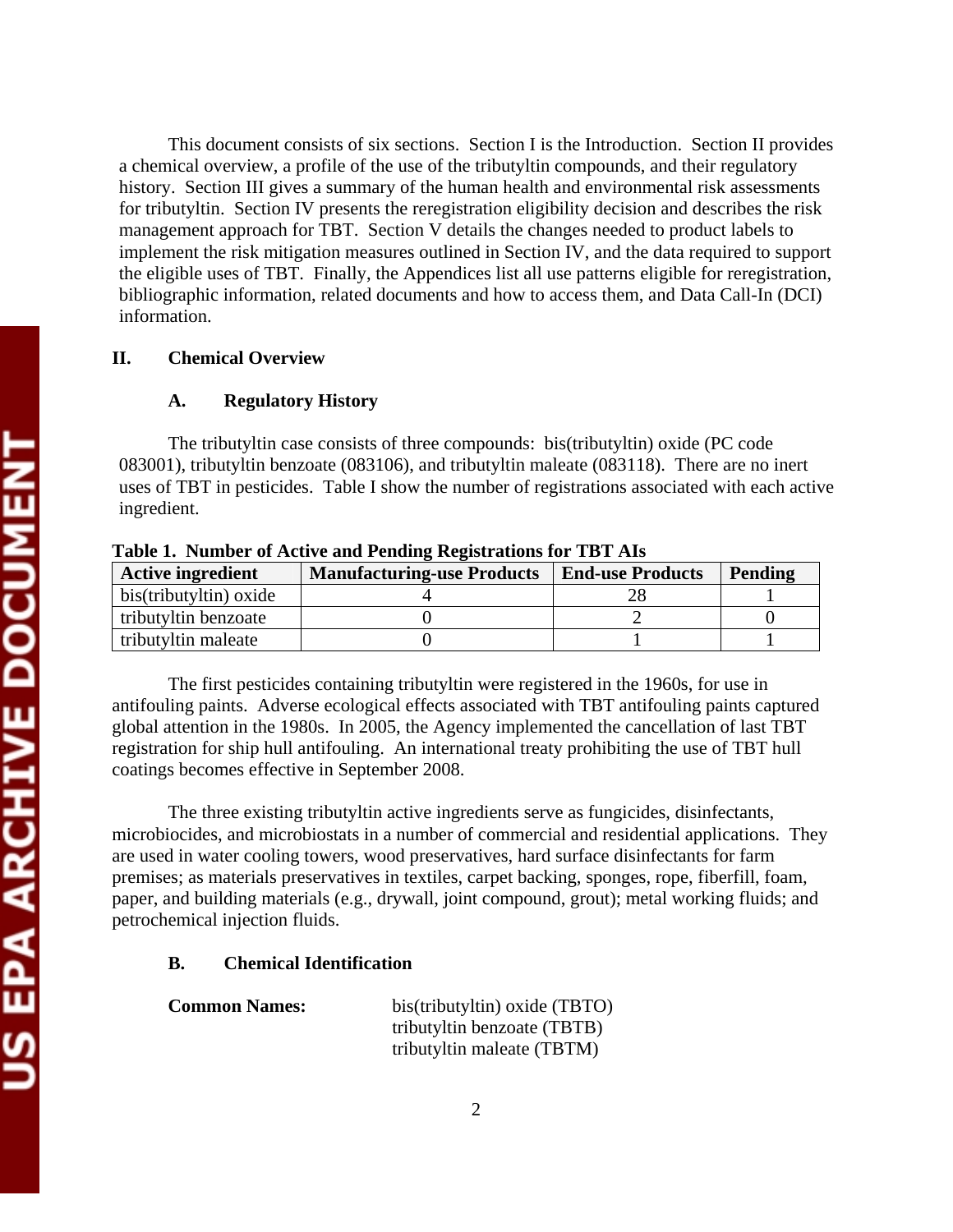<span id="page-13-0"></span>

| <b>Chemical Names:</b>      | TBTO-hexabutyldistannoxane                          |
|-----------------------------|-----------------------------------------------------|
|                             | TBTB--stannane, (benzoyloxy)tributyl-               |
|                             | TBTM--stannane, tributyl(3-carboxyacryloyl)oxy      |
| <b>CAS Registry Number:</b> | TBTO-56-35-9                                        |
|                             | TBTB-4342-36-3                                      |
|                             | TBTM--4027-18-3 ("mono" form; incorrectly cited by  |
|                             | some sources as 4275-57-1, which is the "bis" form) |
| <b>Molecular Formula:</b>   | $TBTO--C24H54OSn2$                                  |
|                             | $TBTB-C_{19}H_{32}O_2Sn$                            |
|                             | $TBTM-C_{16}H_{30}O_4Sn$                            |
| Highest % ai in EUP:        | TBTO-29%                                            |
|                             | TBTB-45.5%                                          |
|                             | $TBTM-25%$                                          |
|                             |                                                     |

# **C. Chemical Structures**

TBTO TBTB





TBTM

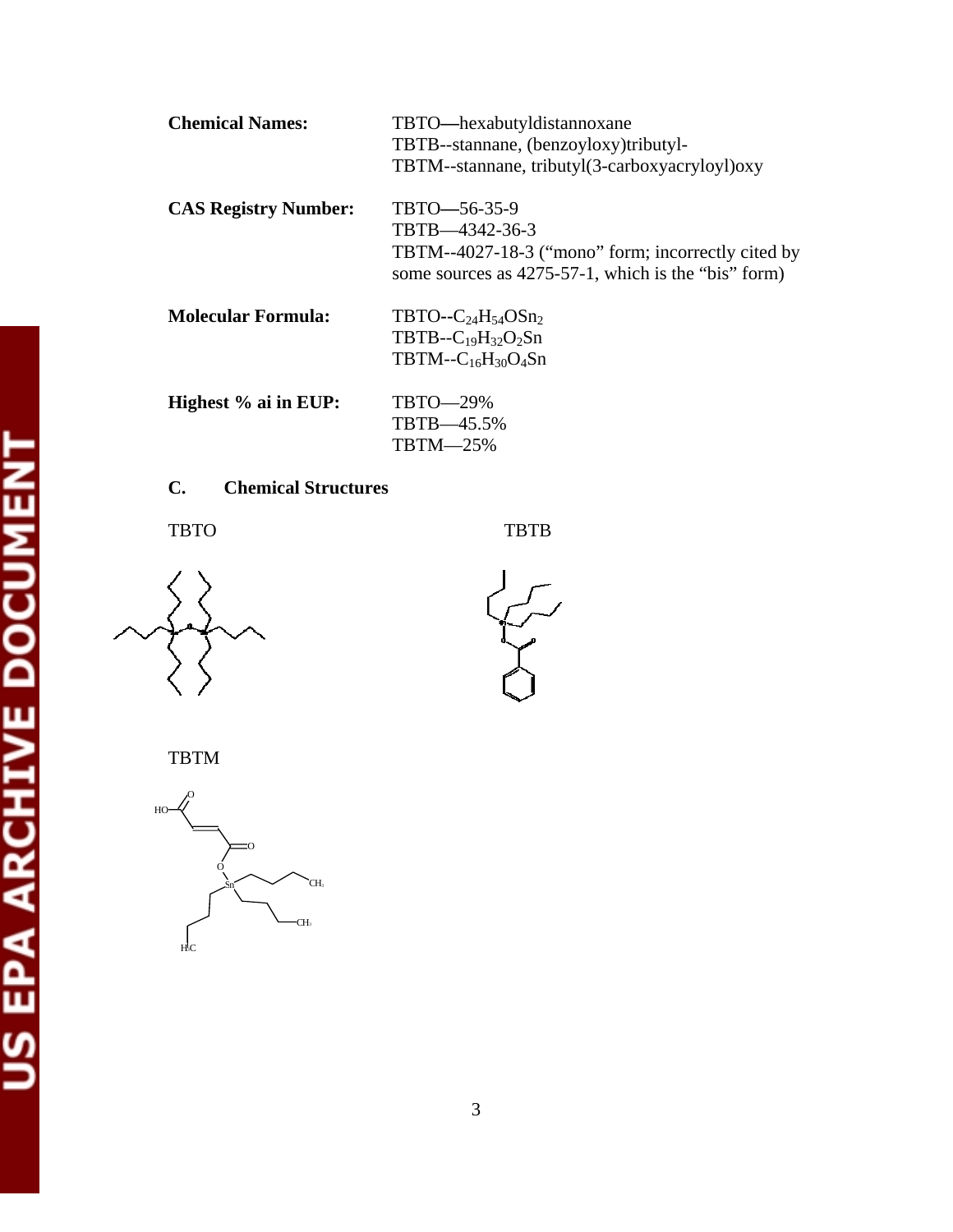| <b>Property</b>                   | <b>TBTO</b>           | <b>TBTB</b>            | <b>TBTM</b>            |
|-----------------------------------|-----------------------|------------------------|------------------------|
| Molecular Weight                  | 596.12                | 411.18                 | 405.13                 |
| <b>Boiling Point</b>              | 417 C                 | 390 C                  | 415 C                  |
| <b>Melting Point</b>              | 132 C                 | 128 C                  | 153 C                  |
| Vapor Pressure @ 25 C,<br>$mm$ Hg | $7.8 \times 10^{-06}$ | $1.34 \times 10^{-06}$ | $1.74 \times 10^{-07}$ |
| $Log K_{ow}$                      | 3.84                  | 4.69                   | 3.79                   |
| $Log K_{oc}$                      | 7.57                  | 5.10                   | 2.99                   |
| Solubility in water, mg/L         | 0.0896                | 0.257                  | 4.086                  |
| Half-life in water                | 2.49 hrs              | 2.172 hrs              | 343.5 days             |
| Half-life in air                  | $0.125$ days          | $0.241$ days           | 25 <sub>hr</sub>       |

<span id="page-14-0"></span>**Table 2. Chemical Properties of TBT Compounds** 

#### **D. Use Profile**

Detailed information on TBT use sites and applications can be found in Appendix A.

#### **1. Type of Pesticide**

Fungicide, disinfectant, algicide, microbiocide, microbiostat.

#### **2. Use Sites**

#### *Cooling towers*

 TBTO may be added to cooling tower water to prevent the build-up of biomass that can interfere with the cooling function. TBTO may be used in industrial and commercial recirculating cooling water towers, open recirculating cooling systems, air conditioning unit cooling towers atop commercial buildings, and evaporative condensers. The biocide may be added to cooling water with a metering pump or by drip-feed or open-pouring. Concentrations of salts in the cooling water (which increase with time) dictate when water is discharged and when new biocide is added. Cooling water additives containing TBT are labeled to show their pesticide content.

#### *Wood preservatives*

 TBTO is used to formulate paint, stains, and waterproofing to be applied to decks, shingles, shakes, wood siding, fences, railings, floors, outdoor furniture, structural lumber, beams, timber, sills, millwork, roofs, trim, clapboards, plywood, porches, and greenhouses. These coatings serve as wood preservatives to discourage the growth of microorganisms that cause degradation of the wood. Some product labels indicate that the TBTO biocides must not be used in interior paints or coatings, based on earlier reports of adverse effects associated with residential exposure to TBTO in interior paint and the absence of data to allow the Agency to develop a quantitative risk assessment.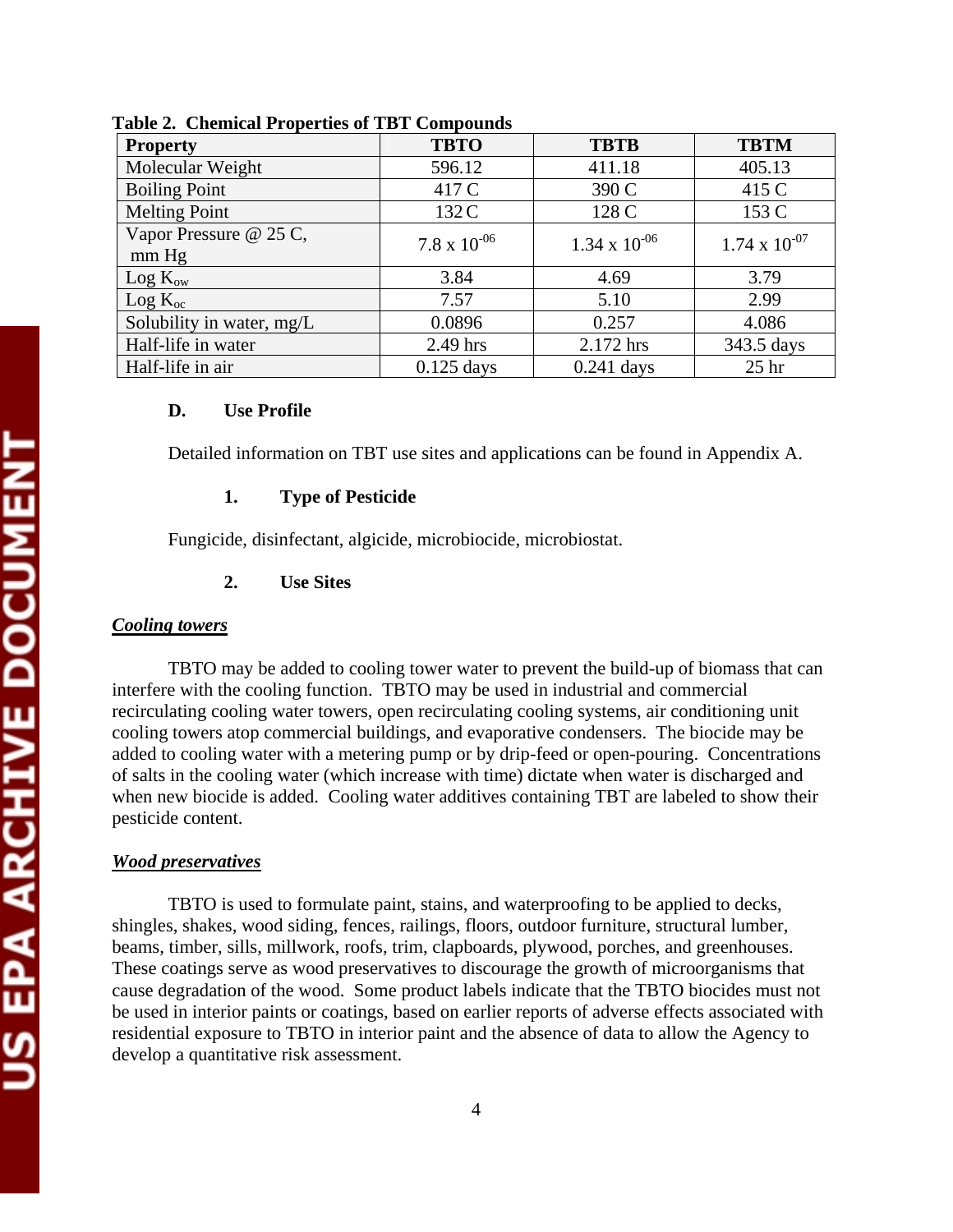Wood preservatives may be applied via brushes, rollers, mops, spray equipment, or airless sprayers. Coatings containing TBTO are typically applied to exterior wood once every several years. These coatings are labeled to show that they contain TBT.

#### *Hard surface disinfectant for farm premises*

 One product containing TBTO is used in a number of farm settings. TBTO is used for disinfecting housing for livestock, kennels, veterinary clinics, and animal laboratories and breeding facilities. The product is also used in poultry houses, hatcheries, incubators, egg rooms, egg trucks, and other farm vehicles, and on ventilation equipment, utensils, and ropes. It can also be used to decontaminate tools and tack via immersion, and in boot baths. This product may be applied to hard surfaces with a brush, wipe, or mop, or with a sprayer, hand-held fogger, thermal fogger, or automated fogger. TBTO may be applied as frequently as once a day in incubators with eggs present. Directions for use indicate that animals must be removed from the premises prior to treatment and for up to two days after treatment, although use directions also indicate that inter-depopulation treatments may be made to pens, hutches, etc. The disinfectant is not rinsed or removed from treated surfaces, except for feeding and watering equipment that is present during treatment. The disinfectant is labeled to show its TBTO content.

#### *Materials preservatives in building materials*

 TBTO, TBTB, and TBTM are added to building materials to protect the materials themselves from microbial degradation. These building materials include drywall, joint compound, and medium density fiber board, and particulate board. TBT may also be used to preserve building material adhesives and adhesives for other manufacturing uses, including cardboard box production.

 TBT additives are combined with these materials during the manufacturing process. Materials treated with TBT preservatives are not labeled to show that they contain TBT.

#### *Materials preservatives in textile, paper, and related uses*

 TBTO and TBTM are used by textile manufacturers in industrial settings to produce fabrics that are resistant to growth and staining by microorganisms, particularly mildew. While these products are "materials preservatives," the materials they are used to treat (such as fiberfill, foam, rope, and paper) are being considered separately from materials preservatives used in building materials.

 Laundry and clothing treatments with TBT reportedly are not supported by any formulator, but fabrics treated with TBT may be used for mattress pads and ticking, pillow ticking, cushions for outdoor furniture, canvas and other fabrics for outdoor uses (e.g., tents, tarps, awnings), and webbing (used with golf driving range protective netting, netting for baseball batting cages, and tennis nets). Nylon rope may also be treated.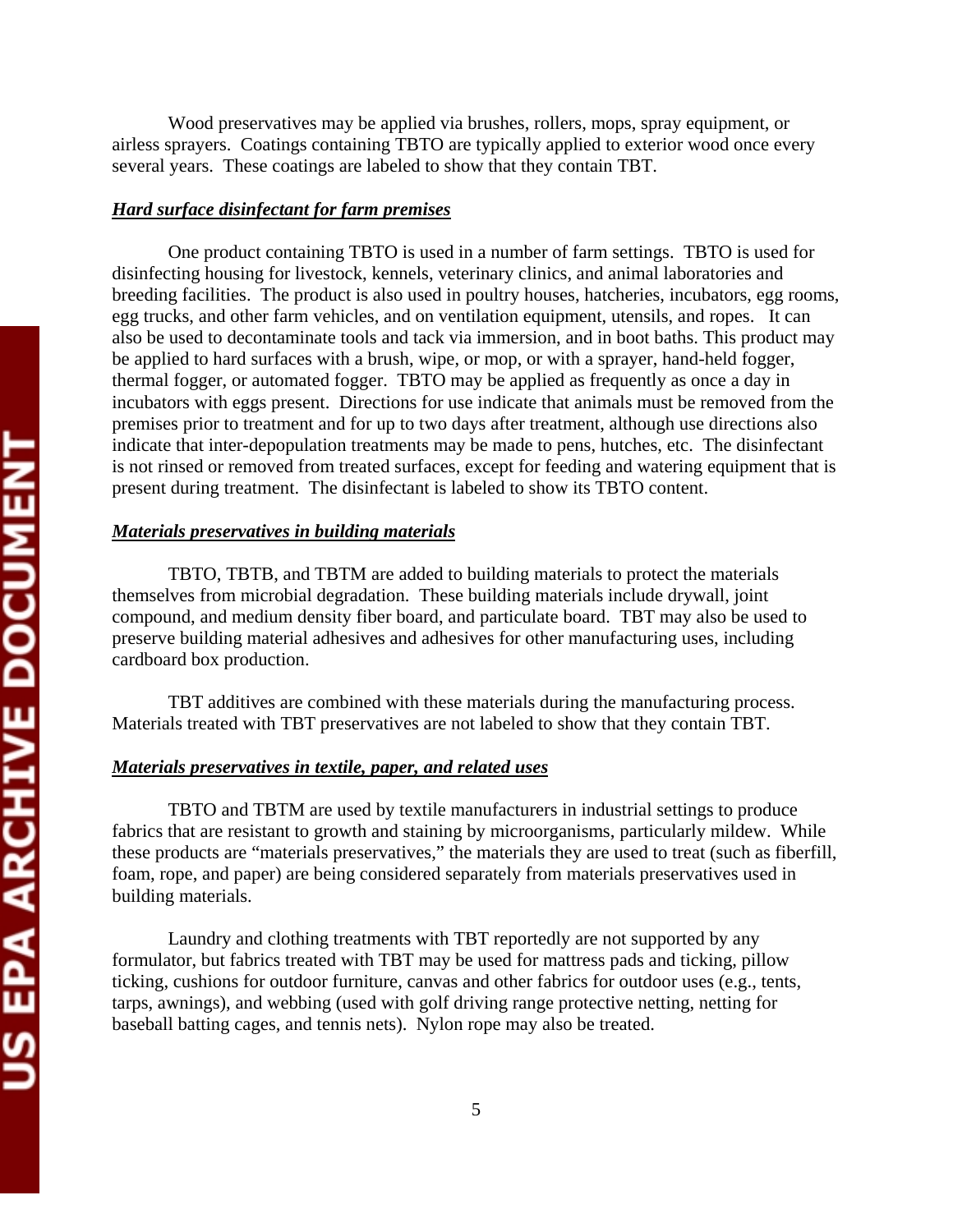In addition, TBT is used to protect sponges and sponge mop heads. Sponges typically are sold in a damp state so they will remain absorbent until used, and treatment with TBT prevents the growth of mold and mildew on the sponge in its original packaging.

 TBT may also be used in rubber floor mats, carpet backing, fiberfill, polyurethane foam used in furniture, and air filters for heaters and air conditioners. It is not used to treat carpet face fibers.

 Fabric may be treated with a coating (e.g., a polyvinyl coating) containing TBT. Ingredients for the coating are cold-mixed and then applied to fabric or carpet backing with a knife applicator: fabric is unwound from a feed roll onto a conveyor belt that passes the fabric beneath a coating dispenser and then past a blade that distributes the coating evenly and presses it into the weave. Fabrics may also be treated by an "exhaust" process in which fabric is soaked in a liquid bath containing diluted TBT product and then dried. TBT applied in this manner is dispersed throughout the fabric, rather than retained on the surface.

 In the production of polyurethane foam, TBT is added to the other reactants in a "one shot" process. Similarly, TBT is added with other components during the manufacture of rubber and plastic. For fiberfill, TBT is co-applied with a silicone slip coating.

 TBT products registered for use in paper bear labeling warning that such products may not be used in paper for direct or indirect food contact.

 Textiles, paper, and related materials treated with TBT products are not labeled to show their TBT content.

#### *Miscellaneous uses*

 TBT products also may be used in petrochemical injection applications, added to metal working fluids, incorporated into irrigation tubing for non-agricultural applications, incorporated into the rubber used to form sonar domes, and in antifoulant devices used in instruments deployed for monitoring oceanographic conditions. TBT additives for metal working fluids and petrochemical injection materials are labeled with their TBT content, as are the antifoulant devices used in oceanographic instruments. TBT for metal working fluids and petrochemical injection is added at the job site. Sonar domes are made from rubber impregnated with TBTO, while the antifoulant devices for oceanographic instruments are packaged separately from the conductivity sensors themselves and are installed without the opportunity for human contact. Metal working and petrochemical injection fluids to which the TBT materials preservatives have been added would not be labeled as containing TBT; neither would irrigation tubing or sonar domes. Packaging for the oceanographic antifoulant devices shows the TBT content of the devices.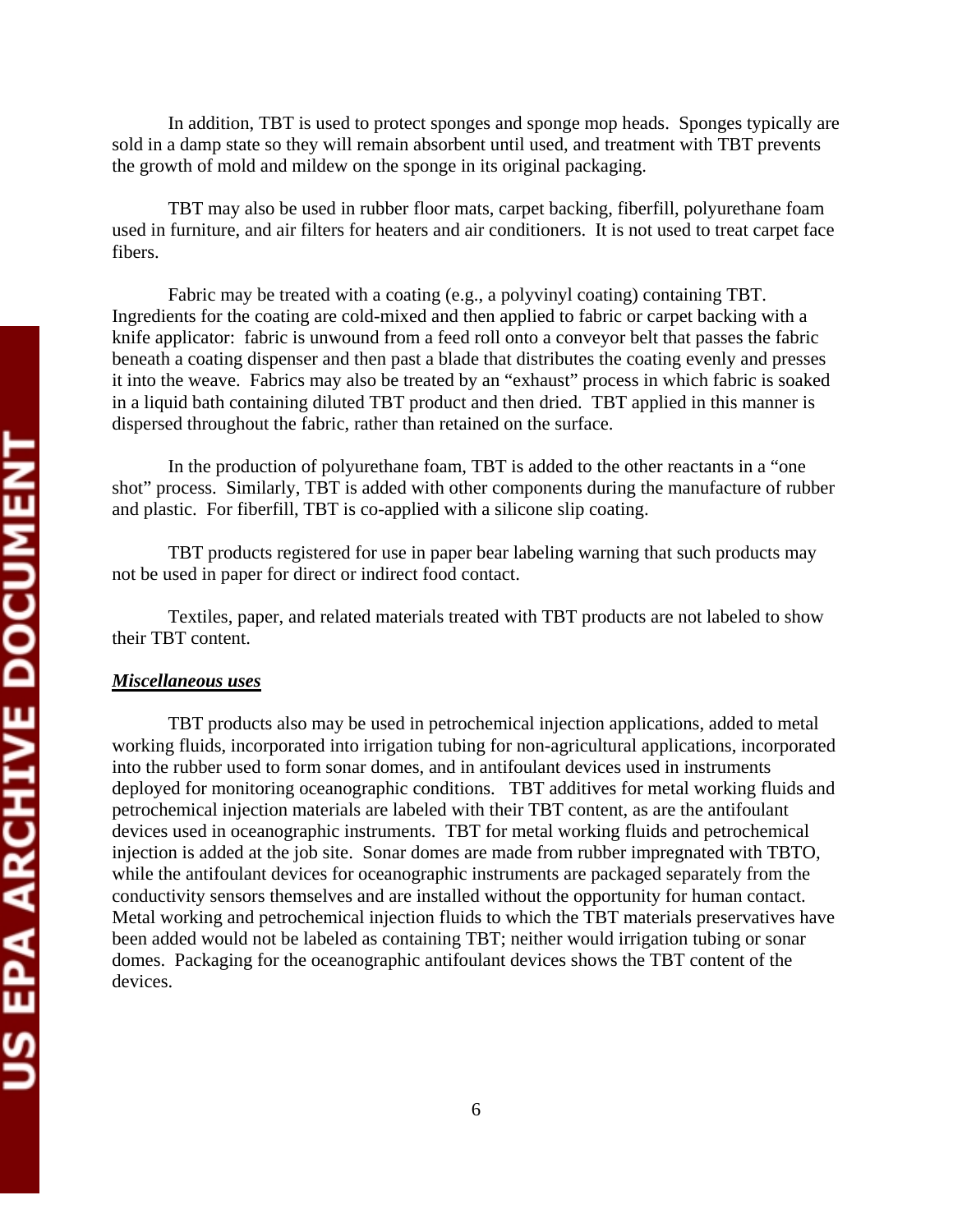#### <span id="page-17-0"></span>**III. Summary of Risk Assessments**

 The purpose of this summary is to assist the reader by identifying the key features and findings of the risk assessments and to help the reader better understand the Agency's determination of reregistration eligibility. The human health and ecological risk assessment documents and supporting information are listed in Appendix C. As indicated earlier, to access these documents within the public docket, go to [www.regulations.gov.](http://www.epa.gov/edocket) Select advanced docket search (right side of page). For Docket ID, enter OPP-2008-0171 and then submit (bottom of page). Double-click on the blue underlined Docket number for a listing of all the documents in that docket.

 These documents also may be found in the OPP Public Docket which is located in Room S-4400, One Potomac Yard, 2777 South Crystal Drive, Arlington, VA. The docket is open Monday through Friday, excluding Federal holidays, from 8:30 a.m.to 4:00 p.m.

The Agency's use of human studies in the TBT human health risk assessment is limited to those studies incorporated into the PHED and similar databases, and is in accordance with the Agency's Final Rule promulgated on January 26, 2006, related to Protections for Subjects in Human Research, which is codified in 40 CFR Part 26.

## **A. Human Health Risk Assessment**

#### **1. Hazard profile**

 A detailed toxicology assessment for the tributyltin containing compounds is available from the docket. A summary of the key toxicological studies is presented in Appendix B.

#### **a) Acute toxicity**

Acute toxicity for the TBT containing-compounds is summarized in Table 3.

.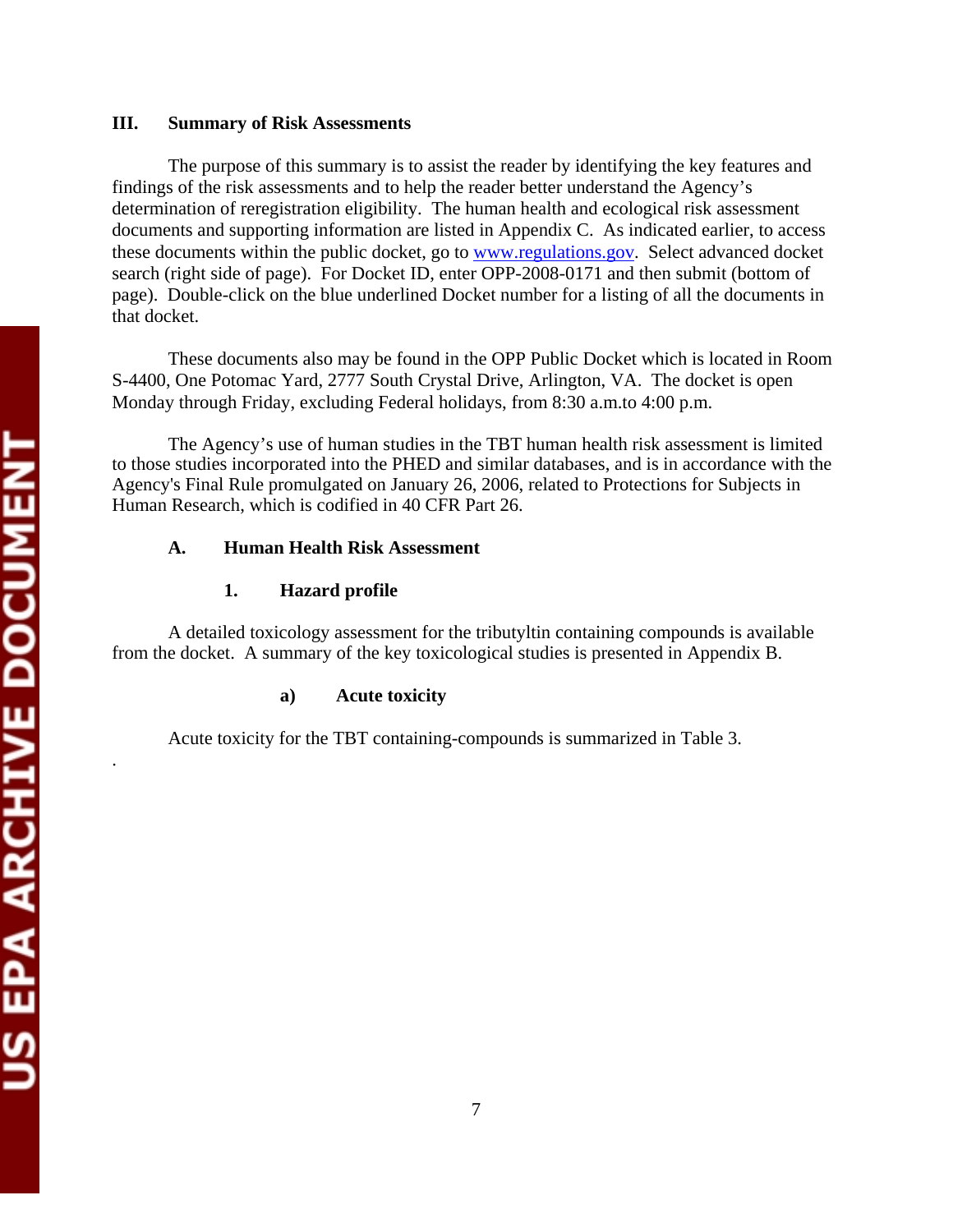| <b>Guideline Number</b>       |                    |                                   | <b>Toxicity</b> |  |
|-------------------------------|--------------------|-----------------------------------|-----------------|--|
| <b>Study Type</b>             | <b>MRID</b> $#(s)$ | <b>Results</b>                    | Category        |  |
| <b>Tributyltin Oxide</b>      |                    |                                   |                 |  |
| $870.1100$ Acute Oral – Rat   | 00085004,          | $LD_{50} = 180$ mg/kg (males)     | $\mathbf{I}$    |  |
|                               | 92172013           | $LD_{50} = 150$ mg/kg (females)   |                 |  |
|                               |                    | $LD_{50} = 170$ mg/kg (combined)  |                 |  |
| $870.1100$ Acute Oral – Rat   | 00085003,          | $LD_{50} = 193$ mg/kg (males)     | $\mathbf{I}$    |  |
|                               | 92172004           | $LD_{50} = 123$ mg/kg (females)   |                 |  |
|                               |                    | $LD_{50} = 160$ mg/kg (combined)  |                 |  |
| 870.2600 Skin Sensitization-  | 00104789,          | Non-sensitizer                    | <b>NA</b>       |  |
| Guinea pigs                   | 92172014           |                                   |                 |  |
| <b>Tributyltin Benzoate</b>   |                    |                                   |                 |  |
| 870.1100                      | 42415801           | $LD_{50} = 115$ mg/kg (males)     | $\mathbf{I}$    |  |
| Acute Oral – rat              |                    | $LD_{50} = 115$ mg/kg (females)   |                 |  |
|                               |                    | $LD_{50} = 115$ mg/kg (combined)  |                 |  |
| $870.1200$ Acute Dermal – rat | 42415802           | $LD_{50} > 2000$ mg/kg            | III             |  |
|                               |                    | (combined)                        |                 |  |
| 870.2500 Primary Dermal       | 42415803           | <b>Severe Irritation</b>          | I               |  |
| Irritation – rabbit           |                    |                                   |                 |  |
| <b>Tributyltin Maleate</b>    |                    |                                   |                 |  |
| 870.1100 Acute Oral - Rat     | 43851201           | $LD_{50} = 224.7$ mg/kg           | $\mathbf{I}$    |  |
| 870.2600 Skin Sensitization - | 44142303           | No-sensitizer; minimal irritation | <b>NA</b>       |  |
| Guinea pigs                   |                    | in response to induction, no      |                 |  |
|                               |                    | increase in response to           |                 |  |
|                               |                    | challenge dose                    |                 |  |

<span id="page-18-0"></span>**Table 3. Acute Toxicity Profile for Tributyltin Compounds**

## **b) Endpoint selections; database uncertainty factor**

 The toxicological endpoints used for the human health risk assessment are identified in Table 4. The uncertainty factor for studies in animals is 100 (10X for inter-species extrapolation, 10X for intra-species variation). Where exposures contributing to aggregate risk are likely, an added database uncertainty factor of 10X is applied to the selected endpoint dose.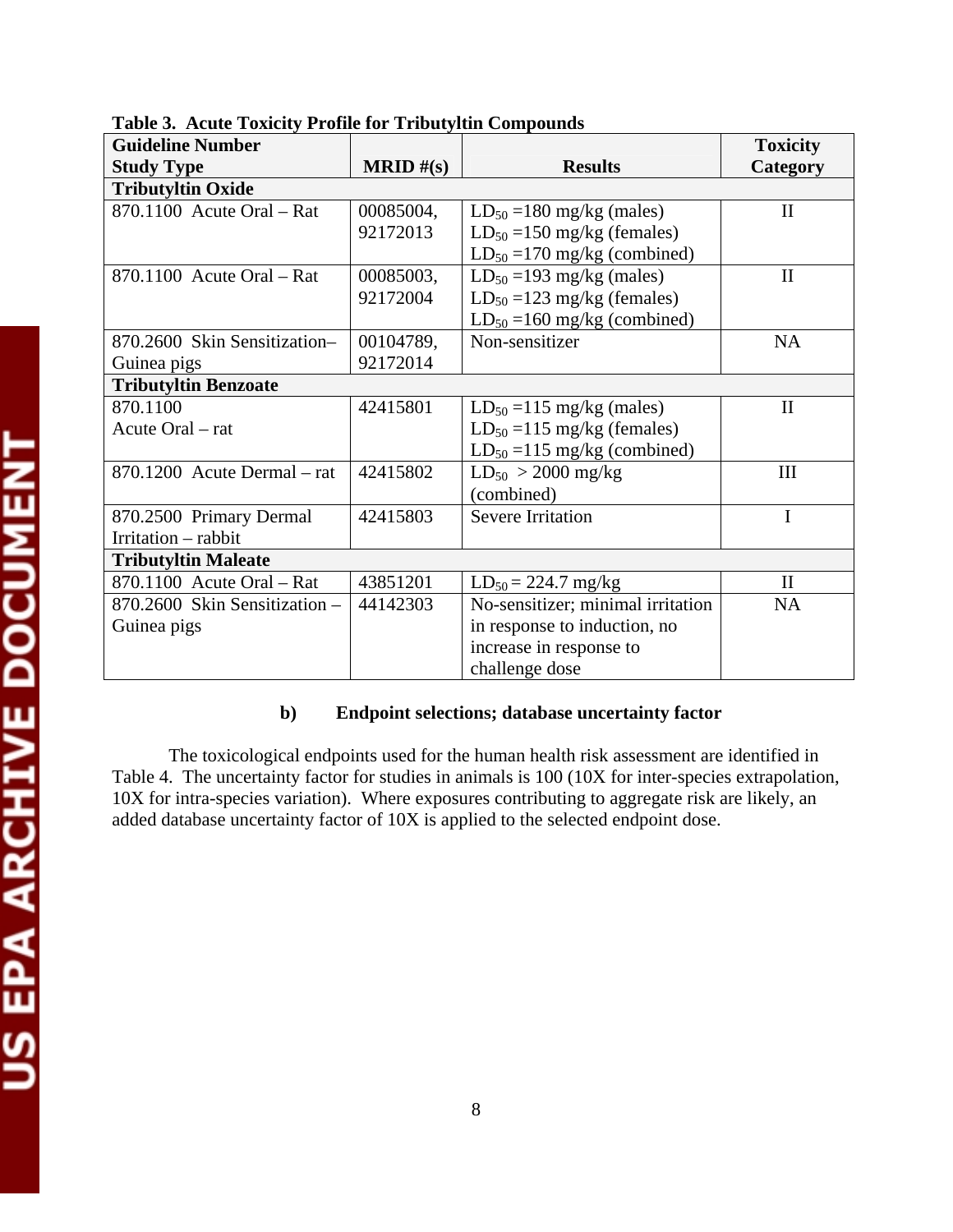| <b>Exposure scenario</b>                            | Dose; data base<br>uncertainty                                                                                                                                         | <b>Target Reference</b><br>Dose or MOE | <b>Study and toxicological effects</b>                                           |  |  |  |
|-----------------------------------------------------|------------------------------------------------------------------------------------------------------------------------------------------------------------------------|----------------------------------------|----------------------------------------------------------------------------------|--|--|--|
| <b>Dietary Risk Assessment</b>                      |                                                                                                                                                                        |                                        |                                                                                  |  |  |  |
| <b>Acute Dietary</b>                                | No appropriate endpoints were identified in the oral toxicity studies that represent a<br>single dose effect. An acute dietary risk assessment has not been conducted. |                                        |                                                                                  |  |  |  |
| <b>Chronic Dietary</b>                              | $BMD_{10} =$                                                                                                                                                           | Chronic RfD $(cRfD) =$                 | <b>Vos et al.</b> , $(1990)^{1}$                                                 |  |  |  |
| (all populations)                                   | $0.03$ mg/kg/day                                                                                                                                                       | $0.00003$ mg/kg/day                    |                                                                                  |  |  |  |
|                                                     |                                                                                                                                                                        | (A chronic dietary risk                | $\textbf{NOAEL} = 0.025 \text{ mg/kg/day}$                                       |  |  |  |
|                                                     | It is recommended                                                                                                                                                      | assessment has not been                | $\mathbf{LOAEL} = 0.25 \text{ mg/kg/day}$                                        |  |  |  |
|                                                     | that 10X data base                                                                                                                                                     | conducted because                      | immunotoxic effects                                                              |  |  |  |
|                                                     | uncertainty factor be                                                                                                                                                  | dietary exposure data                  |                                                                                  |  |  |  |
|                                                     | applied.                                                                                                                                                               | are lacking. The                       |                                                                                  |  |  |  |
|                                                     |                                                                                                                                                                        | endpoint is provided for               |                                                                                  |  |  |  |
|                                                     |                                                                                                                                                                        | future reference.)                     |                                                                                  |  |  |  |
|                                                     |                                                                                                                                                                        | <b>Non-Dietary Risk Assessments</b>    |                                                                                  |  |  |  |
| <b>Incidental Oral</b>                              | $BMD_{10} =$                                                                                                                                                           | Target $MOE = 1000$                    | <b>Vos et al.</b> , (1990)                                                       |  |  |  |
| Short-Term                                          | $0.03$ mg/kg/day.                                                                                                                                                      |                                        |                                                                                  |  |  |  |
| $(1-30 \text{ days})$ and                           | The 10X data base                                                                                                                                                      |                                        | $\textbf{NOAEL} = 0.025 \text{ mg/kg/day}$                                       |  |  |  |
| Intermediate-Term                                   | uncertainty factor is                                                                                                                                                  |                                        | $\mathbf{LOAEL} = 0.25 \text{ mg/kg/day}$                                        |  |  |  |
| immunotoxic effects<br>$(1 - 6$ months)<br>applied. |                                                                                                                                                                        |                                        |                                                                                  |  |  |  |
| <b>Dermal</b>                                       | $BMD_{10} =$                                                                                                                                                           | <b>Target MOEs</b>                     | <b>Vos et al.</b> , (1990)                                                       |  |  |  |
| (all durations)                                     | $0.03$ mg/kg/day.                                                                                                                                                      | occupational $= 100$                   |                                                                                  |  |  |  |
|                                                     | The 10X data base                                                                                                                                                      | residential = $1000$                   | $\textbf{NOAEL} = 0.025 \text{ mg/kg/day}$                                       |  |  |  |
|                                                     | uncertainty factor is                                                                                                                                                  |                                        | $\mathbf{LOAEL} = 0.25 \text{ mg/kg/day}$                                        |  |  |  |
|                                                     | applied.                                                                                                                                                               |                                        | immunotoxic effects                                                              |  |  |  |
| <b>Inhalation</b>                                   | $BMD_{10} =$                                                                                                                                                           | <b>Target MOEs</b>                     | <b>Vos et al.</b> , (1990)                                                       |  |  |  |
| (all durations)                                     | $0.03$ mg/kg/day.                                                                                                                                                      | occupational $= 100$                   |                                                                                  |  |  |  |
|                                                     | The 10X data base                                                                                                                                                      | residential = $1000$                   | $\textbf{NOAEL} = 0.025 \text{ mg/kg/day}$                                       |  |  |  |
|                                                     | uncertainty factor is                                                                                                                                                  |                                        | $\mathbf{LOAEL} = 0.25 \text{ mg/kg/day}$                                        |  |  |  |
|                                                     | applied.                                                                                                                                                               |                                        | immunotoxic effects                                                              |  |  |  |
| <b>Dermal</b>                                       | In the absence of a guideline dermal toxicity study or an acceptable dermal                                                                                            |                                        |                                                                                  |  |  |  |
| <b>Absorption</b>                                   | absorption study, a 15% dermal absorption factor has been used (EPA/HED).                                                                                              |                                        |                                                                                  |  |  |  |
| Carcinogenicity                                     |                                                                                                                                                                        |                                        | The carcinogenicity of tributyltin oxide has not been determined due to the high |  |  |  |
|                                                     | spontaneous incidence of tumors in the test species, incidence variability in the<br>treated groups, and absence of a dose-effect relationship.                        |                                        |                                                                                  |  |  |  |

## <span id="page-19-0"></span>**Table 4. Endpoint Selection for Tributyltin Compounds**

 $\overline{a}$ 

<sup>&</sup>lt;sup>1</sup> **Vos et al.**, (1990) Immunotoxicity of bis (tri-n-butyltin) oxide in the rat: Effects on thymusdependent immunity and on nonspecific resistance following long-term exposure in young vs. aged rats. Toxicol. Appl. Pharmacol. 105:144-155.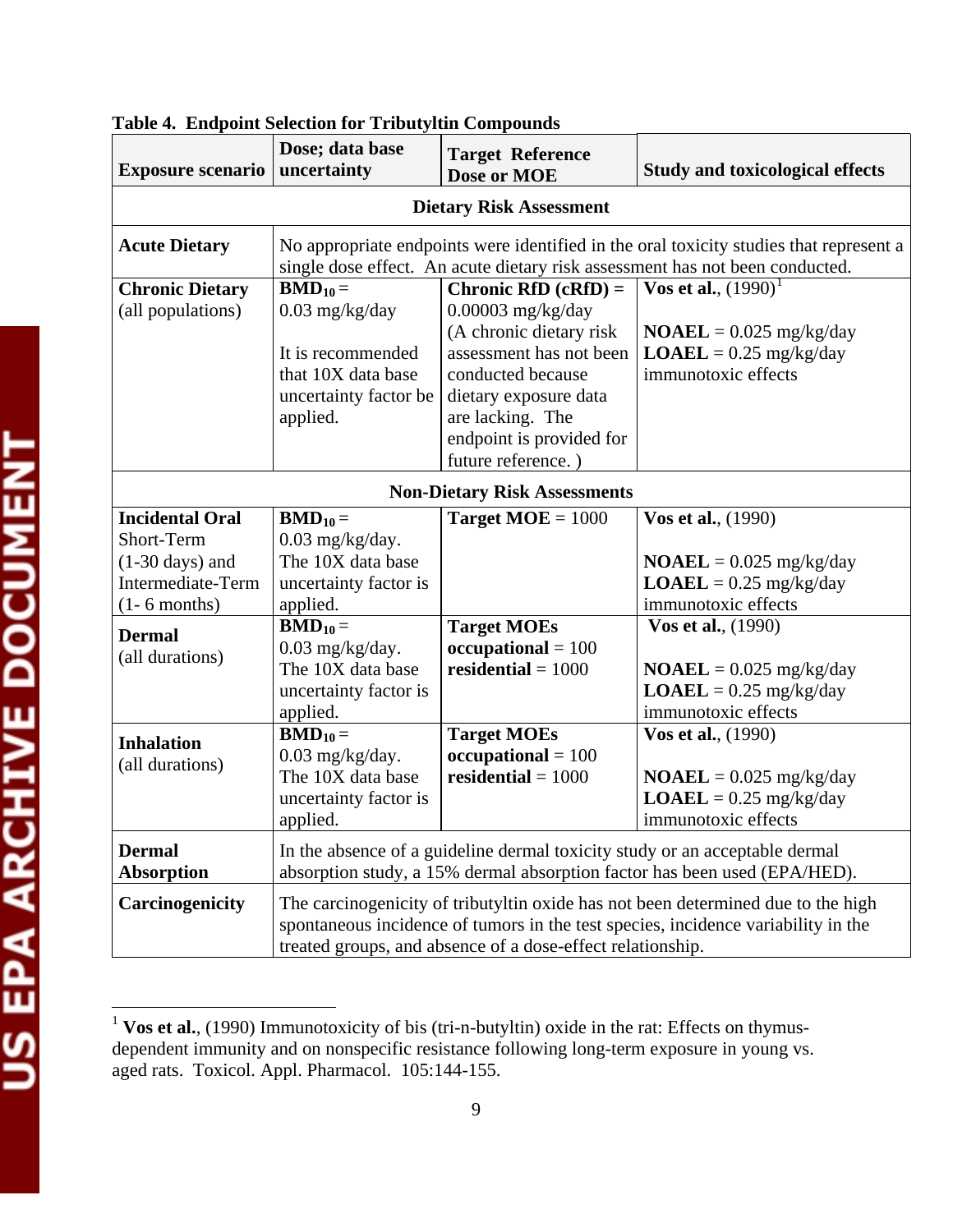<span id="page-20-0"></span> The additional database uncertainty factor is applied to the selected endpoint dose from a study reported in the open literature that suggests a potential for increased susceptibility in children to non-dietary TBT exposures. The Vos et al. (1990) study has been identified by several national and international entities as the basis of human health risk assessments for TBT. The immunosuppressive effects observed by the study authors are critical effects associated with a lower dose than the doses associated with other toxic effects, and suggest that weanling rats may be more sensitive than (year-old) adult rats to TBTO in the diet. The data base uncertainty factor is employed to address the unknowns in age-differentiated immune effects, and also to account for uncertainty in the magnitude of endocrine effects and dietary residues of TBT and degradates.

## **c) FQPA considerations**

 Under the Food Quality Protection Act (FQPA), P.L. 104-170, which was promulgated in 1996 as an amendment to the Federal Insecticide, Fungicide, and Rodenticide Act (FIFRA) and the Federal Food, Drug and Cosmetic Act (FFDCA), the Agency was directed to "ensure that there is a reasonable certainty that no harm will result to infants and children" from aggregate exposure to a pesticide chemical residue. The law further states that in the case of threshold effects, for purposes of providing this reasonable certainty of no harm, "an additional tenfold margin of safety for the pesticide chemical residue and other sources of exposure shall be applied for infants and children to take into account potential pre- and post-natal toxicity and completeness of the data with respect to exposure and toxicity to infants and children. Notwithstanding such requirement for an additional margin of safety, the Administrator may use a different margin of safety for the pesticide residue only if, on the basis of reliable data, such margin will be safe for infants and children."

 The Agency has concluded that labeled uses for the tributyltin could result in direct or indirect food exposures and incidental exposures. As mentioned above, there is evidence in the open literature suggesting that children may be more sensitive to TBT exposures than adults. Other data from two developmental toxicity studies and one reproductive toxicity study with TBT compounds show no evidence of increased sensitivity for fetuses or offspring. The Agency has not at this time confirmed an increased sensitivity in young, so has not applied a special sensitivity factor for the pre- and post-natal exposures. In addition to uncertainties about differential sensitivity based on age, there is some uncertainty associated with the magnitude of endocrine effects from human exposures to TBT, and in dietary exposures to TBT. As a result, the Agency has applied a 10X data base uncertainty factor for exposures contributing to aggregate risk.

#### **d) Endocrine disruption**

 EPA is required under the FFDCA, as amended by FQPA, to develop a screening program to determine whether certain substances (including all pesticide active and other ingredients) "may have an effect in humans that is similar to an effect produced by a naturally occurring estrogen, or other endocrine effects as the Administrator may designate." Following recommendations of its Endocrine Disruptor Screening and Testing Advisory Committee (EDSTAC), EPA determined that there was a scientific basis for including, as part of the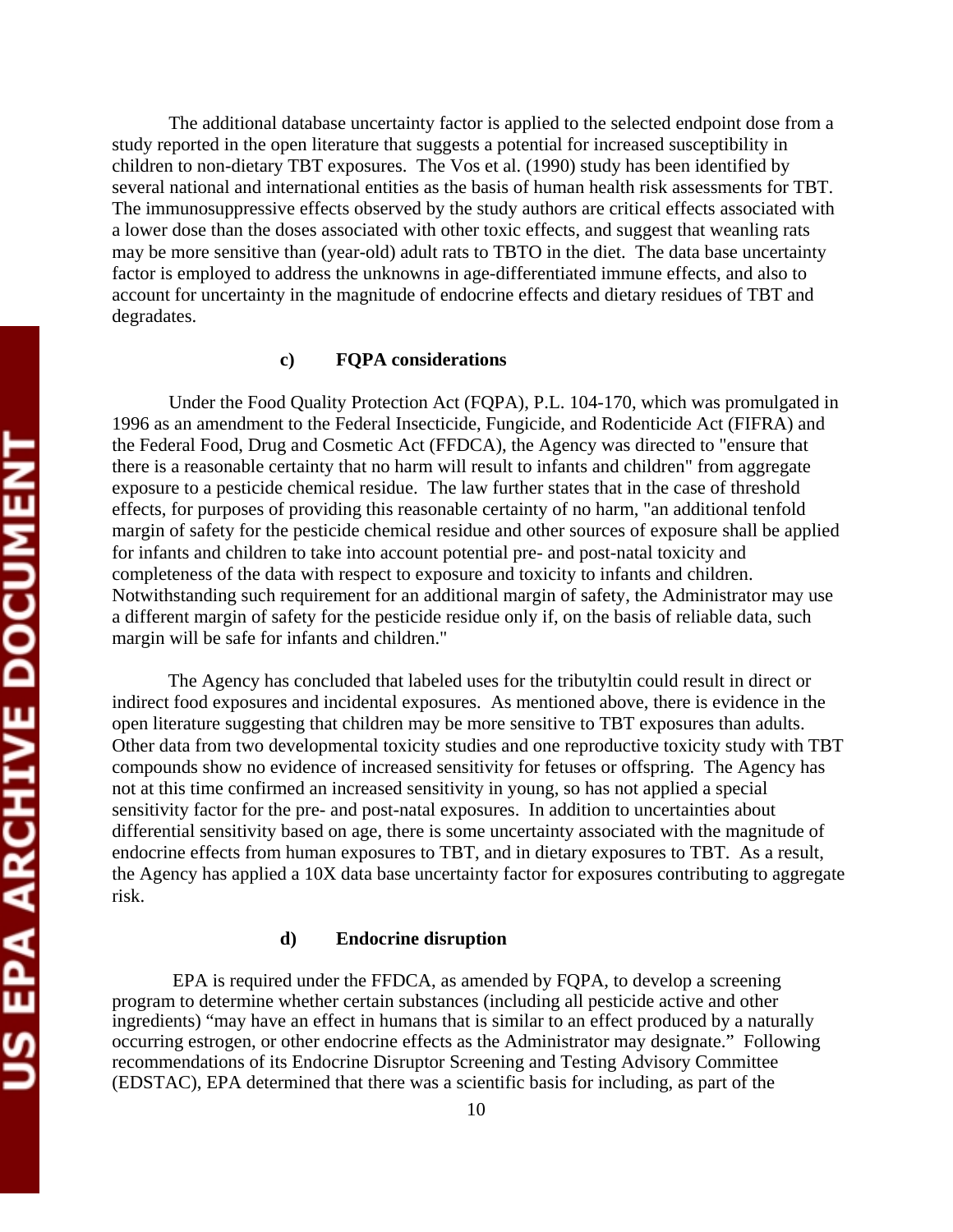disruption in humans.

program, the androgen and thyroid hormone systems, in addition to the estrogen hormone system. EPA also adopted EDSTAC's recommendation that EPA include evaluations of potential effects in wildlife. For pesticides, EPA will use FIFRA and, to the extent that effects in wildlife may help determine whether a substance may have an effect in humans, FFDCA authority to require the wildlife evaluations. As the science develops and resources allow, screening of additional hormone systems may be added to the Endocrine Disruptor Screening Program (EDSP). When the appropriate screening and/or testing protocols being considered under the EDSP have been developed, tributyltin oxide, tributyltin maleate and tributyltin benzoate may be subject to additional screening and/or testing to better characterize the known effects related to endocrine disruption, reproductive anomalies in marine invertebrates and thyroid effects in several other species.

 In 1996, the White House's Office of Science and Technology Policy began coordinating efforts across the Federal government to investigate and manage endocrine disrupting chemicals. A report of that Office's National Science and Technology Council on those efforts, "The Health and Ecological Effects of Endocrine Disrupting Chemicals," states that "…many of the same hormones and their receptors are present across species, genera, classes and even phyla [suggesting] that effects reported in one species from exposure to endocrine disrupting chemicals could have widespread biological implications." (<http://www.epa.gov/endocrine/frametext.html>). It is on this basis that the Agency assumes that endocrine disruption effects observed in other species indicate the potential for endocrine

 The open literature includes many reports of endocrine effects associated with exposure to TBT, including well-documented effects in marine species. Upon exposure to TBT in antifouling paints, *Nucella lapillus*, a dogwhelk snail, has been shown to develop a pathological condition termed "imposex," in which male reproductive organs (the penis and the vas deferens) form in females of the species. The growth of the penis in a female dogwhelk blocks the oviduct, ultimately preventing the release of ovules and ultimately resulting in her death. It has been suggested that imposex can cause population reductions in affected species. TBT is the only known inducer of imposex in the marine snails. Reports of the endocrine disrupting effects of exposure to organotins also have been published for bivalves in the phylum *Mollusca* (abalone) and mysids of the phylum *Arthropoda*. The open literature also contains reports of *in vitro* endocrine effects on human enzymes involved in estrogen. As indicated previously, the magnitude of such effects in humans is a source of database uncertainty.

 The Agency has proposed priorities for screening pesticide active ingredients for endocrine disruption, based primarily on the potential for human exposure rather than documentation of potential endocrine effects. Exposures in four pathways were considered: food, water, residential use, and occupational exposure. The organotin compounds are now produced in relatively low quantities in the US, and were not selected for the initial screening (*Draft List of Initial Pesticide Active Ingredients and Pesticide Inerts to be Considered for Screening under the Federal Food, Drug, and Cosmetic Act*. 2007. 72FR 116, pp. 33486-33503, which can be found at http://www.epa.gov/scipoly/oscpendo/pubs/draft\_list\_frn\_061807.pdf).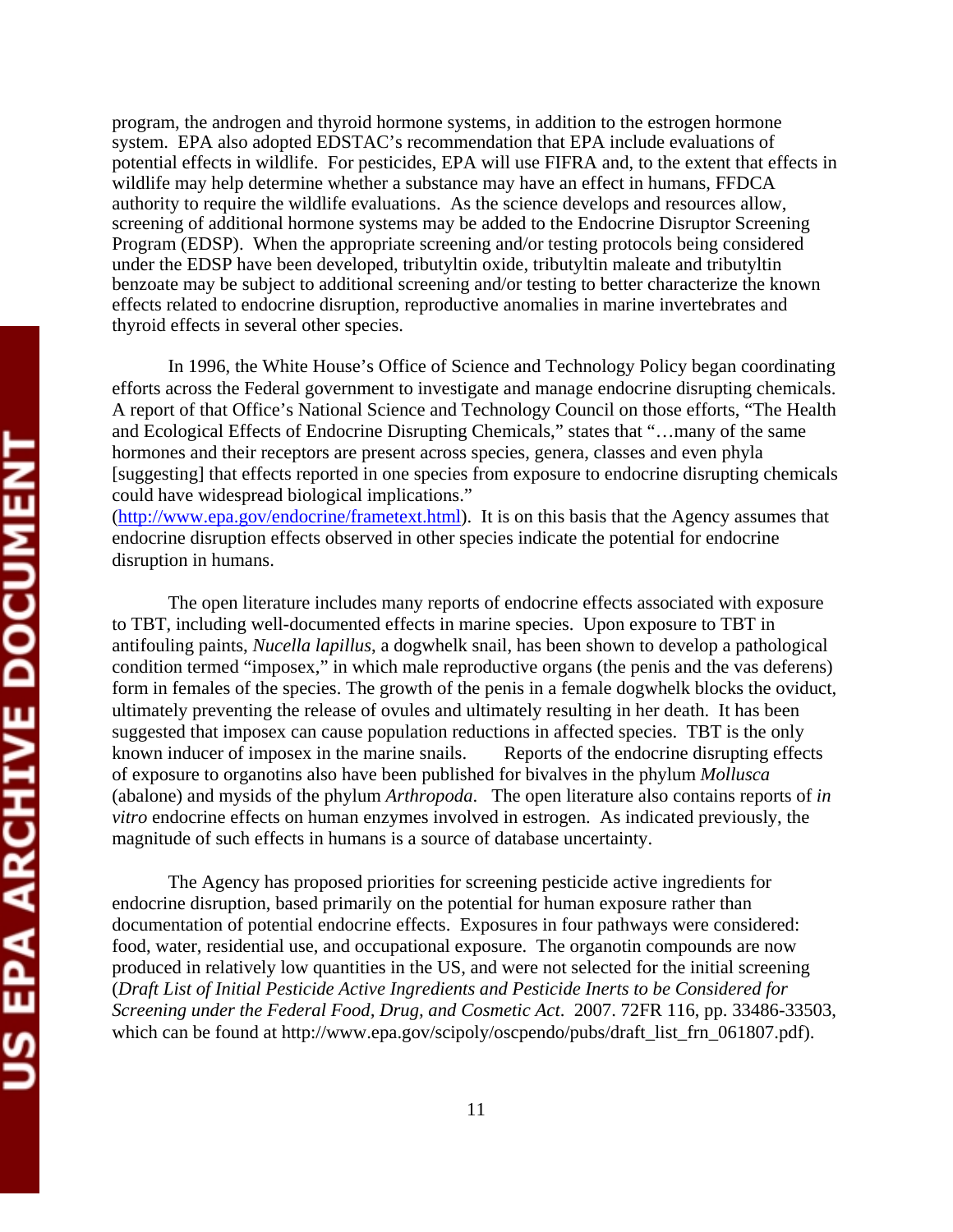#### **2. Incident reports**

<span id="page-22-0"></span> The following databases were consulted: Incident Data System of (EPA's) Office of Pesticide Programs, Poison Control Centers, California Department of Pesticide Regulation*,* and the National Pesticide Information Center. In addition, some incident reports associated with TBT health hazards are published in the scientific literature. The incidents reported in these databases are summarized here.

Primary systemic effects associated with the incidents recorded in these databases are nausea, dizziness, headache, and sore throat. The primary dermal effects that have been reported are rash, burning sensation, and itching.

Several incidents were reported for exposures to walls and joists treated with TBTO wood preservatives. They occurred when TBTO was used in combination with other chemicals. Exposures were associated with effects in residents and workers, including muscle weakness, tremors, and numbness in the extremities, eye irritation, respiratory distress, poor coordination and unsteadiness. Dermal exposure led to effects including rash, hives/welts, itching, blisters, color alteration, eye irritation, headache, nausea, and dizziness. Inhalation of the chemical vapors in one case resulted in chest pain and another resulted in seizures.

One incident was reported in which a woman was exposed to pillows treated with a product containing tributyltin maleate. The exposure routes were dermal and ocular. The woman developed swelling in her mouth, cheeks, neck, lips, and throat. She had difficulty speaking. She also suffered irritation of the eyes and mouth, quivering of the jaws, and a lack of concentration.

#### **3. Dietary and drinking water risk summary**

 A more complete discussion of the dietary exposures considered for this RED is available on the Docket in the dietary risk assessment, dated March 20, 2008. This document is available in the Docket at [www.regulations.gov](http://www.regulations.gov/) (docket # EPA-HQ-2008-0171).

#### **a) Residues in Food**

 TBT compounds are labeled for use in the following sites where a potential for food contact may occur: water cooling systems for pasteurization/canneries, paper, and adhesives. All of the TBT product labels for these use sites include specific prohibitions against the use of treated materials for food contact uses or use otherwise include directions intended to minimize indirect dietary exposures. The Agency believes that a dietary assessment is not warranted for these uses.

TBTO is also used as a disinfectant in livestock operations. For some applications, animals are removed prior to the treatment of the facilities, and the feeding equipment is rinsed with water prior to reuse. The Agency typically assumes that such conditions result in negligible residues. Product labels do not direct users to rinse or remove TBT solution or fogging residue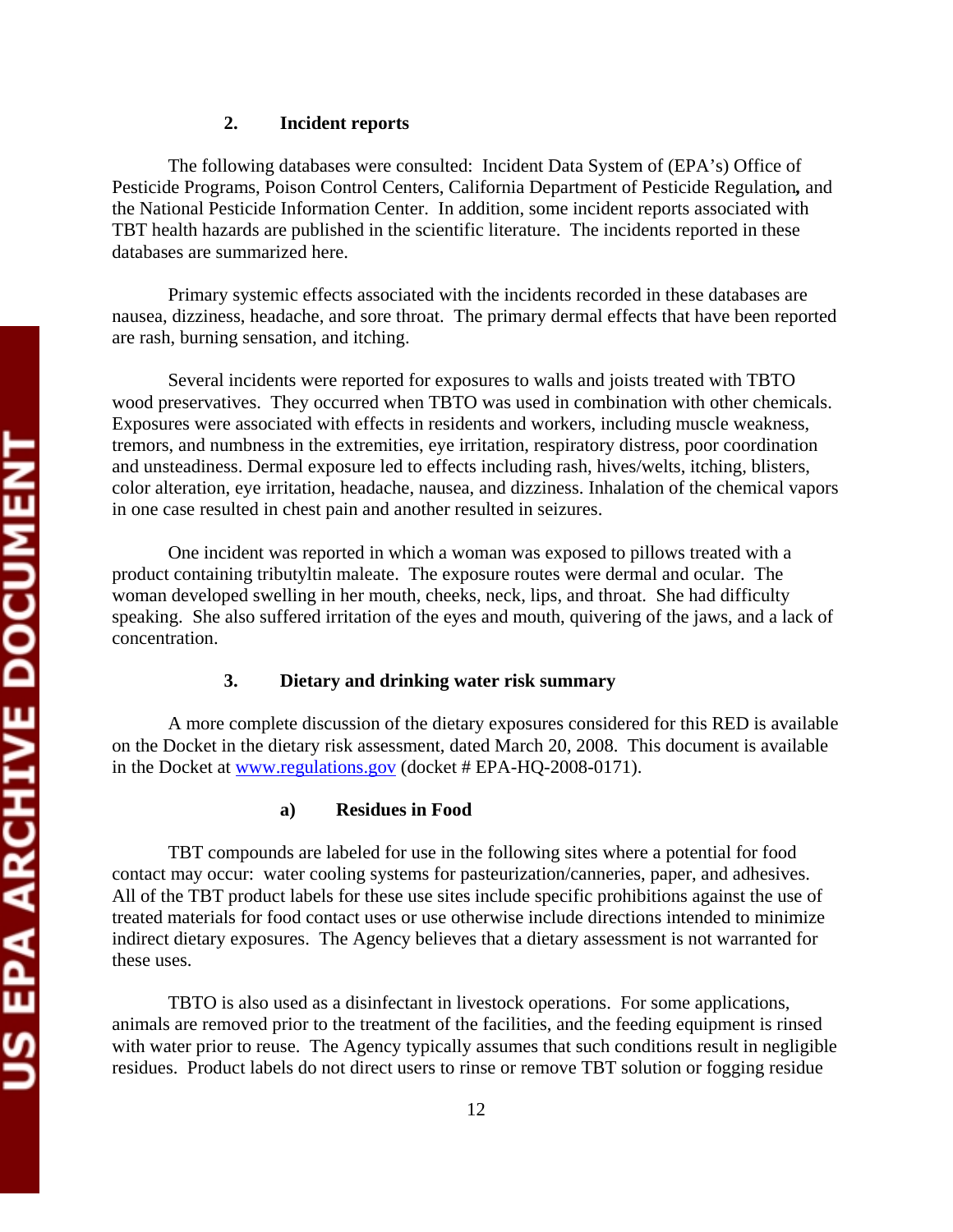<span id="page-23-0"></span>from surfaces after treatment, except for feeding and watering equipment. For some applications, animals are present when premises are treated. Eggs usually are present during treatment of egg hatching and storage areas. The Agency typically assumes that incubating eggs do not absorb pesticide residues on their shells. The registrant has indicated that the removal of eggs to avoid deposition of residues during application is not feasible, and that premises may be treated as frequently as once a day. No dietary residue data are available to assess potential exposures resulting from any of these uses.

The Agency does not ordinarily require residue data for antimicrobial pesticides that are used in animal premises, but because TBT residues are not physically removed from surfaces, animals, or eggs in treated areas, and because TBT is very persistent in the environment and is bioaccumulative, the Agency believes that it is possible for residues to remain in and on animals, eggs, and animal premises long after a treatment has occurred, and to concentrate in animals via incidental or dermal exposure. Consequently, there is a potential for human dietary exposure associated with the livestock premises uses. These potential exposures cannot be quantified without residue data.

#### **b) Residues in drinking water**

Discharges of treated cooling water, disposal of excess TBT solution from farm premises treatments, and leaching of TBT from treated exterior building materials and irrigation tubing may have potential to impact drinking water sources. A quantitative drinking water assessment has not been conducted as an appropriate method for assessing exposure data is lacking.

#### **4. Occupational and residential risk assessment**

 Details of the residential exposure assessment can be found in the occupational and residential exposure assessment available on the Docket. This document is available at [www.regulations.gov](http://www.regulations.gov/) (docket # EPA-HQ-2008-0171). The Agency selected representative scenarios for residential exposures. These scenarios reflect high-end exposure estimates.

#### **a) Residential handler exposures**

 Short-term inhalation and dermal exposures were assessed for applications of wood preservatives on houses—exterior siding, decks, etc. Tributyltin vapor pressure is low; inhalation exposures were assessed for aerosols only.

#### **b) Residential post-application exposures**

 Post-application scenarios have been selected to represent high-end exposures and include dermal exposure and/or incidental ingestion exposures from treated fabric. Bystander inhalation of aerosols generated during painting is assumed to be less than exposures to the applicator and was not assessed separately. Post-application exposures to vapors that result from the wood preservative use are assumed to be negligible.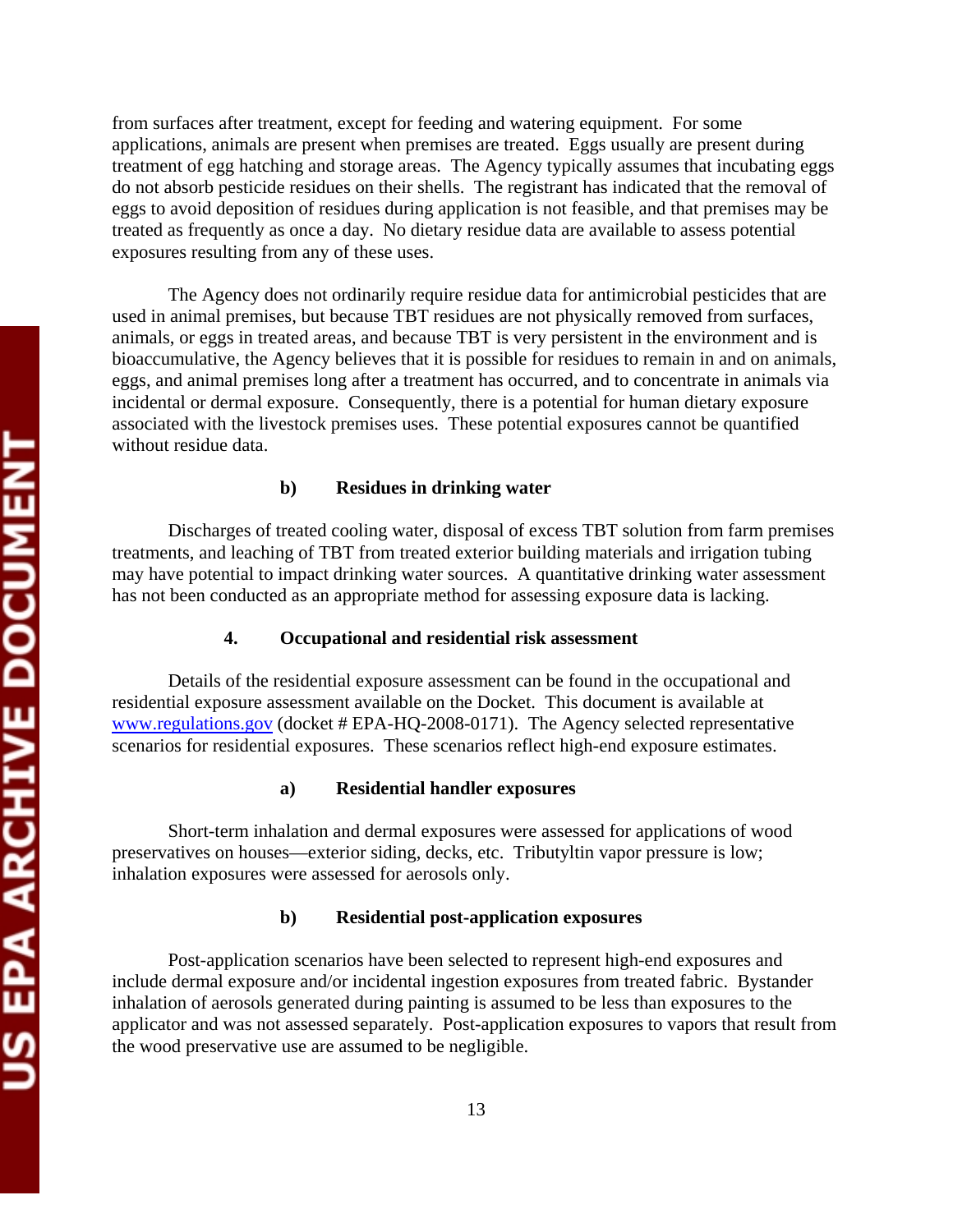<span id="page-24-0"></span> The Agency has used available data to estimate exposures to treated clothing and mattress covers. Two leaching studies for fabric treated with TBT were submitted to the Agency during the public comment period on the risk assessments for the RED. A detailed discussion of these studies is provided in the revised occupational and residential exposure assessment available at [www.regulations.gov](http://www.regulations.gov/) (docket # EPA-HQ-2008-0171). The registrant believes that the transfer of TBT from fabric to skin is much less that the default value of 100%. EPA has reviewed both of the studies and has concluded that the submitted studies by themselves are not adequate to support the use of the lower transfer rate. In particular, the second study does not supply sufficient information for calculating the amount of TBTO transferred from fabric to skin; the weight of the material is unknown and the 10 ppb concentration cannot be converted to ug/cm<sup>2</sup> of material. Risks were assessed for 100% and 5% transfer rates, to represent high- and low-rates of transfer.

#### **c) Residential risk characterization**

 Data sources and methodologies utilized for both the handler and post-application residential risk assessment include: the HED Residential Standard Operating Procedures (SOPs) (USEPA, 1997a), the USEPA Exposure Factors Handbook (USEPA 1997b), Recommended Revisions to the Residential SOPs (USEPA, 2001), and the Human and Environmental Risk Assessment (HERA) Guidance Document (2003). The specific input parameters and assumptions are discussed in the revised occupational and residential risk assessment available from the Docket. Residential handler exposure and risk estimates are summarized below. The target MOE for residential exposures is 1000, resulting from a 10X factor to account for speciesto-species variability, a 10X factor for within-species variability, and the 10X database uncertainty factor described above.

| <b>Exposure Scenario</b>  | <b>Application</b> | <b>MOE</b><br>$Target MOE = 1000$ |               |
|---------------------------|--------------------|-----------------------------------|---------------|
| <b>Application Method</b> | <b>Method</b>      | <b>Inhalation</b>                 | <b>Dermal</b> |
| Staining/Painting         | Paint brush        | 60                                |               |
|                           | Airless sprayer    |                                   |               |

**Table 5. Residential handler MOEs for applying paints and stains containing TBT** 

Modeled exposures are much lower than the target MOE and are of concern.

 For post-application exposures to treated fabric, the Agency calculated MOEs for a high and low dermal transfer rate. The Agency also used transfer values from the first study submitted by the registrant to estimate exposures.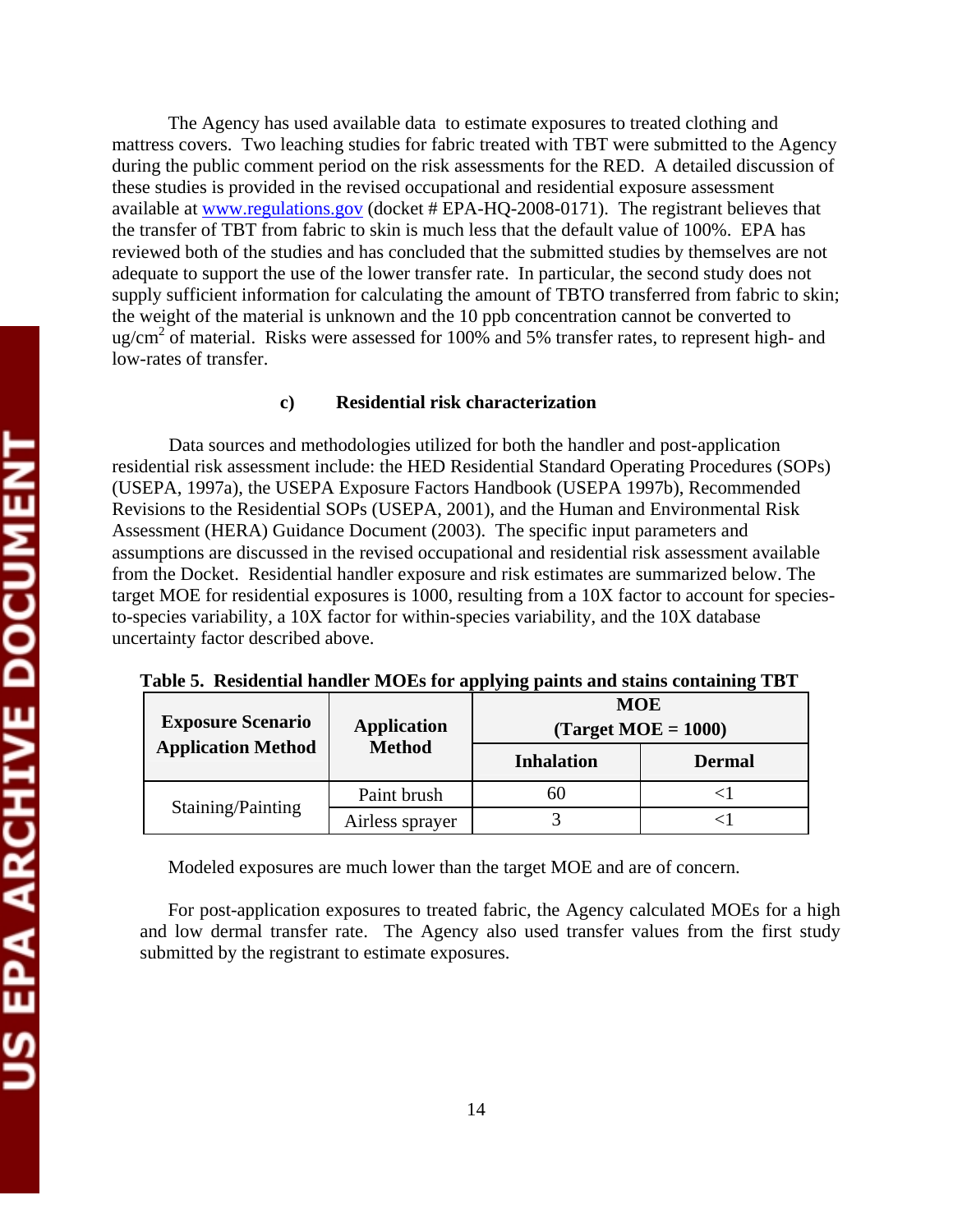| <b>Exposure Scenario</b>                                                        | <b>Percent residue transferred</b> | <b>Dermal MOE</b>           |  |  |
|---------------------------------------------------------------------------------|------------------------------------|-----------------------------|--|--|
|                                                                                 | from clothing to skin              | $Target MOE = 1000$         |  |  |
| Clothing, blankets                                                              |                                    |                             |  |  |
| Toddler                                                                         | 100                                | $<$ l                       |  |  |
|                                                                                 | 5                                  | $\mathcal{D}_{\mathcal{L}}$ |  |  |
| Adult                                                                           | 100                                | $\leq$ 1                    |  |  |
|                                                                                 | 5                                  | 3                           |  |  |
| Study #1 Application Rate (2.58% product by weight, product containing 1% TBTO) |                                    |                             |  |  |
| Toddler                                                                         | <b>NA</b>                          | 35                          |  |  |
| Mattress covers                                                                 |                                    |                             |  |  |
| Children                                                                        | 100                                | $\leq$ 1                    |  |  |
|                                                                                 | 5                                  |                             |  |  |
| <b>Adults</b>                                                                   | 100                                | $\leq$                      |  |  |
|                                                                                 | 5                                  | 11                          |  |  |
| Study #1 Application Rate (2.58% product by weight, product containing 1% TBTO) |                                    |                             |  |  |
| Children                                                                        | $< 10$ ppb                         |                             |  |  |

<span id="page-25-0"></span>**Table 6. Post-application MOEs for Toddlers and Adults Contacting Treated Textiles**

All the scenarios assessed yielded MOEs well below the target.Dermal transfer rates are not relevant to potential incidental exposures to toddlers mouthing treated textiles. The Agency estimates that the MOE for incidental oral exposure is 2, well below the target MOE of 1000.

#### **5. Aggregate risk**

 In order for a pesticide registration to continue, it must be shown that the use does not result in "unreasonable adverse effects on the environment." Section 2 (bb) of FIFRA defines this term to include "a human dietary risk from residues that result from a use of a pesticide in or on any food inconsistent with standard under section 408..." of FFDCA. As mandated by the FQPA amendments to FIFRA and the Federal Food, Drug and Cosmetic Act (FFDCA), the Agency must consider total potential aggregate exposure from food, drinking water and residential sources of TBT. Aggregate exposure is the total exposure to a single chemical that may occur from dietary (i.e., food and drinking water), residential, and other non-occupational sources, and from plausible exposure routes (oral, dermal, and inhalation). Typically, aggregate risk assessments are conducted for acute (1 day), short-term (1-30 days), intermediate-term (1-6 months) and chronic (6 months to lifetime) exposures.

 The Office of Pesticide Programs has published guidance outlining the necessary steps to performing aggregate exposure and risk assessments (General Principles for Performing Aggregate Exposure and Risk Assessments, November 28, 2001; available at <http://www.epa.gov/pesticides/trac/science/aggregate.pdf>). Steps for deciding whether to perform aggregate exposure and risk assessments are listed, which include: identification of toxicological endpoints for each exposure route and duration; identification of potential exposures for each pathway (food, water, and/or residential); reconciliation of durations and pathways of exposure with durations and pathways of health effects; determination of which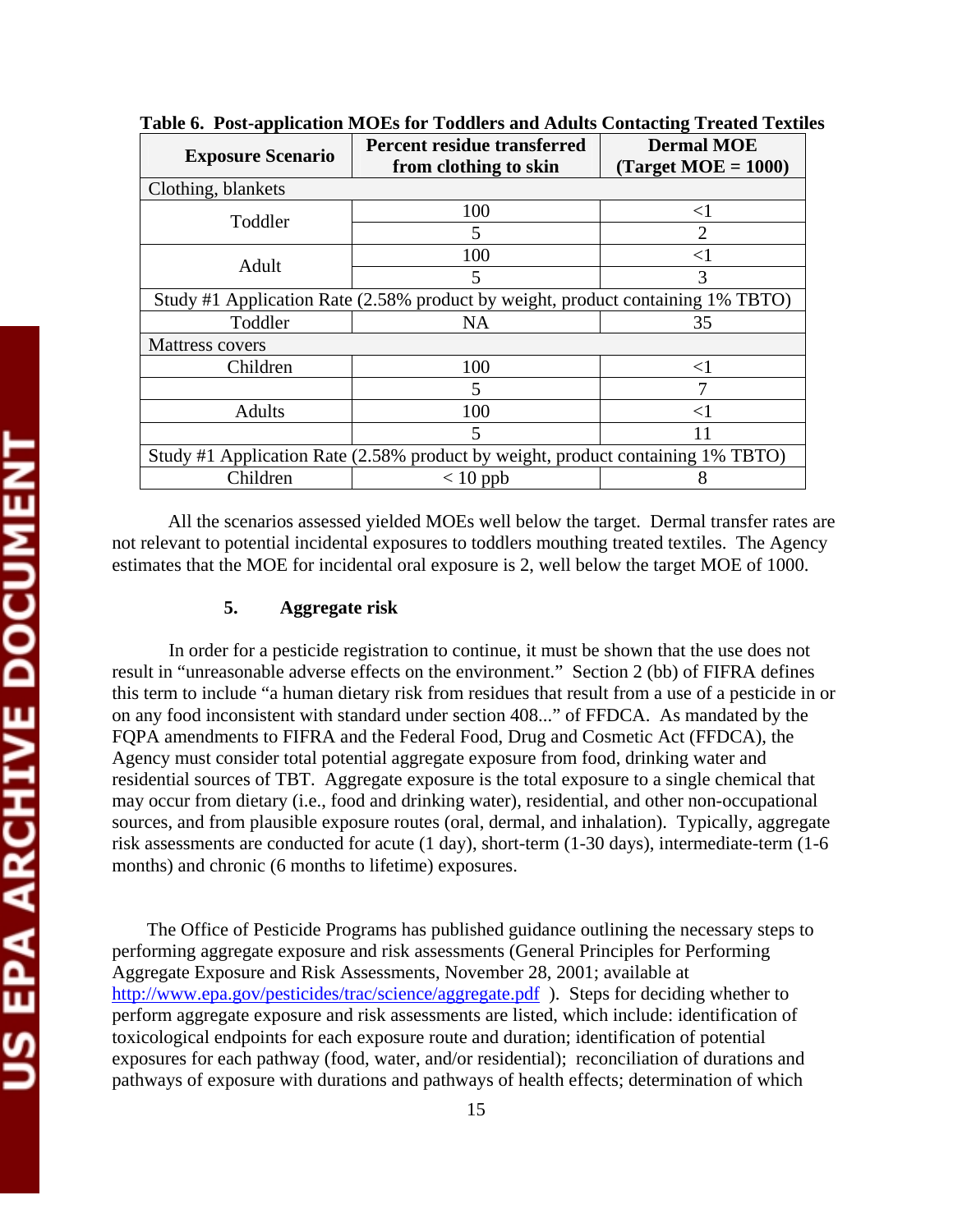<span id="page-26-0"></span>possible residential exposure scenarios are likely to occur together within a given time frame; determination of magnitude and duration of exposure for all exposure combinations; determination of the appropriate technique (deterministic or probabilistic) for exposure assessment; and determination of the appropriate risk metric to estimate aggregate risk.

 Risks are of concern for individual uses that contribute to TBT aggregate exposure, therefore, the aggregate risks would be of a concern as well.

#### **6. Cumulative Exposure and Risk**

 Section 408 of the FFDCA requires that the Agency must consider "available information" concerning the cumulative effects of a particular pesticide's residues and "other substances that have a common mechanism of toxicity" when making a determination about unreasonable adverse effects for a pesticide.

 Unlike other pesticides for which EPA has followed a cumulative risk approach based on a common mechanism of toxicity, no common mechanism of toxicity finding relative to TBT and any other substances has been made, and for the purposes of this RED, EPA has not assumed that the TBT compounds have a common mechanism of toxicity with other substances. For information regarding EPA's efforts to determine which chemicals have a common mechanism of toxicity and to evaluate the cumulative effects of such chemicals, see the policy statements released by EPA's Office of Pesticide Programs concerning common mechanism determinations and procedures for cumulating effects from substances found to have a common mechanism on EPA's website at [http://www.epa.gov/pesticides/cumulative/.](http://www.epa.gov/pesticides/cumulative/)

#### **7. Occupational Exposure and Risk**

#### **a) Occupational handler exposure scenarios**

 The Agency has assessed the exposures and risks for occupational workers who handle TBT-containing products and who are exposed to TBT after application. A detailed discussion of occupational risks can be found in the revised occupational and residential exposures assessment posted to the TBT Docket [\(www.regulations.gov](http://www.regulations.gov/), docket # EPA-HQ-2008-0171). Post-application exposures were assessed for machinists handling TBT-preserved metalworking fluids and workers re-entering a hatchery after fogging with the TBT disinfectant.

 Occupational handler exposures to TBT can occur during applications of materials preservatives, applications to farm premises, cooling water towers, oilfield and petrochemical injection systems, metalworking fluids, and when applying wood preservatives. Application of materials preservatives refers to the scenario of a worker adding the TBT preservative to the material being treated (joint compound, adhesives, paper, etc.) through either open pouring or a metering pump. Open pouring is the transferring of antimicrobial product from a small container to an open vat. Use of a metering pump involves transferring the antimicrobial product by connecting a chemical metering pump from a tote or by gravity flow to be diluted for use. These same processes are used for cooling towers, oilfield and petrochemical injection systems, and metal working fluids. Workers may apply wood preservatives through several methods,

.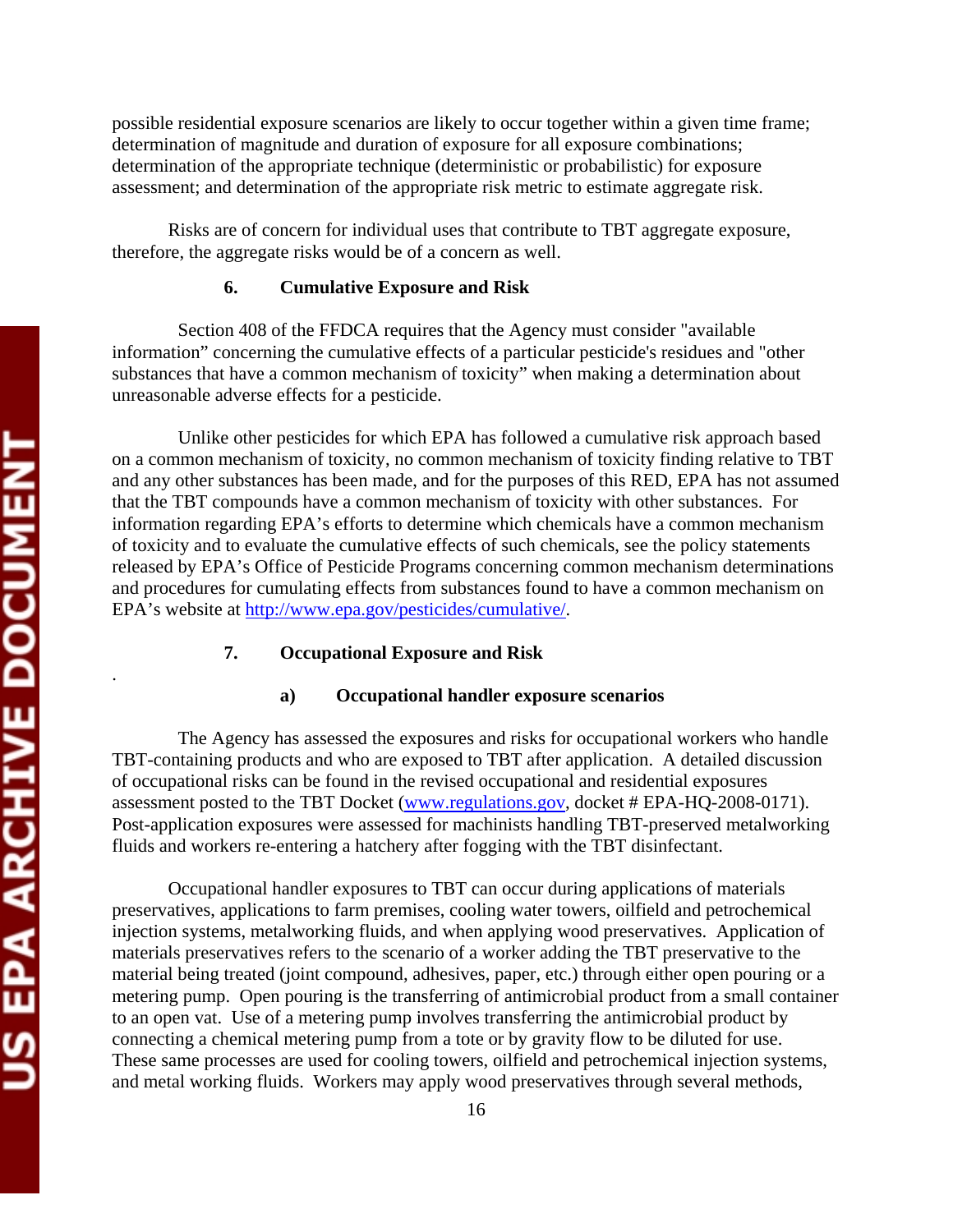<span id="page-27-0"></span>including paint brushes and airless sprayers. Handlers of TBT products for farm premises applications may apply the material by brush, mop, wipe, spray, or fogger (thermal, automated, or otherwise).

 For materials preservatives, cooling towers, and oilfield and petrochemical injection fluids, EPA expects that occupational exposures will be negligible or minimal for handling tributyltin-containing products via closed loading, assuming that label-specified PPE (i.e., long pants, long-sleeved shirts, protective eyewear, and chemical resistant gloves) are consistently utilized.

## **b) Occupational post-application exposure scenarios**

 Occupational post-application exposures are believed to be minimal except for machinists working with metal working fluids and workers reentering farm premises after TBT treatments. Post-application exposures to machinists using metal working fluids with TBT additives are considered to be long-term

## **c) Occupational risk characterization**

Data sources and assumptions are fully discussed in the revised occupational and residential risk assessment available from the Docket. Most occupational exposures are considered to be short- and intermediate-term. .

|                                                          | <b>Method of Application</b> | $MOE$ (Target $MOE = 100$ )   |                                |
|----------------------------------------------------------|------------------------------|-------------------------------|--------------------------------|
| <b>Exposure Scenario</b>                                 |                              | <b>Inhalation</b>             | <b>Dermal</b>                  |
| <b>Agricultural Premises and Equipment</b>               |                              |                               |                                |
| Agricultural/farm/<br>poultry structures/buildings       | Brush-on                     | 4500                          | 47<br>$(350 \text{ w/gloves})$ |
| and equipment                                            | Wipe                         | 360                           | 57                             |
|                                                          | Mop                          | 1300                          | 300                            |
|                                                          | Spray<br>(hand held)         | 930                           | 22                             |
|                                                          | Spray<br>(mechanical)        | 1300                          | 420                            |
|                                                          | Fogger (hand-held)           | $\overline{2}$                | $\leq$ 1                       |
| <b>Material preservatives</b>                            |                              |                               |                                |
| Caulk (representing joint)<br>compound, adhesives, etc.) | Open pour                    | 210                           | 36                             |
|                                                          | Metering pump                | 360                           | $\overline{2}$                 |
| Metal working fluids                                     | Open pour                    | 68                            | 21                             |
| <b>Industrial Processes and Water Systems</b>            |                              |                               |                                |
| Paper                                                    | Open pour or metering pump   | Closed loading systems are    |                                |
| Cooling water                                            |                              | expected to result in minimal |                                |

## **Table 7. Risks for Occupational Handlers**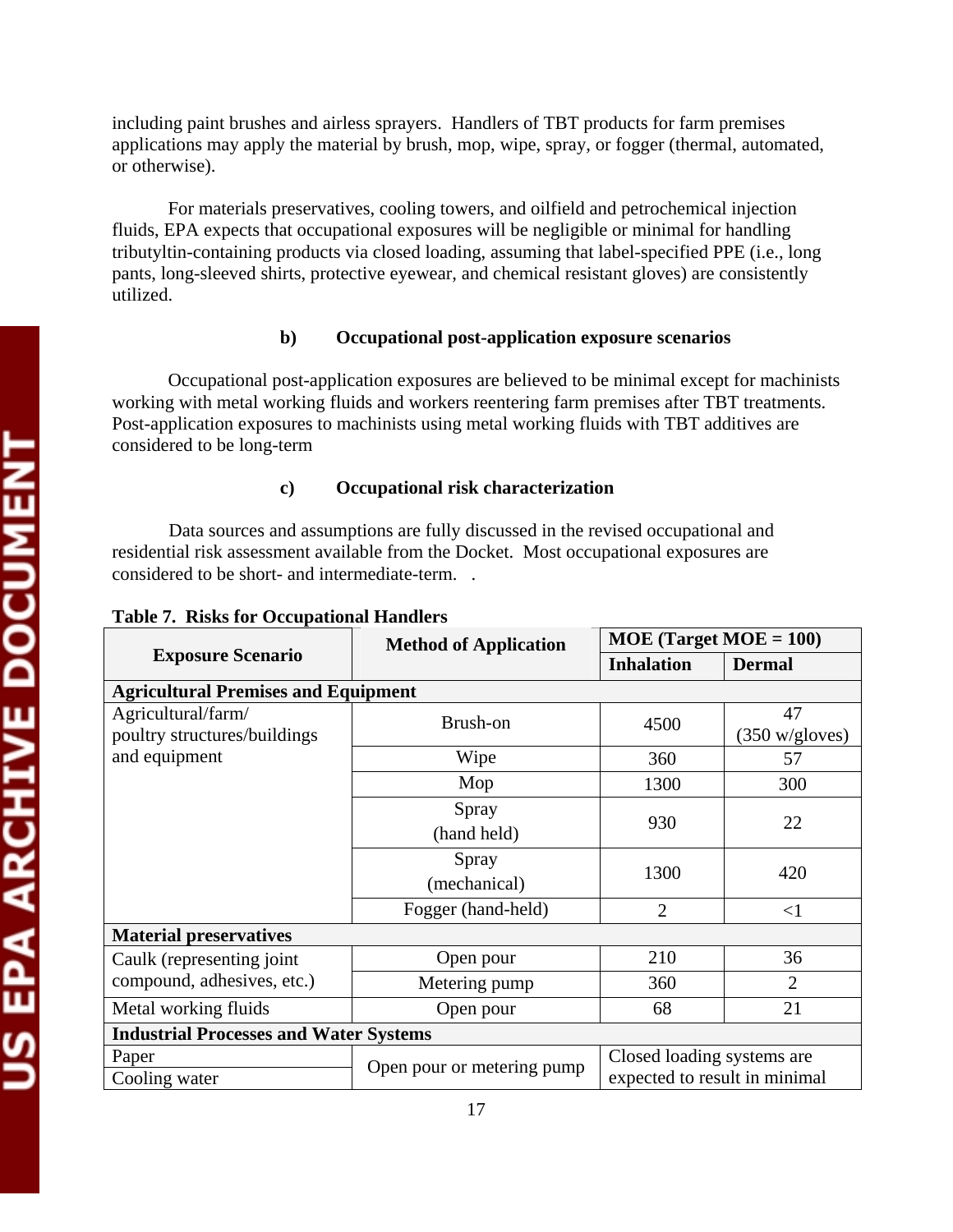<span id="page-28-0"></span>

|                              | <b>Method of Application</b> | $MOE$ (Target $MOE = 100$ )                                              |               |
|------------------------------|------------------------------|--------------------------------------------------------------------------|---------------|
| <b>Exposure Scenario</b>     |                              | <b>Inhalation</b>                                                        | <b>Dermal</b> |
|                              |                              | exposure.                                                                |               |
| Oil fields and petrochemical | Open pour                    |                                                                          |               |
| water injection systems      | Metering pump                | Closed loading systems are<br>expected to result in minimal<br>exposure. |               |
| <b>Wood preservatives</b>    |                              |                                                                          |               |
| Painting/staining            | Paint brush                  | 24                                                                       | $<$ 1         |
| (commercial)                 | Airless sprayer              |                                                                          | $<\,$         |

 Occupational post-application exposures are assumed to be negligible except for the machinist exposed to TBT-treated metalworking fluids and workers re-entering farm premises after treatment. Dermal and inhalation MOEs for machinists are 3 and 36, respectively. It is not considered feasible for a machinist to wear protective PPE due to the nature of the work. Workers re-entering treated farm premises are considered to be adequately protected (i.e., MOE at or above 100) after a restricted entry interval of 2 hours.

#### **B. Environmental Risk Assessment**

 Detailed information on environmental fate is presented in the environmental fate assessment available at [\(www.regulations.gov,](http://www.regulations.gov/) docket # EPA-HQ-2008-0171). A brief summary is provided below. For purposes of this risk assessment, TBTO is the primary focus of the environmental fate discussion.

 TBTO is essentially stable to hydrolysis and photolysis in freshwater and saltwater. Based on its low vapor pressure, it is not expected to volatilize from water. Biodegradation is considered to be the major breakdown pathway of this chemical when it is present in either water or sediments. Half-lives are in the range of several days to weeks in water and from several days to more than a year in sediments (the open literature supports the longevity of TBT and degradates, especially in the sediment.). The octanol/water partition coefficient is very high. TBTO has a high tendency to bioconcentrate (e.g., concentrate in the tissues of species that may ingest the chemical) and bioaccumulate (e.g., concentrate in the food chain).

## **1. Ecological toxicity for wildlife species**

 A detailed ecological hazard and environmental risk assessment for TBTO is available at [www.regulations.gov](http://www.regulations.gov/) (docket # EPA-HQ-2008-0171). A summary of findings is presented below. A quantitative ecological risk assessment has been conducted for TBTO wood preservative applications. Data are not available for environmental exposures resulting from other uses, but the Agency has highlighted those it believes have the potential to contaminate drinking water and natural waters.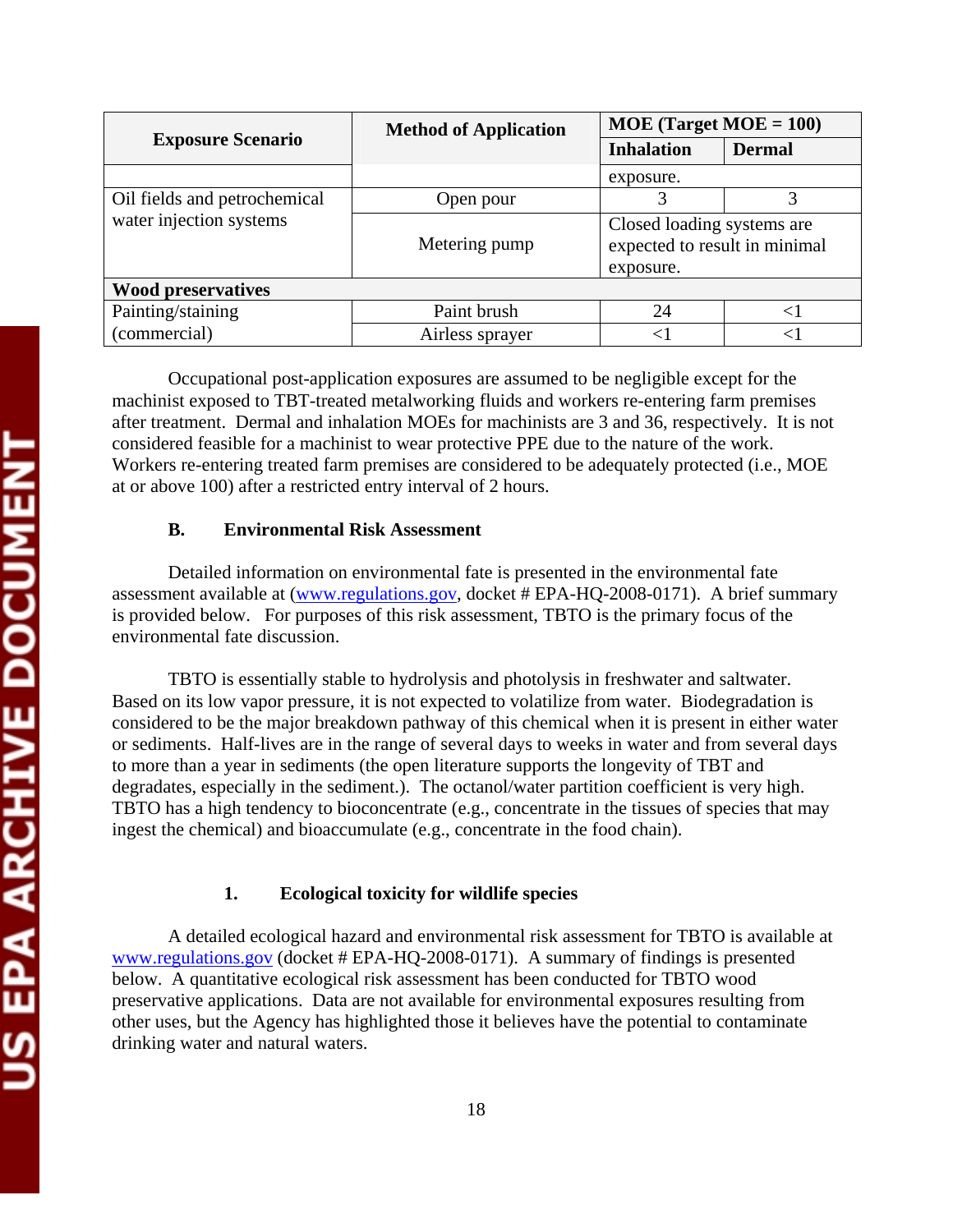#### **a) Acute and dietary toxicity to birds and mammals**

<span id="page-29-0"></span>Acute oral and dietary studies indicate that technical-grade TBTO is moderately toxic to birds if ingested. Based on these study results, an avian precautionary statement is not warranted for the TBT product labels. The guidelines for avian acute-oral toxicity (OPPTS 850.2100) and avian dietary toxicity OPPTS 850.2200) are satisfied. Mammalian acute toxicity data from several studies indicate that TBT compounds are moderately toxic to small mammals on an acute-oral basis.

#### **b) Non-target insects – honeybees**

 No guideline data are available for TBTO. In the absence of data on residues in honey and beeswax and acute toxicity of treated wood residues to bees, risks to honeybees cannot be assessed. The Agency believes that precautionary labeling on the use of TBT wood preservatives on wood used for beehive construction can be used to address these uncertainties.

#### **c) Acute toxicity -- freshwater fish**

 Two acute toxicity studies with the TGAI are required to establish the toxicity of TBTO compounds to freshwater fish. The acute toxicity data characterize technical-grade TBTO as being very highly toxic to freshwater fish. A precautionary statement is triggered for product labels. The guideline for freshwater-fish acute toxicity (OPPTS 850.1075) is satisfied.

#### **d) Acute toxicity -- freshwater invertebrates**

 A study with the TGAI is required to establish the acute toxicity of TBT to freshwater invertebrates. The preferred test species is the water flea, *Daphnia magna*. Results from two guideline studies categorize technical-grade TBTO as being very highly acutely toxic to the water flea. A precautionary statement is triggered for product labels. A study testing dibutyltin dichloride categorizes this degradate as moderately toxic. The guideline requirement (OPPTS 850.1010) is satisfied.

#### **e) Estuarine and marine fish and invertebrates, acute toxicity**

 Two guideline fish toxicity studies are available. The results of these studies indicate that TBTO compounds are very highly toxic to estuarine/marine fish. The guideline for estuarine/marine-fish acute toxicity (OPPTS 850.1075) is satisfied. Acute toxicity data are available for a number of estuarine/marine invertebrate species, including the Eastern oyster (*Crassostrea virginica*), Pacific oyster (*Crassostrea gigas*), bay mussel (*Mytilus edulis*), fiddler crab (*Uca pugilator*), pink shrimp (*Penaeus duorarum*), and grass shrimp (*Palaemonetes pugio*). The acute toxicity data indicate that TBT is very highly toxic to estuarine/marine invertebrates.

#### **f) Chronic toxicity for aquatic organisms**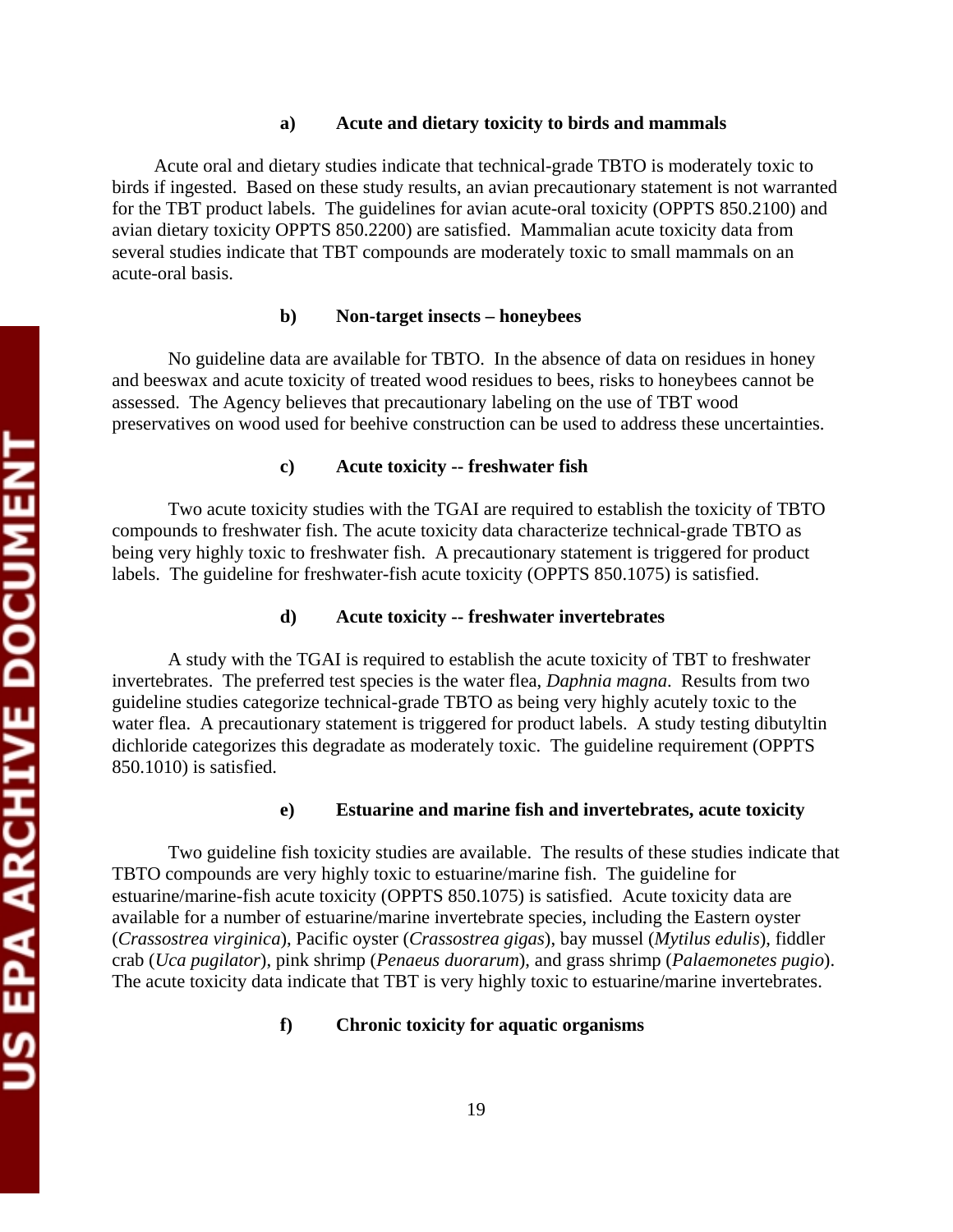US EPA ARCHIVE DOCUMENT evaluate the potential for adverse ecological effects to occur at concentrations of the pesticide that may be found in natural waters. Risk quotients (RQs) are determined for each taxon or ecological group by comparing exposure estimates (Estimated Environmental Concentrations, EECs) to the available acute and chronic ecotoxicity values, where:

 $RQ =$  Exposure estimate (EEC) / Toxicity value

<span id="page-30-0"></span> No guideline studies are available to assess chronic risks of TBT-containing compounds to freshwater fish and invertebrates. However, EPA's (2003) *Ambient Aquatic Life Water Quality Criteria for Tributyltin (TBT) – Final* presents chronic toxicity values for a 32-day early life-stage study with the fathead minnow (*Pimephales promelas*) and for two 21-day life-cycle studies with *Daphnia magna*. NOEC values for adverse reproductive affects ranged from 0.1 to 0.19 µg ai/L across the three studies. Two guideline studies with the sheepshead minnow are available to assess the chronic toxicity of TBTO to estuarine/marine fish. These studies fulfill the guideline (850.1400) for a fish early life-stage (freshwater) study. No valid guideline studies are available for aquatic invertebrates.

 The open literature contains abundant information on the toxicity of TBT to aquatic invertebrates including reports of shell deformation in oysters and reproductive aberrations in certain marine snails (imposex). Research suggests that sensitive species may exhibit severe toxic effects in water at TBT concentrations in the parts-per-trillion range. In addition, TBT has been shown to bioaccumulate in the aquatic environment, and there are reports of toxicity in marine mammals exposed in the natural environment, including suggestions of immunotoxic effects. As mentioned previously, TBT is a known endocrine disruptor with documented effects in wildlife. The bibliography for this RED includes several citations on the effects of TBT on marine mammals.

## **2. Acute and chronic sediment toxicity**

 No guideline studies are available. Acute and chronic sediment toxicity data are needed to support TBT uses with the potential for contaminating sediment, because pertinent environmental fate data predict that residues will move into the aquatic environment and be deposited and persist in sediments. The  $K_d > 10$  for acute and  $> 50$  for chronic, the log  $K_{ow} > 3$ , the  $K_{\text{oc}} > 1,000$ , and soil aerobic half-life has been reported as 127 days in laboratory testing.

## **3. Aquatic plants**

 No guideline studies have been submitted for TBT. Aquatic plant growth testing (850.5400) with the TGAI or TEP is required for all pesticides that entail wood preservative uses. The EPA (2003) *Ambient Aquatic Life Water Quality Criteria for Tributyltin (TBT) – Final* provides some information indicating that phytotoxicity of TBTO to aquatic plants may be of concern.

Risk assessment and characterization integrate exposure and toxicity information to

## **C. Environmental risk assessment criteria**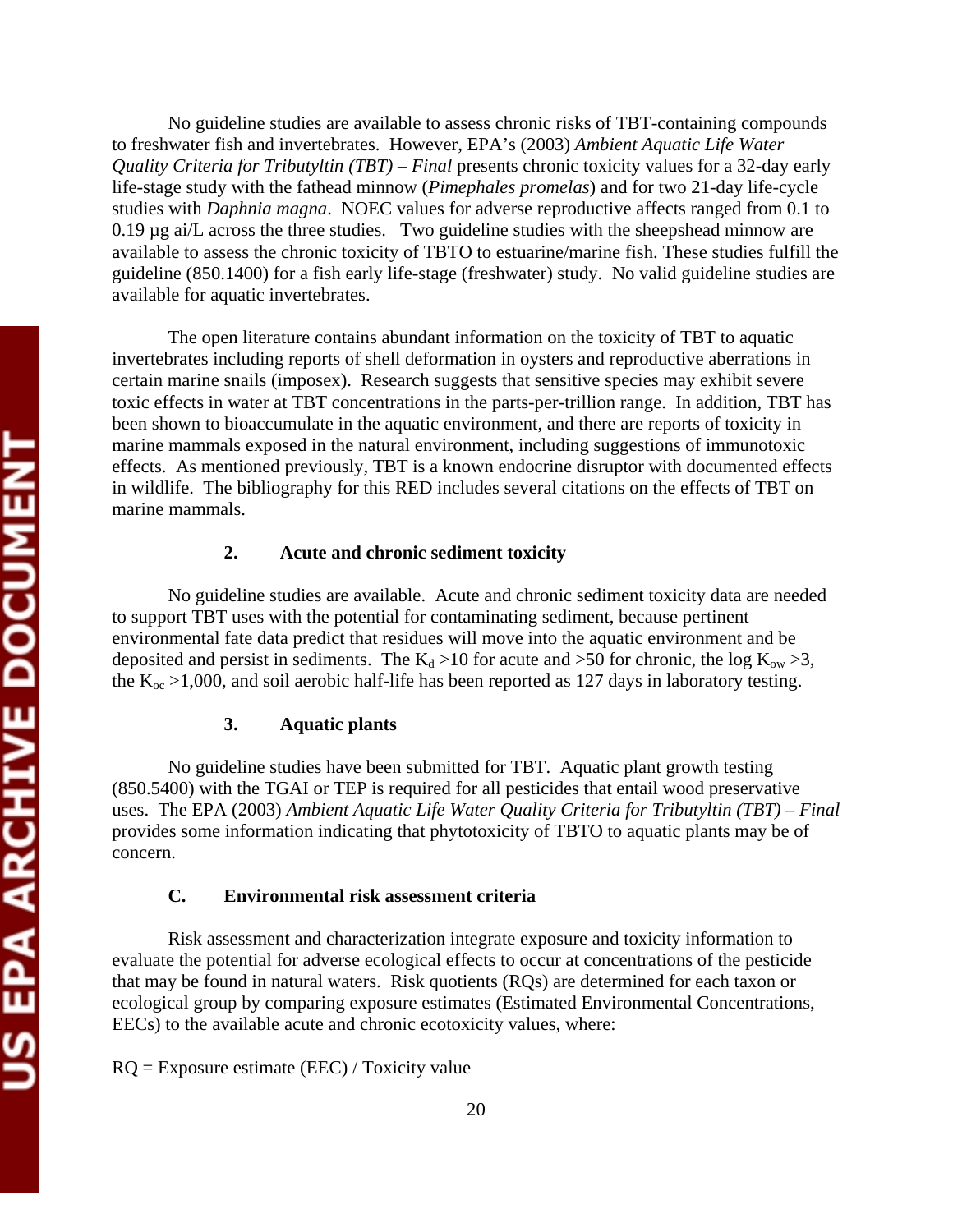<span id="page-31-0"></span>RQs are compared to OPP's levels of concern (LOCs). Exceedance of an LOC indicates a potential for acute or chronic adverse effects and identifies a need for regulatory action to mitigate risk.

| <b>Presumption</b>         | <b>Aquatic Animals</b> | <b>Terrestrial</b><br><b>Animals</b> | <b>Plants</b> |
|----------------------------|------------------------|--------------------------------------|---------------|
| Acute risk                 |                        |                                      |               |
| Acute risk, listed species | .05                    |                                      |               |
| Chronic risk               |                        |                                      | n/a           |

**Table 8. Levels of Concern for Wildlife Subgroups**

 When available, toxicity measures or other appropriate information from non-guideline studies or from the open literature also may be used to characterize risk.

 OPP generally uses computer simulation models to estimate exposure of aquatic organisms to an active ingredient. These models estimate EECs in surface waters using productlabel information (e.g., treatment site, application rate, application method,) and available environmental-fate data to determine how fast the pesticide breaks down and its expected movement in the environment. For some scenarios which the Agency believes may result in environmental contamination with TBT, data and models are lacking to estimate environmental concentrations, including farm premises uses, cooling tower discharges, disposal of metal working fluids and petrochemical injection liquids after use, leaching from treated irrigation tubing. The Agency is able to estimate environmental concentrations associated with TBTOcontaining wood preservatives. The model and results are summarized below and described in more detail in the ecological risk chapter posted to the TBT Docket at [www.regulations.gov](http://www.regulations.gov/) (docket # EPA-HQ-2008-0171).

#### **D. Aquatic and Terrestrial Risk Characterization**

EECs for the leaching of TBTO from treated wood into soil and surface waters were calculated for six uses: transmission poles, fence posts, fences, deck posts, decks, and houses. The methodology for this analysis is based on an environmental risk assessment previously prepared by the Rohm and Haas (2006) for 4,5-dichloro-2-n-octyl-3(2H)-isothiazolone (DCOIT). Soil concentrations and other input data are then used with EPA's Express model EXAMS-PRZM Exposure Simulation Shell (version 1.03.02) to estimate concentrations in surface water. Data compensation will need to be made for the use of Rohm and Haas' study.

TBT is expected to accrue in aquatic sediments, with half-lives from several days to months or more (EPA 2003); thus, sediments may be a long-term source of exposure of aquatic organisms. The risks associated with the presence of TBT in the sediment cannot be adequately assessed without acute and chronic sediment-toxicity data. There is evidence in the open literature that certain sediment concentrations can trigger severe effects in various aquatic organisms, and the particulars of the various effects are discussed in more detail in the supporting ecological hazard chapter.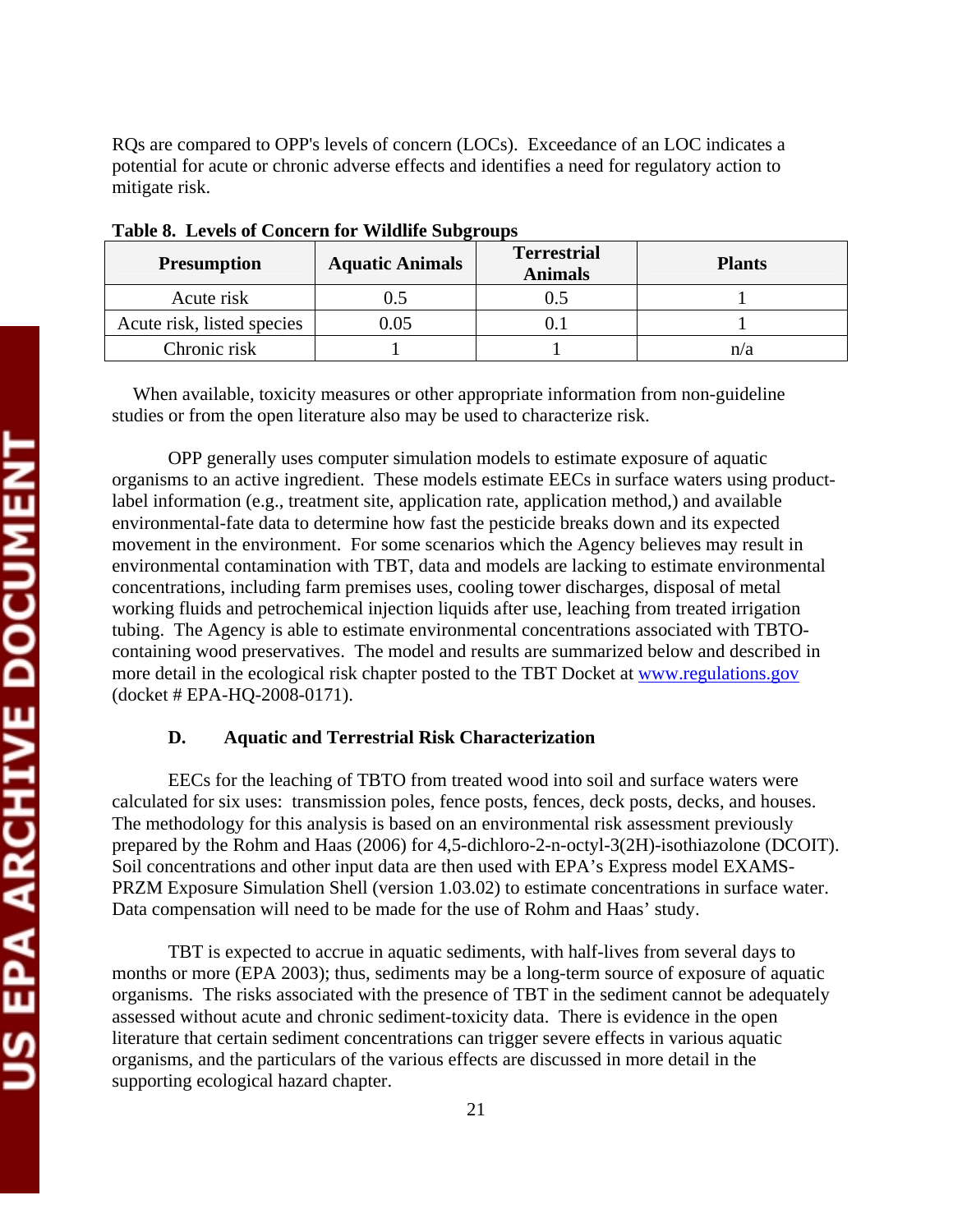Potential risks to aquatic plants cannot be quantitatively assessed without the relevant toxicity data.

 Based on the values calculated for the ecological risks, acute risks to listed (i.e., endangered or threatened) fish and invertebrates are presumed to result from aquatic exposure to TBTO resulting from wood preservative use. This presumption of risk necessitates a more comprehensive risk assessment for listed species, but is not included in the current assessment (see Endangered Species Considerations section). Although the Agency's calculated chronic LOC is not exceeded for either fish or aquatic invertebrates, evidence exists that chronic exposure may be a concern for some organisms. EPA considers TBT-containing compounds to be a concern in the aquatic environment due in part to TBT's persistence and its link to imposex and immunosupression in aquatic organisms. Through its authority under the Clean Water Act, the Agency developed ambient water quality criteria for TBT-containing compounds (EPA 2003), based on a broad selection of published data. These criteria, in combination with characteristics of local water bodies, are used by the States to establish permit limits under the National Pollutant Discharge Elimination System.

 TBT is moderately toxic to birds and mammals, and acute effects are possible if TBTcontaminated food is eaten. Because TBT bioaccumulates in tissues of organisms, food sources such as earthworms and fish could expose species of birds and mammals. At this time, the Agency is unable to assess risks to birds and mammals that eat contaminated food.

The Agency conducted a quantitative assessment of the risks associated with the use of TBT as a wood preservative. For other uses which may result in TBT releases in the aquatic environment, risks are addressed in a qualitative manner. The following table shows only those wood preservative uses with RQs which exceed LOCs.

| <b>Use</b>                            | <b>RQ</b> | <b>Acute LOCs</b><br>exceeded |  |
|---------------------------------------|-----------|-------------------------------|--|
| <b>Freshwater Invertebrates</b>       |           |                               |  |
| House                                 | 0.05      | listed species                |  |
| <b>Estuarine/Marine Invertebrates</b> |           |                               |  |
| House                                 | 0.45      | listed species                |  |
| Fence                                 | 0.32      | listed species                |  |
| Deck Post                             | 0.20      | listed species                |  |
| <b>Fence Post</b>                     | 0.12      | listed species                |  |
| Deck                                  | 0.09      | listed species                |  |

**Table 9. Acute Ecological Risks for the Wood Preservative Use of TBTO**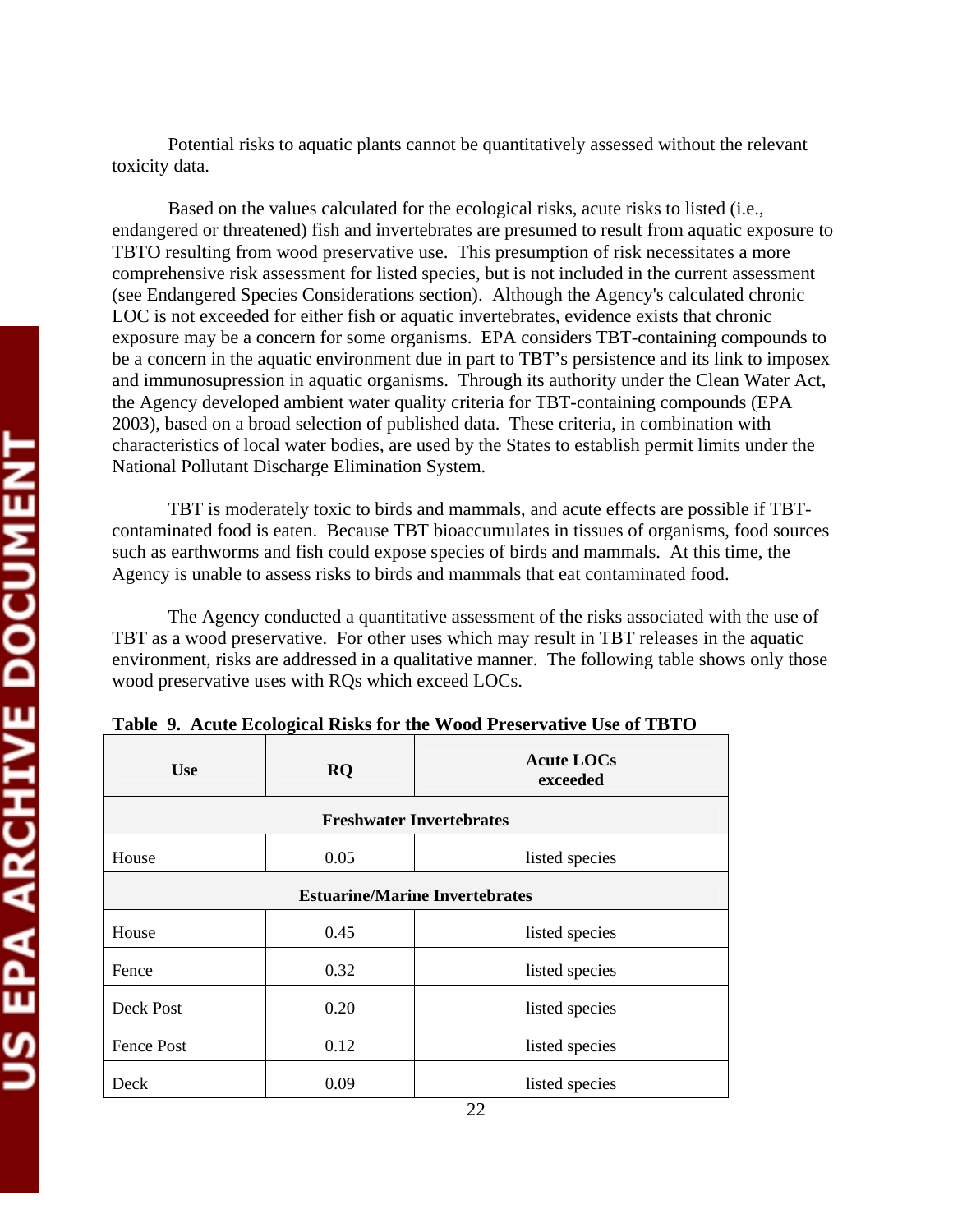<span id="page-33-0"></span>A more refined assessment should include analyses for direct and indirect exposures of non-target organisms, and habitat effects.

#### **E. Endangered species considerations**

 Section 7 of the Endangered Species Act (ESA), 16 U.S.C. Section 1536(a)(2), requires that federal agencies consult with the National Marine Fisheries Service (NMFS) for marine and anadromous listed species, or with the United States Fish and Wildlife Services (FWS) for listed wildlife and freshwater organisms, if proposing an "action" that may affect listed species or their designated habitat. Each federal agency is required under the Act to insure that any action they authorize, fund, or carry out is not likely to jeopardize the continued existence of a listed species or result in the destruction or adverse modification of designated critical habitat. To jeopardize the continued existence of a listed species is to "to engage in an action that reasonably would be expected, directly or indirectly, to reduce appreciably the likelihood of both the survival and recovery of a listed species in the wild by reducing the reproduction, numbers, or distribution of the species," (50 C.F.R. §402.02).

To comply with subsection (a)(2) of the ESA, EPA's Office of Pesticide Programs has established procedures to evaluate whether a proposed registration action may directly or indirectly appreciably reduce the likelihood of both the survival and recovery of a listed species in the wild by reducing the reproduction, numbers, or distribution of any listed species (U.S. EPA 2004). If any of the Listed Species LOC Criteria are exceeded for either direct or indirect effects in the Agency's screening-level risk assessment, the Agency identifies any listed or candidate species that may occur spatially and temporally in the footprint of the proposed use. Further biological assessment is undertaken to refine the risk. The extent to which any species may be at risk determines the need to develop a more comprehensive consultation package as required by the ESA. The comprehensive assessment has not been conducted at this time for the TBT compounds.

#### **IV. Reregistration Eligibility and Risk Management Decisions**

The Agency typically assesses tolerances for pesticides as part of the reregistration decision.At this time, there are no existing tolerances for TBT or metabolites and no data to indicate if residues are present in food commodities as a result of the use of TBT. No tolerance assessment has been conducted at this time.

 TBT is highly bioaccumulative and very persistent in the environment. The Agency does not ordinarily require residue data for antimicrobial pesticides that are used in farm premises. The Agency believes that the persistence and bioaccumulative potential of TBT could result in residues of TBT in animals and eggs inhabiting, incubating, or held in areas that have been treated. Residues deposited in the treated area may remain long after a treatment has occurred, and may concentrate in animals via incidental or dermal exposure. Based on the use of the farm premises disinfectant and the environmental fate characteristics of TBT, the Agency has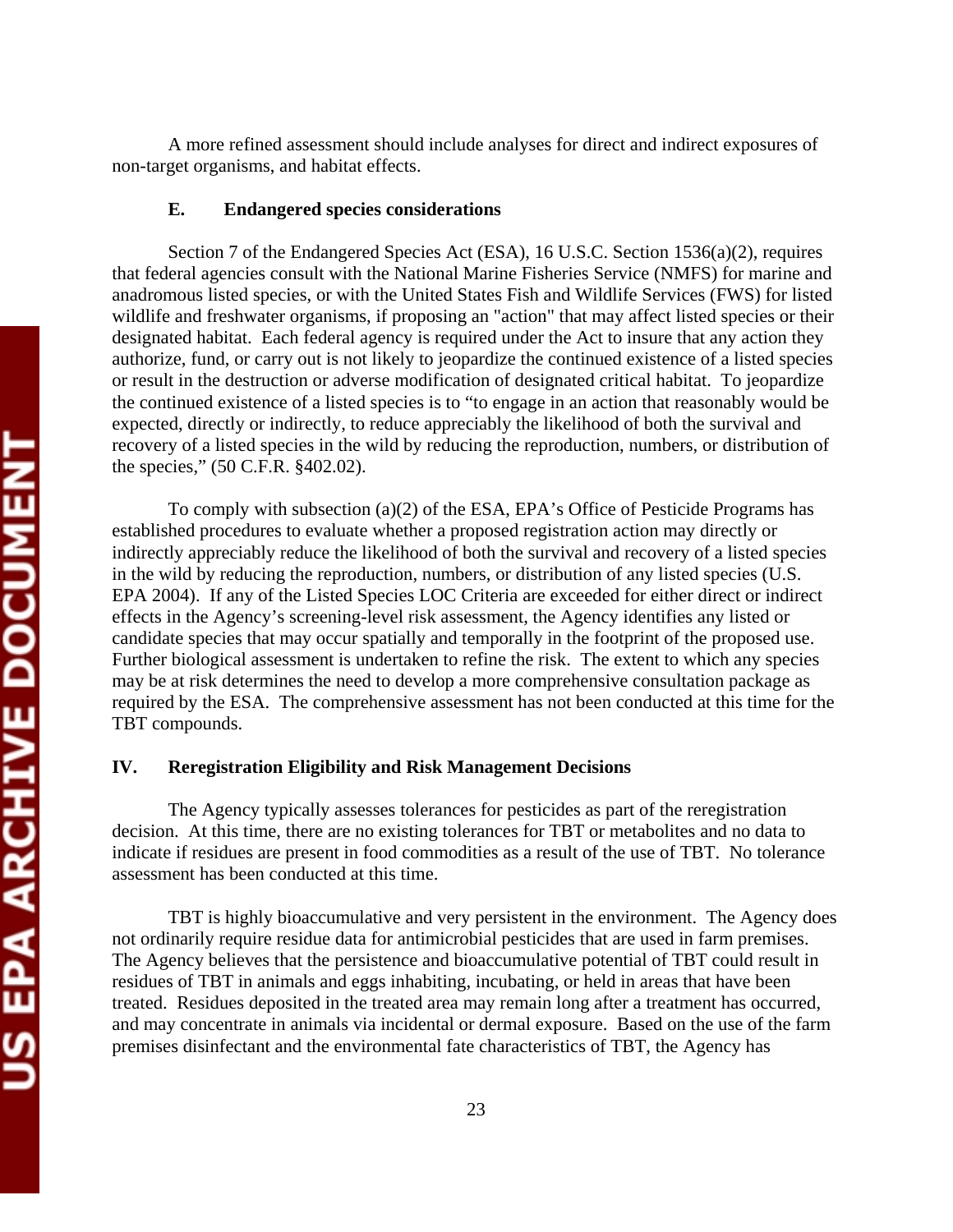US EPA ARCHIVE DOCUMENT

 $\overline{a}$ 

<span id="page-34-0"></span>determined that TBT residue data are required to support the use of TBTO on farm premises; these data, once reviewed, could indicate a need for the establishment of tolerances.

## **A. Determination of reregistration eligibility**

Section  $4(g)(2)(A)$  of FIFRA calls for the Agency to determine, after submission of relevant data concerning an active ingredient, whether or not products containing a pesticide active ingredient are eligible for reregistration. The Agency has previously identified and required the submission of the generic (i.e., active ingredient-specific) data to support reregistration of products containing TBT compounds. The Agency has completed its review of these generic data and has determined that the data are sufficient to support reregistration of some uses of TBT. Other uses are lacking data the Agency has determined are necessary for the support of TBT reregistration. These studies are identified in Section V of this document.

 Based on available data, the Agency has completed its assessment of the residential, occupational, and ecological risks associated with the use of pesticide products containing TBT active ingredients. The Agency has determined that some TBT uses are eligible for reregistration with the following caveats: 1) all risk mitigation measures described in this document must be implemented, 2) current data gaps and confirmatory data must be addressed, and 3) label amendments must be made as described in Section V.

 Some uses of TBT are not eligible for reregistration. For some products with uses not eligible for reregistration, registrants have requested termination of the subject uses or cancellation of the subject registrations. At a minimum, if the Agency were to consider the registration of these uses of TBT in the future, uses identified as ineligible would be subject to additional data requirements not included in the data gaps identified in Section V.

 The following table shows which uses are eligible for reregistration and which are not. The reregistration eligibility decisions are explained under "Regulatory Rationale" below.

| <b>Eligible for Reregistration</b> | Not Eligible/                             |  |  |
|------------------------------------|-------------------------------------------|--|--|
|                                    | <b>Request for Voluntary Cancellation</b> |  |  |
| Farm premises <sup>2</sup>         |                                           |  |  |
| livestock premises                 | inter-depopulation treatments             |  |  |
| kennels                            | tack                                      |  |  |
| veterinary clinics                 | equipment with direct animal contact      |  |  |
| animal laboratories                | tools                                     |  |  |
| breeding facilities                | immersion treatments                      |  |  |
| hatcheries                         | boot bath                                 |  |  |
| egg rooms                          |                                           |  |  |
| incubators, setters                |                                           |  |  |

 $2$  Eligibility dependent on labeling that prohibits application when animals or eggs are present, application via handheld fogger (thermal or otherwise)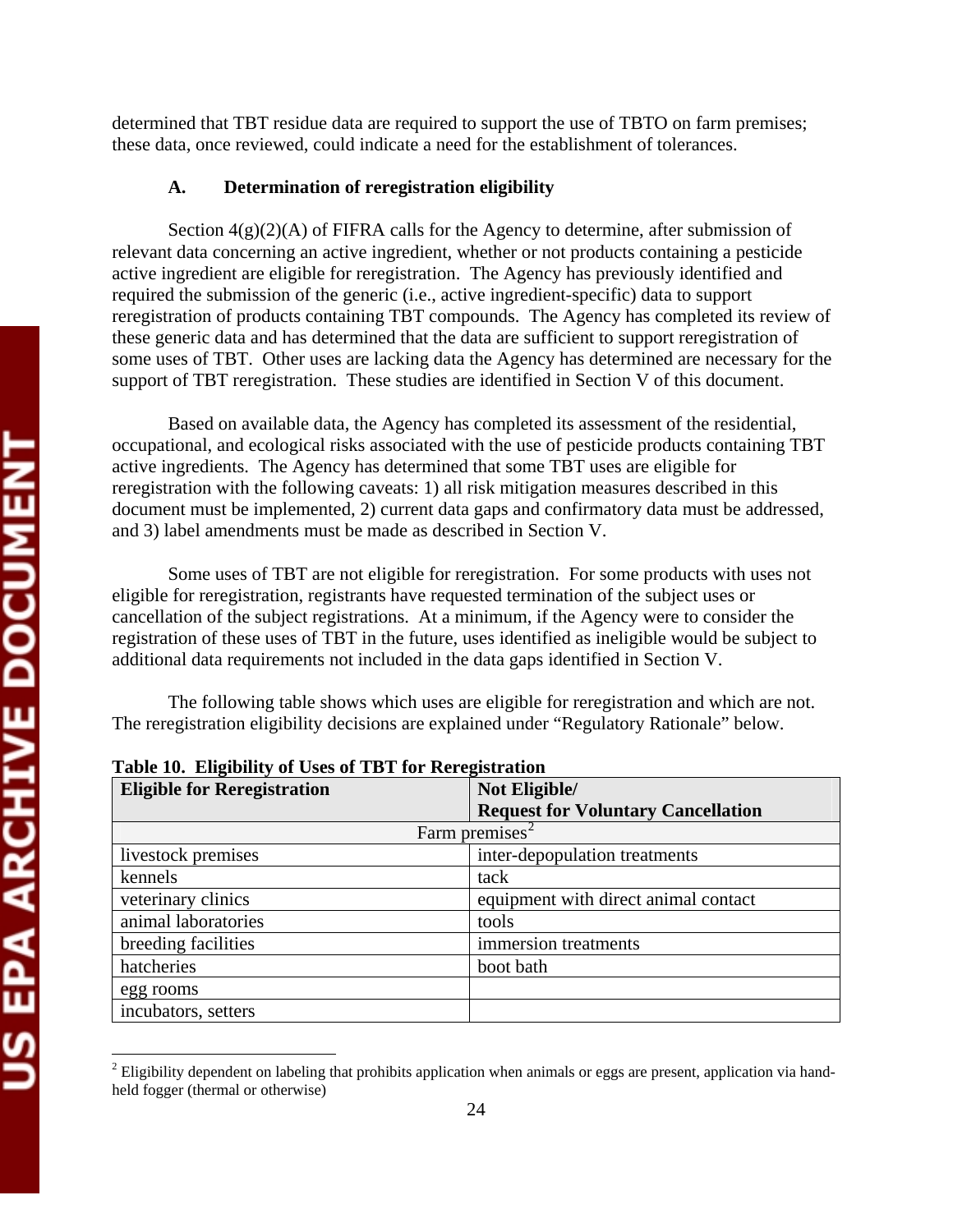<span id="page-35-0"></span>

| egg trucks                                                                                                                                                                                                                                                                                                                       |                                                                                                                                                                                                                                                                                                                                                                                                                                                                                             |
|----------------------------------------------------------------------------------------------------------------------------------------------------------------------------------------------------------------------------------------------------------------------------------------------------------------------------------|---------------------------------------------------------------------------------------------------------------------------------------------------------------------------------------------------------------------------------------------------------------------------------------------------------------------------------------------------------------------------------------------------------------------------------------------------------------------------------------------|
|                                                                                                                                                                                                                                                                                                                                  | Wood preservatives                                                                                                                                                                                                                                                                                                                                                                                                                                                                          |
|                                                                                                                                                                                                                                                                                                                                  | all uses                                                                                                                                                                                                                                                                                                                                                                                                                                                                                    |
|                                                                                                                                                                                                                                                                                                                                  | Materials preservatives in building materials                                                                                                                                                                                                                                                                                                                                                                                                                                               |
| drywall, joint compound                                                                                                                                                                                                                                                                                                          |                                                                                                                                                                                                                                                                                                                                                                                                                                                                                             |
| fiber board, particulate board                                                                                                                                                                                                                                                                                                   |                                                                                                                                                                                                                                                                                                                                                                                                                                                                                             |
| adhesives                                                                                                                                                                                                                                                                                                                        |                                                                                                                                                                                                                                                                                                                                                                                                                                                                                             |
|                                                                                                                                                                                                                                                                                                                                  | Materials preservatives in textiles and related materials                                                                                                                                                                                                                                                                                                                                                                                                                                   |
| fiberfill, foam <sup>3</sup>                                                                                                                                                                                                                                                                                                     | clothing, including hosiery                                                                                                                                                                                                                                                                                                                                                                                                                                                                 |
| carpet backing                                                                                                                                                                                                                                                                                                                   | mattress covers, pillow covers, ticking                                                                                                                                                                                                                                                                                                                                                                                                                                                     |
| air filters                                                                                                                                                                                                                                                                                                                      | sponges, mop heads                                                                                                                                                                                                                                                                                                                                                                                                                                                                          |
| rubber mats                                                                                                                                                                                                                                                                                                                      | laundry treatments                                                                                                                                                                                                                                                                                                                                                                                                                                                                          |
| canvas/other fabrics for tarps, tents, awnings                                                                                                                                                                                                                                                                                   | canvas/other fabrics for cushions, hammocks                                                                                                                                                                                                                                                                                                                                                                                                                                                 |
| webbing for nets in sport applications                                                                                                                                                                                                                                                                                           | rope <sup>4</sup>                                                                                                                                                                                                                                                                                                                                                                                                                                                                           |
| $paper^{\overline{5}}$                                                                                                                                                                                                                                                                                                           | textiles with potential for direct dermal contact                                                                                                                                                                                                                                                                                                                                                                                                                                           |
|                                                                                                                                                                                                                                                                                                                                  | Cooling water                                                                                                                                                                                                                                                                                                                                                                                                                                                                               |
|                                                                                                                                                                                                                                                                                                                                  | all uses                                                                                                                                                                                                                                                                                                                                                                                                                                                                                    |
|                                                                                                                                                                                                                                                                                                                                  | Metal working fluids                                                                                                                                                                                                                                                                                                                                                                                                                                                                        |
|                                                                                                                                                                                                                                                                                                                                  | all uses                                                                                                                                                                                                                                                                                                                                                                                                                                                                                    |
|                                                                                                                                                                                                                                                                                                                                  | Petrochemical injection                                                                                                                                                                                                                                                                                                                                                                                                                                                                     |
|                                                                                                                                                                                                                                                                                                                                  | all uses                                                                                                                                                                                                                                                                                                                                                                                                                                                                                    |
|                                                                                                                                                                                                                                                                                                                                  | Irrigation tubing for non-agricultural applications                                                                                                                                                                                                                                                                                                                                                                                                                                         |
|                                                                                                                                                                                                                                                                                                                                  | all uses                                                                                                                                                                                                                                                                                                                                                                                                                                                                                    |
|                                                                                                                                                                                                                                                                                                                                  | Antifouling                                                                                                                                                                                                                                                                                                                                                                                                                                                                                 |
| sonar domes                                                                                                                                                                                                                                                                                                                      | previously cancelled: ships, boats,                                                                                                                                                                                                                                                                                                                                                                                                                                                         |
| antifoulant devices in oceanographic                                                                                                                                                                                                                                                                                             | crab/lobster/bass pots                                                                                                                                                                                                                                                                                                                                                                                                                                                                      |
| conductivity sensors                                                                                                                                                                                                                                                                                                             |                                                                                                                                                                                                                                                                                                                                                                                                                                                                                             |
| submit confirmatory data, the Agency may take regulatory action to address the risk concerns<br>from the uses of these TBT registrations. If the registrants comply in entirety with all<br>for the purposes of this determination, no risks of concern will exist for the registered uses of<br>registrations may be necessary. | The Agency has determined that some TBT products, labeled and used according to label<br>directions, may present risks inconsistent with FIFRA. Accordingly, should a registrant fail to<br>implement the risk mitigation measures, make the label changes identified in this document, and<br>requirements outlined in this document for products otherwise eligible for reregistration, then,<br>TBT. When the endangered species assessment for TBT is completed, further changes to TBT |

| $2.11$ $1.000$ $1.11$ $1.000$ $1.000$ $1.000$    |  |
|--------------------------------------------------|--|
| <sup>4</sup> Request for use termination pending |  |
|                                                  |  |
|                                                  |  |
|                                                  |  |

 $<sup>5</sup>$  Eligibility dependent on labeling that prohibits use in paper for direct or indirect food contact</sup>

**Eligible for Reregistration | Not Eligible/** 

**Request for Voluntary Cancellation**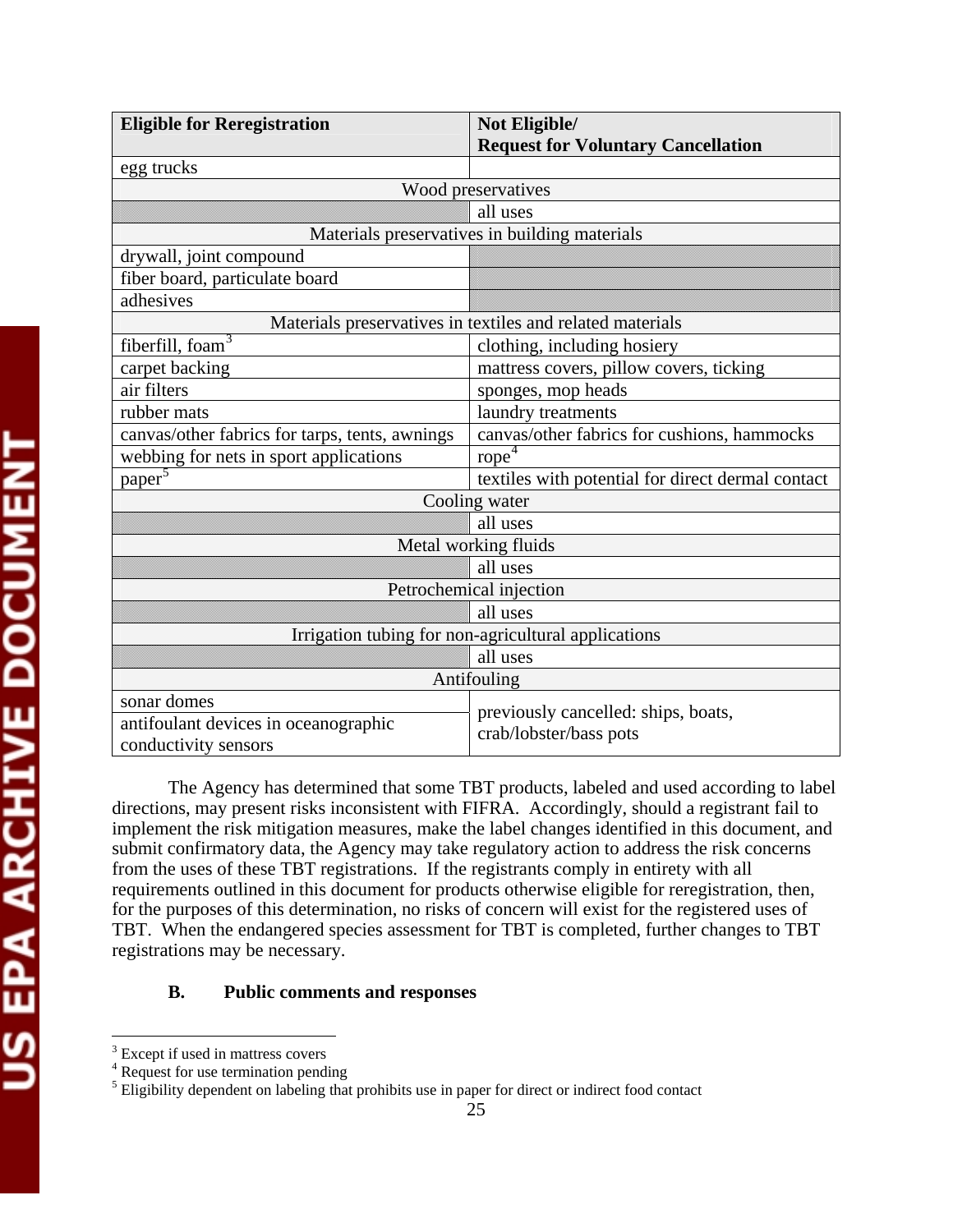Through the Agency's public participation process, EPA has solicited input from stakeholders (including the general public) for consideration in formulating the regulatory decision for TBT. EPA released its preliminary risk assessment of the TBT compounds for public comment on April 2, 2008. The Agency received just one comment (from a registrant) during the 60-day public comment period, which closed on June 2, 2008. This comment included observations on the Agency's human health risk endpoint selection, leaching of TBT from treated sponges, and transfer of TBT from treated textiles to human skin. The comments have been addressed through revisions to the risk assessments or in a separate "response to comments" document that is posted to the TBT docket along with other supporting information at [www.regulations.gov](http://www.epa.gov/edocket) (Docket ID #EPA-HQ-OPP-2008-0171).

## **C. Regulatory Rationale**

 The Agency has determined that some uses of TBT are eligible for reregistration, with several caveats and conditions. For those uses that are eligible, risk mitigation measures and label changes must be implemented as outlined in this document, and required data must be submitted. Requirements for revised label language are set forth in Table 12 in Section V of this document.

 Eligibility decisions for the different uses of TBT are all influenced by an overarching concern associated with the environmental fate characteristics of TBT. In particular, TBT compounds are very persistent in the environment and have a high potential for bioaccumulation. These characteristics increase opportunities for exposure to TBT in the environment and the food chain.

 The environmental persistence of TBT increases opportunities for human and wildlife exposures because organisms are exposed to TBT residues for a long time after the pesticide is introduced into the environment. Aquatic organisms remain in contact with contaminated water or sediment, or may ingest food items contaminated with TBT residues, long after the initial contamination occurs. Because TBT is bioaccumulative and lipophilic, TBT may concentrate in the food chain, so that species at the top of the food chain, like predator species and man, may be exposed to concentrations above what is present in individual food sources, water, or sediment.

 Another overarching concern affects decision-making for TBT. Research findings indicating that TBT is an endocrine disruptor in a number of species represent a toxicological impact that EPA's current risk assessment methodologies cannot account for quantitatively. The Agency is working to understand the scope of endocrine effects associated with pesticides and the relationship between endocrine effects in wildlife and effects in humans. For the time being, the Agency is assuming that exposures that result in adverse endocrine effects in animals have the potential to cause adverse endocrine effects in humans.

#### **1. Human Health Risk Management**

**a) Dietary (food) and drinking water risk mitigation**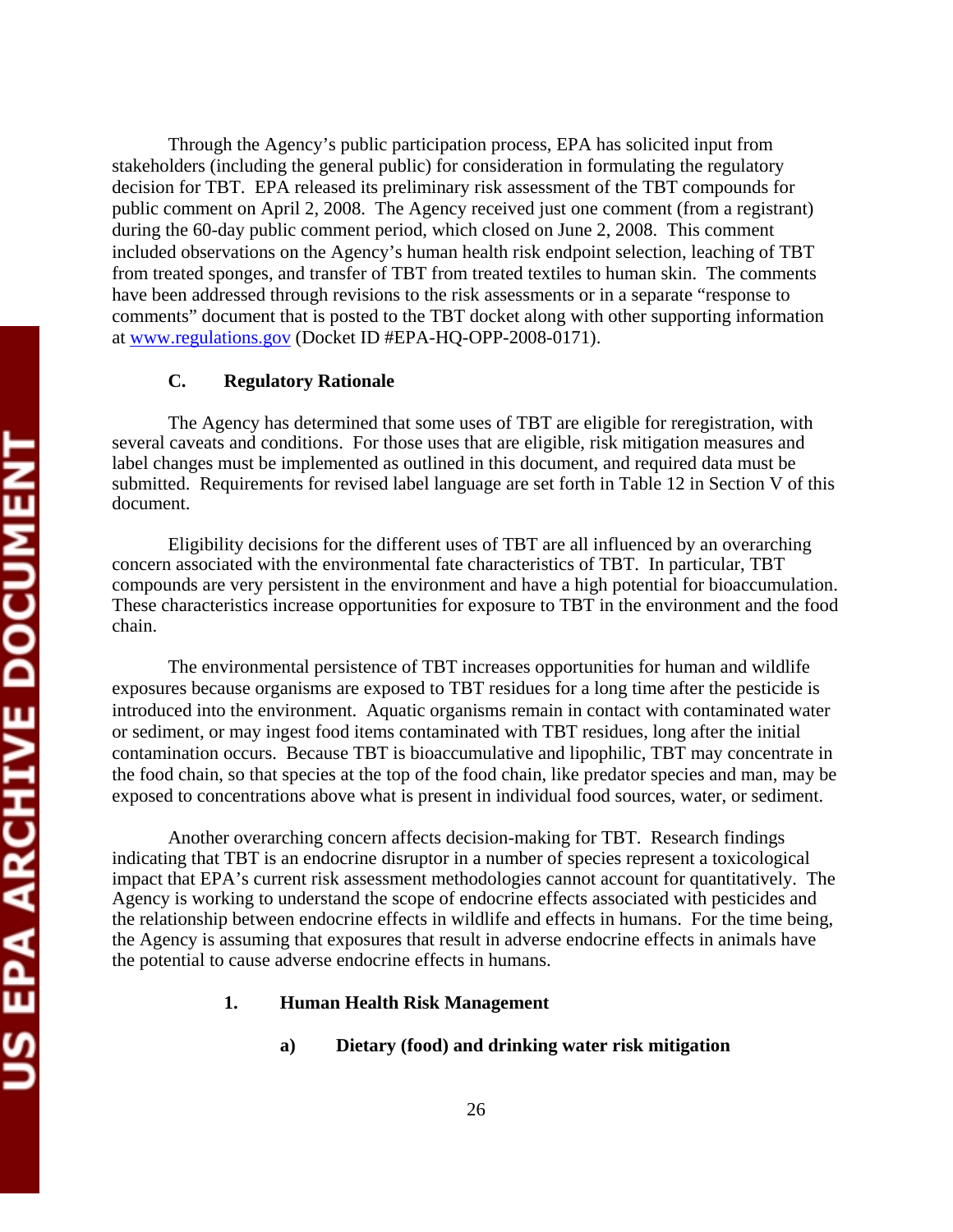The Agency was unable to conduct a quantitative food or water dietary exposure assessment for TBT because empirical exposure data are lacking. However, TBT is highly toxic, so that even very small exposures may be associated with unacceptable risks. Instead of a quantitative exposure assessment, the Agency considered the fate and toxicological characteristics of the TBT compounds, the nature of potential dietary exposures, and the type of data that would facilitate a quantitative dietary assessment. The Agency has concluded that there is a potential for dietary exposures of concern associated with the use of TBT disinfectants on farm premises.

In order to address the potential for harmful dietary exposures associated with the farm premises uses, the Agency is prescribing the following risk mitigation measures:

- Animals must be removed from premises (e.g., livestock housing and breeding facilities) prior to treatment of premises and surfaces within these premises with TBT. Animals must not be returned to premises for at least 48 hours following the conclusion of treatment. As required by current labeling, feeding and watering bowls and equipment must be removed prior to treatment, or washed with soap and water after treatment and before reuse.
- The use of TBT in egg handling facilities and vehicles (hatcheries, egg rooms, incubators, egg trucks, etc.) when eggs are present is prohibited. The registrant has not provided data showing that repeated and frequent applications of TBT do not result in transfer of residues in eggs through the shell or in hatched chicks. Labels allow that eggs may be treated daily before hatching, and because TBT is both persistent and bioaccumulative, the Agency is concerned that TBT could concentrate in the eggs and enter the food supply in chickens raised from treated eggs, posing a risk of dietary exposure. Several products containing other active ingredients are registered for similar uses, including some registered to the registrant holding the TBT farm premises product. The Agency has concluded that only a small percentage of egg producers use the TBT product, suggesting that effective alternatives are available and preferred by many producers.
- Treatment of tack (halters, etc.) with TBT is prohibited. Animals may have constant, direct contact with tack; there is potential for TBT transfer from treated tack to livestock that may be used to produce meat and milk, or companion animals. By the same reasoning, treatment of other equipment or tools that come into direct contact with livestock is prohibited.

 Other risk mitigation measures for the farm premises use are explained in the sections on occupational handler and post-application exposures below. If the risk mitigation measures and revised labeling are implemented, and if related data needs are satisfied, the use of TBT on farm premises is eligible for reregistration. The Agency is requiring data on residues of TBT and metabolites in meat, milk, and eggs in support of the use of TBT on farm premises, as noted in Section V of this RED.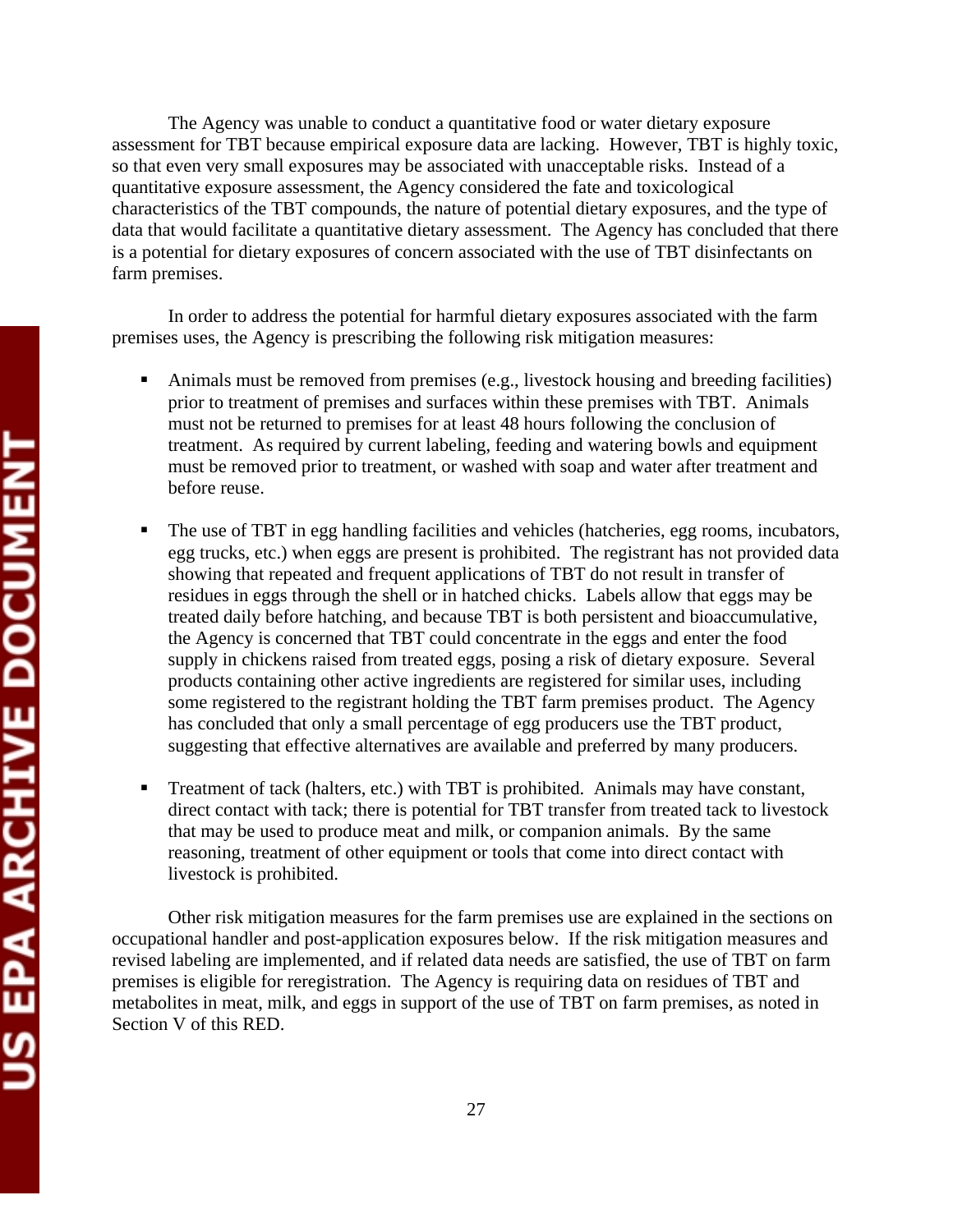Although the Agency believes there are a number of TBT use sites with potential for contaminating water sources and underlying sediments, data and appropriate models are lacking to conduct a drinking water risk assessment for TBT. (The same use sites have the potential to pose risks of concern to wildlife. These other uses and the rationale for the associated reregistration eligibility decisions are discussed below under Environmental Risk Management below. Per the Agency's concern about TBT residues in both drinking water and wildlife habitat, these uses are not eligible for reregistration.)

#### **b) Related issues; risks to domestic animals**

 The same TBT product registered for use on farm premises is also registered for use in animal housing facilities in non-farm situations (e.g., kennels, veterinary clinics, and breeding facilities). Although the treatment of such facilities is not expected to result in dietary exposures, the Agency believes it is prudent to apply similar risk mitigation measures to these use sites, based on concerns about dermal exposures to companion animal veterinarians, veterinary technicians, laboratory workers, and owners and handlers of domestic animals. The risks associated with these exposures cannot be quantified, but potential risks can be mitigated via the same measures applied to the farm premises uses. Therefore, the risk mitigation measures of farm premises will apply to non-farm animal premises. Other risk mitigation measures for this use are explained in the sections on occupational handler and post-application exposures below.

 The use of TBT in animal housing facilities in non-farm situations will be eligible for reregistration if all appropriate risk mitigation measures and labeling revisions are implemented.

#### **c) Residential risk mitigation**

#### **Wood preservative handlers**

Short-term residential handler risks were estimated for people who apply wood preservatives to outdoor construction and building components. The target MOE for these applications is 1000. Risks were estimated for application by brush and airless sprayer. Both dermal and inhalation MOEs were much lower than the target—ranging from <1 to 60. These MOEs represent application of 2 gallons (by brush) and 15 gallons (by airless sprayer). It is not feasible to reduce residential handler risks by requiring personal protective equipment or engineering controls.

Other measures, such as reductions in the percentage of active ingredient in TBT products, would have to effect a reduction of exposure by a factor on the order of 1000 (to increase the MOE of <1 to the target MOE) in order to provide adequate protection. An application rate of this magnitude would likely result in an inefficacious product. It is unlikely that even a combination of measures would reduce the risks to residential handlers adequately. There currently are no data available to refine the assessment, and the Agency believes that any such data would be unlikely to yield MOEs of 1000 or more. Because of the very low MOEs, the lack of feasible mitigation options, and the absence of data which do or could be expected to yield adequately protective refined MOEs, the Agency has determined that TBT products used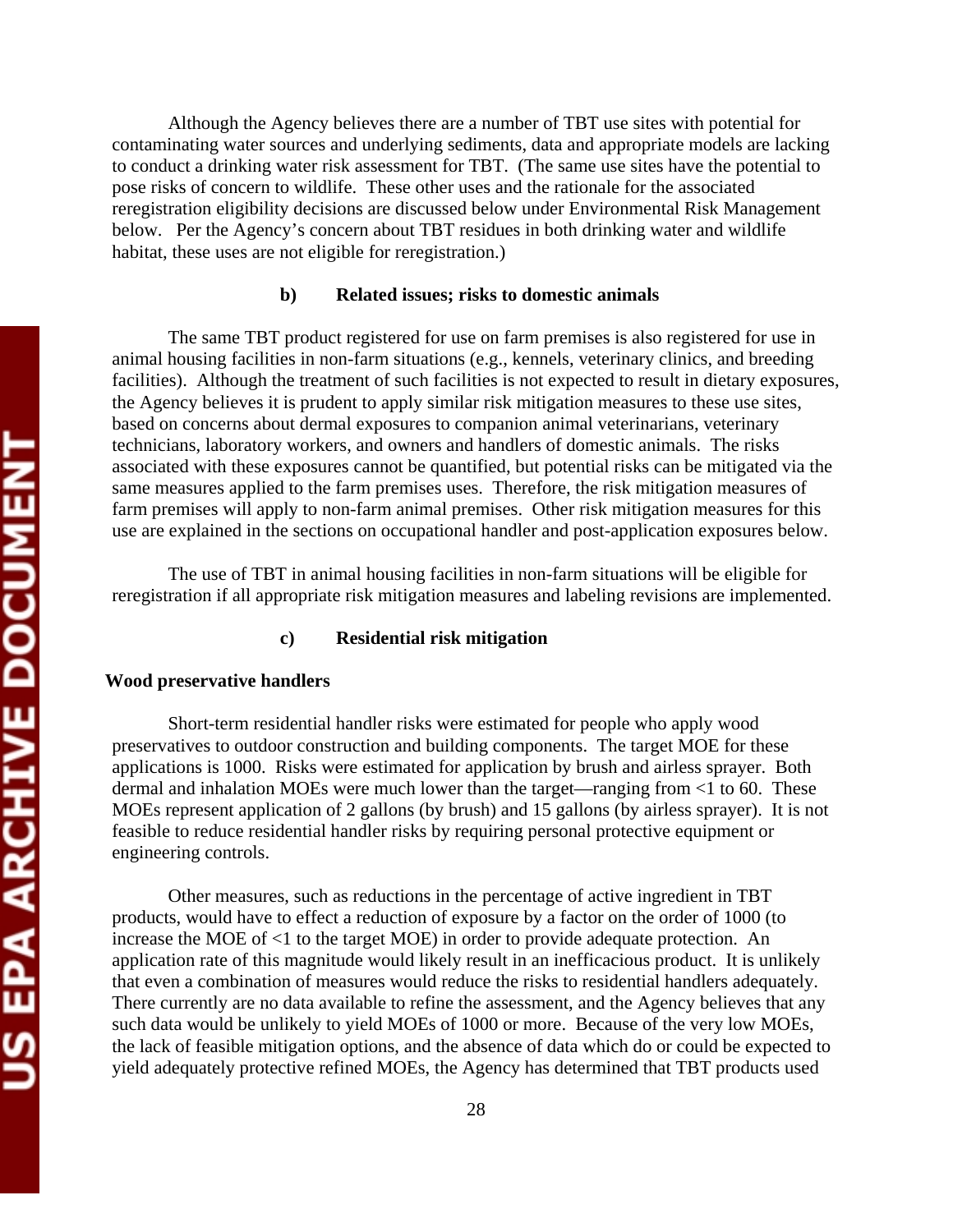for wood preservation on homes, buildings, building components, and outdoor furniture are not eligible for reregistration. Additional discussion of the risks and mitigation for this use are explained in the sections on occupational risk mitigation and environmental risk management below.

#### **Post-application residential risk mitigation; textiles and related uses**

 Residential post-application risks were estimated for dermal exposures to clothing and mattress covers treated with TBT; incidental oral exposure for toddlers mouthing treated fabric was also estimated. In all cases, MOEs were well below the target MOE of 1000. It is not likely that application rate reductions or refined estimates for fabric to skin transfer or dermal absorption would be adequate to increase these MOEs by a factor of 100 or more to the target MOE.

 Although there are no data for use in quantifying residential post-application exposures from the use of treated sponges and mop heads, the Agency is concerned about exposure to dishes, counters, floors, and other residential surfaces washed with treated sponges or mops.

 Data are also lacking for exposures associated with fiberfill or foam in upholstered furniture, carpet backing (not face fibers), treated air filters, rubber mats, canvas and other fabrics for outdoor applications (such as tarps, awnings, and tents), and webbing (used with golf driving range protective netting, netting for baseball batting cages, and tennis nets), but the Agency believes that these uses would result in negligible or no post-application residential exposure.

 Based on the risk assessment and the assumptions cited above, and in the absence of relevant data, the Agency has determined that the uses of TBT on textiles and related materials that have the potential for prolonged dermal exposure or incidental oral exposure (e.g., clothing, mattress and pillow covers and ticking, sponges, mop heads, canvas or other fabrics for furniture cushions and hammocks) are not eligible for reregistration. The uses of TBT in textiles and related materials that are not associated with prolonged human exposure (e.g., paper, fiberfill or foam in upholstered furniture (but not for mattress pads); carpet backing; air filters; rubber mats; canvas and other fabrics for tarps, awnings, and tents; and webbing used for golf course/driving range protective netting, netting for baseball batting cages, and tennis nets) are eligible for reregistration. Labeling is required to prohibit the use of paper containing TBT for direct and indirect food contact.

 Other risk mitigation measures for these uses are explained in the section on occupational handler mitigation below.

#### **d) Aggregate risk**

Aggregate risks were not estimated because risks associated with some individual contributors to post-application residential risk exceed levels of concern.

#### **e) Occupational risk mitigation--handlers**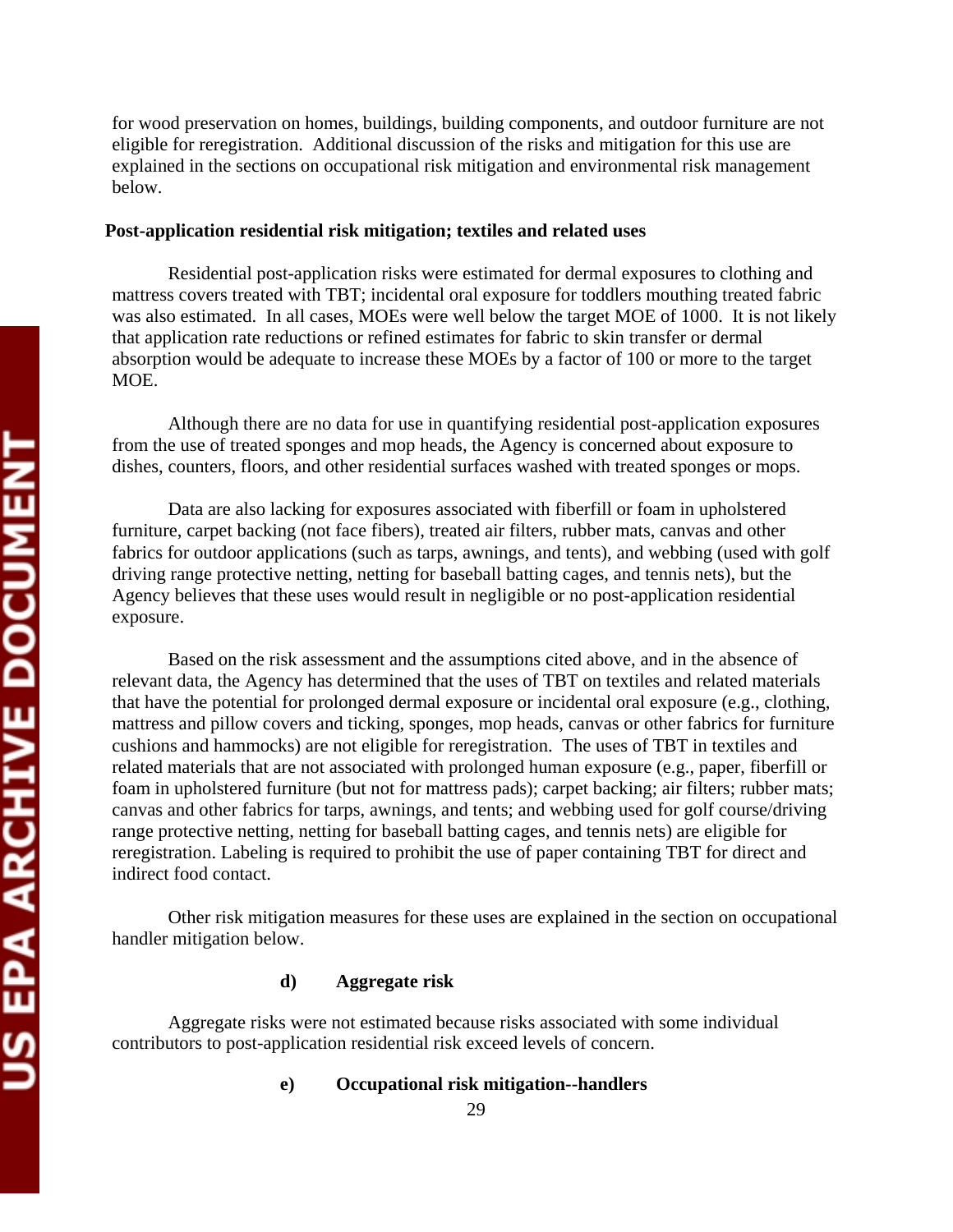US EPA ARCHIVE DOCUMENT

 Occupational handler exposures may be associated with commercial application of TBT wood preservatives, adding TBT products to cooling water, applying TBT disinfectant in farm and animal premises, manufacturing treated materials such as textiles and building materials, using TBT in oil field and petrochemical water injection systems and metalworking fluids.

#### **Cooling towers**

 TBT is currently registered for use in commercial and industrial recirculating cooling towers. For handlers adding TBT products to cooling tower water, data are not available to estimate exposures for open-pour or metering-pump applications. The Agency's practice for handler risk mitigation for this use pattern is to take into account both the volatility of the pesticide and its toxicity. In the case of TBT, volatility is not a big concern, but the toxicity of TBT suggests occupational exposures will pose risks. The Agency does not always require the closed loading systems for antimicrobial pesticides, but in the case of TBT, given its toxicity, the Agency believes that a closed loading system with a dry coupling (i.e., a system in which the TBT additive can be withdrawn from the product container via a dry coupling and fed into the cooling system without opportunity for human contact with the additive) is needed. The Agency is also believes that long pants, long-sleeved shirts, protective eyewear, and chemical resistant gloves are needed to protect handlers. The combination of these measures is expected to reduce handler exposures adequately.

 Risk management for this use also is discussed in the section on Environmental Risk Management below. Per that discussion, this use is not eligible for reregistration.

#### **Wood preservatives**

 Inhalation and dermal short- and intermediate-term risks for commercial applicators of paints and stains containing TBT were well below the target MOE, for applications both by paint brush and airless sprayer. These risk estimates are consistent with what has been estimated for residential applicators; the MOEs are the same or lower. Because of the very low MOEs and the lack of feasible mitigation options, the Agency has determined that TBT products used for wood preservation on homes, buildings, building components, and outdoor furniture are not eligible for reregistration. Additional discussion of the risk management for this use is provided in the section on environmental risk management below.

#### **Disinfectant for Farm Premises**

 Exposures for workers who apply TBT hard surface disinfectants in farm and related animal husbandry situations were assessed for several methods of application: brush-on, wipe, mop, hand held and mechanical sprayers, and hand-held foggers. The product also is applied via thermal foggers and automated foggers. The following methods are associated with dermal risk estimates below the target MOE of 100: wipe, hand-held spray, and hand-held fogger. Information was available on the effect of gloves on exposures for brush-on applications only; the use of gloves increased the MOE for this application method to a level above the target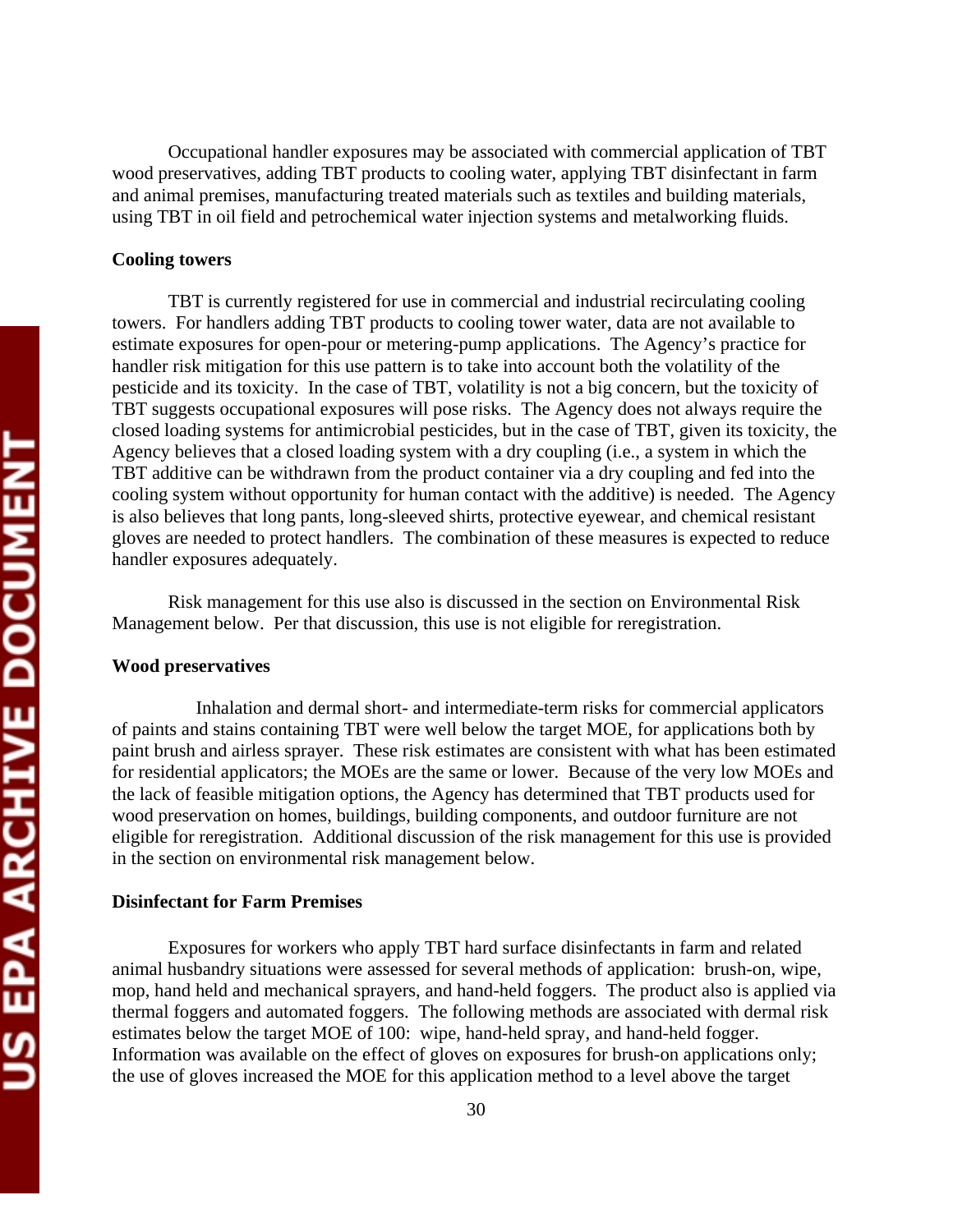MOE. Based on a comparison of with and without glove dermal risk estimates for the brush-on method, it seems likely that risk estimates for both the wipe and hand-held spray methods would be increased above the target MOE if handlers wore gloves. For inhalation exposures, all methods are associated with MOE estimates above the target except for hand-held foggers. Information is not available for estimating the impact of PPE on inhalation exposure.

 The registrant has provided information on the size of various poultry facilities that indicates the size of incubators, setters, and egg rooms is much less than the volumes the Agency assessed for handler exposures in poultry facilities. It is not clear that the size of individual incubators, etc. alone is representative of handler exposures because numerous incubators, etc. may be treated by one individual during a work day. It is anticipated that the use of an automated fogger, with appropriate precautions, would not pose inhalation risks of concern for handlers.

 The Agency has not quantified occupational handler exposure for immersion treatments of tack, tools, and equipment with TBT, or boot baths. No data are available to assess these exposures or to assess the impact of PPE on those exposures, but the Agency believes that they represent areas of concern.

 The Agency has concluded that the handler risks associated with the disinfectant use are likely to be above the target MOE for the following application methods, if PPE includes chemical-resistant gloves: brush-on, wipe, mop, hand-held sprayers, and mechanical sprayers. Data will be required on the impact of gloves on handler risks for the wipe and hand-held sprayer application methods. The application of TBT on farm premises via a hand-held fogger (thermal or otherwise) is prohibited. Additional discussion of the risks and potential mitigation measures associated with this use is provided in the sections on dietary risk mitigation (above), and postapplication occupational risk mitigation and environmental risk management (below).

#### **Materials preservatives in building materials**

 For the manufacture of treated building materials, the Agency assessed exposures to workers who add the TBT product to building materials during the production process. The exposures were modeled on the use of TBT in the caulk manufacturing process, in which a formulation of TBT is added with the other ingredients of caulk to be mixed together prior to finishing and packaging. The scenario was assessed for handlers adding TBT by pouring from an open container and by automated dispensing via a metering pump system. Data were available for evaluating the impact of gloves on handler risk. The target MOE is 100. Inhalation MOEs were well above the margin of exposure, but dermal MOEs were estimated at 36 for open-pouring and 2 for the metered pump. Systems using metered pumps typically handle greater volumes of biocide than systems in which handlers open-pour the biocide by hand.

 Although data are lacking to calculate the impact of engineering controls on handler exposure to TBT products added during the manufacture of building materials, the Agency believes that the margin of exposure can be adequately increased through use of a closed loading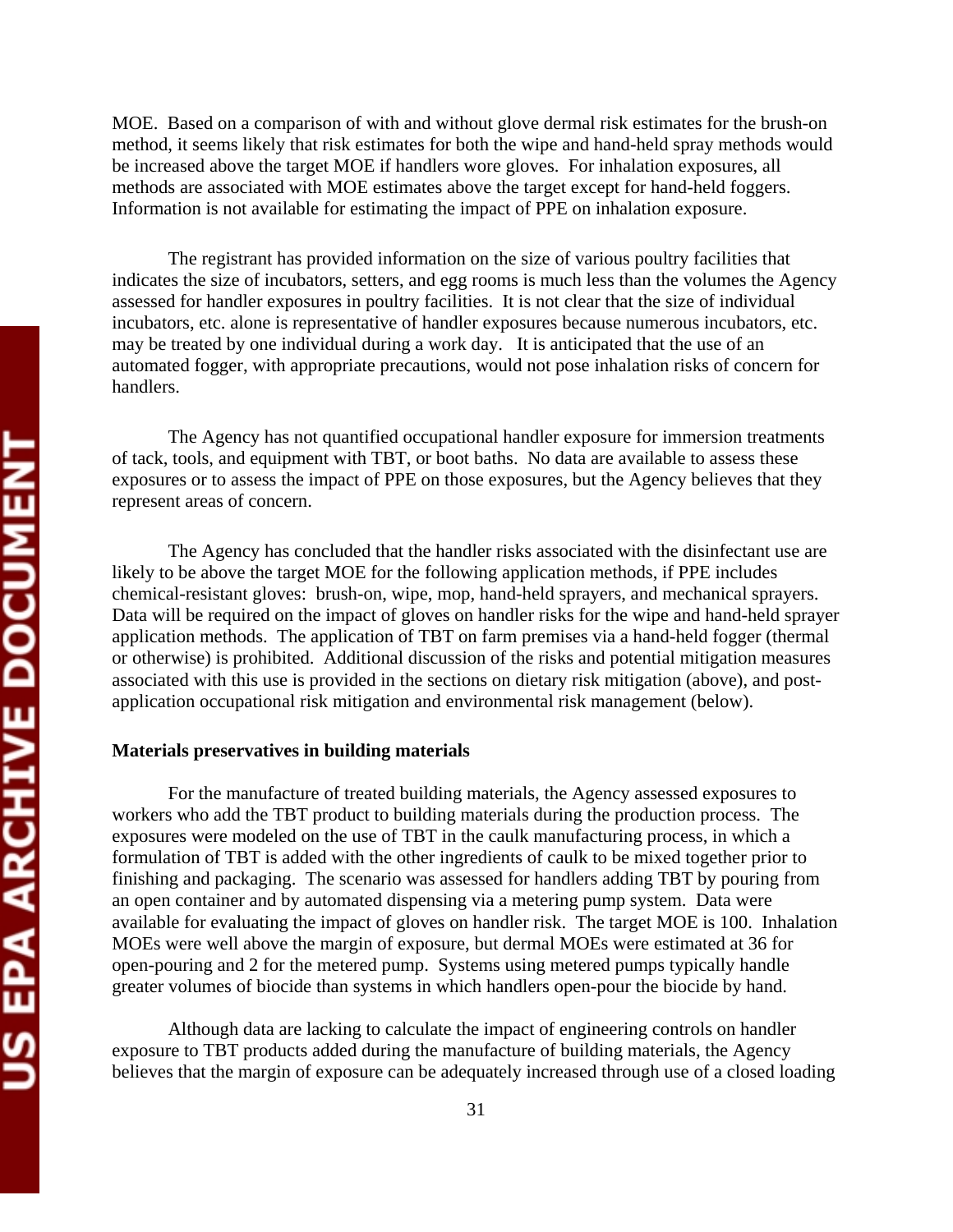system that uses a dry coupling, along with wearing long pants, long-sleeved shirts, protective eyewear, and chemical resistant gloves.

 The use of TBT in caulk and related materials is permitted by product labels, but it is now our understanding that TBT is no longer used in caulk production. The use of TBT in building materials appears to be limited to joint compound, drywall, adhesives, medium density fiber board, and particulate board. We have been informed that TBT is also used in the manufacture of grout, although grout is not specifically listed on products labels as an acceptable use site. If registrant support for this use can be confirmed, the registrant may request that grout be added to the use sites via a request for an amendment to the registration, as long as all pertinent risk mitigation measures are implemented. The Agency is requiring that TBT products for use in producing these materials, and any as-yet-unidentified but legal uses in building materials production, must be added to such materials via a closed loading system with dry coupling and the PPE discussed above.

 TBT also is used as a preservative for industrial adhesives that may be used in assembly of cardboard boxes. The Agency is not able to assess quantitatively the risks to manufacturing handlers who add TBT products to adhesives for use in cardboard boxes because there are no available exposure data specific to the corresponding scenario. Also, as in the case of the building materials discussed directly above, data are lacking to calculate the impact of engineering controls on the potential exposures of handlers adding TBT products during the adhesives production process. Drawing a parallel between these exposures and the exposures of workers adding TBT to building materials, the Agency is requiring that handlers of TBT additives for incorporation into all adhesives use closed loading systems with dry coupling, and wear long pants, long-sleeved shirts, protective eyewear, and chemical resistant gloves.

#### **Materials preservatives in textiles, paper, and related uses**

 The Agency did not assess exposures specifically for handlers involved in the treatment of textiles and related materials with TBT, but has used estimated exposures for handlers involved in the production of treated building materials to understand the potential risks (see above). For this use of TBT, the Agency found that the inhalation MOEs for both open-pour and metered pump applications were well above the target margin of exposure of 100 while dermal MOEs fell well below the target.

 The Agency believes that handler risks for textile treatment, paper production, and related use sites can be adequately addressed through use of a closed loading system with a dry coupling device, and long pants, long-sleeved shirts, protective eyewear, and chemical resistant gloves.

Post-application residential risk mitigation for these uses is discussed above.

#### **Oil field and petrochemical water injection systems**

 The Agency assessed exposures to workers who add the TBT product to water injection systems, either via an open-pouring process or a metering pump, while wearing gloves. Risks were quantified for the open-pour option only. The target MOE is 100. The inhalation and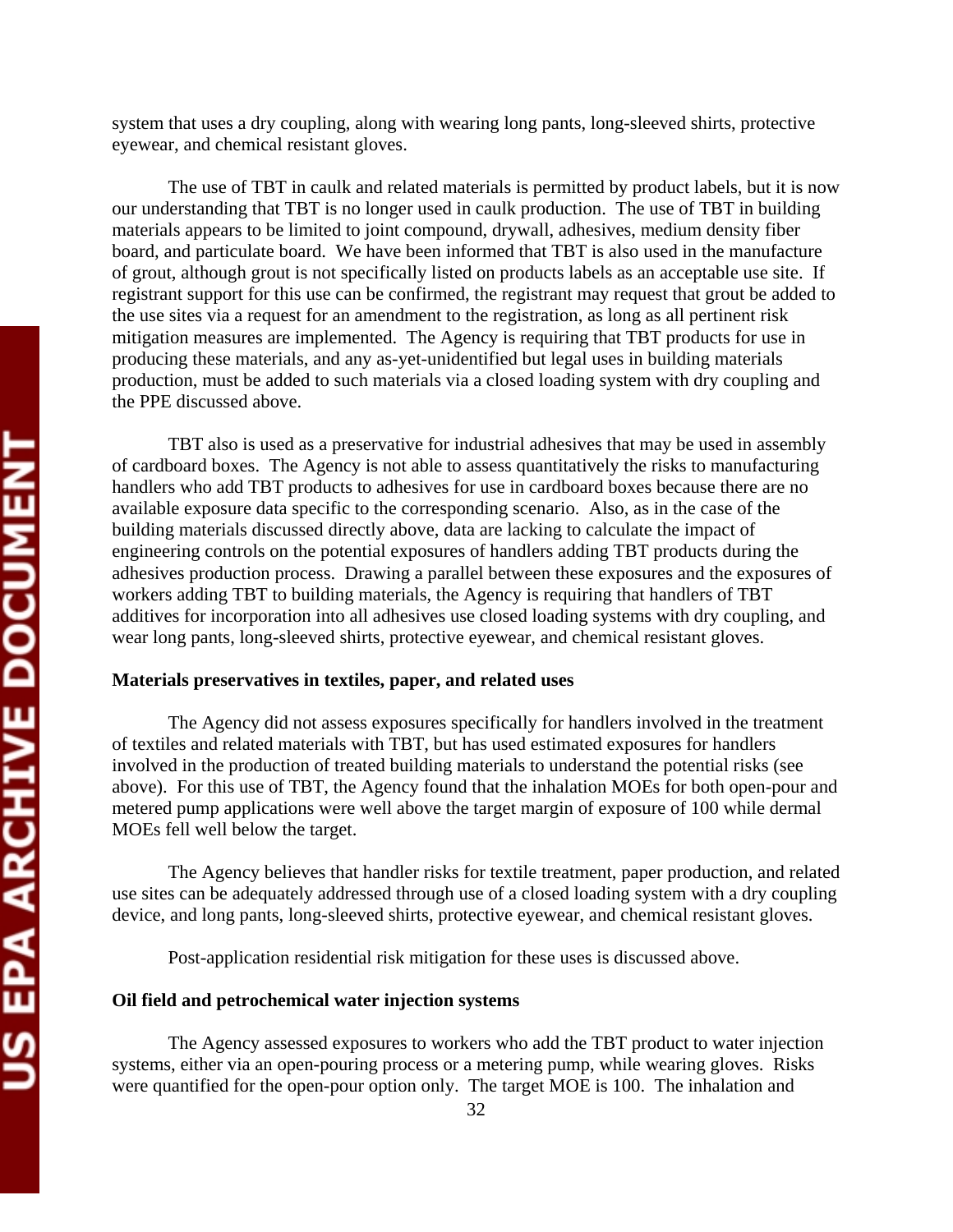dermal MOEs (both 3) fell well below the target; workers adding TBT via a metering pump system were estimated to be exposed to higher volumes of TBT solution and so the MOEs would be expected to be even lower. The Agency believes that handler risks for adding TBT into these water injection systems could be addressed through use of a closed loading system with a dry coupling device, along with wearing long pants, long-sleeved shirts, protective eyewear, and chemical resistant gloves.

 Additional discussion of the risks and potential mitigation measures associated with this use is provided in the section on environmental risk management (below). Per that discussion, this use is not eligible for reregistration.

#### **Metal working fluids**

 The Agency assessed exposure for workers adding TBT to metal working fluids via open-pouring. The target MOE is 100, and the Agency estimates that dermal risks are associated with an MOE of 21, while the inhalation MOE is estimated at 68. Risks were not quantified for other means of application such as the use of metering pumps, although it is anticipated that larger volumes of TBT products would be added in circumstances where automated equipment is used, so that exposures are potentially greater for this equipment than when the product is added by pouring. The Agency believes that handler risks for adding TBT to metal working fluids could be addressed through use of a closed loading system with a dry coupling device, along with wearing long pants, long-sleeved shirts, protective eyewear, and chemical resistant gloves.

 Additional discussion of the risks and mitigation potential for this use is provided in the section on post-application occupational risk mitigation (below). Per that discussion, this use is not eligible for reregistration.

### **f) Occupational risk mitigation—post-application**

 Occupational post-application exposures are assumed to be negligible except for workers reentering farm premises where TBT disinfectants have been applied by fogging and machinists using TBT-treated metalworking fluids.

#### **Disinfectant for Farm Premises**

 The Agency has estimated exposures for workers reentering poultry buildings after fogging treatments for various periods after the completion of treatment. The TBT farm premises product label states that after a fogging treatment, the treated area should be well-ventilated and not entered until 1 to 4 hours after fogging. If the building must be entered, the label states individuals entering the building must wear a self-contained respirator approved by NIOSH/MSHA, goggles, long sleeves and long pants. Exposures have been estimated for a person entering the building 1, 2, and 4 hours after fogging. Reentry at 1 hour after fogging is associated with an inhalation MOE of 17, well below the target MOE of 100. After two hours, the MOE is estimated to have increased to 900. The Agency is requiring that the label indicate a mandatory reentry interval of (no less than) two hours.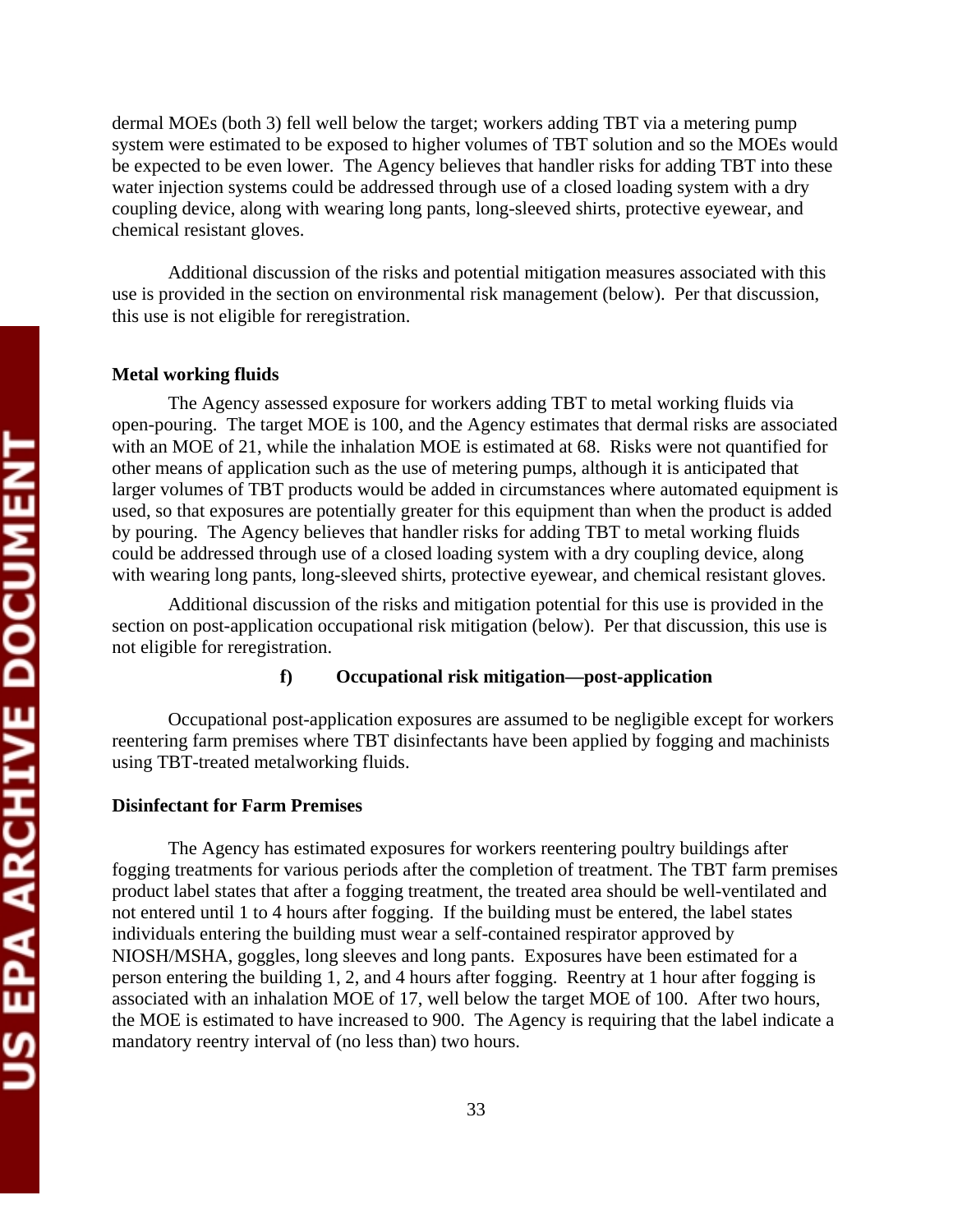Tools and equipment present during premises treatments and tack and tools treated via immersion with TBT may transfer TBT to human skin. Because of the potential for worker exposure, the immersion application is prohibited. Labels will require that tools and instruments be removed from premises prior to treatment or washed with soap and water after treatment and before re-use.

 Additional discussion of the risks and mitigation potential for this use is provided in the sections above on dietary risk mitigation, risks to domestic animals, and occupational handler risk mitigation (above), and on environmental risk management (below).

#### **Metal working fluids**

 Dermal and inhalation exposure to TBT occur after the chemical has been incorporated into the metalworking fluid and a machinist is using a TBT treated end-product. MOEs calculated for dermal and inhalation risks are 3 and 36, respectively, well below the target MOE of 100. Because feasible means of reducing exposure to metal workers are limited, e.g., machinists cannot work effectively while wearing gloves and are not reasonably expected to do so, the Agency has concluded that the use of TBT in metal working fluids is not eligible for reregistration.

 Discussion of other risks associated with this use is provided in the section on occupational handler risk mitigation (above).

#### **2. Environmental risk management**

 The Agency has assessed the ecological risks associated with the use of TBT wood preservatives on houses, parts of houses, and architectural structures. For other uses, risks have not been quantitatively assessed, primarily because data are not available to characterize environmental exposures, but these uncertainties and insights gained from the published literature have led to Agency concerns about uses that might potentially contribute to environmental concentrations of TBT and its degradates.

 Historically, TBT derivatives such at TBTO have been used in the formulation of antifouling paints. TBT antifouling paints are very efficacious, because TBT is extremely toxic to fouling organisms that attach to ship hulls (e.g., slime-producing bacteria, algae, tubeworms, barnacles) and it can be formulated into paint systems that slough off spent layers as the ship moves through the water, exposing fresh toxin and providing a long service life.

 Unfortunately, the same toxicity that makes TBT such an efficacious antifoulant represents toxicity to nontarget aquatic organisms. Marine organisms including oysters important to the seafood industry and marine snails have demonstrated serious developmental and reproductive effects at concentrations of TBT in the parts-per-trillion range. In addition, TBT is very persistent in the aquatic environment, particularly in the sediment, or benthos, where many types of aquatic animals live and feed. TBT bioaccumulates in exposed organisms, and has been shown to concentrate in the bodies of predator species including marine mammals. It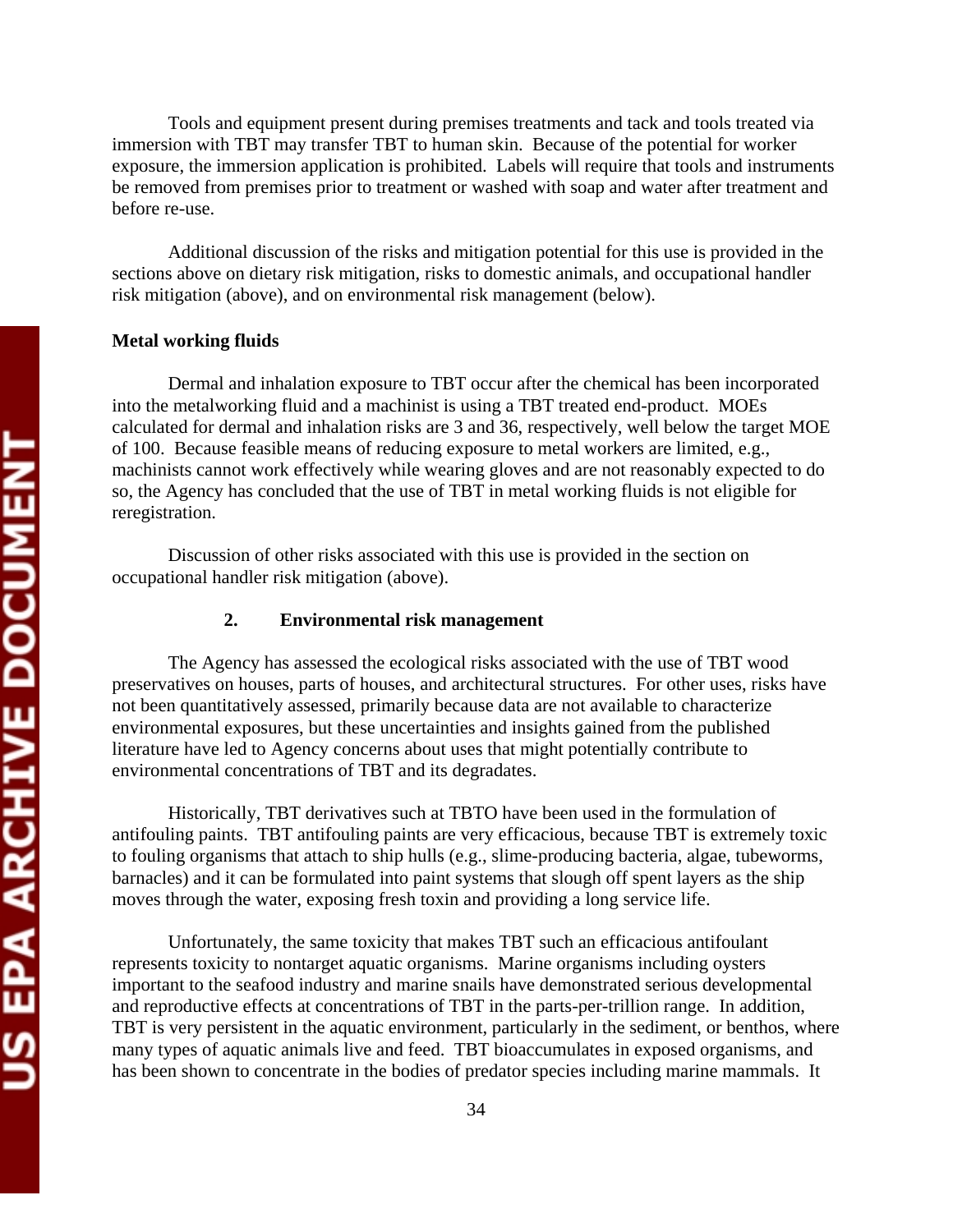has also been detected in seafood for human consumption. TBT is a known endocrine disruptor that has been shown to affect the endocrine systems of a range of species. Data are lacking for sediment toxicity, and for calculation of risk quotients for honeybees and aquatic plants. Limited non-guideline data indicate that TBT is highly phytotoxic to some algae and diatoms.

 Because of its ecological effects and widespread manifestations of ecological risk, the global community has developed an international treaty prohibiting the use of TBT antifouling systems. The prohibition will become effective in September 2008.

 In the US, the last TBT-based antifouling hull paint registration was cancelled in 2005. It remains legal to produce and sell TBT antifouling systems for two applications. TBT is incorporated into rubber for the formation of sonar domes used in US Navy vessels. This application is considered to be critical for naval operations and releases a much smaller amount of TBT into the aquatic environment than did the antifouling hull coatings. TBT is also used in antifoulant devices within oceanographic instruments deployed by government researchers to monitor global ocean conditions (i.e., conductivity sensors). The total amount of TBT present in the instruments is very small, and the use is considered to be critical by government research organizations such as the National Oceanographic and Atmospheric Administration.

 Other uses of TBT also have the potential to contaminate natural waters. In the case of the wood preservatives, the Agency is able to estimate environmental concentrations for particular applications. In the case of the use in cooling towers, immersion treatments on farm premises, petrochemical injection systems, and irrigation tubing for non-agricultural applications, data or models do not exist to allow the quantification of environmental exposures, but other evidence points to the need for risk mitigation or the use pattern suggests that aquatic contamination is possible. The remaining antifouling uses of TBT are also discussed in this section.

#### **a) Recirculating cooling towers**

 Cooling towers are designed to recirculate cooling water for a period of time before salts and debris in the cooling water necessitate the discharge of water and replacement with fresh water and biocidal additives. It is the Agency's understanding that most of the discharge is directed to municipal water treatment facilities. Evidence from California strongly suggests that the discharge of cooling water containing TBT biocide can result in levels of TBT in treated water that are higher than risk- and site-specific discharge permit levels.

 The use of TBT in cooling tower water is prohibited in nine California counties around the San Francisco Bay (Alameda, Contra Costa, Marin, Napa, San Francisco, San Mateo, Santa Clara, Solano, and Sonoma), based on the exceedance of discharge standards for the Bay, as reported by the California Department of Pesticide Regulation ([http://www.cdpr.ca.gov/docs/legbills/calcode/040301.htm\)](http://www.cdpr.ca.gov/docs/legbills/calcode/040301.htm). In 1994, the Palo Alto Regional Water Quality Control Plant calculated that the equivalent of one gallon of 2% TBT solution discharged into the sewer system and treated with other wastewater would contaminate over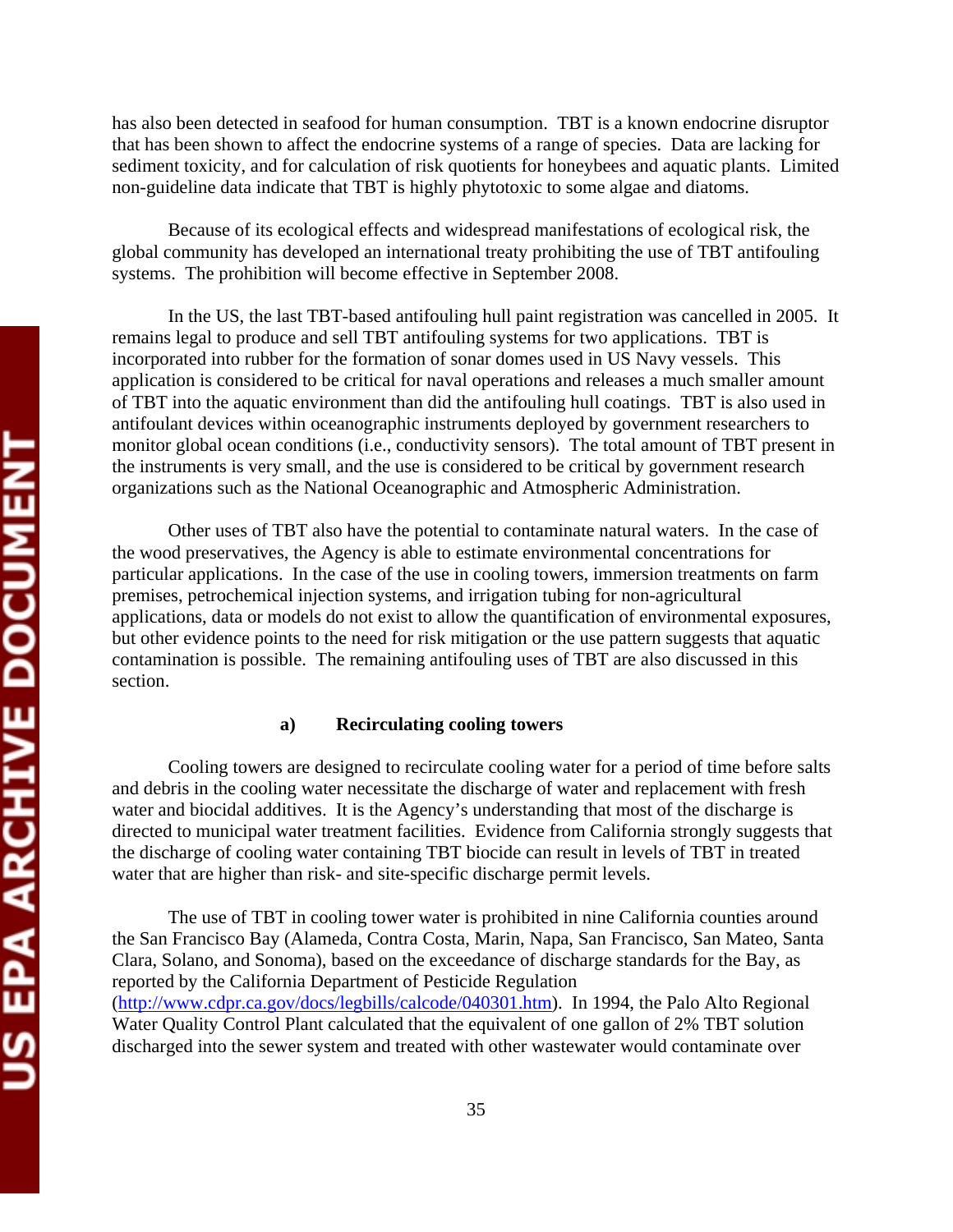US EPA ARCHIVE DOCUMENT

2 billion gallons of effluent at concentrations exceeding the 5 ppt discharge limit ([http://www.city.palo-alto.ca.us/civica/filebank/blobdload.asp?BlobID=2469\)](http://www.city.palo-alto.ca.us/civica/filebank/blobdload.asp?BlobID=2469). The City of Palo Alto concluded that even very small discharges from one or two cooling towers could place the city in violation of its discharge permit.

 The problem in the San Francisco Bay suggests that even moderate use of TBT in cooling towers can pose permit problems and a threat to nearby water bodies. It also suggests that water treatment facilities are not effective in removing TBT from the water, and the Agency is not aware of any information to the contrary. The Agency has not attempted to draw conclusions about drinking water exposure and risks from this information, but since TBT causes adverse effects in non-target organisms at extremely low concentrations, the Agency believes there is a potential for ecological risks of concern associated with the cooling tower use.

 Both the California Department of Pesticide Regulation and the City of Palo Alto have reported that effective alternatives to TBT cooling water additives are available at comparable prices (<http://www.city.palo-alto.ca.us/civica/filebank/blobdload.asp?BlobID=2469>) and ([http://www.cdpr.ca.gov/docs/emon/pubs/ehapreps/eh9507.pdf\)](http://www.cdpr.ca.gov/docs/emon/pubs/ehapreps/eh9507.pdf), and the Agency has estimated that TBT represents less than 3% cooling water biocide usage annually in the US. In the absence of additional information, these findings strongly suggest that the benefits associated with TBT cooling water additives are limited.

 For purposes of this reregistration eligibility decision, the Agency has concluded that the risks associated with the cooling tower use of TBT are unacceptable, and that this use of TBT is not eligible for reregistration. Discussion of other risks associated with this use is provided in the section on occupational handler risk mitigation (above).

#### **b) Wood preservatives**

 The Agency calculated risk quotients for the leaching into the water column of TBT from various wood preservative-treated use sites (from highest estimated environmental concentration to lowest): whole house, fences, deck posts, fence posts, decks, and transmission poles. Based on registrant-submitted toxicity data for test species, the Agency concluded that the acute risk LOC is equaled or exceeded for listed (e.g., endangered and threatened) freshwater and estuarine/marine invertebrates exposed in the water column. In addition, the published literature indicates that marine species exhibit adverse chronic effects from TBT in concentrations at or below those estimated for the same wood preservative scenarios.

 The Agency has determined that the wood preservative uses of TBT are not eligible for reregistration. Discussion of other risks associated with this use is provided in the sections on residential and occupational handler risk mitigation (above).

#### **c) Disinfectant for farm premises**

 The registrant reports that excess solution from immersion treatments with TBT is typically discharged on-site or to municipal wastewater facilities. Information was not available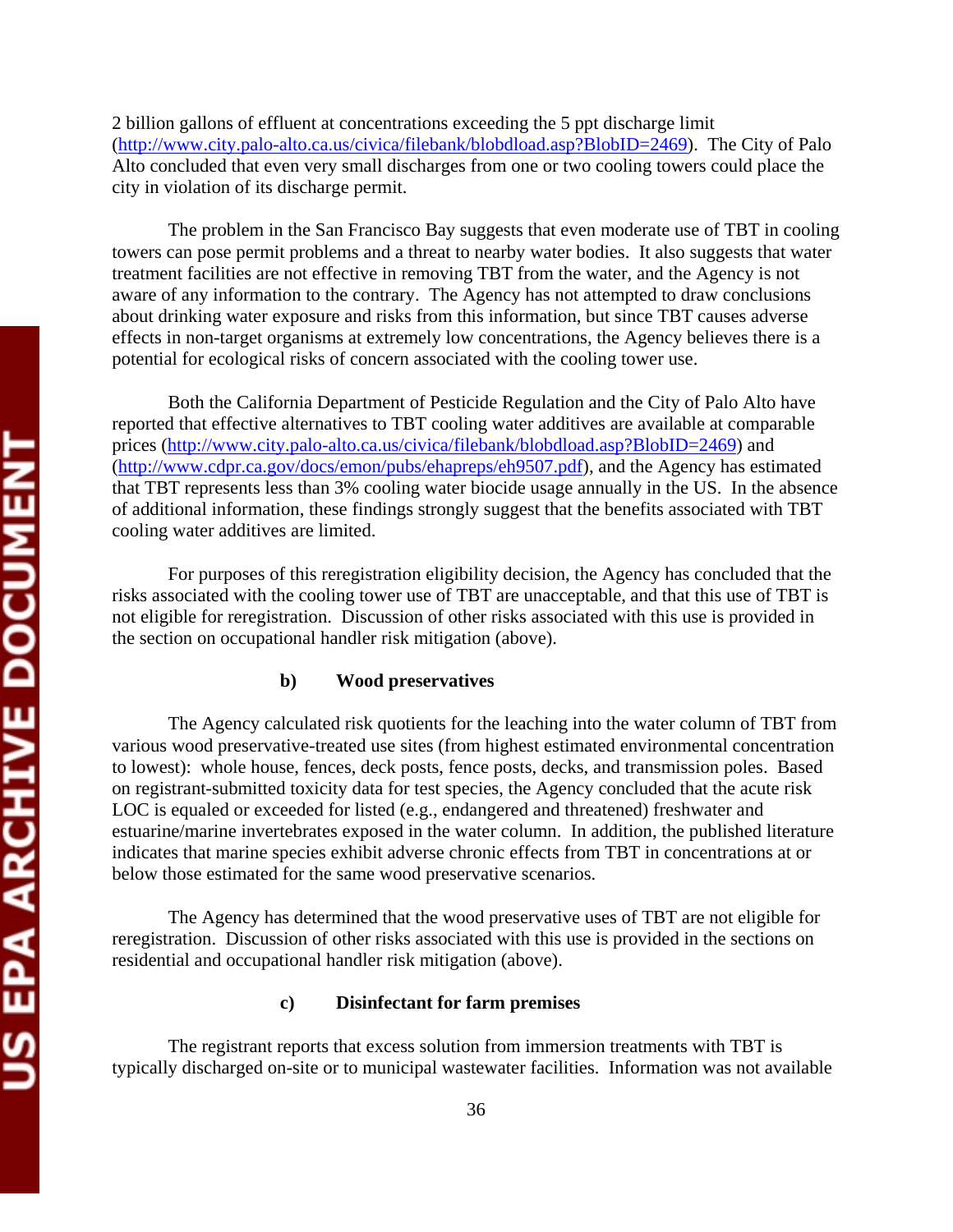specifically for disposal of used/excess boot bath solution, but the registrant has noted that this use is a very small portion of TBT use on farm premises. Based on our previously noted assumption about the inability of municipal wastewater facilities to remove or adequately reduce the concentration of TBT in wastewater, the Agency believes that excess solution may potentially contaminate farm premises, drinking water, and aquatic habitats. Based on these conclusions and the presumed low benefits of the boot bath application of TBT, the Agency believes that the environmental risks outweigh the benefits for the farm premises immersion and boot bath uses, as related to disposal of excess treatment solution. Discussion of other risk concerns associated with the immersion treatment and boot bath use is provided in the sections on occupational handler and occupational post-application risk mitigation (above).

# **d) Oil field and petrochemical injection**

The Agency believes that fluids used for these purposes may reenter groundwater and surface waters after use. Environmental concentrations in water and drinking water exposures cannot be estimated, and means of precluding environmental contamination are not apparent. This use is not eligible for reregistration.

#### **e) Irrigation tubing**

 The Agency believes that irrigation water from treated tubing may contain TBT residues that may enter groundwater and surface waters. Although such tubing is not used in agricultural settings, there is a potential for environmental exposures in water and drinking water exposures. This use is not eligible for reregistration.

#### **f) Antifouling for sonar domes and oceanographic instruments**

The Agency has recently completed a lengthy review of TBT used in antifouling systems, which culminated with the cancellation of all uses of TBT in antifouling systems used on boat and ship hulls and underwater drive units. During the course of that review, the Agency determined that the use of TBT in sonar domes is critical for U.S. military readiness. The Agency also determined that there were exceptional benefits associated with the use of TBT devices used to protect conductivity sensors in oceanographic research instruments. In addition, the quantity of TBT used in these instruments is very small. Because of the favorable benefits situation for these two uses and the very small volumes used in research instruments, the Agency has determined that these uses are eligible for reregistration. It is not anticipated that occupational risk mitigation for sonar dome production that parallels measures required for other materials preservatives will preclude the use of TBT in this critical application.

#### **3. Labeling requirements**

 In order to be eligible for reregistration, various use and safety information will be included in the labeling of all manufacturing use products containing TBT. For the specific labeling statements and a list of outstanding data, refer to Section V of this RED document.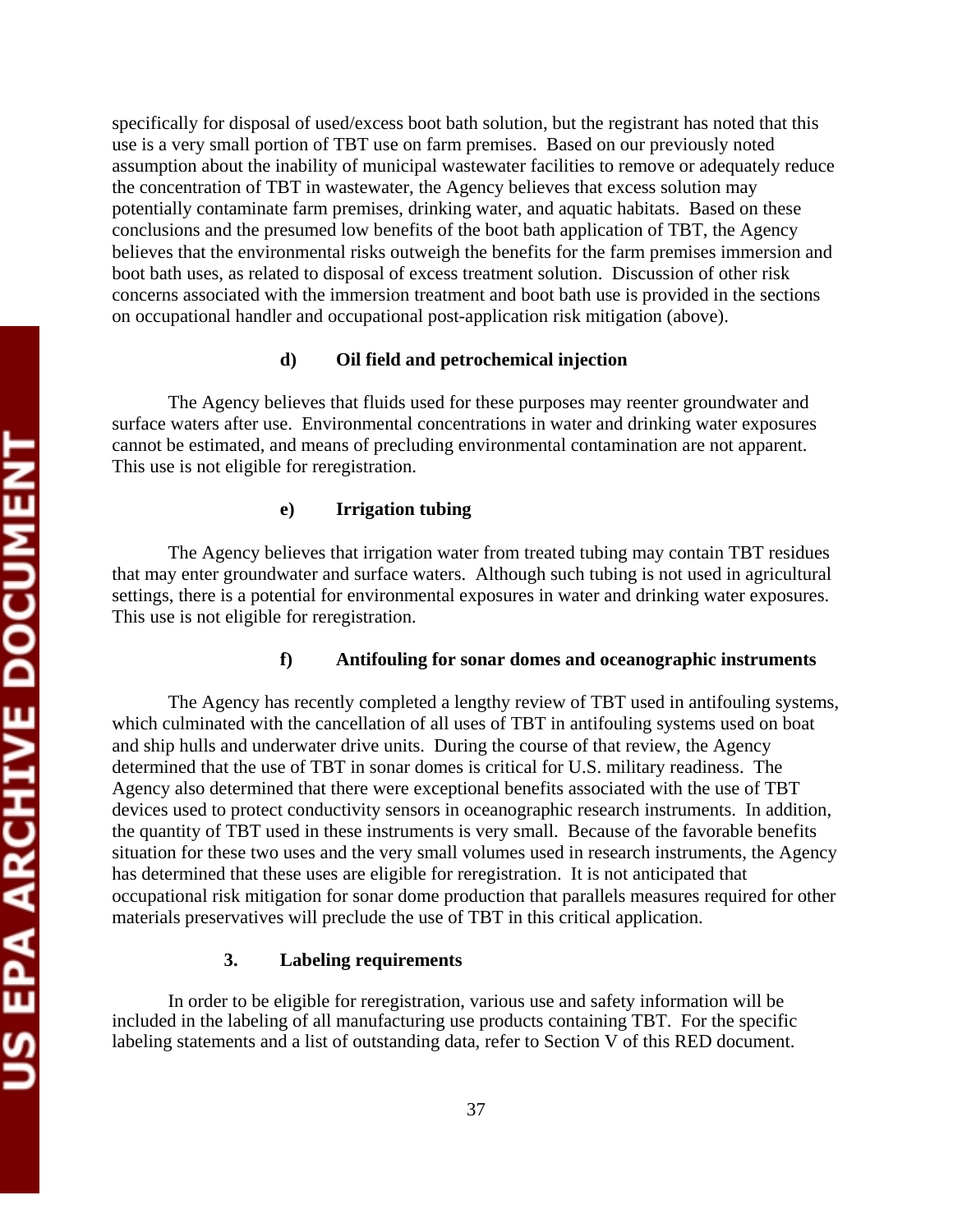#### **4.** L**isted species considerations**

Section 7 of the Endangered Species Act, 16 U.S.C. Section 1536(a)(2), requires all federal agencies to consult with the National Marine Fisheries Service (NMFS) for marine and anadromous listed species, or the United States Fish and Wildlife Services (FWS) for listed wildlife and freshwater organisms, if they are proposing an "action" that may affect listed species or their designated habitat. Each Federal agency is required under the Act to insure that any action they authorize, fund, or carry out is not likely to jeopardize the continued existence of a listed species or result in the destruction or adverse modification of designated critical habitat. To jeopardize the continued existence of a listed species means "to engage in an action that reasonably would be expected, directly or indirectly, to reduce appreciably the likelihood of both the survival and recovery of a listed species in the wild by reducing the reproduction, numbers, or distribution of the species," (50 C.F.R. § 402.02).

To facilitate compliance with the requirements of the Endangered Species Act subsection (a)(2) the Environmental Protection Agency, Office of Pesticide Programs has established procedures to evaluate whether a proposed registration action may directly or indirectly reduce appreciably the likelihood of both the survival and recovery of a listed species in the wild by reducing the reproduction, numbers, or distribution of any listed species (U.S. EPA 2004). After the Agency's screening-level risk assessment is performed, if any of the Agency's Listed Species LOC Criteria are exceeded for either direct or indirect effects, a determination is made to identify if any listed or candidate species may co-occur in the area of the proposed pesticide use. If determined that listed or candidate species may be present in the proposed use areas, further biological assessment is undertaken. The extent to which listed species may be at risk then determines the need for the development of a more comprehensive consultation package as required by the Endangered Species Act.

#### **5. General risk mitigation**

TBT end-use products (EPs) may also contain other registered pesticide active ingredients. The Agency has determined that the use of TBT in wood preservatives is not eligible for reregistration, in part because of potential risks to federally listed species. The same determination has not been made for other uses of TBT. According to published schedules for reregistration ([http://www.epa.gov/oppsrrd1/reregistration/decision\\_schedule.htm\)](http://www.epa.gov/oppsrrd1/reregistration/decision_schedule.htm) and registration review [\(http://www.epa.gov/oppsrrd1/registration\\_review/schedule\\_summary.pdf](http://www.epa.gov/oppsrrd1/registration_review/schedule_summary.pdf); schedule dated 11/07, will be updated periodically), the Agency will be evaluating other pesticides, some with end-use products that also contain a TBT active ingredient. The Agency requires that registrants adopt all listed species risk mitigation measures for all active ingredients in the product. If a product contains multiple active ingredients with conflicting listed species risk mitigation measures, the more stringent measure(s) will be adopted.

## **V. What Registrants Need to Do**

 The Agency has determined that TBT is eligible for reregistration provided that: 1) additional data that the Agency intends to require confirm this decision is submitted; 2) required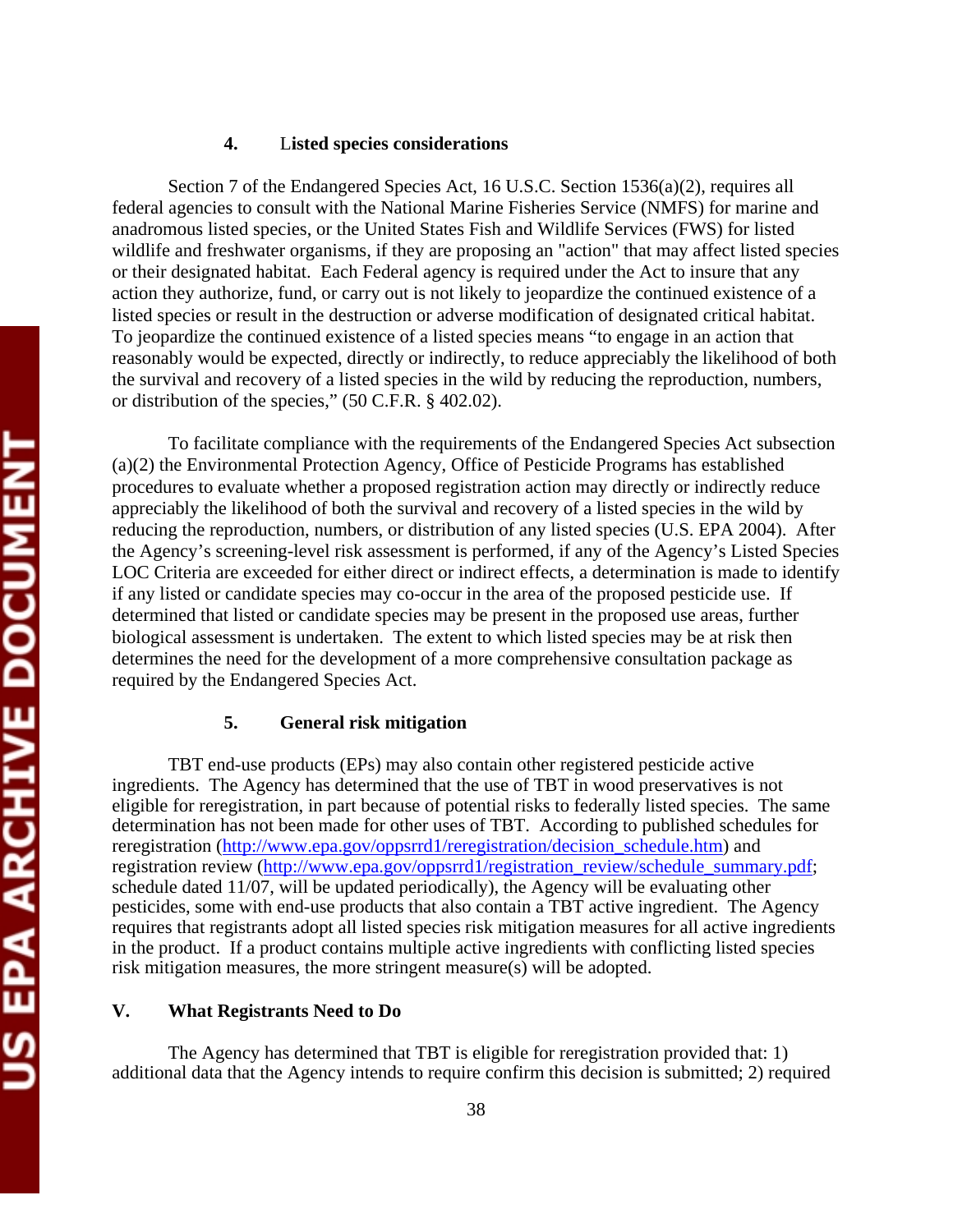label amendments are made; and 3) all other risk mitigation measures identified in this document are adopted. Required labeling amendments and the required risk mitigation measures to be implemented via revised labeling are set forth in the Label Changes Summary Table below (Table 13). TBT data requirements the Agency intends to impose will include the elements listed below in Table 12.

 Registrants of TBT products will be required respond to these data requirements within 90 days of receipt of the generic data call-in (DCI) to be issued subsequent to the release of the RED by submitting:

1. completed response forms to the generic DCI (i.e., DCI response form and requirements status and registrant's response form); and

2. any time extension and/or waiver requests with a full written justification.

 Furthermore, within the time limit specified in the generic DCI, the registrants must cite any existing generic data which address data requirements or submit new generic data responding to the DCI.

Please contact Jill Bloom at (703) 308-8019 or bloom.jill@epa.gov with questions regarding generic reregistration. Mail delivery addresses:

By US mail: By express or courier service: Document Processing Desk Document Processing Desk Jill Bloom Jill Bloom Office of Pesticide Programs (7508P) Office of Pesticide Programs (7508P) U.S. Environmental Protection Agency U.S. Environmental Protection Agency 1200 Pennsylvania Ave., NW Room S-4900, One Potomac Yard Washington, DC 20460-0001 2777 South Crystal Drive

Arlington, VA 22202

For end-use products containing the active ingredients TBT, registrants must submit the following items for each product:

# **Within 90 days from the receipt of the product-specific data call-in (PDCI)**:

1. completed response forms to the PDCI (i.e., PDCI response form and requirements status and registrant's response form); and

2. any time extension or waiver requests with a full written justification.

# **Within eight months from the receipt of the PDCI:**

1. two copies of the confidential statement of formula (EPA Form 8570-4);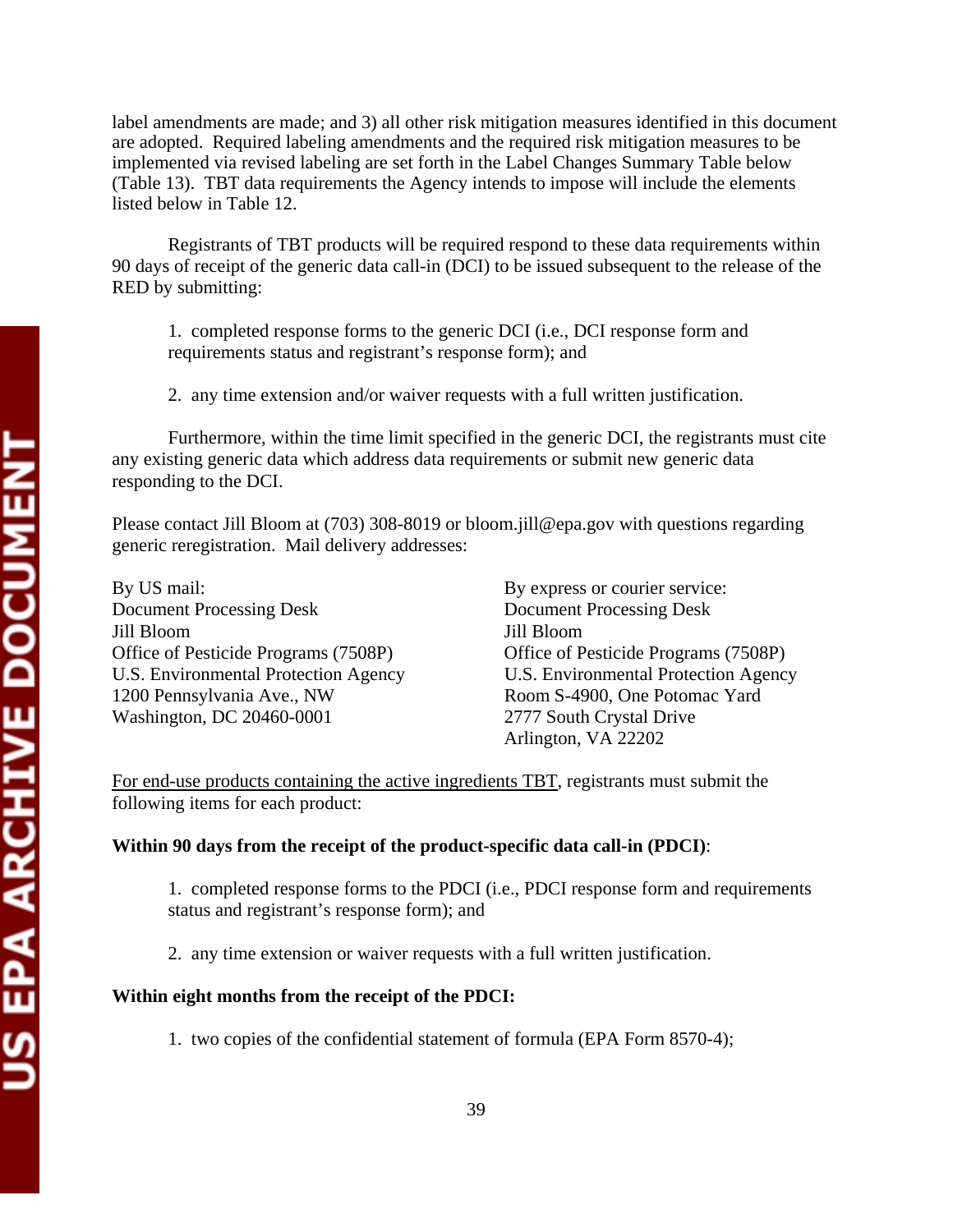2. a completed original application for reregistration (EPA Form 8570-1). Indicate on the form that it is an "application for reregistration";

3. five copies of the draft label incorporating all label amendments outlined in Table 13 of this document;

4. a completed form certifying compliance with data compensation requirements (EPA Form 8570-34);

5. if applicable, a completed form certifying compliance with cost share offer requirements (EPA Form 8570-32); and

6. the product-specific data responding to the PDCI.

 Please contact Marshall Swindell at (703) 308-6341 with questions regarding product reregistration and/or the PDCI. All materials submitted in response to the PDCI must be addressed as follows:

By US mail: By express or courier service: Document Processing Desk Document Processing Desk Marshall Swindell Marshall Swindell Office of Pesticide Programs (7510P) Office of Pesticide Programs (7510P) 1200 Pennsylvania Ave., NW Room S-4900, One Potomac Yard Washington, DC 20460-0001 2777 South Crystal Drive

U.S. Environmental Protection Agency U.S. Environmental Protection Agency Arlington, VA 22202

#### **A. Manufacturing use products**

#### **1. Generic Data Requirements**

The generic database supporting the reregistration of TBT has been reviewed and reregistration eligibility decisions have been made for the various uses of TBT. The following data requirements have been identified by the Agency as needed to facilitate a refined assessment of TBT and to determine if any adjustments need to be made to the TBT registrations. In some cases, data gaps are cited for the support of uses deemed not eligible for reregistration. These data would be the kind of data EPA would require if a reconsideration of the eligibility decisions for specific uses appeared to be warranted. Such data submissions are likely to be evaluated as a part of the registration review project, although the Agency has not yet scheduled the assessment of TBT active ingredients that will take place under registration review. Pesticides in registration review generally undergo reassessment on a 15-year cycle.

A generic data call-in (DCI) will be issued at a later date for the TBT active ingredients. Table 11 provides a summary of data gaps, but distinctions are not made for the three different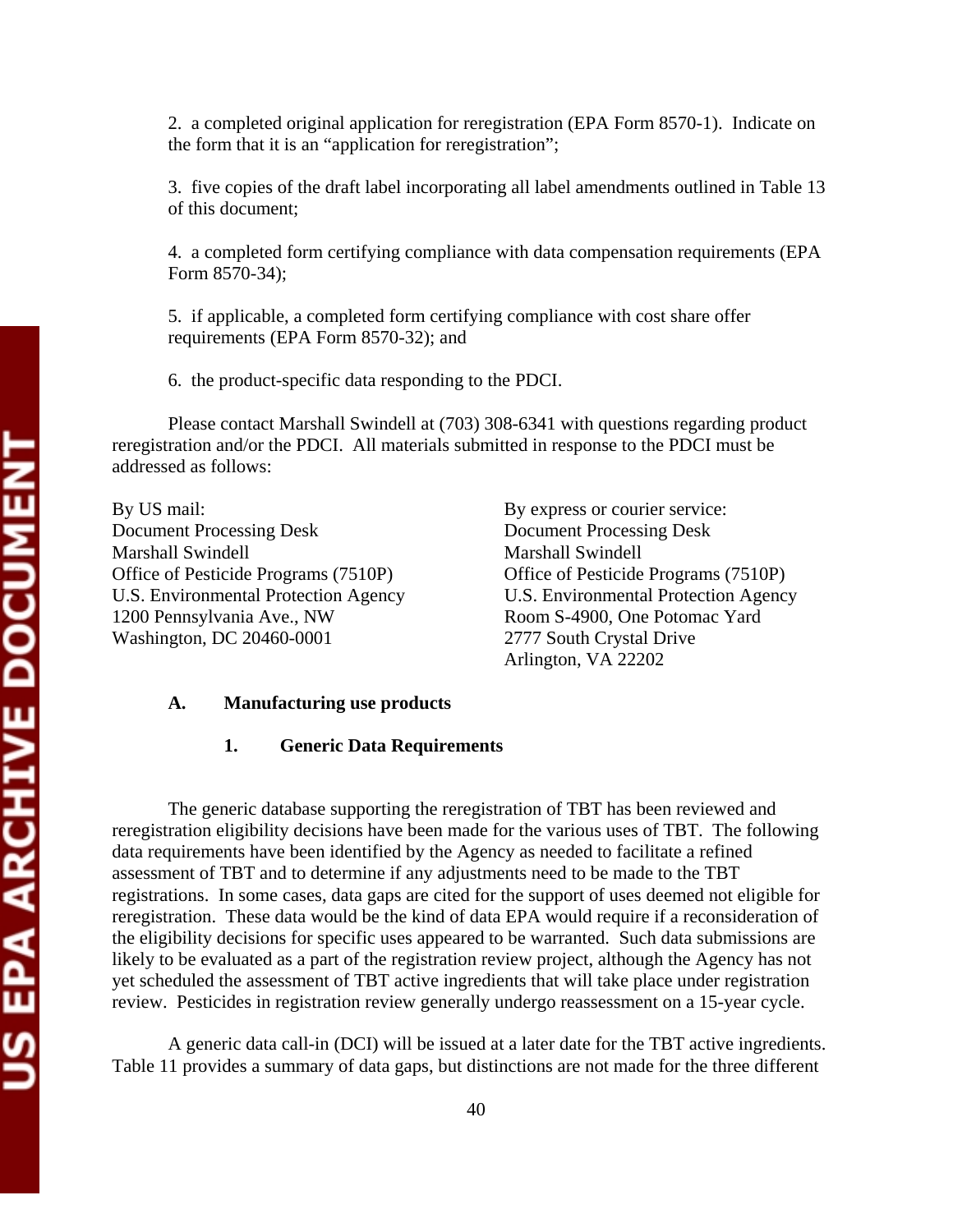TBT compounds. The generic DCI will detail and confirm the data required to be submitted for each active ingredient.

| Table 11. Data Requirements for Reregistration of Tributyltin Oxide, Tributyltin |
|----------------------------------------------------------------------------------|
| <b>Benzoate, and Tributyltin Maleate</b>                                         |

| <b>Guideline</b><br><b>Number</b>                                        | <b>Study Title</b>                                                        |
|--------------------------------------------------------------------------|---------------------------------------------------------------------------|
| 171-4 & 850.3020                                                         | Honey/beeswax residues and acute toxicity of treated materials to<br>bees |
| 850.1735                                                                 | Whole sediment: acute freshwater invertebrates                            |
| 850.1740                                                                 | Whole sediment: acute marine invertebrates                                |
| No Guideline                                                             | Whole sediment: chronic invertebrates                                     |
|                                                                          | Freshwater diatom; TGAI or EP<br>Marine diatom; TGAI or EP                |
| 850.5400                                                                 | Blue-green cyanobacteria; TGAI or EP                                      |
|                                                                          | Freshwater green alga; TGAI or EP                                         |
| 850.4400                                                                 | Freshwater floating macrophyte duckweed; TGAI or EP                       |
| 850.4225                                                                 | Freshwater rooted macrophyte rice seedling emergence; EP                  |
| 850.4250                                                                 | Freshwater rooted macrophyte rice vegetative vigor; EP                    |
| 860.1300, .1340,<br>Residues in meat, milk, and eggs<br>.1380, and .1480 |                                                                           |
| 870.1200                                                                 | <b>Acute Dermal - Rabbit</b>                                              |
| 870.1300                                                                 | Acute Inhalation - Rat                                                    |
| 870.2400                                                                 | Primary Eye Irritation - Rabbit                                           |
| 870.2500                                                                 | Primary Dermal Irritation - Rabbit                                        |
| 870.2600                                                                 | <b>Dermal Sensitization</b>                                               |
| 870.3250                                                                 | 90-day Dermal Toxicity - Rodent                                           |
| 870.3700                                                                 | Developmental Toxicity – rodent                                           |
| 870.5100 to .5915                                                        | Mutagenicity                                                              |
| 875.1200, .1600                                                          | Dermal Indoor Exposure (inc. impact of chemical resistant gloves)         |
| 875.1400                                                                 | <b>Indoor Inhalation Monitoring</b>                                       |
| 875.1700, .2700                                                          | Product Use Information (handler, post-application)                       |
| 875.2800                                                                 | Description of Human Activity (post-application)                          |

 Appendix B to this RED shows the data requirements that will be imposed for each active ingredient based on specific use sites.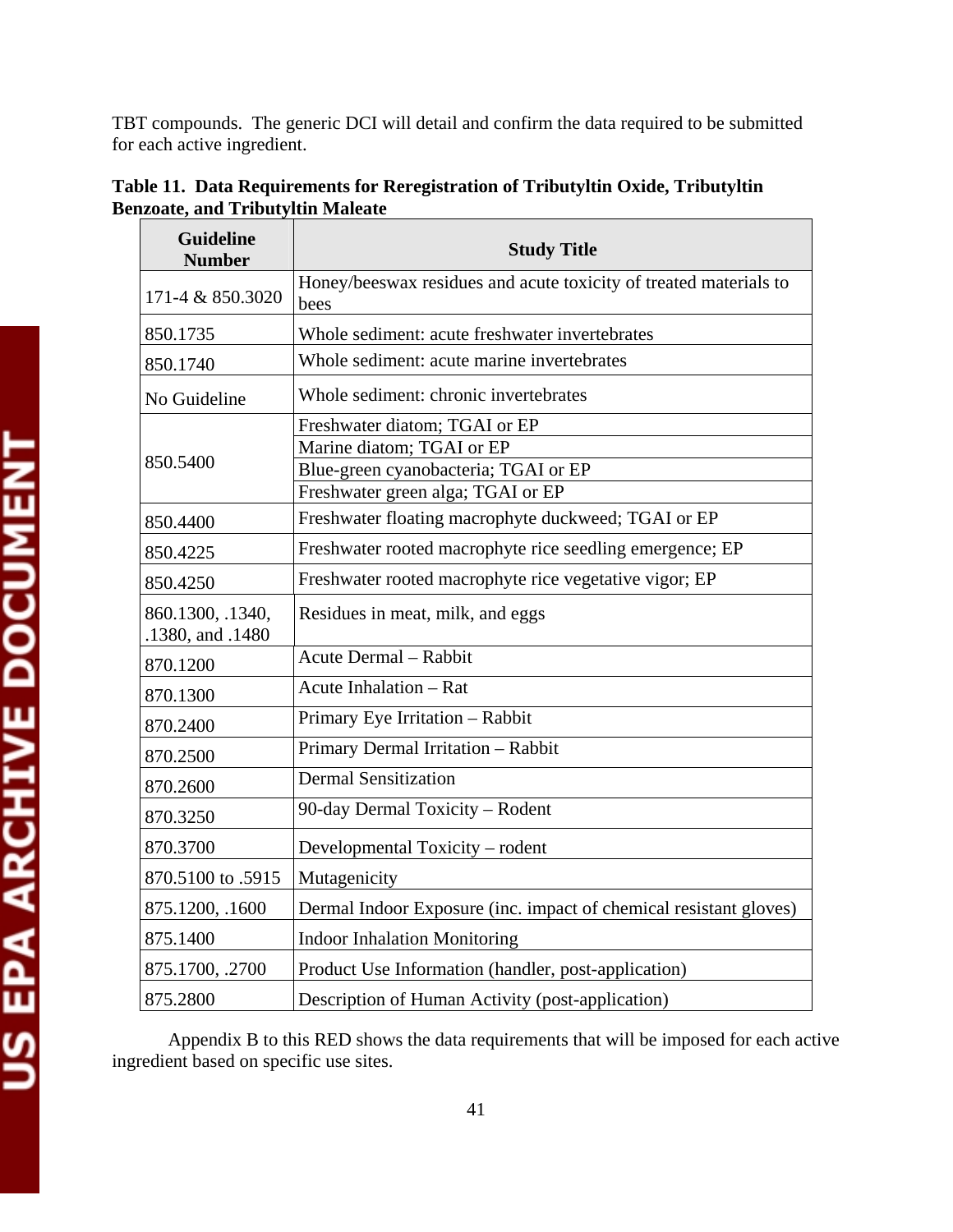# **2. Labeling for technical and manufacturing use products**

 To ensure compliance with FIFRA, technical and manufacturing-use product (MP) labeling must be revised to comply with all current EPA regulations, PR Notices and applicable policies. According to the timeline for label changes, technical and MUP labeling must bear the language shown in Table 12, Label Changes Table.

# **B. End-use products**

## **1. Product-specific data requirements**

Section  $4(g)(2)(B)$  of FIFRA calls for the Agency to obtain any needed product-specific data for a pesticide after a determination of eligibility has been made. The registrant must review previous data submissions to ensure that they meet current EPA acceptance criteria and if not, commit to conduct new studies. If a registrant believes that previously submitted data meet current testing standards, then the study MRID numbers should be cited according to the instructions in the Requirement Status and Registrants Response Form provided for each product. A product-specific data call-in, outlining the required data for each product or set of products, will be sent to registrants at a later date.

# **2. Labeling for end-use products**

 Labeling changes are necessary to implement measures outlined in Section IV above. Specific language to incorporate these changes is specified in Table 13, Label Changes Table.

 Registrants may generally distribute and sell products bearing old labels/labeling for 26 months from the date of the issuance of this Reregistration Eligibility Decision document. Persons other than the registrant may generally distribute or sell such products for 52 months from the approval of labels reflecting the mitigation described in this RED. However, existing stocks time frames will be established case-by-case, depending on the number of products involved, the number of label changes, and other factors. Refer to "Existing Stocks of Pesticide Products; Statement of Policy," *Federal Register*, Volume 56, No.123, June 26, 1991.

# **3. Label changes summary table**

 In order to be eligible for reregistration, all product labels must be amended to incorporate the risk mitigation measures outlined in Section IV of the TBT RED. The following table describes how language on the labels should be amended.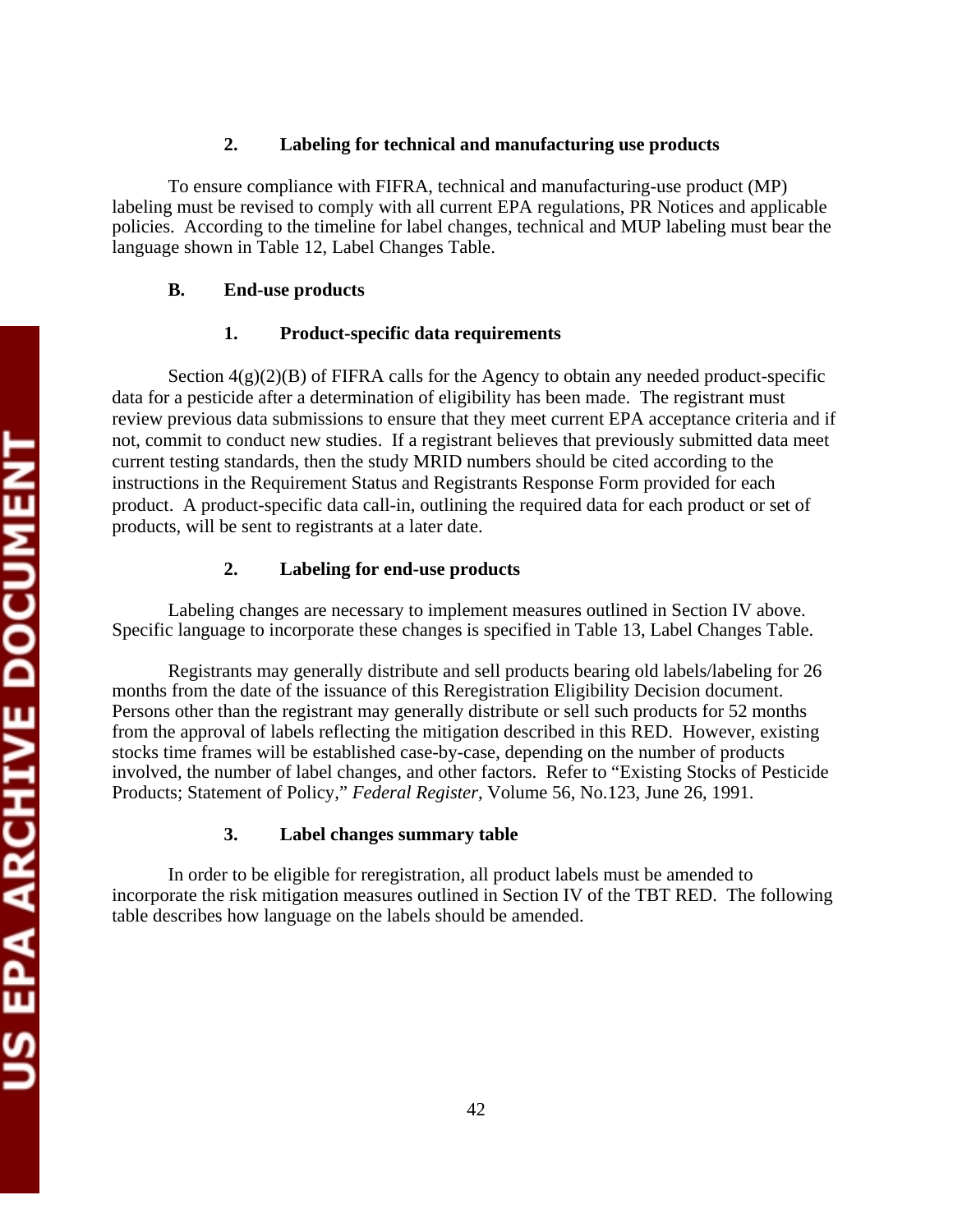| for Manufacturing Use Products containing TBT |                                                                                                                                                                                                                                                                                                                                                                                                                                                                                                                                                                                                                                                                                                                                                                                                                                                                                                                                                                                                                                                                                                                                                                                                                                                                                                       |                                 |  |  |  |
|-----------------------------------------------|-------------------------------------------------------------------------------------------------------------------------------------------------------------------------------------------------------------------------------------------------------------------------------------------------------------------------------------------------------------------------------------------------------------------------------------------------------------------------------------------------------------------------------------------------------------------------------------------------------------------------------------------------------------------------------------------------------------------------------------------------------------------------------------------------------------------------------------------------------------------------------------------------------------------------------------------------------------------------------------------------------------------------------------------------------------------------------------------------------------------------------------------------------------------------------------------------------------------------------------------------------------------------------------------------------|---------------------------------|--|--|--|
| <b>Description</b>                            | <b>Amended Labeling Language</b>                                                                                                                                                                                                                                                                                                                                                                                                                                                                                                                                                                                                                                                                                                                                                                                                                                                                                                                                                                                                                                                                                                                                                                                                                                                                      | <b>Placement on Label</b>       |  |  |  |
| For all<br>manufacturing-use<br>products      | "This product may be formulated into products for the following uses only:<br>farm and animal premises when animals and eggs have been removed<br>(livestock housing, kennels, veterinary clinics, animal laboratories, breeding<br>facilities, hatcheries, egg rooms, egg trucks, incubators, and setters, but not<br>tack, tools, equipment, or boot baths), fiberfill, polyurethane foam (except in<br>mattress covers), carpet backing, air filters, rubber mats, canvas and other<br>textiles with outdoor applications (tarps, tents, and awnings, but not furniture<br>components or hammocks), webbing for nets in sports applications (golf<br>courses/driving ranges, batting cages, tennis nets), paper (except in paper with<br>direct or indirect food contact), adhesives, particulate board, medium density<br>fiberboard, drywall, grout, joint compound, sonar domes, and in antifoulant<br>devices within oceanographic instruments (conductivity sensors)."<br>"Not for formulating wood preservatives, paints, or stains; cooling<br>tower/cooling water treatments; antifouling paints for ships, boats, fish nets, or<br>crab, bass, or lobster pots; oilfield and petrochemical injection fluids; or metal<br>working fluids. Not for use in manufacturing irrigation tubing." | Directions for Use              |  |  |  |
| Environmental<br><b>Hazards Statement</b>     | "This pesticide is toxic to fish and aquatic invertebrates. Do not contaminate<br>water when disposing of equipment washwaters. Do not discharge effluent<br>containing this product into lakes, streams, ponds, estuaries, oceans, or other<br>waters unless in accordance with the requirements of a National Pollutant<br>Discharge Elimination System (NPDES) permit and the permitting authorities<br>are notified in writing prior to discharge. Do not discharge effluent containing<br>this product to sewer systems without previously notifying the local sewage<br>treatment plant authority. For guidance contact your State Water Board or<br>Regional Office of the EPA."                                                                                                                                                                                                                                                                                                                                                                                                                                                                                                                                                                                                               | <b>Precautionary Statements</b> |  |  |  |

# **Table 12. Labeling Changes Summary Table for Products Containing TBT**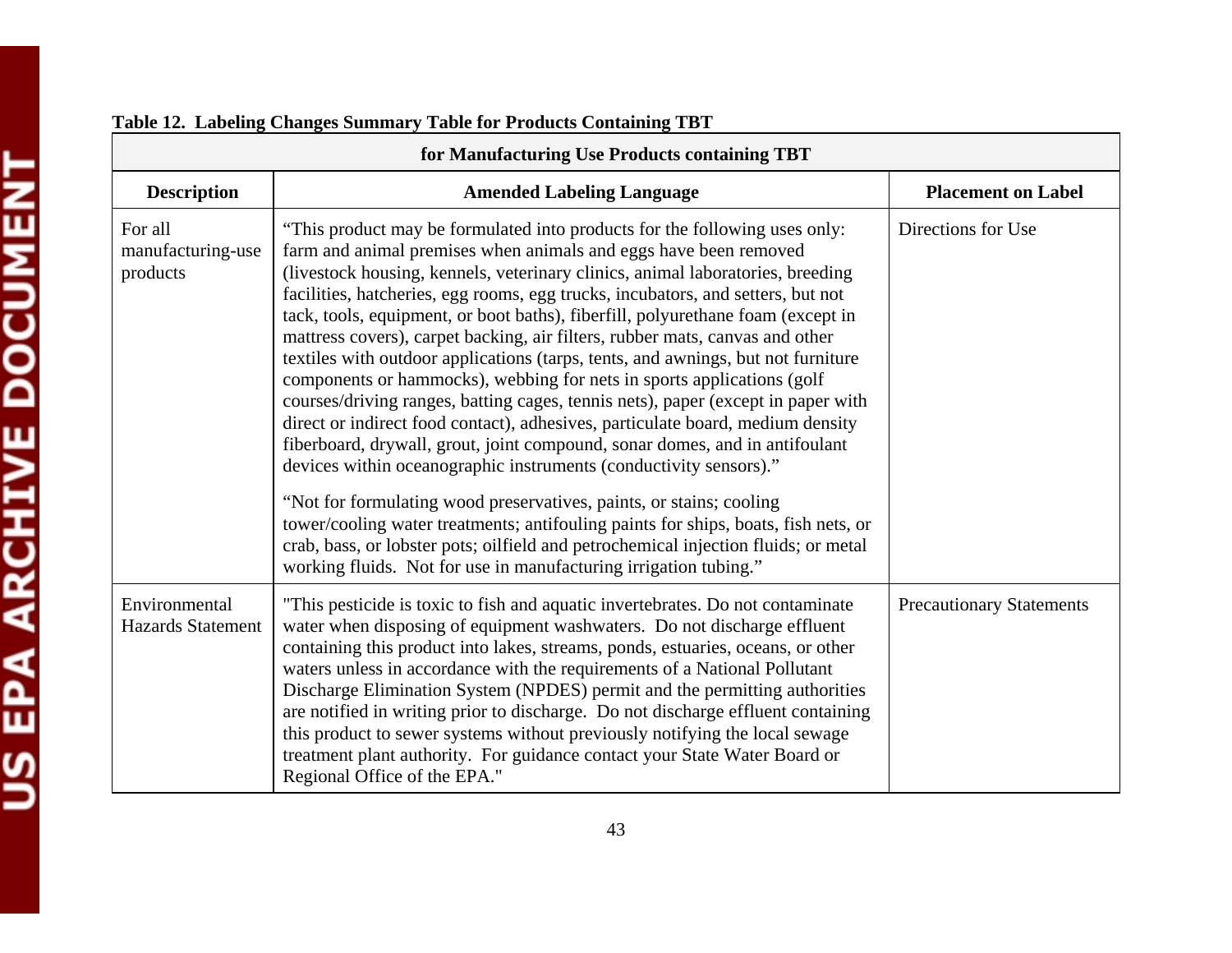| for End-Use Products containing TBT                              |                                                                                                                                                                                                                                                                                                                                                                                                                                                                                                                                                                                                                                                                                                                                                                                                                                                                                                                                                                                                                                                                                                                                                                                                                                                                                                                                                                                                                                     |                                 |  |  |
|------------------------------------------------------------------|-------------------------------------------------------------------------------------------------------------------------------------------------------------------------------------------------------------------------------------------------------------------------------------------------------------------------------------------------------------------------------------------------------------------------------------------------------------------------------------------------------------------------------------------------------------------------------------------------------------------------------------------------------------------------------------------------------------------------------------------------------------------------------------------------------------------------------------------------------------------------------------------------------------------------------------------------------------------------------------------------------------------------------------------------------------------------------------------------------------------------------------------------------------------------------------------------------------------------------------------------------------------------------------------------------------------------------------------------------------------------------------------------------------------------------------|---------------------------------|--|--|
| <b>Description</b>                                               | <b>Amended Labeling Language</b>                                                                                                                                                                                                                                                                                                                                                                                                                                                                                                                                                                                                                                                                                                                                                                                                                                                                                                                                                                                                                                                                                                                                                                                                                                                                                                                                                                                                    | <b>Placement on Label</b>       |  |  |
| For all end-use<br>products<br>containing TBTO,<br>TBTB, or TBTM | Allowable use sites for an end-use product are one or more of the following:<br>farm and animal premises when animals and eggs have been removed<br>(livestock housing, kennels, veterinary clinics, animal laboratories, breeding<br>facilities, hatcheries, egg rooms, egg trucks, incubators, and setters but not tack,<br>tools, equipment, or boot baths), fiberfill, polyurethane foam (except in<br>mattress covers), carpet backing, air filters, rubber mats, canvas and other<br>textiles with outdoor applications (tarps, tents, and awnings, but not furniture<br>components or hammocks), webbing for nets in sports applications (golf<br>courses/driving ranges, batting cages, tennis nets), paper (except in paper with<br>direct or indirect food contact), adhesives, particulate board, medium density<br>fiberboard, drywall, grout, joint compound, sonar domes, and in antifoulant<br>devices within oceanographic instruments (conductivity sensors)."<br>The registrant must list the allowable use $site(s)$ on the product label. The<br>registrant must not label a product containing TBT with any of the following<br>uses: wood preservatives, paints, or stains; cooling tower/cooling water<br>treatments; oilfield and petrochemical injection fluids; metal working fluids;<br>antifouling paints for use on ships, boats, fish nets, or crab, bass, or lobster<br>pots; or irrigation tubing." | Directions for Use              |  |  |
| Environmental<br><b>Hazards Statement</b>                        | "This pesticide is toxic to fish and aquatic invertebrates. Do not contaminate<br>water when disposing of equipment washwaters. Do not discharge effluent<br>containing this product into lakes, streams, ponds, estuaries, oceans, or other<br>waters unless in accordance with the requirements of a National Pollutant<br>Discharge Elimination System (NPDES) permit and the permitting authorities<br>are notified in writing prior to discharge. Do not discharge effluent containing<br>this product to sewer systems without previously notifying the local sewage<br>treatment plant authority. For guidance contact your State Water Board or<br>Regional Office of the EPA."                                                                                                                                                                                                                                                                                                                                                                                                                                                                                                                                                                                                                                                                                                                                             | <b>Precautionary Statements</b> |  |  |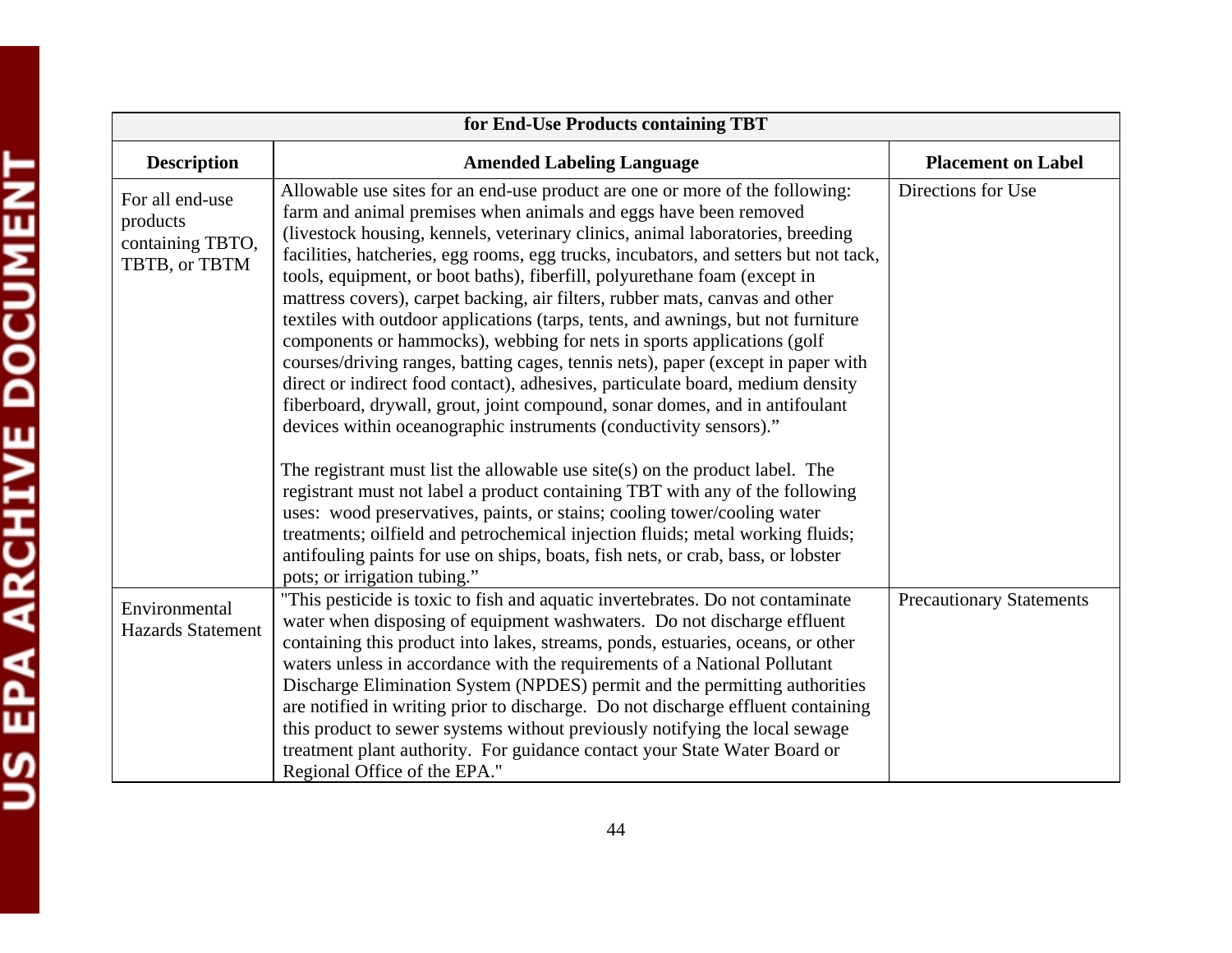| for End-Use Products containing TBT                                                                                                                                                             |                                                                                                                                                                                                                                                                                                                                                                                                                       |                                                                                                                                                                           |  |  |
|-------------------------------------------------------------------------------------------------------------------------------------------------------------------------------------------------|-----------------------------------------------------------------------------------------------------------------------------------------------------------------------------------------------------------------------------------------------------------------------------------------------------------------------------------------------------------------------------------------------------------------------|---------------------------------------------------------------------------------------------------------------------------------------------------------------------------|--|--|
| <b>Description</b>                                                                                                                                                                              | <b>Amended Labeling Language</b>                                                                                                                                                                                                                                                                                                                                                                                      | <b>Placement on Label</b>                                                                                                                                                 |  |  |
| Personal<br>Protective<br>Equipment (for all<br>use sites except<br>antifouling devices<br>in conductivity<br>sensors for<br>oceanographic<br>instruments)                                      | "Handlers must wear long sleeve shirts, long pants, socks, shoes, protective<br>eyewear, and chemical resistant gloves. Materials that are chemically resistant<br>to this product include [registrant must provide examples of chemical resistant<br>materials here]."                                                                                                                                               | <b>Precautionary Statements:</b><br>Hazards to Humans and<br><b>Domestic Animals</b>                                                                                      |  |  |
| <b>User Safety</b><br>Requirements                                                                                                                                                              | "Follow manufacturer's instructions for cleaning/maintaining Personal<br>Protective Equipment. If no such instructions for washables exist, use<br>detergent and hot water. Keep and wash Personal Protective Equipment<br>separately from other laundry."<br>"Discard clothing and other absorbent materials that have been drenched or<br>heavily contaminated with this product's concentrate. Do not reuse them." | <b>Precautionary Statements:</b><br>Hazards to Humans and<br><b>Domestic Animals</b><br>immediately following the<br><b>Personal Protective</b><br>Equipment requirements |  |  |
| Engineering<br>controls (for all<br>use sites except<br>farm and animal<br>premises<br>treatments and<br>antifouling devices<br>in conductivity<br>sensors for<br>oceanographic<br>instruments) | "Handlers must use closed loading systems with dry coupling for introducing<br>this material into treatment and manufacturing systems."                                                                                                                                                                                                                                                                               | <b>Immediately following User</b><br><b>Safety Requirements</b>                                                                                                           |  |  |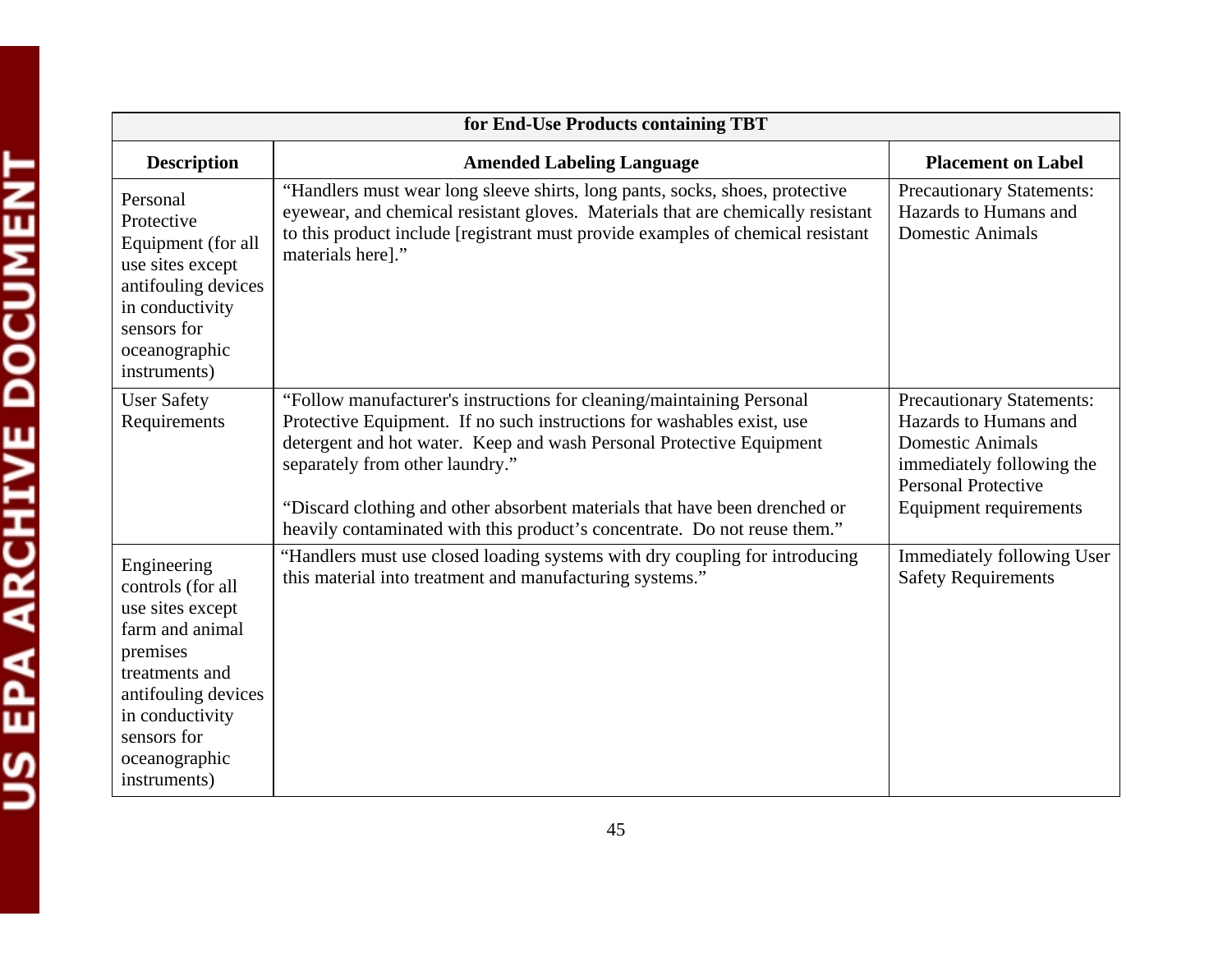| for End-Use Products containing TBT                                                             |                                                                                                                                                                                                                                                                                                                                                                                                                                                                                                                               |                                                                                                                                              |  |  |
|-------------------------------------------------------------------------------------------------|-------------------------------------------------------------------------------------------------------------------------------------------------------------------------------------------------------------------------------------------------------------------------------------------------------------------------------------------------------------------------------------------------------------------------------------------------------------------------------------------------------------------------------|----------------------------------------------------------------------------------------------------------------------------------------------|--|--|
| <b>Description</b>                                                                              | <b>Amended Labeling Language</b>                                                                                                                                                                                                                                                                                                                                                                                                                                                                                              | <b>Placement on Label</b>                                                                                                                    |  |  |
| <b>User Safety</b><br>Recommendations                                                           | "User Safety Recommendations"<br>"Users should wash hands before eating, drinking, chewing gum, using<br>tobacco, or using the toilet."<br>"Users should remove clothing/ Personal Protective Equipment immediately if<br>pesticide gets inside. Then wash thoroughly and put on clean clothing."<br>"Users should remove Personal Protective Equipment immediately after<br>handling this product."<br>"Wash the outside of gloves before removing. As soon as possible, wash<br>thoroughly and change into clean clothing." | <b>Precautionary Statements:</b><br>Hazards to Humans and<br><b>Domestic Animals</b><br>immediately following<br><b>Engineering Controls</b> |  |  |
| General<br>Application<br>Restrictions                                                          | "Do not apply this product in a way that will contact workers or other persons,<br>either directly or through drift. Only protected handlers may be in the area<br>during application."                                                                                                                                                                                                                                                                                                                                       | Directions for Use                                                                                                                           |  |  |
| Entry restrictions<br>for products with<br>directions for use<br>on farm and<br>animal premises | "Do not re-enter treated area for at least 2 hours after treatment is complete."                                                                                                                                                                                                                                                                                                                                                                                                                                              | Directions for Use                                                                                                                           |  |  |
| Site-Specific<br>Directions for Use                                                             | End-use product labels must be amended to contain directions for use only on<br>the allowed use sites. All other use sites and the corresponding directions for<br>use must be removed from end-use product labels.<br>"Do not use materials containing TBT for underwater uses on wood, textiles, or<br>rope."                                                                                                                                                                                                               | Directions for Use<br>associated with the specific<br>use site                                                                               |  |  |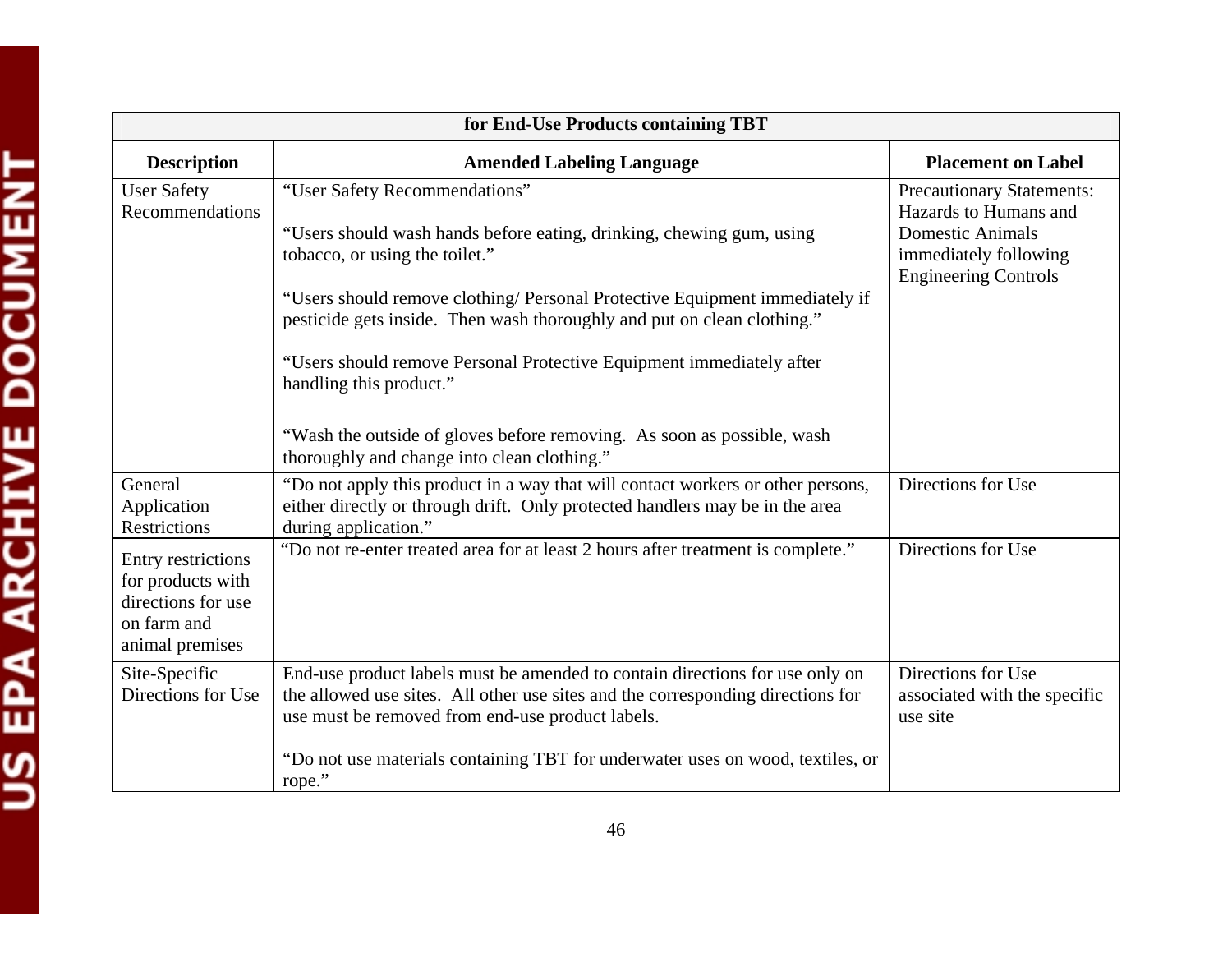| for End-Use Products containing TBT                                                       |                                                                                                                                                                                                                                                                                                                                                                                                                                |                                                                |  |  |
|-------------------------------------------------------------------------------------------|--------------------------------------------------------------------------------------------------------------------------------------------------------------------------------------------------------------------------------------------------------------------------------------------------------------------------------------------------------------------------------------------------------------------------------|----------------------------------------------------------------|--|--|
| <b>Description</b>                                                                        | <b>Amended Labeling Language</b>                                                                                                                                                                                                                                                                                                                                                                                               | <b>Placement on Label</b>                                      |  |  |
| Site-Specific<br>Directions for<br>Use: Farm/animal<br>premises uses                      | "Animals and eggs must be removed from premises prior to treatment of<br>premises and surfaces within premises. Animals must not be returned to<br>premises for at least 48 hours following the conclusion of treatment. Remove<br>all feeding and watering bowls and containers prior to treatment, or wash with<br>soap and water after treatment and before re-use."                                                        |                                                                |  |  |
|                                                                                           | "Do not use as immersion treatment. Do not treat tack or tools or other<br>equipment that come into direct contact with animals; remove from premises<br>prior to treatment or wash with soap and water after treatment and prior to re-<br>use."                                                                                                                                                                              |                                                                |  |  |
|                                                                                           | "Do not use in boot baths or otherwise on footwear."                                                                                                                                                                                                                                                                                                                                                                           |                                                                |  |  |
|                                                                                           | "Application is prohibited via hand-held foggers, thermal or otherwise.<br>Applications may only be applied via brush, wipe, mop, hand-held and<br>mechanical sprayers, or automated foggers when handlers are wearing required<br>personal protective equipment."                                                                                                                                                             |                                                                |  |  |
| Site-Specific<br>Directions for<br>Use: Treatment of<br>textiles and related<br>materials | "Do not use on clothing, mattress and pillow covers and ticking, sponges, mop<br>heads, upholstery fabric, covers of furniture cushions or parts of furniture<br>which contact human skin during normal use, hammocks, or materials that will<br>be used to make these items, or as a laundry treatment. Do not use on textiles<br>for applications with potential for direct contact with human skin. Do not use<br>on rope." | Directions for Use<br>associated with the specific<br>use-site |  |  |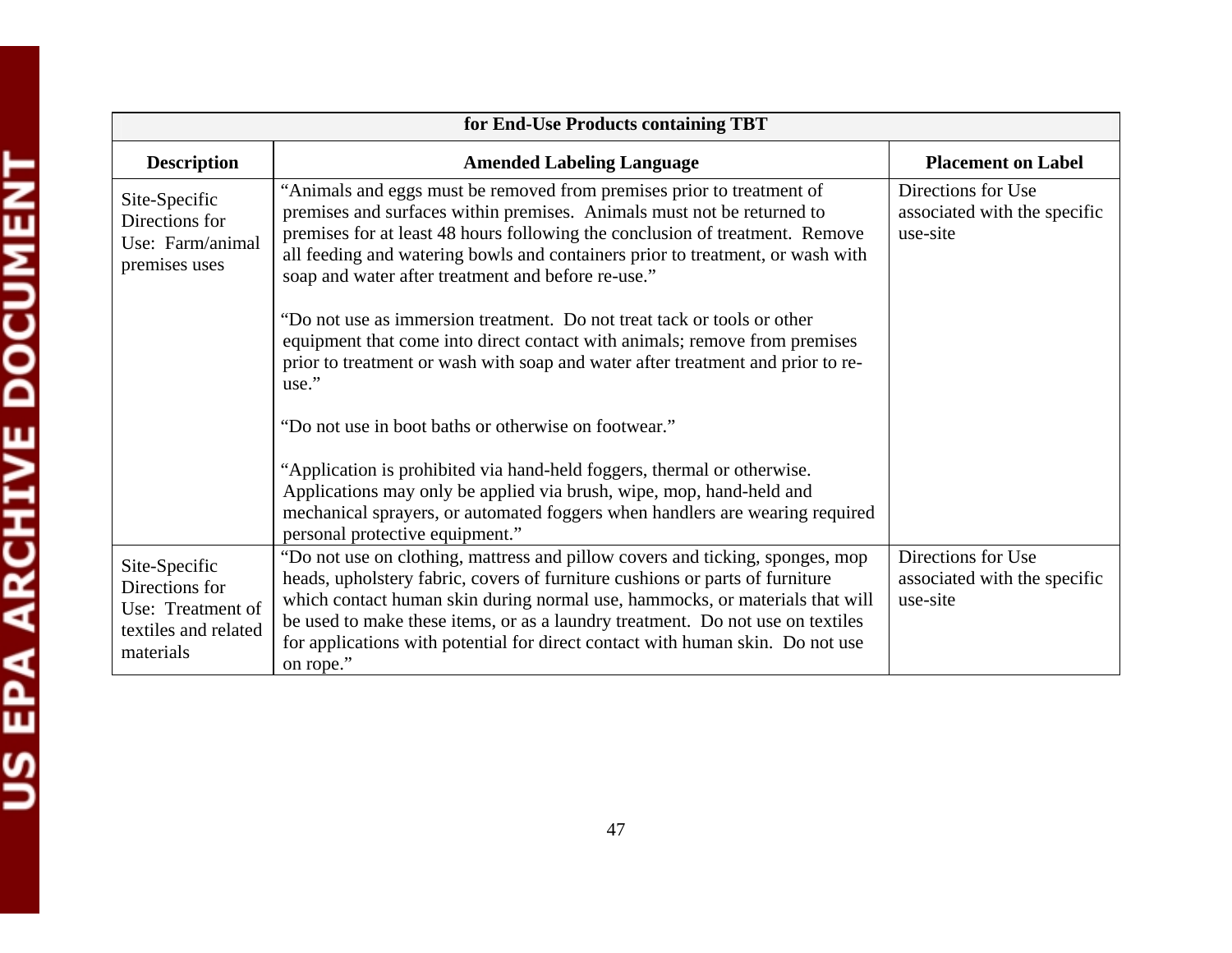# **VI. APPENDICES**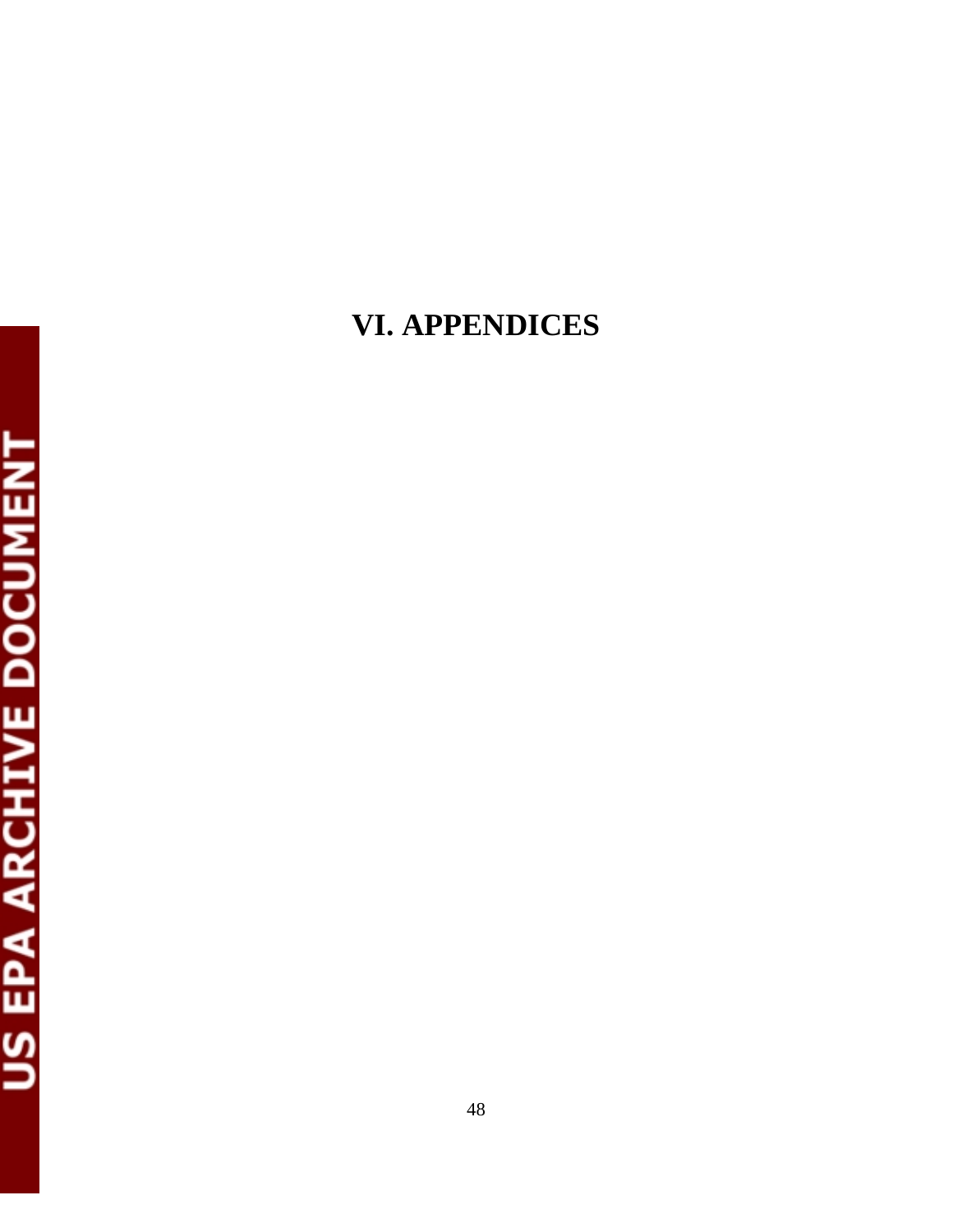| $\mathbf{L}$                                                  |                    |                    |                                |                        |  |  |  |
|---------------------------------------------------------------|--------------------|--------------------|--------------------------------|------------------------|--|--|--|
| <b>Table of Representative Use Patterns for TBT Compounds</b> |                    |                    |                                |                        |  |  |  |
| <b>Use Site</b>                                               | <b>Formulation</b> | <b>Method of</b>   | <b>Application Rate/No. of</b> | <b>Use Limitations</b> |  |  |  |
|                                                               |                    | <b>Application</b> | applications <sup>a</sup>      |                        |  |  |  |
| <b>Materials Preservative</b>                                 |                    |                    |                                |                        |  |  |  |
|                                                               |                    |                    |                                |                        |  |  |  |
|                                                               |                    |                    |                                |                        |  |  |  |
|                                                               |                    |                    |                                |                        |  |  |  |
|                                                               |                    |                    |                                |                        |  |  |  |
|                                                               |                    |                    |                                |                        |  |  |  |

# **Appendix A. Table of Representative Use Patterns for TBTO, TBTB, TBTM**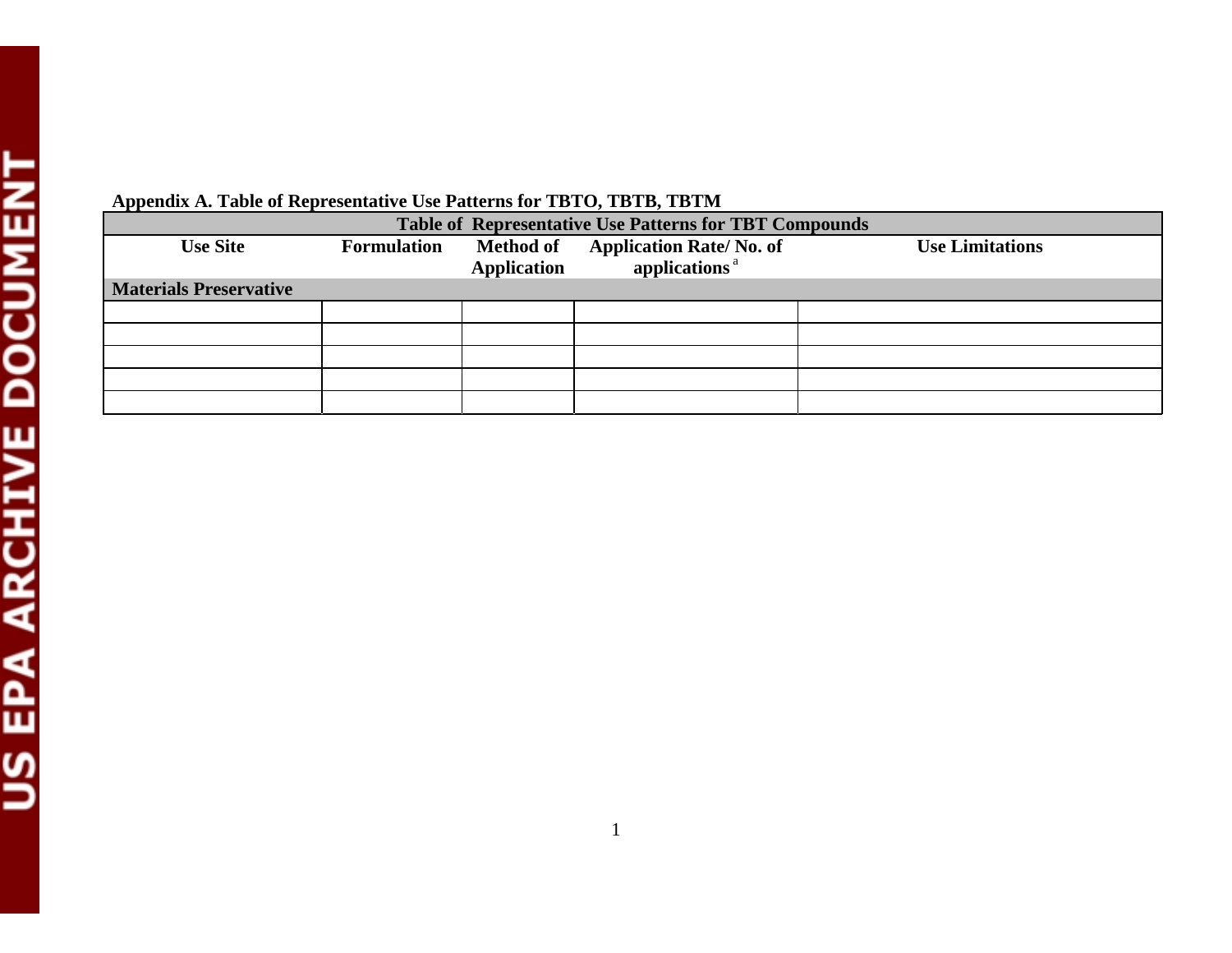# **Appendix B. Generic Data and Studies Used for the Reregistration Decision**

Guide to Appendix B

 Appendix B contains listing of data requirements which support the reregistration for active ingredients within case #4122 (organic esters of phosphoric acid) covered by this RED. It contains generic data requirements that apply to organic esters of phosphoric acid in all products, including data requirements for which a "typical formulation" is the test substance.

The data table is organized in the following formats:

 1. Data Requirement (Column 1). The data requirements are listed in the order in which they appear in 40 CFR part 158. The reference numbers accompanying each test refer to the test protocols set in the Pesticide Assessment Guidance, which are available from the National technical Information Service, 5285 Port Royal Road, Springfield, VA 22161 (703) 487-4650.

 2. Use Pattern (Column 4). This column indicates the use patterns for which the data requirements apply. The following letter designations are used for the given use patterns.

(1) Agricultural premises and equipment

(2) Food handling/ storage establishment premises and equipment

(3) Commercial, institutional and industrial premises and equipment

(4) Residential and public access premises

(5) Medical premises and equipment

(6) Human water systems

(7) Materials preservatives

(8) Industrial processes and water systems

(9) Antifouling coatings

(10) Wood preservatives

(11) Swimming pools

(12) Aquatic areas

Bibliographic Citation (Column 5). If the Agency has acceptable data in its files, this column list the identify number of each study. This normally is the Master Record Identification (MRID) number, but may be a "GS" number if no MRID number has been assigned. Refer to the Bibliography appendix for a complete citation of the study.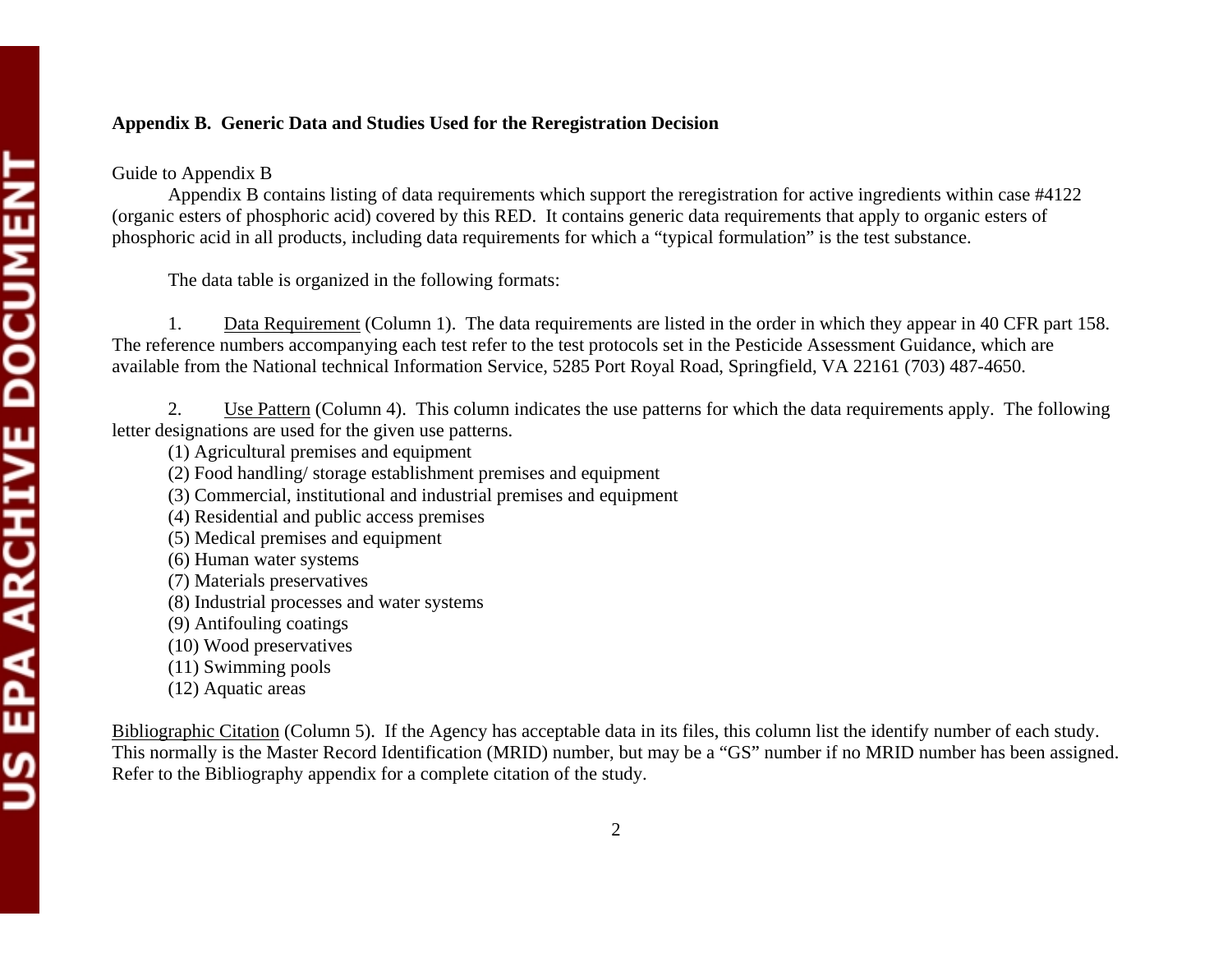|                                                 | <b>CITATION(S)</b>                       |                                                     |                    |  |
|-------------------------------------------------|------------------------------------------|-----------------------------------------------------|--------------------|--|
| <b>New</b><br><b>Guideline</b><br><b>Number</b> | Old<br><b>Guideline</b><br><b>Number</b> | <b>Study Title</b>                                  | <b>MRID Number</b> |  |
|                                                 |                                          | PRODUCT CHEMISTRY                                   |                    |  |
| 830.1550                                        | $61-1$                                   | Product Identity and Composition                    |                    |  |
| 830.1600<br>830.1620<br>830.1650                | $61-2a$                                  | <b>Starting Materials and Manufacturing Process</b> |                    |  |
| 830.1670                                        | $61-2b$                                  | Formation of Impurities                             |                    |  |
| 830.1700                                        | $62 - 1$                                 | Preliminary Analysis                                |                    |  |
| 830.1750                                        | $62 - 2$                                 | <b>Certification of Limits</b>                      |                    |  |
| 830.1800                                        | $62 - 3$                                 | <b>Analytical Method</b>                            |                    |  |
| 830.6302                                        | $63-2$                                   | Color                                               |                    |  |
| 830.6303                                        | $63-3$                                   | <b>Physical State</b>                               |                    |  |
| 830.6304                                        | $63-4$                                   | Odor                                                |                    |  |
| 830.7200                                        | $63 - 5$                                 | <b>Melting Point</b>                                |                    |  |
| 830.7220                                        | $63 - 6$                                 | <b>Boiling Point</b>                                |                    |  |
| 830.7300                                        | $63 - 7$                                 | Density                                             |                    |  |
| 830.7840<br>830.7860                            | $63 - 8$                                 | Solubility                                          |                    |  |
| 830.7950                                        | 63-9                                     | <b>Vapor Pressure</b>                               |                    |  |
| 830.7370                                        | $63 - 10$                                | <b>Dissociation Constant in Water</b>               |                    |  |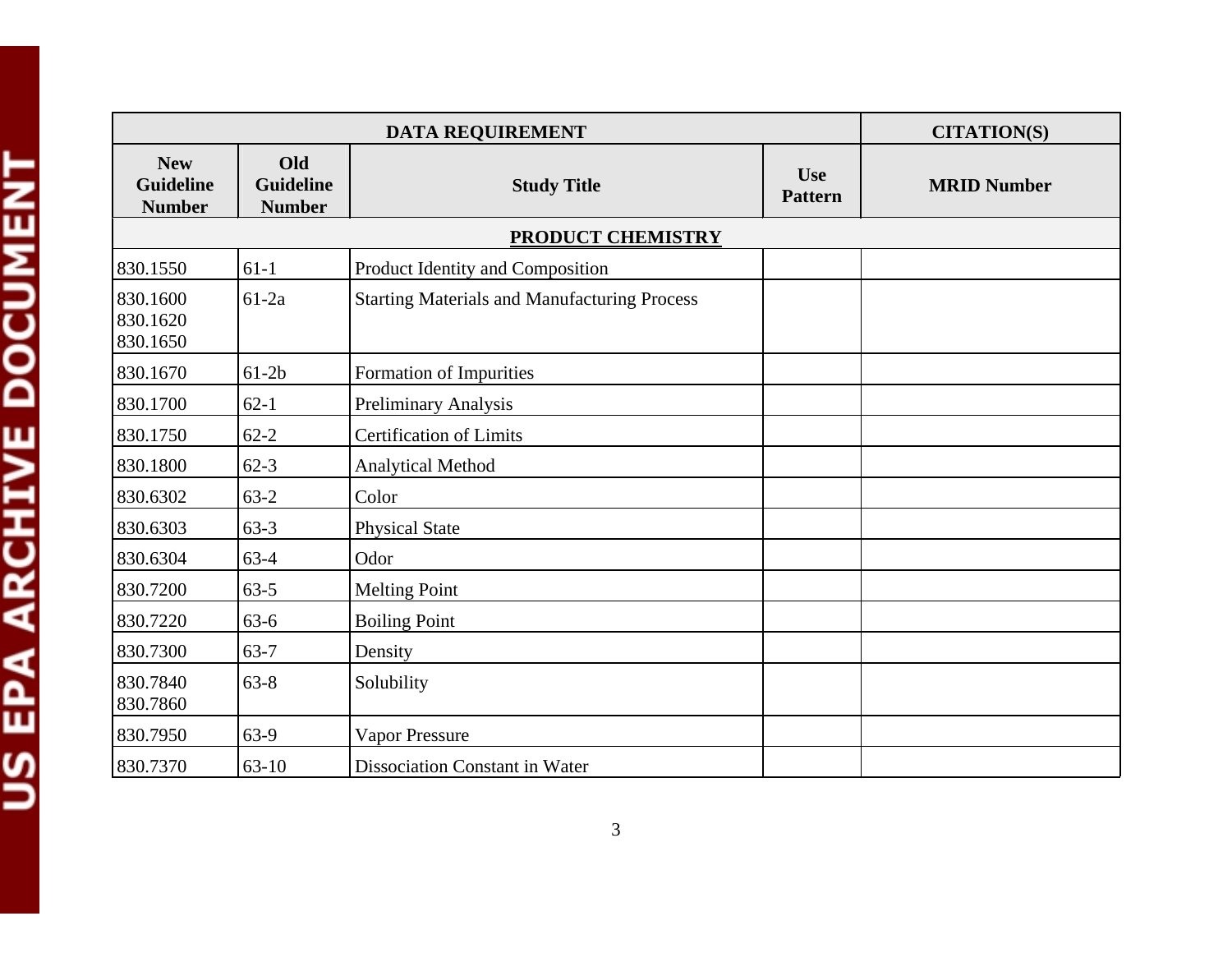| <b>DATA REQUIREMENT</b>                         |                                                                                                |                                               |                    | <b>CITATION(S)</b> |
|-------------------------------------------------|------------------------------------------------------------------------------------------------|-----------------------------------------------|--------------------|--------------------|
| <b>New</b><br><b>Guideline</b><br><b>Number</b> | Old<br><b>Use</b><br><b>Guideline</b><br><b>Study Title</b><br><b>Pattern</b><br><b>Number</b> |                                               | <b>MRID Number</b> |                    |
| 830.7550<br>830.7560<br>830.7570                | $63 - 11$                                                                                      | Partition Coefficient (Octanol/Water)         |                    |                    |
| 830.7000                                        | $63 - 12$                                                                                      | pH                                            |                    |                    |
| 830.6313                                        | $63 - 13$                                                                                      | Stability                                     |                    |                    |
| 830.6314                                        | $63 - 14$                                                                                      | Oxidizing/Reducing Action                     |                    |                    |
| 830.6315                                        | $63 - 15$                                                                                      | Flammability                                  |                    |                    |
| 830.6316                                        | $63 - 16$                                                                                      | Explodability                                 |                    |                    |
| 830.6317                                        | $63 - 17$                                                                                      | <b>Storage Stability</b>                      |                    |                    |
| 830.7100                                        | $63-18$                                                                                        | Viscosity                                     |                    |                    |
| 830.6319                                        | $63-19$                                                                                        | Miscibility                                   |                    |                    |
| 830.6320                                        | 63-20                                                                                          | <b>Corrosion Characteristics</b>              |                    |                    |
| 830.6321                                        | $63 - 21$                                                                                      | Dielectric breakdown voltage                  |                    |                    |
|                                                 |                                                                                                | <b>ECOLOGICAL EFFECTS</b>                     |                    |                    |
| 850.2100                                        | $71-1$                                                                                         | <b>Avian Acute Oral Toxicity Test</b>         |                    |                    |
| 850.1075                                        | $72-1$                                                                                         | Acute Freshwater Fish (bluegill)              |                    |                    |
| 850.1075                                        | $72-1$                                                                                         | Acute Freshwater Fish (rainbow trout)         |                    |                    |
| 850.1010                                        | $72-2$                                                                                         | Acute Freshwater Invertebrate (daphnia magna) |                    |                    |
|                                                 |                                                                                                | <b>TOXICOLOGY</b>                             |                    |                    |
| 870.1100                                        | $81 - 1$                                                                                       | Acute Oral - Rat                              |                    |                    |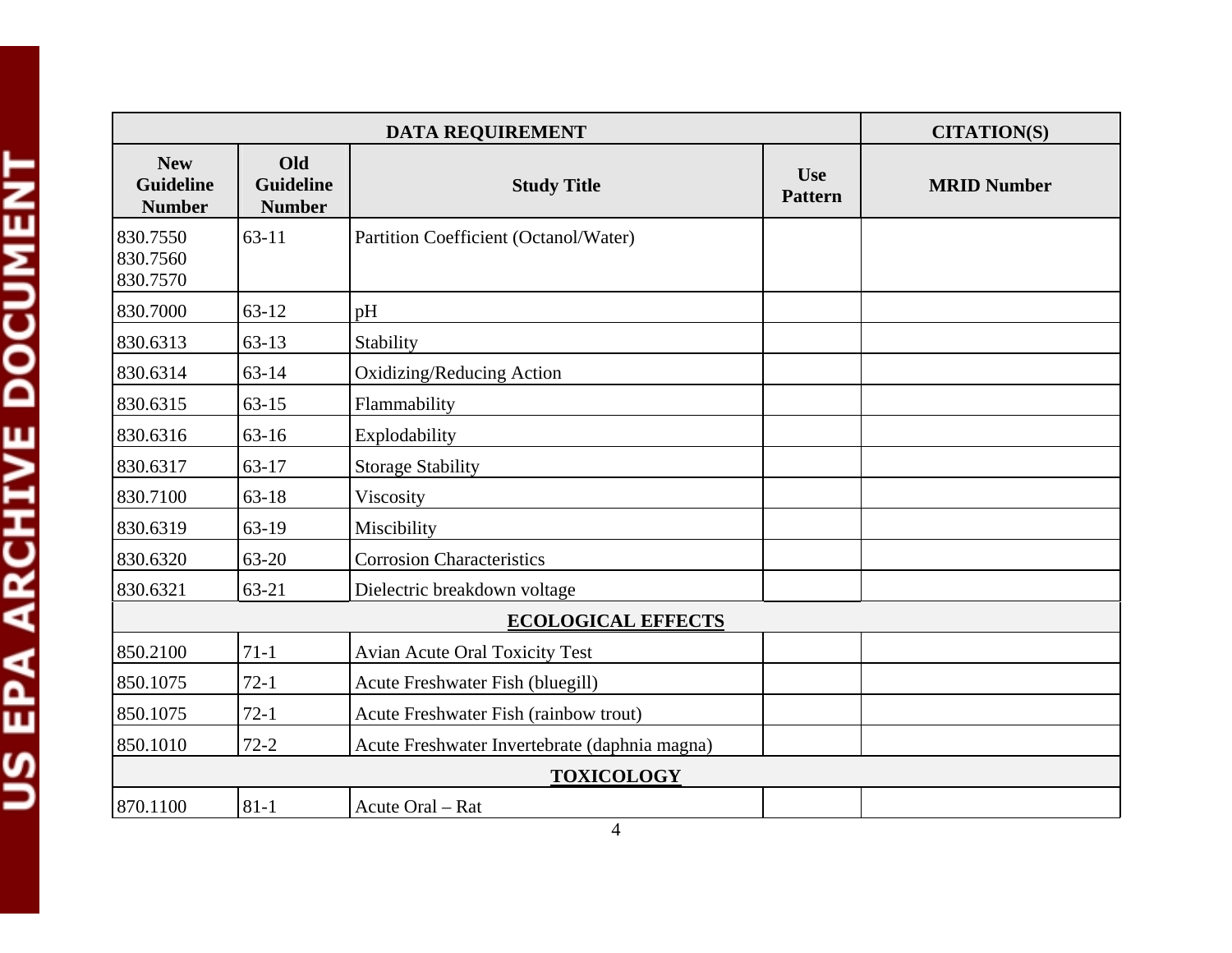| <b>DATA REQUIREMENT</b>                         |                                          |                                                            |                              | <b>CITATION(S)</b> |
|-------------------------------------------------|------------------------------------------|------------------------------------------------------------|------------------------------|--------------------|
| <b>New</b><br><b>Guideline</b><br><b>Number</b> | Old<br><b>Guideline</b><br><b>Number</b> | <b>Study Title</b>                                         | <b>Use</b><br><b>Pattern</b> | <b>MRID Number</b> |
| 870.1200                                        | $81 - 2$                                 | Acute Dermal - Rabbit                                      |                              |                    |
| 870.1300                                        | $81-3$                                   | Acute Inhalation - Rat                                     |                              |                    |
| 870.2400                                        | $81 - 4$                                 | Primary Eye Irritation - Rabbit                            |                              |                    |
| 870.2500                                        | $81 - 5$                                 | Primary Dermal Irritation - Rabbit                         |                              |                    |
| 870.2600                                        | $81 - 6$                                 | <b>Dermal Sensitization</b>                                |                              |                    |
|                                                 | $82-1a$                                  | 90-Day Feeding-Rodent                                      |                              |                    |
| 870.3100                                        |                                          |                                                            |                              |                    |
| 870.3200                                        | $82 - 2$                                 | 21/28-Day Dermal Toxicity - Rat                            |                              |                    |
| 870.3250                                        | $82 - 3$                                 | 90-day Dermal Toxicity – Rodent                            |                              |                    |
| 870.3465                                        | $82 - 4$                                 | 90-Day Inhalation - Rat                                    |                              |                    |
| 870.3700a                                       | $83-3a$                                  | Developmental Toxicity – rodent                            |                              |                    |
| 870.3700                                        | $83-3b$                                  | Teratogenicity - Rabbit                                    |                              |                    |
| 870.3800                                        | 83-4                                     | Reproduction and Fertility Effects - 2 Generation<br>Repro |                              |                    |
|                                                 | $83-1a$                                  | Chronic Feeding Toxicity - Rodent                          |                              |                    |
| 870.4100                                        | $83-1b$                                  | Chronic Feeding Toxicity - Non-Rodent (dog)                |                              |                    |
|                                                 | $83-2a$                                  | Oncogenicity - Rat                                         |                              |                    |
| 870.4200                                        | $83-2b$                                  | Oncogenicity - Mouse                                       |                              |                    |
| 870.4300                                        | $83 - 5$                                 | Combined Chronic Toxicity/Carcinogenicity                  |                              |                    |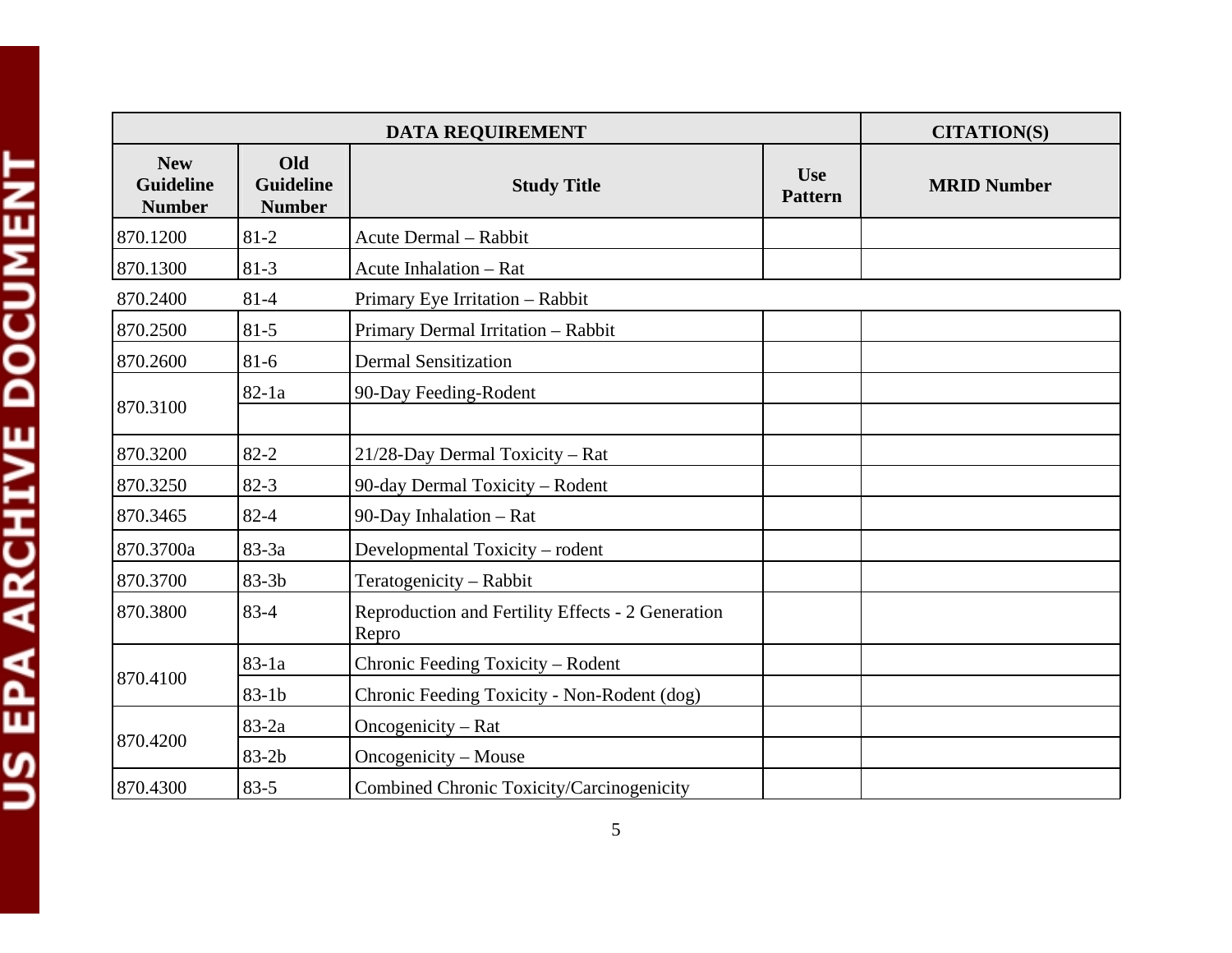| <b>DATA REQUIREMENT</b>                         |                                                                                                |                                                                                                                                                           |  | <b>CITATION(S)</b> |
|-------------------------------------------------|------------------------------------------------------------------------------------------------|-----------------------------------------------------------------------------------------------------------------------------------------------------------|--|--------------------|
| <b>New</b><br><b>Guideline</b><br><b>Number</b> | Old<br><b>Use</b><br><b>Guideline</b><br><b>Study Title</b><br><b>Pattern</b><br><b>Number</b> |                                                                                                                                                           |  | <b>MRID Number</b> |
| 870.5100                                        | $84 - 2$                                                                                       | Bacterial reverse mutation test                                                                                                                           |  |                    |
| 870.5300                                        |                                                                                                | In Vitro mammalian cell gene mutation test                                                                                                                |  |                    |
| 870.5265                                        | $84-2a$                                                                                        | Gene Mutation – ames                                                                                                                                      |  |                    |
| 870.5385                                        | $84-2b$                                                                                        | <b>Structural Chromosome Aberration</b>                                                                                                                   |  |                    |
| 870.5395                                        | $84 - 2$                                                                                       | In Vivo mammalian micronucleus test /Mammalian<br>erythrocyte micronucleus test                                                                           |  |                    |
| 870.5450                                        |                                                                                                | Rodent dominant lethal assay                                                                                                                              |  |                    |
| 870.5900                                        | $84 - 2$                                                                                       | Mammalian cytogenetics (sister chromatid<br>exchange)- hamster                                                                                            |  |                    |
| 870.7485                                        | $85 - 1$                                                                                       | General Metabolism                                                                                                                                        |  |                    |
| 870.7600                                        | $85 - 2$                                                                                       | <b>Dermal Absorption</b>                                                                                                                                  |  |                    |
|                                                 |                                                                                                |                                                                                                                                                           |  |                    |
|                                                 |                                                                                                | OCCUPATIONAL/RESIDENTIAL EXPOSURE                                                                                                                         |  |                    |
| 875.2300                                        | $133 - 3$                                                                                      | Indoor Surface Residue Dissipation (Dermal Residue<br>Transfer Studies for Textiles/Clothing,<br>Mattress/Mattress Ticking and Carpet<br>Shampoo/Cleaner) |  |                    |
| 875.1200                                        | 233                                                                                            | Dermal Indoor Exposure                                                                                                                                    |  |                    |
| 875.1400                                        | 234                                                                                            | <b>Inhalation Indoor Exposure</b>                                                                                                                         |  |                    |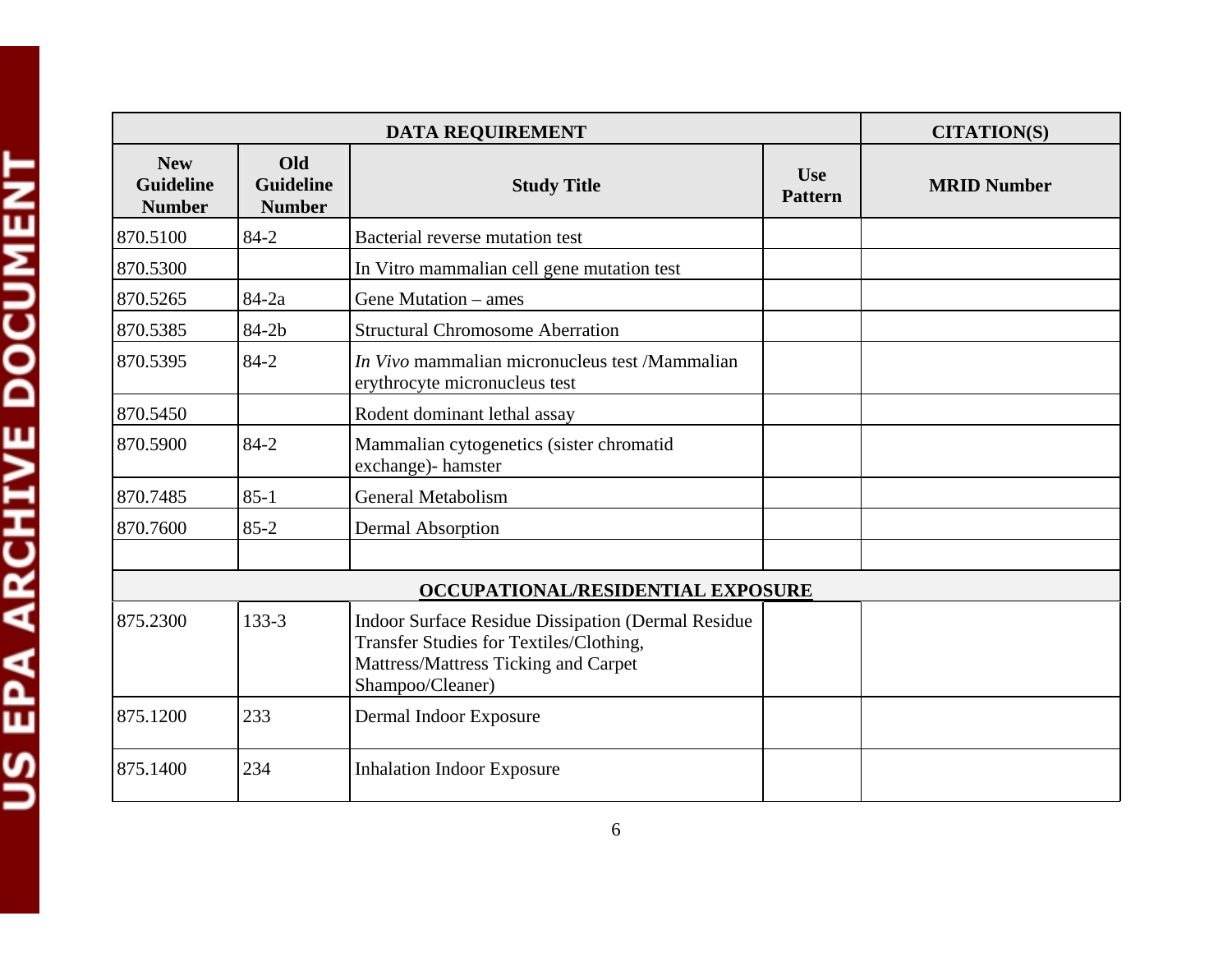| <b>DATA REQUIREMENT</b>                         |                                          |                                                      |                              | <b>CITATION(S)</b> |
|-------------------------------------------------|------------------------------------------|------------------------------------------------------|------------------------------|--------------------|
| <b>New</b><br><b>Guideline</b><br><b>Number</b> | Old<br><b>Guideline</b><br><b>Number</b> | <b>Study Title</b>                                   | <b>Use</b><br><b>Pattern</b> | <b>MRID Number</b> |
| 875.1600                                        |                                          | <b>Applicator Exposure Monitoring Data Reporting</b> |                              |                    |
| 875.1700                                        |                                          | <b>Product Use Information</b>                       |                              |                    |
| 875.2700                                        |                                          |                                                      |                              |                    |
| 875.2800                                        | $133 - 1$                                | Description of Human Activity                        |                              |                    |
| 875.2900                                        | 134                                      | Data Reporting and Calculations                      |                              |                    |
| <b>ENVIRONMENTAL FATE</b>                       |                                          |                                                      |                              |                    |
| 835.2120                                        | $161-1$                                  | <b>Hydrolysis</b>                                    |                              |                    |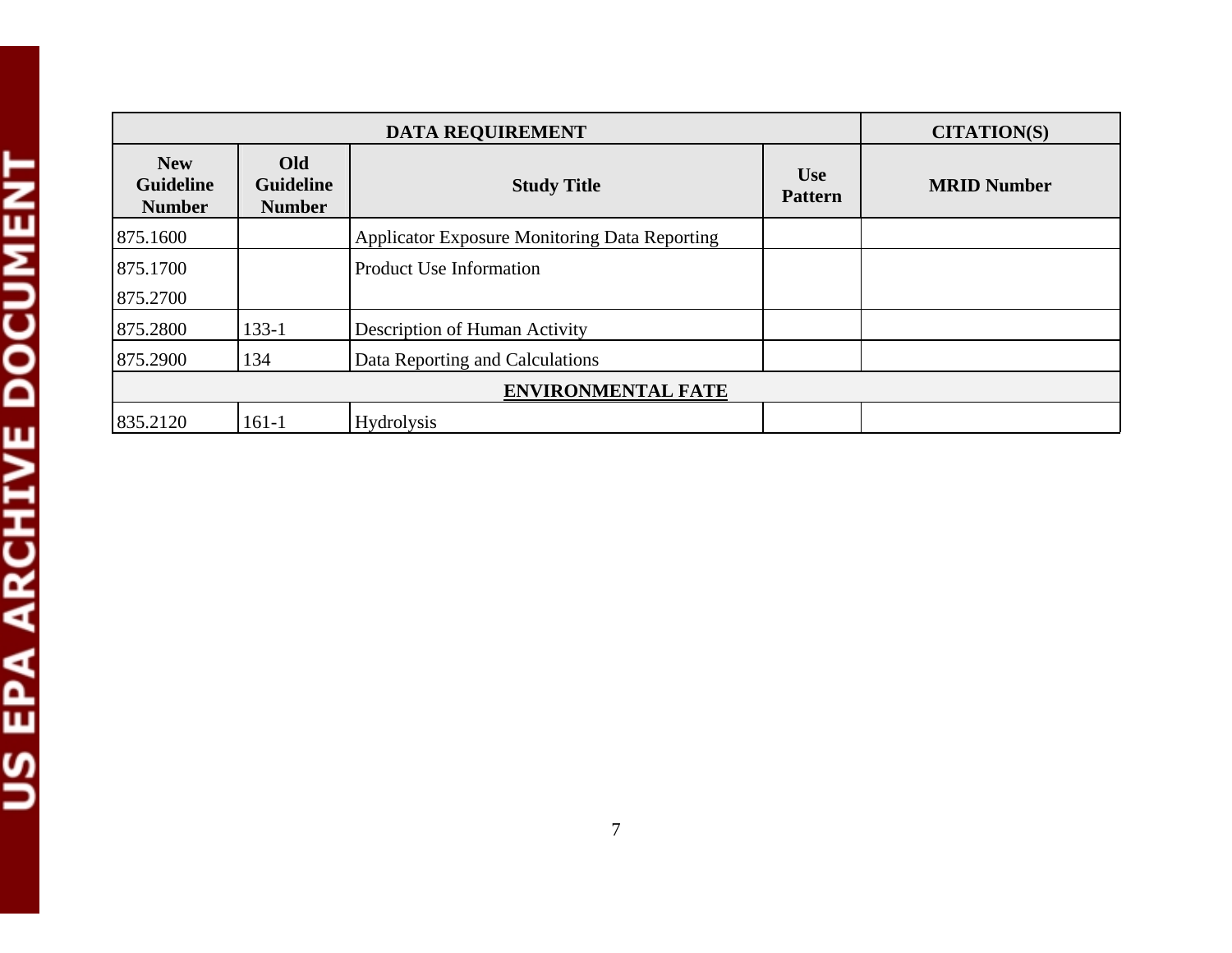# **Appendix C. Technical Support Documents**

 Additional documentation in support of this RED is maintained in the OPP docket, located in Room S-4400, One Potomac Yard, 2777 South Crystal Drive, Arlington, VA, and is open Monday through Friday, excluding Federal holidays, from 8:30 a.m. to 4:00 p.m.

 The docket initially contained the April 19, 2006 preliminary risk assessment and the related supporting science documents. EPA then considered comments on the risk assessment and revised the risk assessment and supporting chapters as necessary. The revised risk assessment will be posted in the docket at the same time as the RED.

 All documents, in hard copy form, may be viewed in the OPP docket room or downloaded or viewed via the Internet at the following site:

#### http://www.regulations.gov

These documents include:

Preliminary Risk Assessment; Notice of Availability, /08.

Preliminary Risk Assessment and Supporting Science Documents (RED Supporting Documents):

Revised Risk Assessment and Revised Supporting Science Documents (RED Supporting Documents):

US EPA ARCHIVE DOCUMENT

•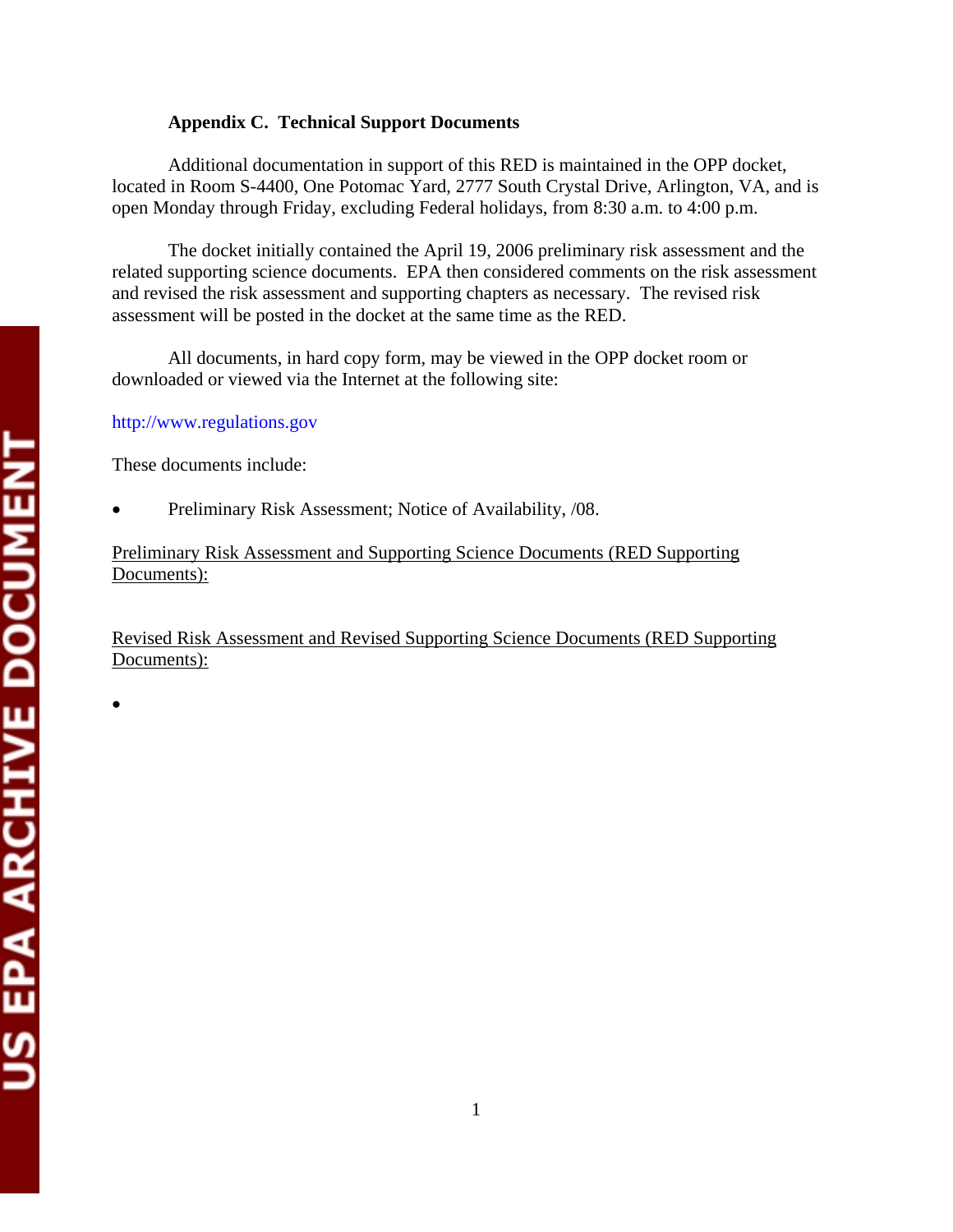**Appendix D. Bibliography** 

**Bibliography**

**MRID #** Citations

**Other Supporting Documents** 

# **Web References**

HERA. 2003. Human and Environmental Risk Assessment, Guidance Document Methodology, April 22, 2002 [\(http://www.heraproject.com/files/Guidancedocument.pdf](http://www.heraproject.com/files/Guidancedocument.pdf)).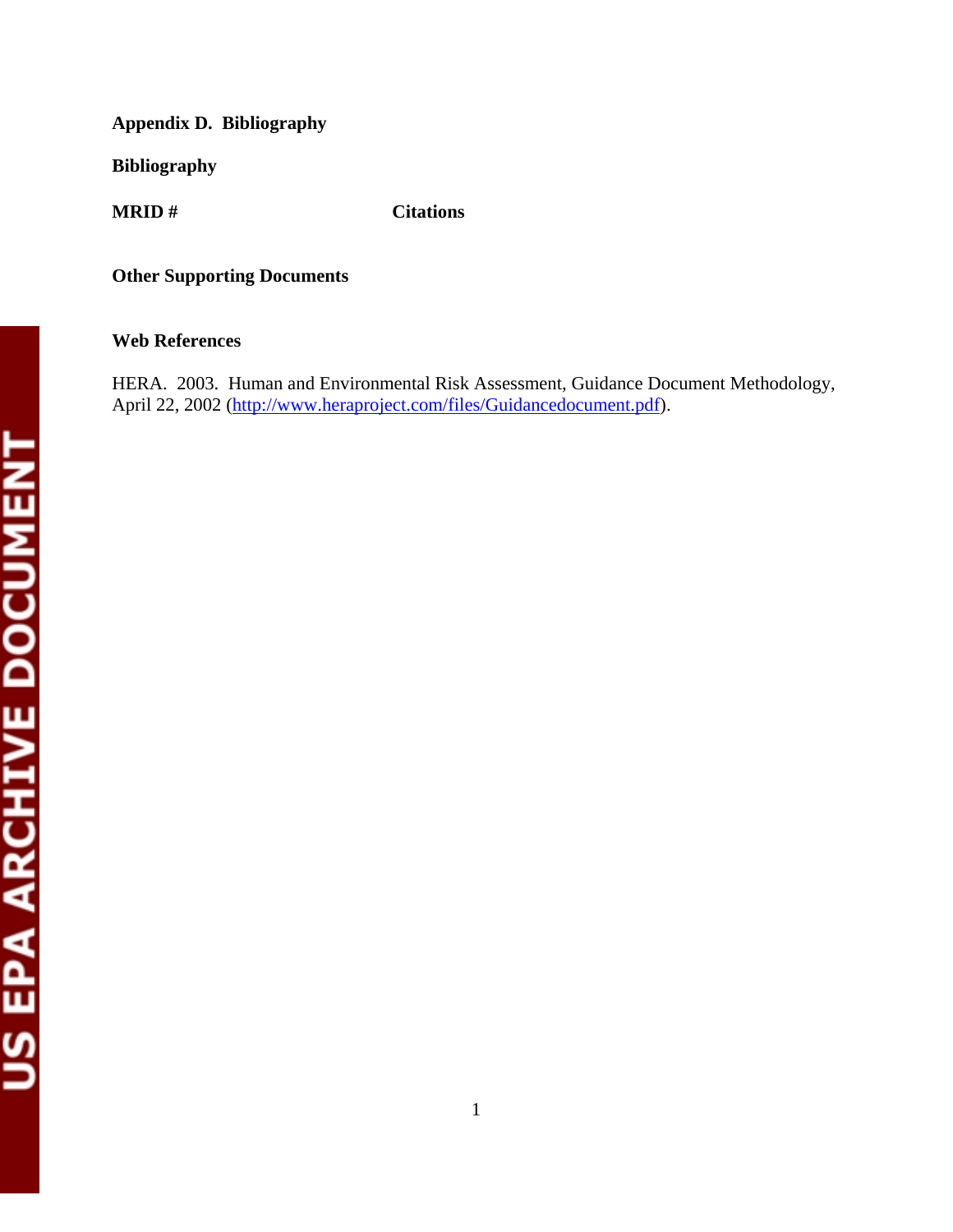# **Appendix E. Generic Data Call-In**

The Agency intends to issue a Generic Data Call-In at a later date. See Chapter V of the RED for a list of studies that the Agency plans to require.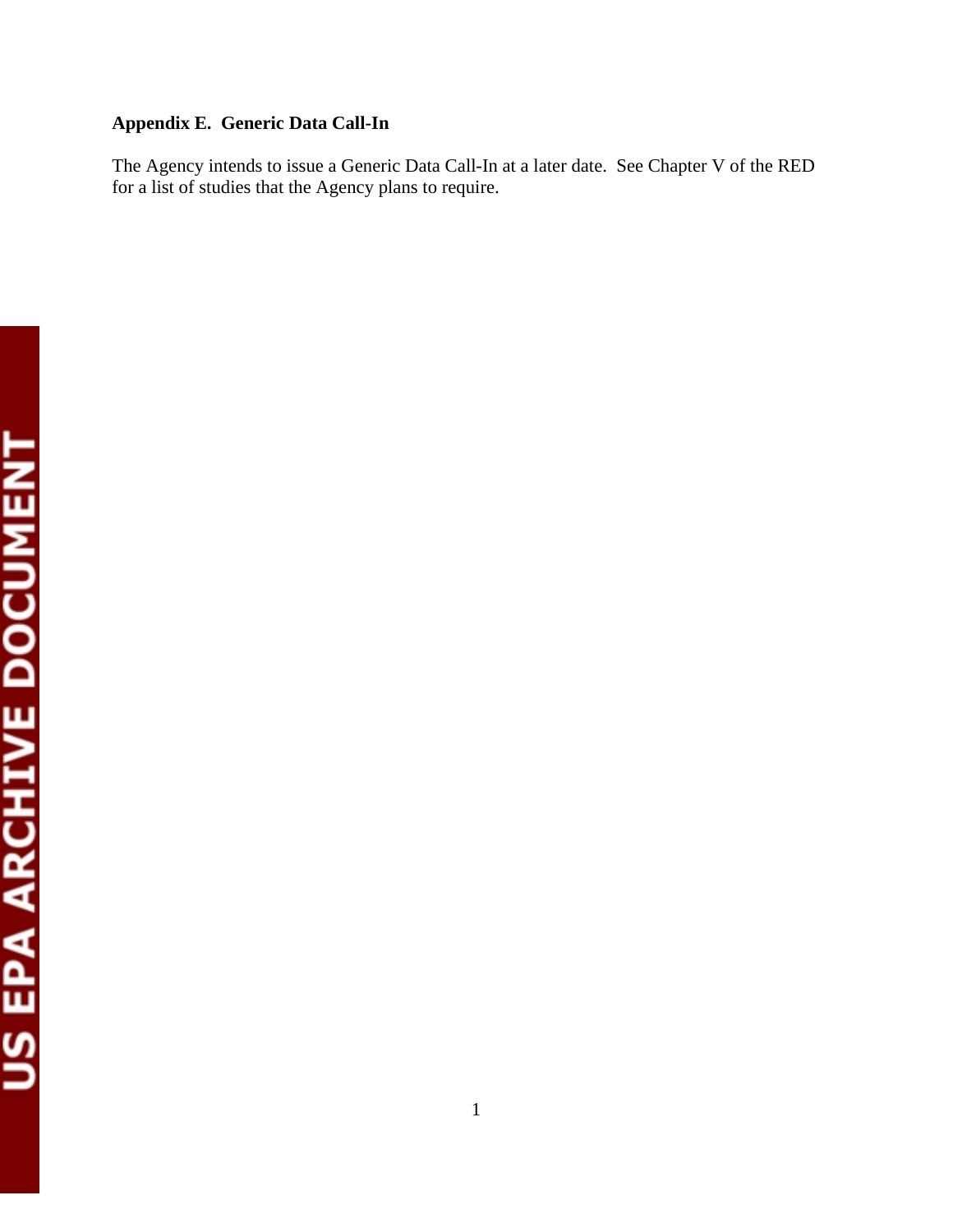# **Appendix F. Product Specific Data Call-In**

The Agency intends to issue a Product Specific Data Call-In at a later date.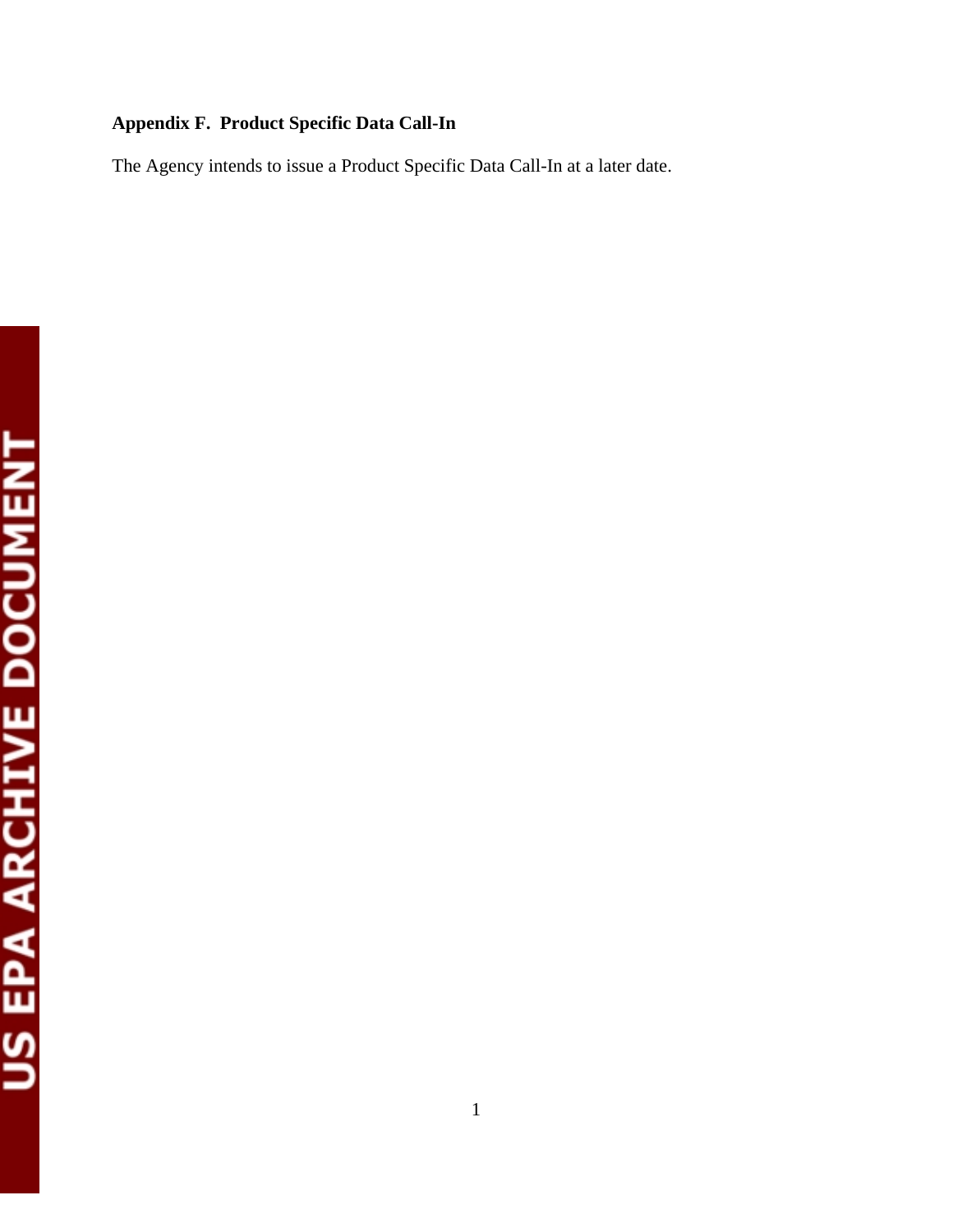# **Appendix G. Batching of TBT End-use Products**

The Agency will complete the batching for acute toxicity data requirements for reregistration at a later date.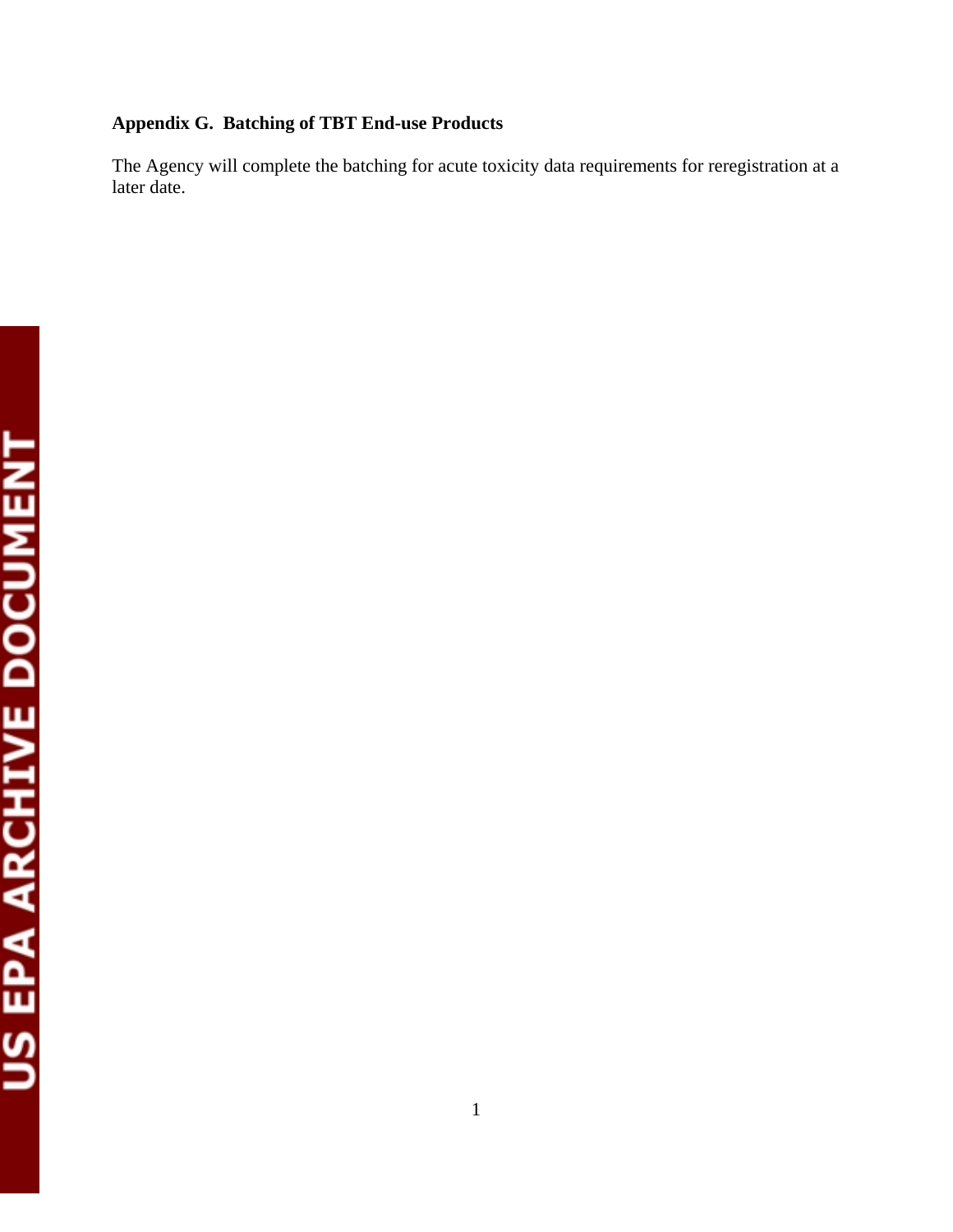# **Appendix H. List of All Registrants Sent the Data Call-In**

A list of registrants sent the data call-in will be posted at a later date.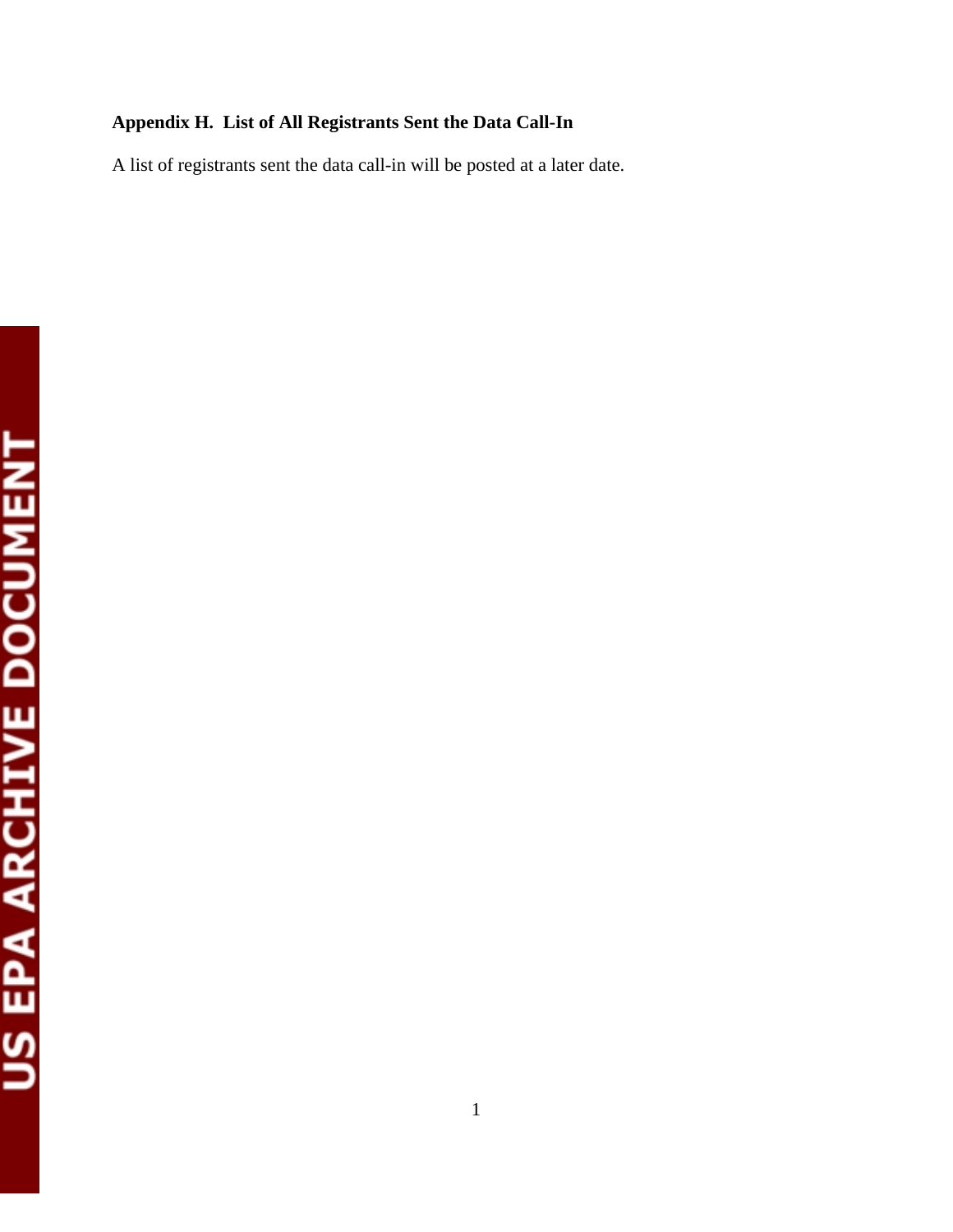## **Appendix I. List of Available Forms**

Pesticide Registration Forms are available at the following EPA internet site: <http://www.epa.gov/opprd001/forms/> .

Pesticide Registration Forms (These forms are in PDF format and require the Acrobat reader)

## **Instructions**

- 1. Print out and complete the forms. (Note: Form numbers that are bolded can be filled out on your computer then printed.)
- 2. The completed form(s) should be submitted in hardcopy in accord with the existing policy.
- 3. Mail the forms, along with any additional documents necessary to comply with EPA regulations covering your request, to the address below for the Document Processing Desk.

DO NOT fax or e-mail any form containing 'Confidential Business Information' or 'Sensitive Information.'

If you have any problems accessing these forms, please contact Nicole Williams at (703) 308- 5551 or by e-mail at [williams.nicole@epamail.epa.gov.](mailto:williams.nicole@epamail.epa.gov)

The following Agency Pesticide Registration Forms are currently available via the internet at the following locations:

| <b>Document</b><br>Number | <b>Document Name</b>                                                                                        | <b>URL</b>                                        |
|---------------------------|-------------------------------------------------------------------------------------------------------------|---------------------------------------------------|
| 8570-1                    | <b>Application for Pesticide</b><br>Registration/Amendment                                                  | http://www.epa.gov/opprd001/forms/8570-<br>1.pdf  |
| 8570-4                    | <b>Confidential Statement of Formula</b>                                                                    | http://www.epa.gov/opprd001/forms/8570-<br>4.pdf  |
| 8570-5                    | Notice of Supplemental Registration of<br>Distribution of a Registered Pesticide<br>Product                 | http://www.epa.gov/opprd001/forms/8570-<br>5.pdf  |
| 8570-17                   | Application for an Experimental Use<br>Permit                                                               | http://www.epa.gov/opprd001/forms/8570-<br>17.pdf |
| 8570-25                   | Application for/Notification of State<br>Registration of a Pesticide To Meet a<br><b>Special Local Need</b> | http://www.epa.gov/opprd001/forms/8570-<br>25.pdf |
| 8570-27                   | Formulator's Exemption Statement                                                                            | http://www.epa.gov/opprd001/forms/8570-<br>27.pdf |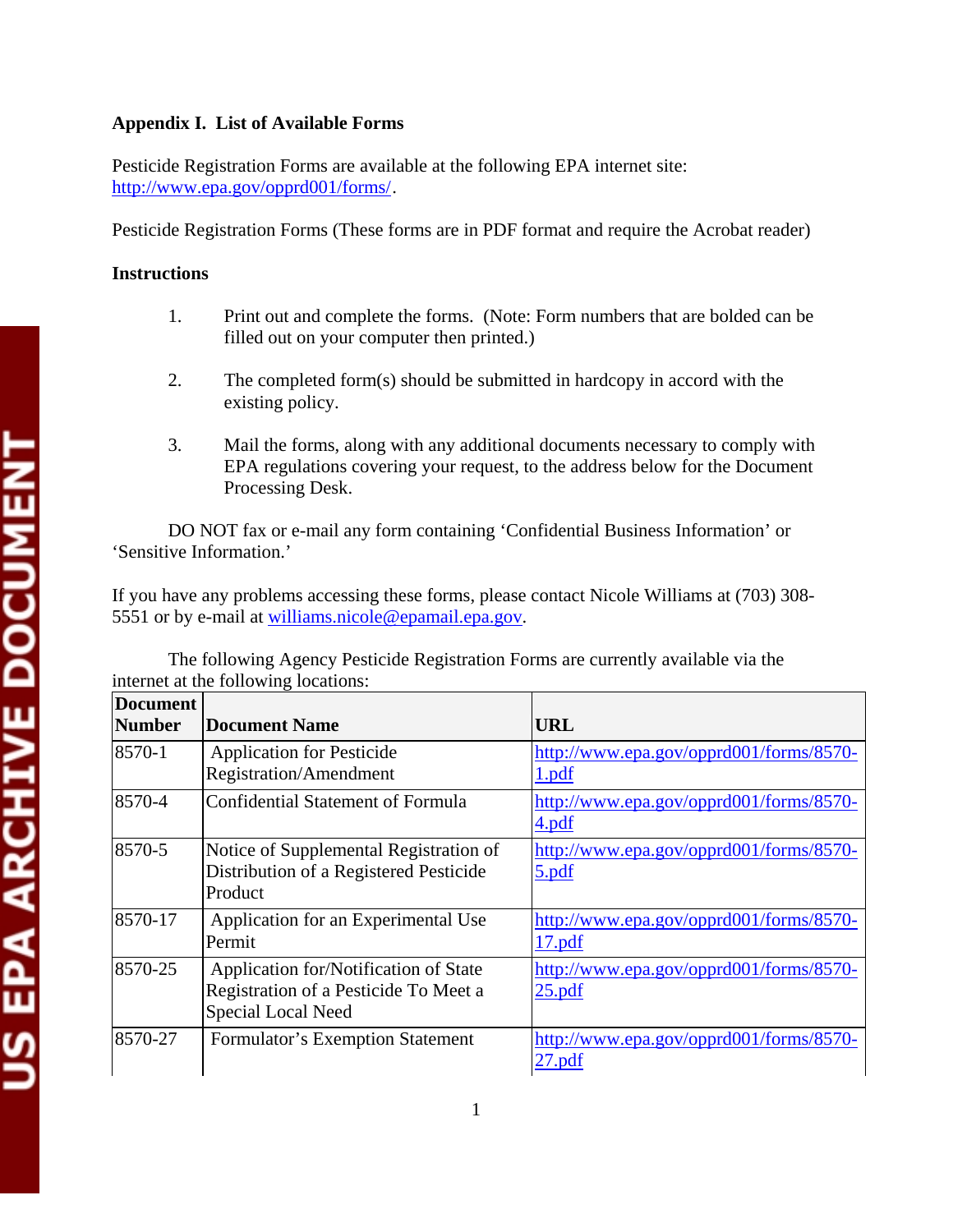| <b>Document</b> |                                                                                                          |                                                          |
|-----------------|----------------------------------------------------------------------------------------------------------|----------------------------------------------------------|
| <b>Number</b>   | <b>Document Name</b>                                                                                     | <b>URL</b>                                               |
| 8570-28         | Certification of Compliance with Data<br><b>Gap Procedures</b>                                           | http://www.epa.gov/opprd001/forms/8570-<br>28.pdf        |
| 8570-30         | Pesticide Registration Maintenance Fee<br>Filing                                                         | http://www.epa.gov/opprd001/forms/8570-<br>30.pdf        |
| 8570-32         | Certification of Attempt to Enter into an<br>Agreement with other Registrants for<br>Development of Data | http://www.epa.gov/opprd001/forms/8570-<br>32.pdf        |
| 8570-34         | Certification with Respect to Citations of<br>Data (in PR Notice 98-5)                                   | http://www.epa.gov/opppmsd1/PR_Notices<br>$\pi$ 98-5.pdf |
| 8570-35         | Data Matrix (in PR Notice 98-5)                                                                          | http://www.epa.gov/opppmsd1/PR_Notices<br>$/pr98-5.pdf$  |
| 8570-36         | Summary of the Physical/Chemical<br>Properties (in PR Notice 98-1)                                       | http://www.epa.gov/opppmsd1/PR_Notices<br>$/pr98-1.pdf$  |
| 8570-37         | Self-Certification Statement for the<br>Physical/Chemical Properties (in PR)<br>Notice 98-1)             | http://www.epa.gov/opppmsd1/PR_Notices<br>$\pi$ 98-1.pdf |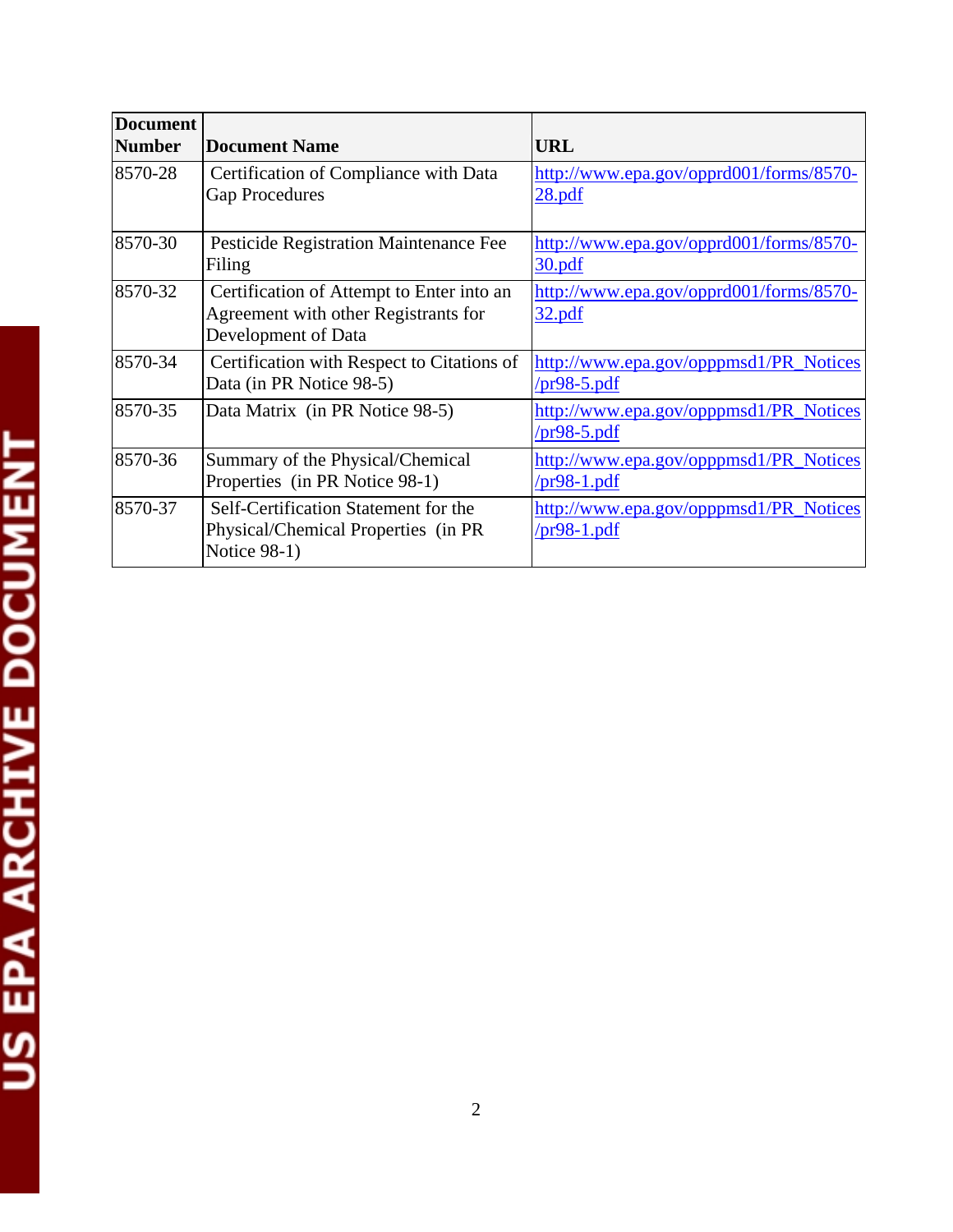[www.epa.gov/pesticides/registrationkit/](http://www.epa.gov/).

Dear Registrant:

 For your convenience, we have assembled an online registration kit that contains the following pertinent forms and information needed to register a pesticide product with the U.S. Environmental Protection Agency's Office of Pesticide Programs (OPP):

- 1. The Federal Insecticide, Fungicide, and Rodenticide Act (FIFRA) and the Federal Food, Drug and Cosmetic Act (FFDCA) as Amended by the Food Quality Protection Act (FQPA) of 1996.
- 2. Pesticide Registration (PR) Notices
	- a. 83-3 Label Improvement Program—Storage and Disposal Statements
	- b. 84-1 Clarification of Label Improvement Program
	- c. 86-5 Standard Format for Data Submitted under FIFRA
	- d. 87-1 Label Improvement Program for Pesticides Applied through Irrigation Systems (Chemigation)
	- e. 87-6 Inert Ingredients in Pesticide Products Policy Statement
	- f. 90-1 Inert Ingredients in Pesticide Products; Revised Policy Statement
	- g. 95-2 Notifications, Non-notifications, and Minor Formulation Amendments
	- h. 98-1 Self Certification of Product Chemistry Data with Attachments (This document is in PDF format and requires the Acrobat reader.)

Other PR Notices can be found at [http://www.epa.gov/opppmsd1/PR\\_Notices.](http://www.epa.gov/opppmsd1/PR_Notices)

- 3. Pesticide Product Registration Application Forms (These forms are in PDF format and will require the Acrobat reader.)
	- a. EPA Form No. 8570-1, Application for Pesticide Registration/Amendment
	- b. EPA Form No. 8570-4, Confidential Statement of Formula
	- c. EPA Form No. 8570-27, Formulator's Exemption Statement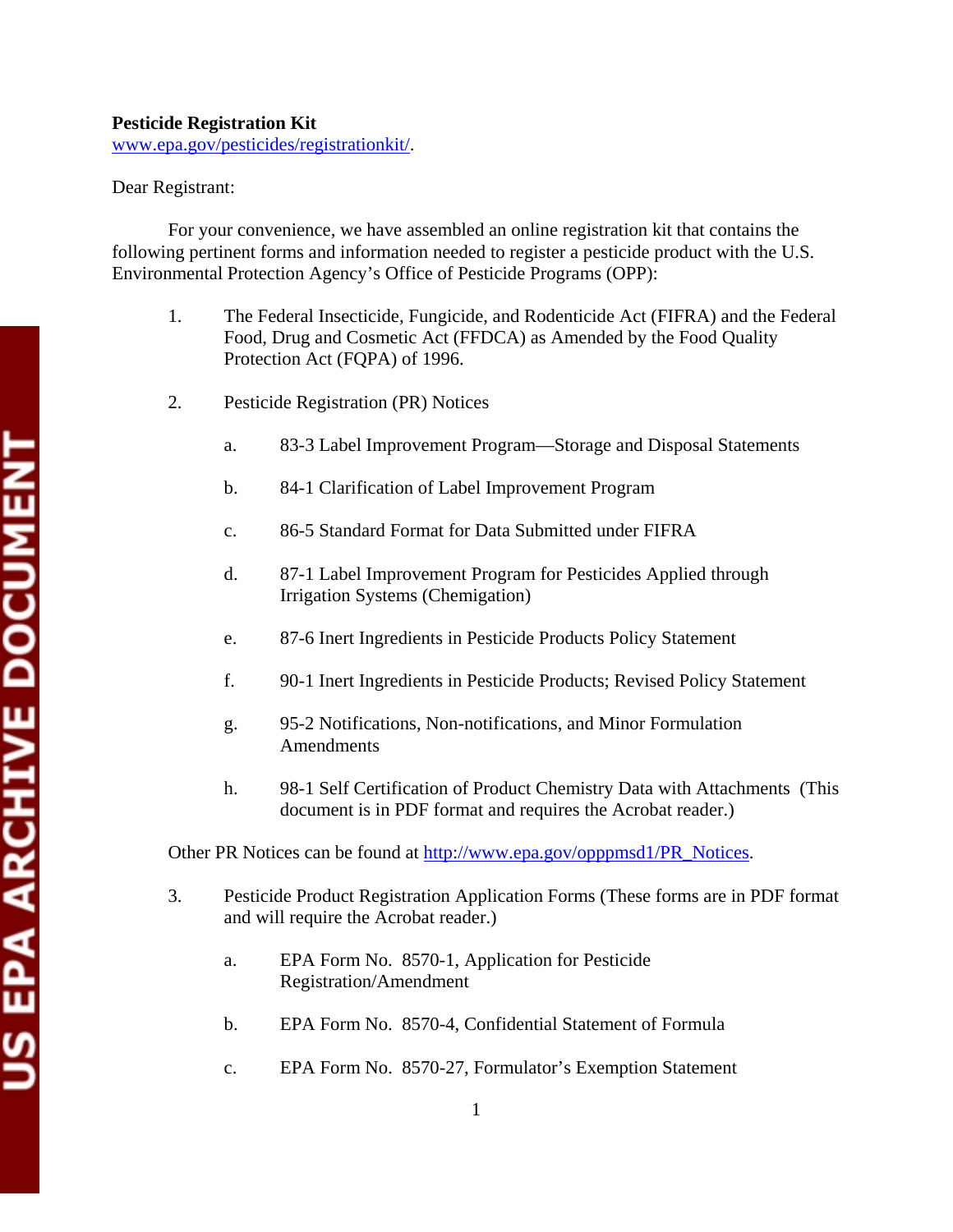- d. EPA Form No. 8570-34, Certification with Respect to Citations of Data
- e. EPA Form No. 8570-35, Data Matrix
- 4. General Pesticide Information (Some of these forms are in PDF format and will require the Acrobat reader.)
	- a. Registration Division Personnel Contact List
	- b. Biopesticides and Pollution Prevention Division (BPPD) Contacts
	- c. Antimicrobials Division Organizational Structure/Contact List
	- d. 53 F.R. 15952, Pesticide Registration Procedures; Pesticide Data Requirements (PDF format)
	- e. 40 CFR Part 156, Labeling Requirements for Pesticides and Devices (PDF format)
	- f. 40 CFR Part 158, Data Requirements for Registration (PDF format)
	- g. 50 F.R. 48833, Disclosure of Reviews of Pesticide Data (November 27, 1985)

Before submitting your application for registration, you may wish to consult some additional sources of information. These include:

- 1. The Office of Pesticide Programs' Web Site
- 2. The booklet "General Information on Applying for Registration of Pesticides in the United States", PB92-221811, available through the National Technical Information Service (NTIS) at the following address:

 National Technical Information Service (NTIS) 5285 Port Royal Road Springfield, VA 22161

The telephone number for NTIS is (703) 605-6000. Please note that EPA is currently in the process of updating this booklet to reflect the changes in the registration program resulting from the passage of the FQPA and the reorganization of the Office of Pesticide Programs. We anticipate that this publication will become available during the Fall of 1998.

3. The National Pesticide Information Retrieval System (NPIRS) of Purdue University's Center for Environmental and Regulatory Information Systems. This